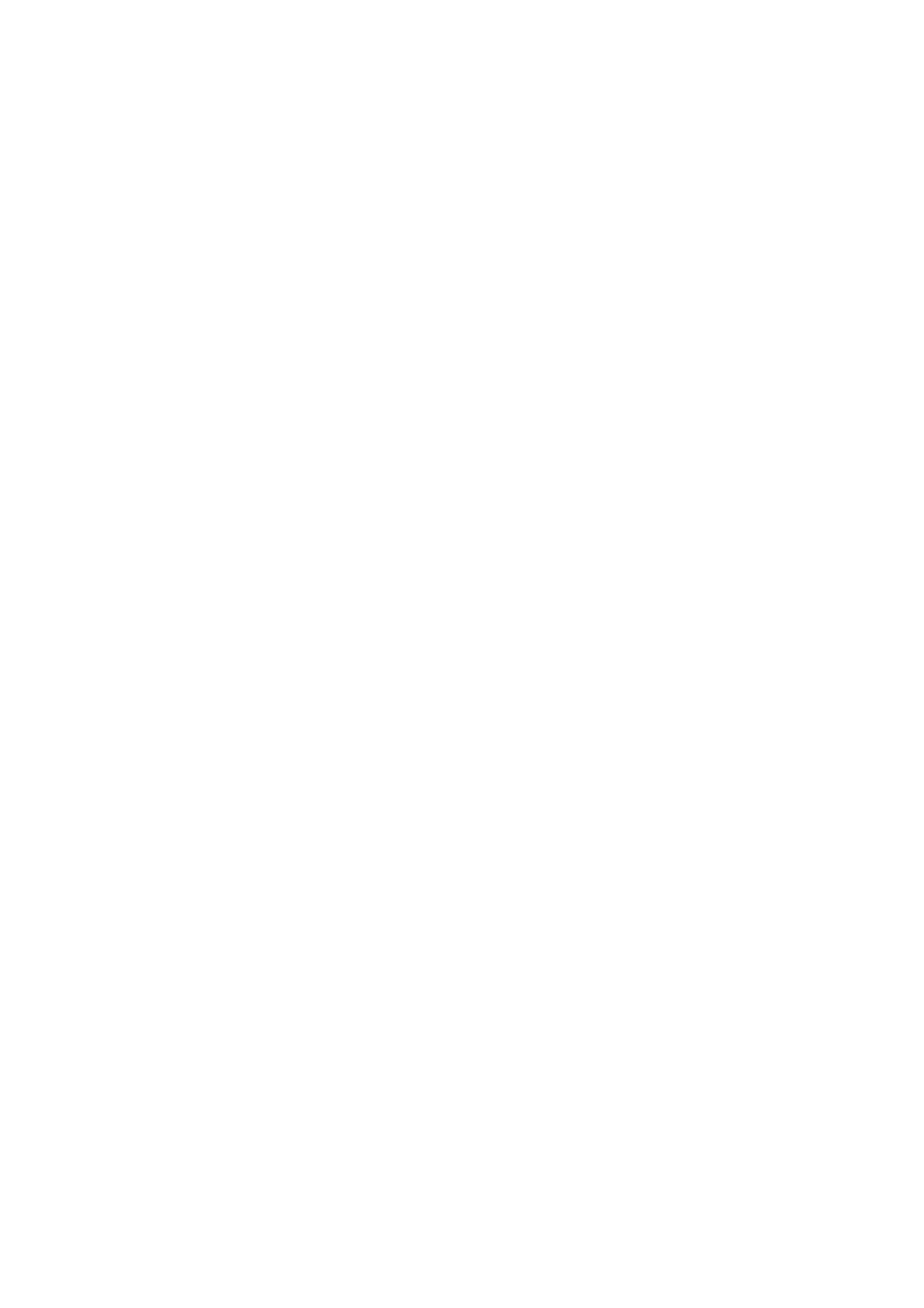(Reprint No. 22)

South Australia

# **WORKERS REHABILITATION AND COMPENSATION ACT 1986**

An Act to provide for the rehabilitation and compensation of workers in respect of disabilities arising from their employment; and for other purposes.

*This Act is published under the Legislation Revision and Publication Act 2002 and incorporates all amendments in force as at 24 November 2003.*

*Please note—References in the legislation to other legislation or instruments or to titles of bodies or offices are not automatically updated as part of the program for the revision and publication of legislation and therefore may be obsolete.*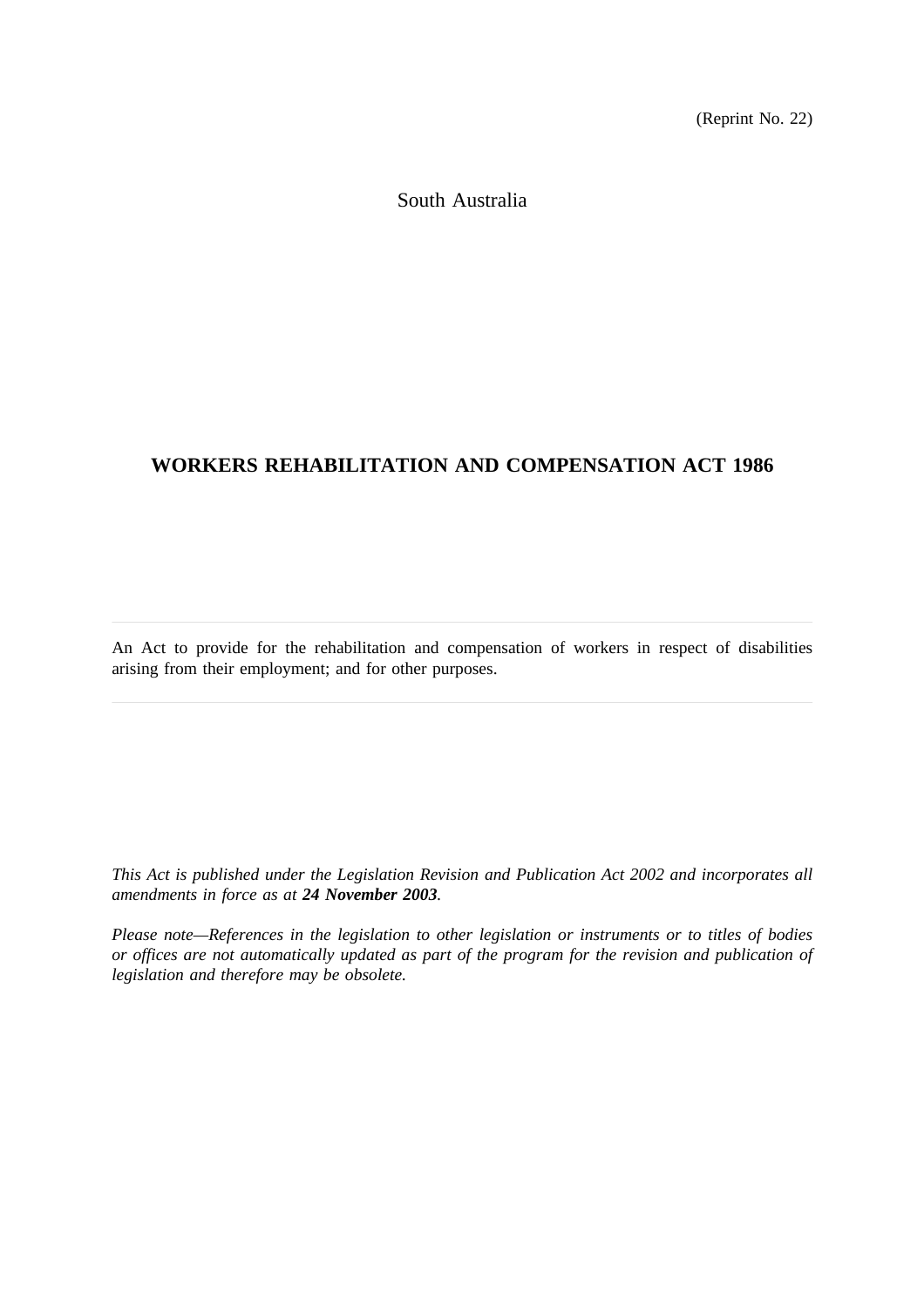### **WORKERS REHABILITATION AND COMPENSATION ACT 1986**

being

Workers Rehabilitation and Compensation Act 1986 No. 124 of 1986 [Assented to 24 December  $1986$ ]<sup>1</sup>

as amended by

Workers Rehabilitation and Compensation Act Amendment Act 1987 No. 106 of 1987 [Assented to 17 December 1987]<sup>2</sup> Workers Rehabilitation and Compensation Act Amendment Act 1988 No. 39 of 1988 [Assented to 28 April 1988]<sup>3</sup> (as amended by Statutes Amendment (Workers Rehabilitation and Compensation) Act 1988<sup>4</sup>)

Statutes Amendment (Workers Rehabilitation and Compensation) Act 1988 No. 97 of 1988 [Assented to 15 December 1988]4

Workers Rehabilitation and Compensation Act Amendment Act 1990 No. 34 of 1990 [Assented to 26 April 1990]<sup>5</sup>

Workers Rehabilitation and Compensation (Miscellaneous Provisions) Amendment Act 1991 No. 4 of 1991 [Assented to 21 March 1991<sup>6</sup>

Workers Rehabilitation and Compensation (General) Regulations 1987 No. 232 of 1987 [*Gaz*. 24 September 1987, p. 1002] (as varied by Regulation No. 97 of 1992 [*Gaz*. 18 June 1992, p. 1810])

Statutes Amendment (Public Actuary) Act 1992 No. 69 of 1992 [Assented to 19 November 1992]<sup>7</sup>

Workers Rehabilitation and Compensation (Miscellaneous) Amendment Act 1992 No. 84 of 1992 [Assented to 3 December 1992]8 (as validated by Workers Rehabilitation and Compensation (Declaration of Validity) Act 1993 No. 2 of 1993 [Assented to 25 February 1993]

Workers Rehabilitation and Compensation (General) Regulations 1987 No. 232 of 1987 [*Gaz*. 24 September 1987, p. 1002] (as varied by Regulation No. 212 of 1992 [*Gaz*. 10 December 1992, p. 1761]<sup>9</sup>)

Statutes Amendment (Chief Inspector) Act 1993 No. 1 of 1993 [Assented to 25 February 1993]<sup>10</sup>

Workers Rehabilitation and Compensation (Review Authorities) Amendment Act 1993 No. 52 of 1993 [Assented to 20 May  $1993$ ]<sup>11</sup>

Workers Rehabilitation and Compensation (Administration) Amendment Act 1994 No. 49 of 1994 [Assented to 16 June 1994]<sup>12</sup>

Workers Rehabilitation and Compensation (Miscellaneous Provisions) Amendment Act 1995 No. 35 of 1995 [Assented to  $27$  April 1995]<sup>13</sup> (as amended by Workers Rehabilitation and Compensation (Miscellaneous) Amendment Act 1995<sup>14</sup>)

Workers Rehabilitation and Compensation (Miscellaneous) Amendment Act 1995 No. 56 of 1995 [Assented to 3 August  $1995$ ]<sup>14</sup>

Workers Rehabilitation and Compensation (Dispute Resolution) Amendment Act 1995 No. 75 of 1995 [Assented to 9 November 1995]15 (as amended by Workers Rehabilitation and Compensation (Dispute Resolution) Amendment Act  $1996^{18}$ 

Statutes Amendment (Workers Rehabilitation and Compensation) Act 1995 No. 105 of 1995 [Assented to 14 December  $1995$ ]<sup>16</sup>

Workers Rehabilitation and Compensation (SGIC) Amendment Act 1996 No. 2 of 1996 [Assented to 7 March 1996]<sup>17</sup>

Workers Rehabilitation and Compensation (Dispute Resolution) Amendment Act 1996 No. 21 of 1996 [Assented to 24 April  $1996$ <sup>18</sup>

Statutes Amendment and Repeal (Common Expiation Scheme) Act 1996 No. 34 of 1996 [Assented to 2 May 1996]<sup>19</sup>

Workers Rehabilitation and Compensation (Self Managed Employer Scheme) Amendment Act 1998 No. 30 of 1998 [Assented to 16 April 1998]<sup>20</sup>

Authorised Betting Operations Act 2000 No. 95 of 2000 [Assented to 21 December 2000]<sup>21</sup>

Statutes Amendment (Courts and Judicial Administration) Act 2001 No. 69 of 2001 [Assented to 6 December 2001]<sup>22</sup> **Statute Law Revision Act 2003 No. 44 of 2003 [Assented to 23 October 2003]23**

*NOTE:*

*Asterisks indicate repeal or deletion of text.*

- *Entries appearing in bold type indicate the amendments incorporated since the last reprint.*
- *For the legislative history of the Act see Appendix.*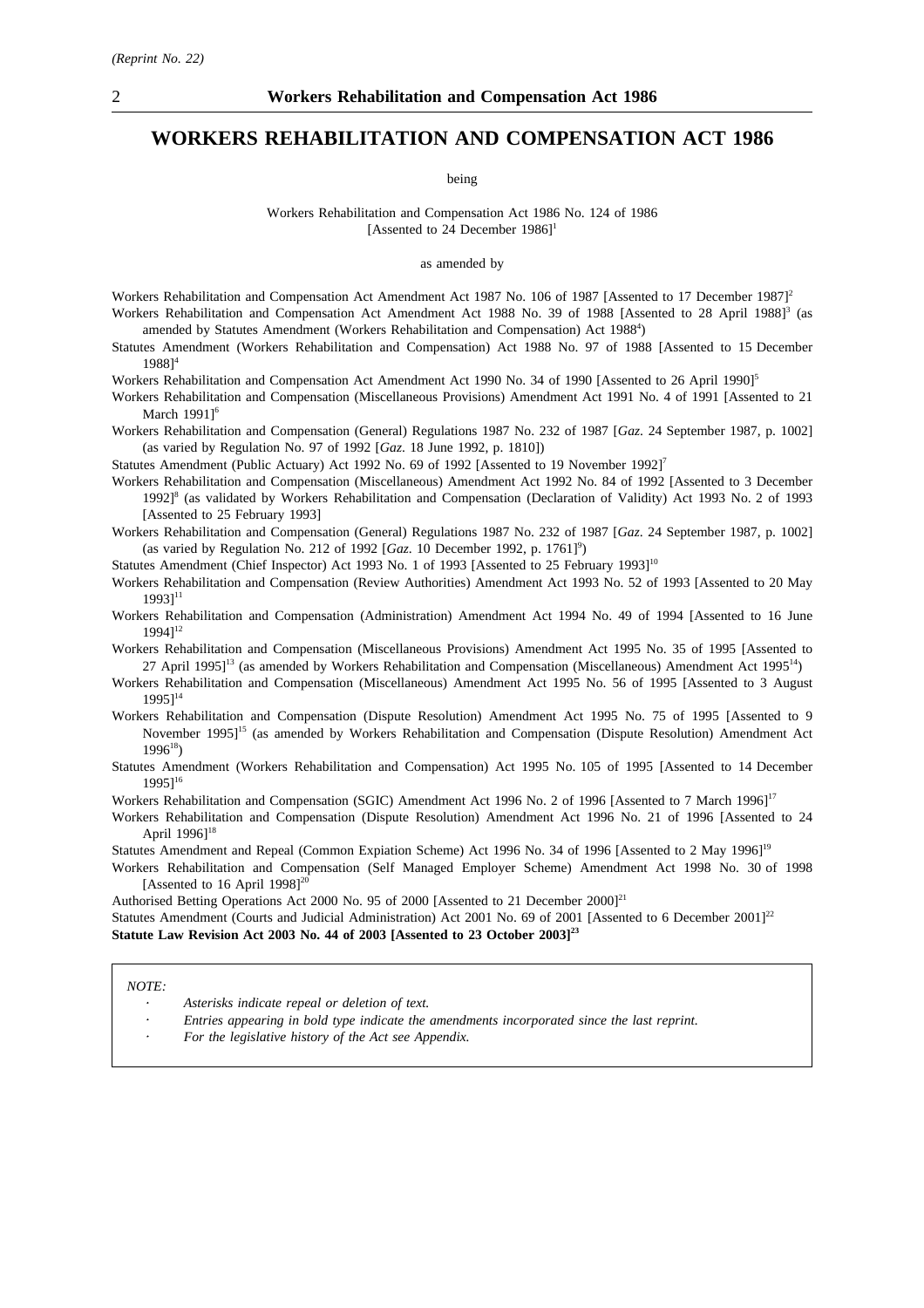- <sup>1</sup> Came into operation (except ss. 3-6, 26, 29-63, 65-76, 80, 81, 85, 86, 88-120, 122-125, Scheds. 1, 2 and 3) 16 April 1987: *Gaz*. 16 April 1987, p. 1008; remainder of Act came into operation at 4 p.m. on 30 September 1987: *Gaz*. 17 September 1987, p. 886.
- <sup>2</sup> Came into operation at 4 p.m. on 30 September 1987: s. 2.
- <sup>3</sup> Came into operation (except ss. 18, 19(a), 22(a) and new s. 58B (as inserted by s. 15)) 17 October 1988: *Gaz*. 6 October 1988, p. 1236; new s. 58B came into operation 1 January 1989: *Gaz*. 15 December 1988, p. 2010; ss. 18, 19(a) and 22(a) had not been brought into operation at the date of, and the amendments effected to this Act by those provisions have not been included in, this reprint.
- <sup>4</sup> Came into operation (except ss. 9-11) 15 December 1988; ss. 9 and 10 came into operation 1 January 1989: *Gaz*. 15 December 1988, p. 2009; s. 11 had not been brought into operation at the date of, and the amendment effected to this Act by that provision has not been included in, this reprint.
- <sup>5</sup> Came into operation (except ss. 3 and 5) on assent; s. 3 came into operation 16 April 1987: s. 2(2); s. 5 came into operation 1 July 1990: s. 2(3).
- <sup>6</sup> Came into operation 8 April 1991: *Gaz*. 4 April 1991, p. 1148.
- <sup>7</sup> Came into operation 10 December 1992: *Gaz*. 10 December 1992, p. 1752.
- <sup>8</sup> S. 3 came into operation at 4.00 p.m. on 30 September 1987: s. 2(2); s. 18(a) came into operation 8 April 1991: s. 2(3); ss. 1, 2, 4, 5, 16, 18(b), (c), 19, 21 and 22 came into operation 3 December 1992: *Gaz*. 3 December 1992, p. 1688; ss. 11, 12(a), (b) and (c) and 20 came into operation 10 December 1992: *Gaz*. 10 December 1992, p. 1754; ss. 7(a), (b), 8, 9, 13 and 15 came into operation 3 May 1993: *Gaz*. 22 April 1993, p. 1400; ss. 6, 7(c), 10, 12(d) and 17 came into operation 1 July 1993: *Gaz*. 24 June 1993, p. 2045; s. 14 came into operation 3 December 1994 (by virtue of the *Acts Interpretation Act 1915*, s. 7(5)).
- <sup>9</sup> Came into operation 10 December 1992: reg. 2.<br> $\frac{10}{2}$  Came into aparation 1 July 1002: Cap 17 June
- <sup>10</sup> Came into operation 1 July 1993: *Gaz*. 17 June 1993, p. 1974.
- Ss. 3 and 14(c) came into operation on assent: s. 2(2); ss. 5, 6, 15, 16(1) and (7) came into operation 20 May 1993: *Gaz*. 20 May 1993, p. 1694; ss. 7-12, 14(a), (d)-(g) and 16(2)-(6) came into operation 1 July 1993: *Gaz*. 24 June 1993, p. 2045; ss. 4, and 14(b) came into operation 24 February 1994: *Gaz*. 24 February 1994, p. 524; s. 13 came into operation 20 May 1995 (by virtue of the *Acts Interpretation Act 1915*, s. 7(5)).
- <sup>12</sup> Came into operation 1 July 1994: *Gaz*. 30 June 1994, p. 1842.
- <sup>13</sup> Came into operation (except ss. 7, 9, 14, 16, 21, 25, 26 and 28) 25 May 1995: *Gaz*. 25 May 1995, p. 2200; ss. 9, 14, 16, 26 and 28 came into operation 17 August 1995: *Gaz*. 17 August 1995, p. 446; s. 7 came into operation 25 January 1996: *Gaz*. 25 January 1996, p. 807; s. 21 came into operation 1 April 1996: *Gaz*. 28 March 1996, p. 1788; s. 25 came into operation 27 June 1996: *Gaz*. 27 June 1996, p. 3104.
- <sup>14</sup> Came into operation 17 August 1995: *Gaz*. 17 August 1995, p. 447.
- <sup>15</sup> Came into operation (except ss. 3-5 and 7-17) 14 December 1995: *Gaz*. 14 December 1995, p. 1642; ss. 3-5 and 7-17 came into operation 3 June 1996: *Gaz*. 30 May 1996, p. 2636.
- <sup>16</sup> Came into operation (except s. 4) 14 December 1995: *Gaz*. 14 December 1995, p. 1642; s. 4 came into operation 25 May 1995: s. 2(a).
- 17 Came into operation 14 March 1996: *Gaz*. 14 March 1996, p. 1592.<br>
<sup>18</sup> Came into operation 2 June 1006: *Car*. 20 May 1006, p. 2626
- <sup>18</sup> Came into operation 3 June 1996: *Gaz*. 30 May 1996, p. 2636.
- <sup>19</sup> Came into operation 3 February 1997: *Gaz*. 19 December 1996, p. 1923.<br><sup>20</sup> Came into appraise 12 Agril 2000: *Gaz.* 12 Agril 2000, p. 2004.
- <sup>20</sup> Came into operation 13 April 2000: *Gaz*. 13 April 2000, p. 2084.
- <sup>21</sup> Schedule 2 (cl. 4) came into operation 14 December 2001: *Gaz*. 6 December 2001, p. 5266.
- <sup>22</sup> Part 16 (s. 35) came into operation 13 January 2002: *Gaz*. 10 January 2002, p. 4.<br> **Exhibits 1 some into operation 24 November 2003:** *Gaz*. 13 November 2003.
- **<sup>23</sup> Schedule 1 came into operation 24 November 2003:** *Gaz***. 13 November 2003, p. 4048.**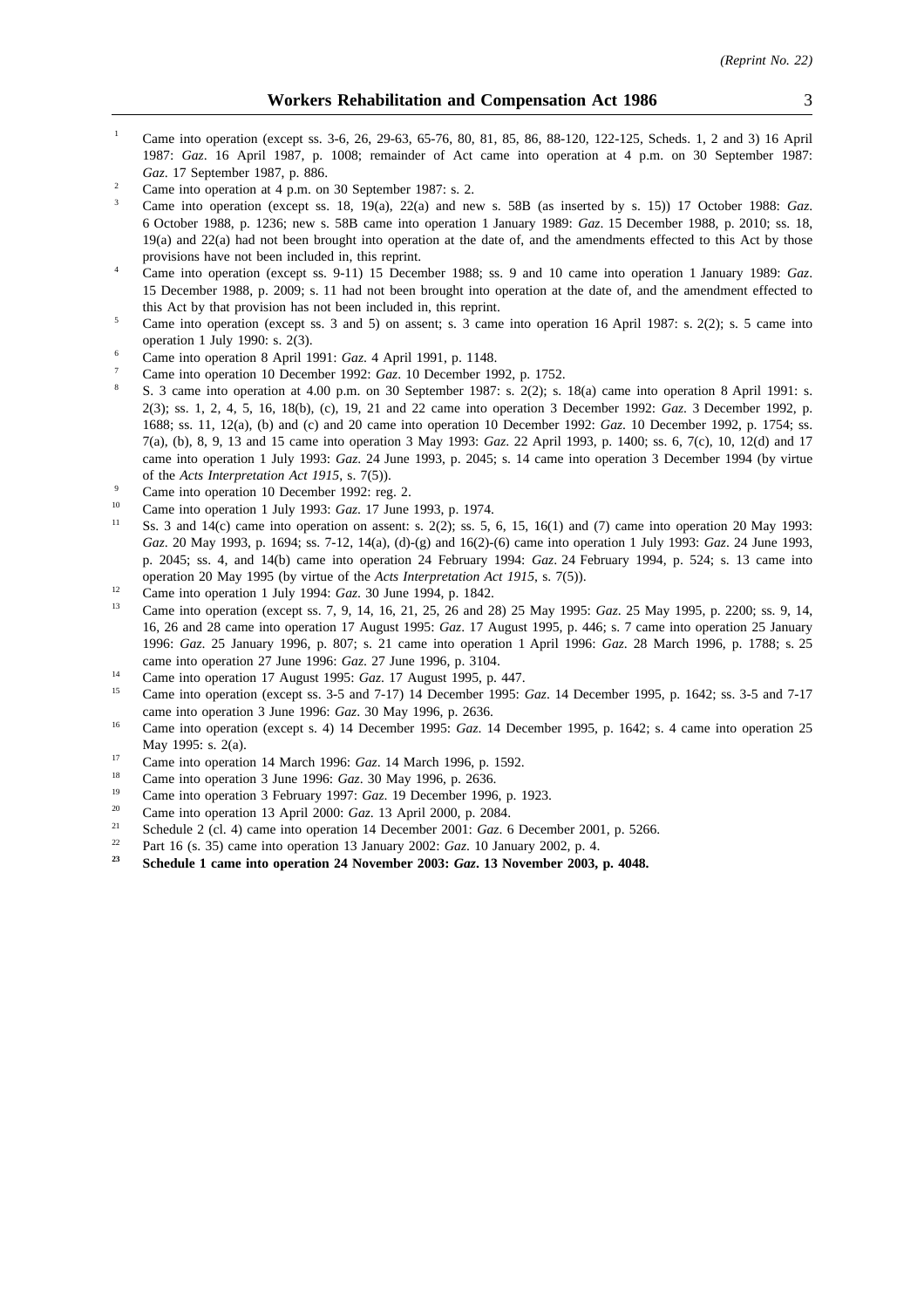# **SUMMARY OF PROVISIONS**

# **Part 1—Preliminary**

| 1. | Short title                         |
|----|-------------------------------------|
| 2. | Objects of Act                      |
| 3. | Interpretation                      |
| 4. | Average weekly earnings             |
| 5. | Act to bind Crown                   |
| б. | Territorial application of this Act |
|    |                                     |

# **Part 2—The Workers Rehabilitation and Compensation Advisory Committee**

- 8. Functions of Advisory Committee
- 9. Terms and conditions of office
- 10. Allowances and expenses
- 11. Proceedings etc of the Advisory Committee
- 12. Confidentiality
- 13. Immunity of members of Advisory Committee

# **Part 3—Rehabilitation and accident prevention programmes**

# **Division 1—Rehabilitation**

| 26.  | Rehabilitation programmes                 |
|------|-------------------------------------------|
| 27.  | Clinics and other facilities              |
| 28.  | Rehabilitation advisers                   |
| 28A. | Rehabilitation and return to work plans   |
| 28B. | Review of plan                            |
| 28C. | Rehabilitation standards and requirements |

# **Division 2—Disability prevention programmes**

29. Prevention programmes

# **Part 4—Compensation**

# **Division 1—Conditions under which disability is compensable**

| 30.                  |  |  | Compensability of disabilities |
|----------------------|--|--|--------------------------------|
| $\sim$ $\sim$ $\sim$ |  |  |                                |

- 30A. Psychiatric disabilities
- 30B. Effect of misconduct etc 31. Evidentiary provision

# **Division 2—Compensation for medical expenses etc**

- 32. Compensation for medical expenses<br>33. Transportation for initial treatment
- 33. Transportation for initial treatment

# **Division 3—Compensation for property damage**

34. Compensation for property damage

### **Division 4—Compensation by way of income maintenance**

- 35. Weekly payments
- 36. Discontinuance of weekly payments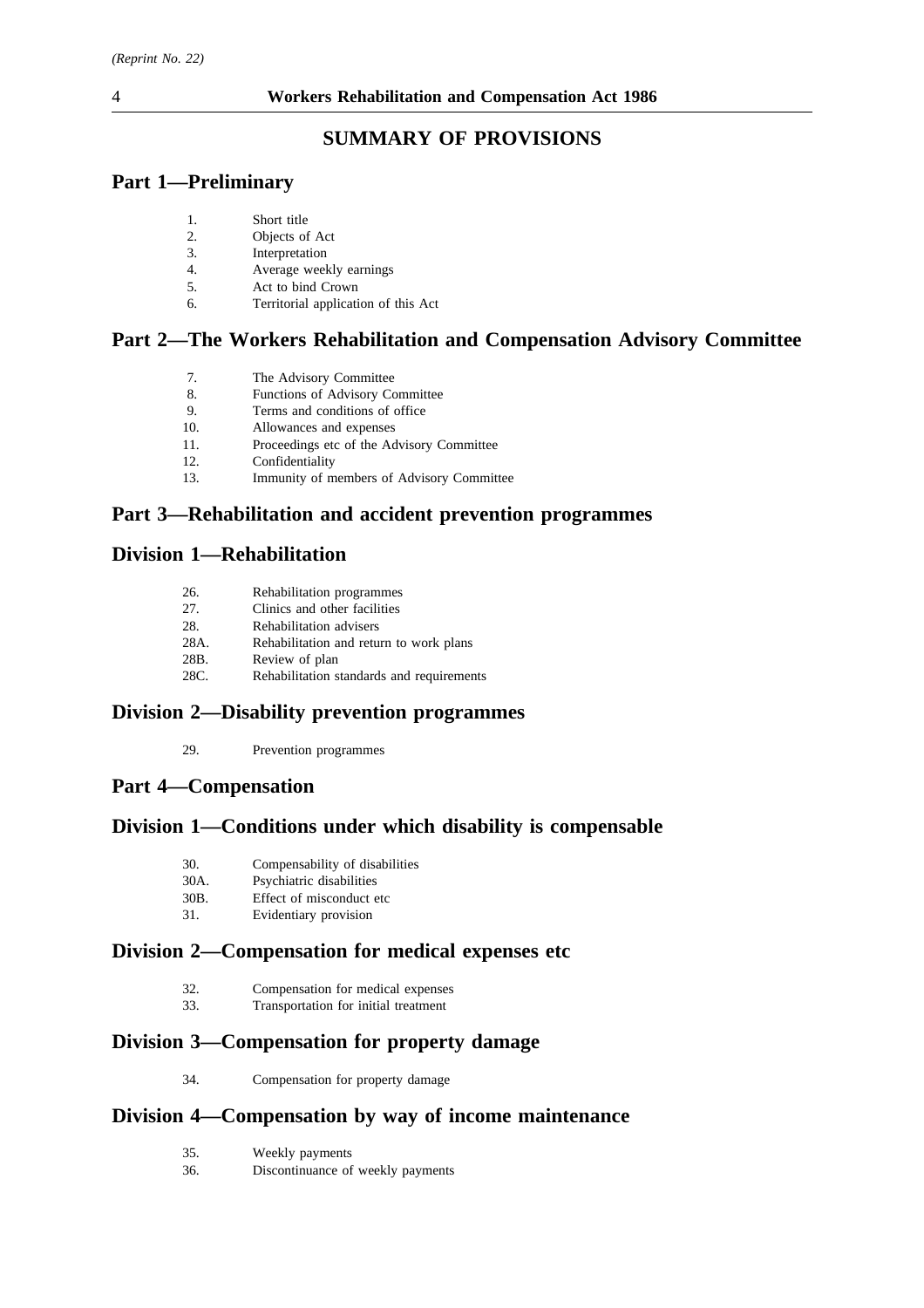- 38. Review of weekly payments
- 38A. Discontinuance or reduction of weekly payments because of passage of time
- 39. Economic adjustments to weekly payments
- 40. Weekly payments and leave entitlements
- 41. Absence of worker from Australia

### **Division 4A—Redemption**

42. Redemption of liabilities

### **Division 4B—Compensation for loss of earning capacity**

- 42A. Loss of earning capacity
- 42B. Power to require medical examination etc

### **Division 5—Compensation for non-economic loss**

43. Lump sum compensation

### **Division 6—Compensation payable on death**

- 44. Compensation payable on death<br>45. Review of weekly payments
- Review of weekly payments

### **Division 7—Liability to pay compensation**

- 46. Incidence of liability<br>47 Augmentation of week
- 47. Augmentation of weekly payment in consequence of delay<br>48. Payments by Corporation on behalf of defaulting employer
- Payments by Corporation on behalf of defaulting employer
- 49. Corporation may undertake employer's liability to make weekly payments
- 50. Corporation as insurer of last resort

### **Division 8—Notices of disabilities and claims for compensation**

- 51. Duty to give notice of disability
- 52. Claim for compensation
- 53. Determination of claim

### **Division 9—Miscellaneous**

- 54. Limitation of employer's liability
- 55. Prohibition of double recovery of compensation
- 57. Compensation payable in respect of disabilities arising from employment on ships
- 58. Certain sporting injuries not to be compensable
- 58A. Reports of return to work etc
- 58B. Employer's duty to provide work
- 58C. Notice of termination of employment to be given in certain cases

### **Part 5—Registration and funding**

### **Division 1—Registration of employers**

| 59.  | Registration of employers                                    |
|------|--------------------------------------------------------------|
| 59A. | Self managed employers                                       |
| 60.  | Exempt employers                                             |
| 61.  | The Crown and certain agencies to be exempt employers        |
| 62.  | Applications                                                 |
| 62A. | Ministerial appeal on decisions relating to exempt employers |
|      |                                                              |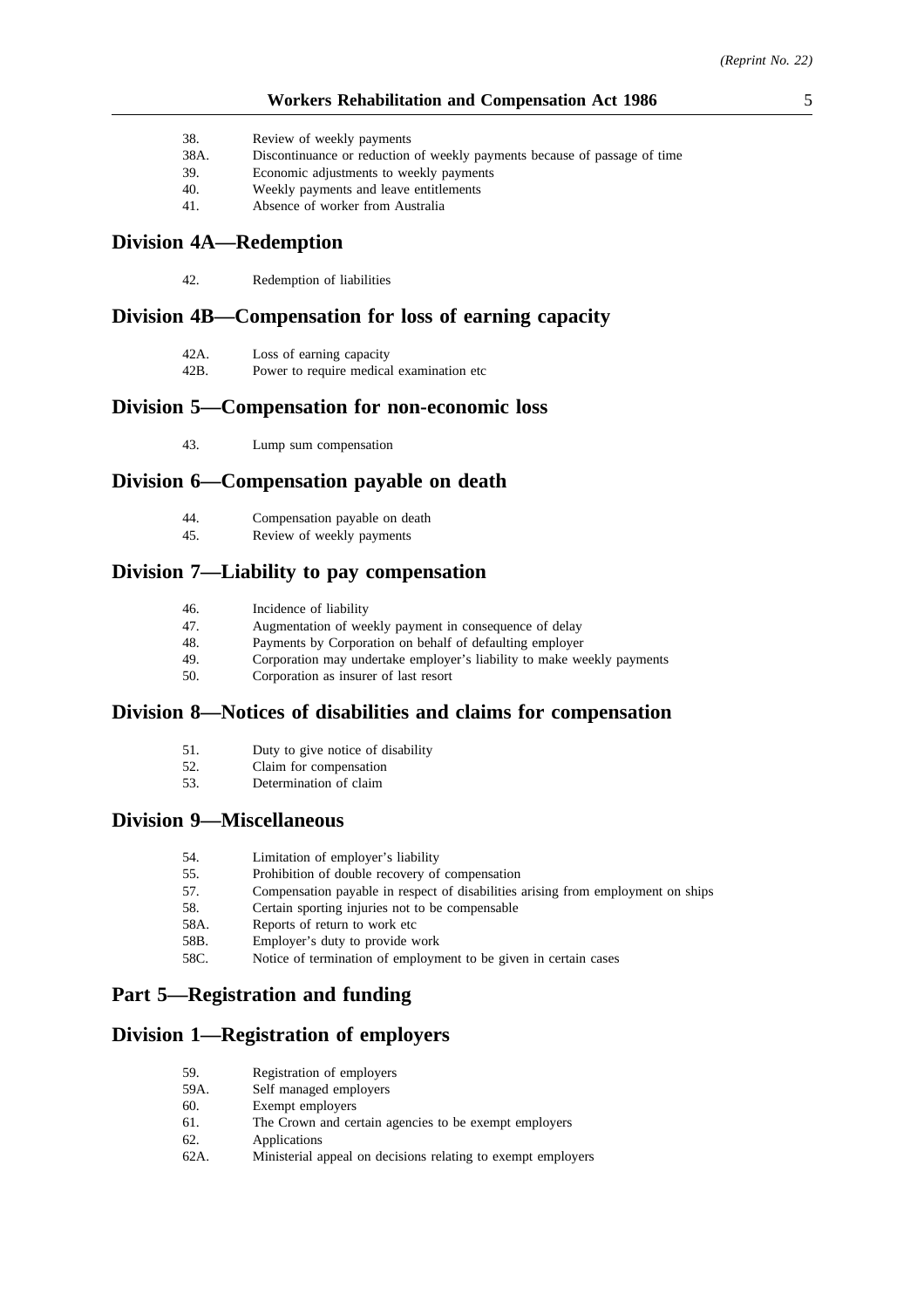# **Division 2—Delegation to exempt employers**

63. Delegation to an exempt employer

# **Division 3—The Compensation Fund**

64. The Compensation Fund

# **Division 4—Imposition of levies**

- 66. Imposition of levies
- 67. Adjustment of levy in relation to individual employers

# **Division 5—Special levy for exempt employers**

68. Special levy for exempt employers

# **Division 6—Payment of levies**

| -69. | Returns by employers     |
|------|--------------------------|
| 69A. | Deferred payment of levy |

# **Division 7—Recovery of levies and fines**

| 70. | Recovery on default                      |
|-----|------------------------------------------|
| 71. | Penalty for late payment                 |
| 72. | Review of levy, penalty interest or fine |

### **Division 8—Miscellaneous**

| 73. | Separate accounts |
|-----|-------------------|
|     |                   |

- 74. Liability to keep accounts
- 75. Person ceasing to be an employer
- 76. Proof of registration
- 76A. Recovery of levy

# **Part 6—Workers Compensation Tribunal**

# **Division 1—Establishment of Tribunal**

| 77.  | Establishment of Tribunal |
|------|---------------------------|
| 77A. | Seal                      |

# **Division 2—Constitution of the Tribunal**

| 78.  | Constitution of the Tribunal                   |
|------|------------------------------------------------|
| 78A. | Full Bench                                     |
| 78B. | Exercise of Tribunal's powers by the Registrar |

# **Division 3—Jurisdiction of the Tribunal**

79. Jurisdiction

# **Division 4—The presidential members**

| 80.  | The President         |
|------|-----------------------|
| 80A. | The Deputy Presidents |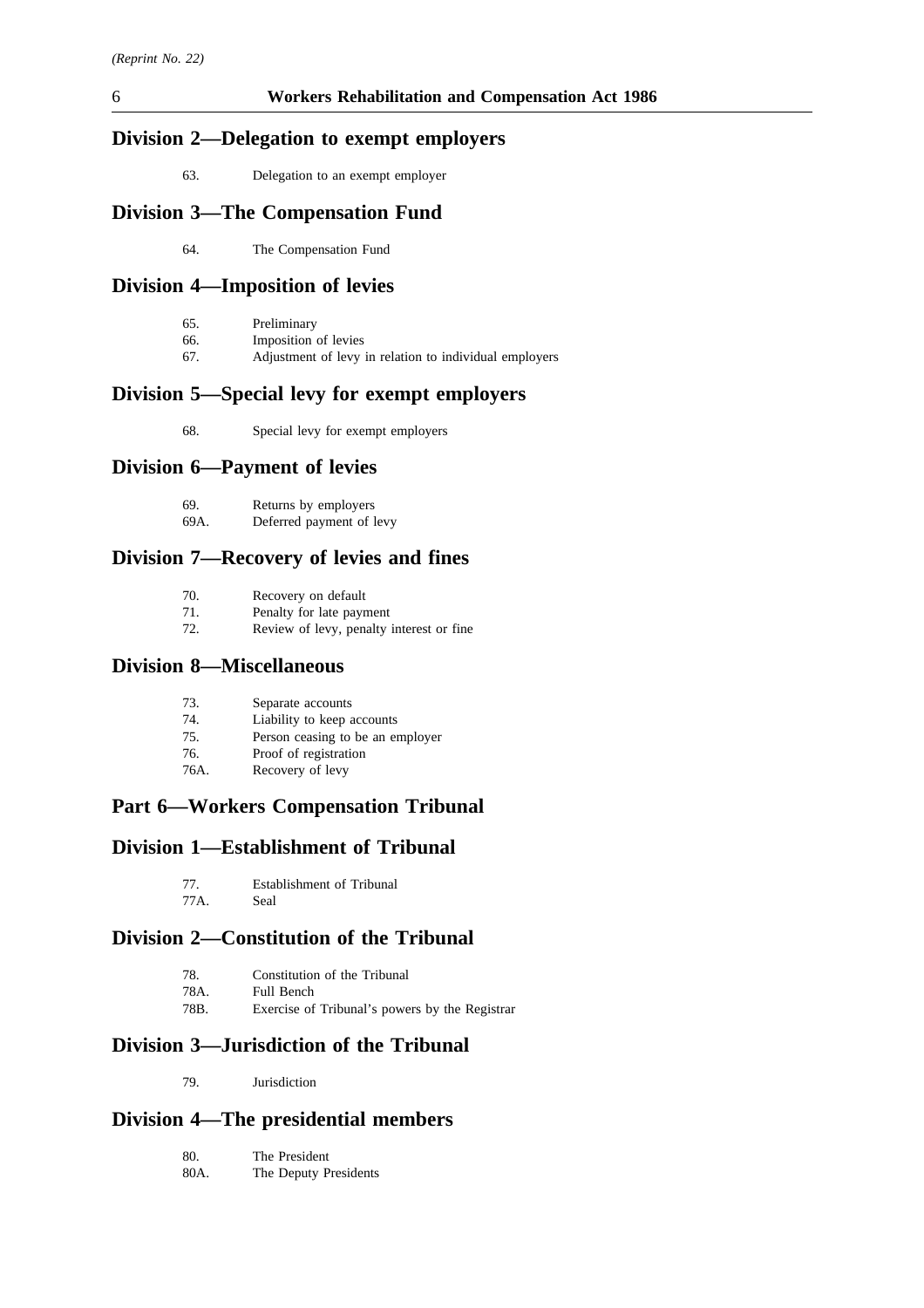### **Division 5—Conciliation and arbitration officers**

- 81. Appointment of conciliation and arbitration officers
- 81A. Conditions of appointment<br>81B. Administrative responsibili
- Administrative responsibility of conciliation and arbitration officers

### **Division 6—Administrative and ancillary staff**

| 82.<br>Administrative and ancillary staff |  |  |  |
|-------------------------------------------|--|--|--|
|-------------------------------------------|--|--|--|

- 82A. Appointment etc of the Registrar<br>82B. Responsibilities of administrative
- Responsibilities of administrative and ancillary staff

### **Division 7—Sittings and distribution of business**

| 83.  | Time and place of sittings                            |
|------|-------------------------------------------------------|
| 83A. | Adjournment from time to time and from place to place |

# **Division 8—Evidence**

| 84.  | Tribunal not to be bound by evidentiary rules                                   |
|------|---------------------------------------------------------------------------------|
| 84A. | Power to require attendance of witnesses and production of evidentiary material |
| 84B. | Power to compel the giving of evidence                                          |
| 84C. | Entry and inspection of property                                                |
| 84D. | Issue of evidentiary summonses                                                  |
|      |                                                                                 |

# **Division 9—General principles and rules**

| 85. |  |  | Principles of equity and good conscience |
|-----|--|--|------------------------------------------|
|-----|--|--|------------------------------------------|

- 85A. Hearings to be in public<br>85B. Representation
- Representation

### **Division 10—Appeals and cases stated**

86. Appeal on question of law 86A. Cases stated

### **Division 11—Enforcement of judgments**

87A. Enforcement of judgments and orders

### **Division 12—Miscellaneous**

| 88.   | Immunities                                   |
|-------|----------------------------------------------|
| 88A.  | Contempts of the Tribunal                    |
| 88B.  | Punishment of contempts                      |
| 88C.  | Miscellaneous provisions about legal process |
| 88D.  | Service                                      |
| 88DA. | Power to enlarge scope of proceedings        |
| 88E.  | Rules                                        |
| 88F.  | Costs of proceedings                         |
| 88G.  | Recovery of costs of representation          |
| 88H.  | Power to set aside judgments or orders       |
| 88I.  | Finality of the Tribunal's decisions         |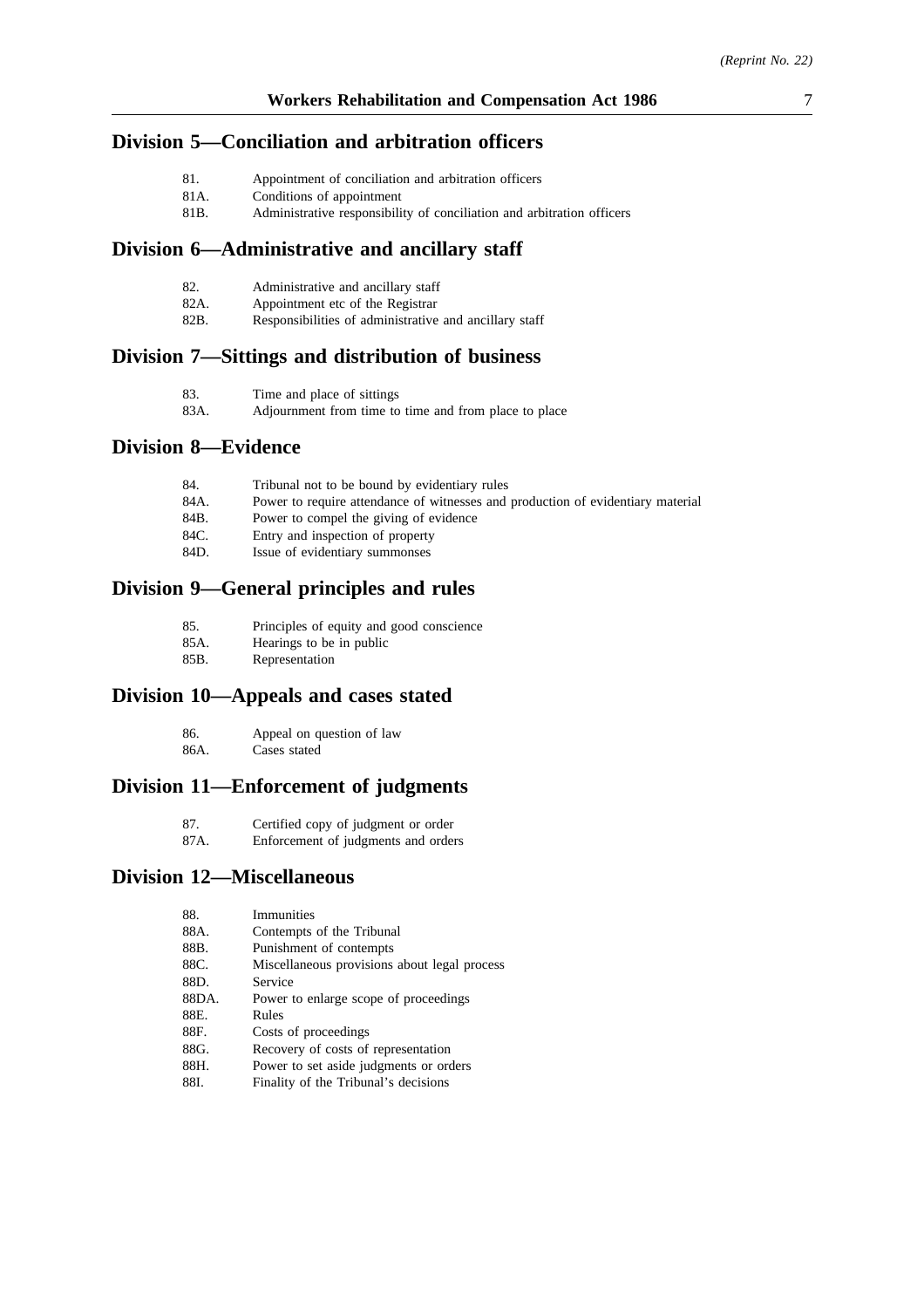# **Part 6A—Dispute resolution**

# **Division 1—Preliminary**

| 89.  | Interpretation       |
|------|----------------------|
| 89A. | Reviewable decisions |

# **Division 2—Notice of dispute**

| 90.  | Notice of dispute                  |
|------|------------------------------------|
| 90A. | Time for lodging notice of dispute |
| 90B. | Notice to be given by Registrar    |

### **Division 3—Initial reconsideration**

| 91. | Initial reconsideration |
|-----|-------------------------|
|     |                         |

91A. Reference of disputes to conciliation

# **Division 4—Conciliation proceedings**

| 92.      | Assignment of presidential member or conciliation officer to preside at conciliation proceedings |
|----------|--------------------------------------------------------------------------------------------------|
| 92A.     | Obligation of conciliator                                                                        |
| 92B.     | Calling of conciliation conference                                                               |
| 92C.     | Procedure in conciliation proceedings                                                            |
| $\Omega$ | Defenses of diamete into Tuibunol                                                                |

# 92D. Reference of dispute into Tribunal

# **Division 5—Arbitration**

| 93.  | Arbitrator                                |
|------|-------------------------------------------|
| 93A. | Conduct of proceedings                    |
| 93B. | Special provision about lump sum payments |

# **Division 6—Judicial determination of dispute**

| 94.  | Cases where Tribunal makes judicial determination |
|------|---------------------------------------------------|
| 94A. | Constitution of Tribunal                          |
| 94B. | Pre-hearing conference                            |
| 94C. | Re-hearing of disputed matter                     |

# **Division 7—Costs**

95. Costs

# **Division 8—Ministerial intervention**

96. Ministerial intervention

# **Part 6B—Special jurisdiction to expedite decisions**

| 97.   | Special jurisdiction                                     |
|-------|----------------------------------------------------------|
| 97A.  | Constitution of Tribunal for proceedings under this Part |
| 97B.  | Powers of Tribunal on application                        |
| -97C. | Costs                                                    |

# **Part 7—Miscellaneous**

| 103. |  | Extension of the application of this Act to self-employed persons |  |  |  |
|------|--|-------------------------------------------------------------------|--|--|--|
|------|--|-------------------------------------------------------------------|--|--|--|

- 103A. Special provision for prescribed classes of volunteers<br>105. Insurance of registered employers against other liabili
- 105. Insurance of registered employers against other liabilities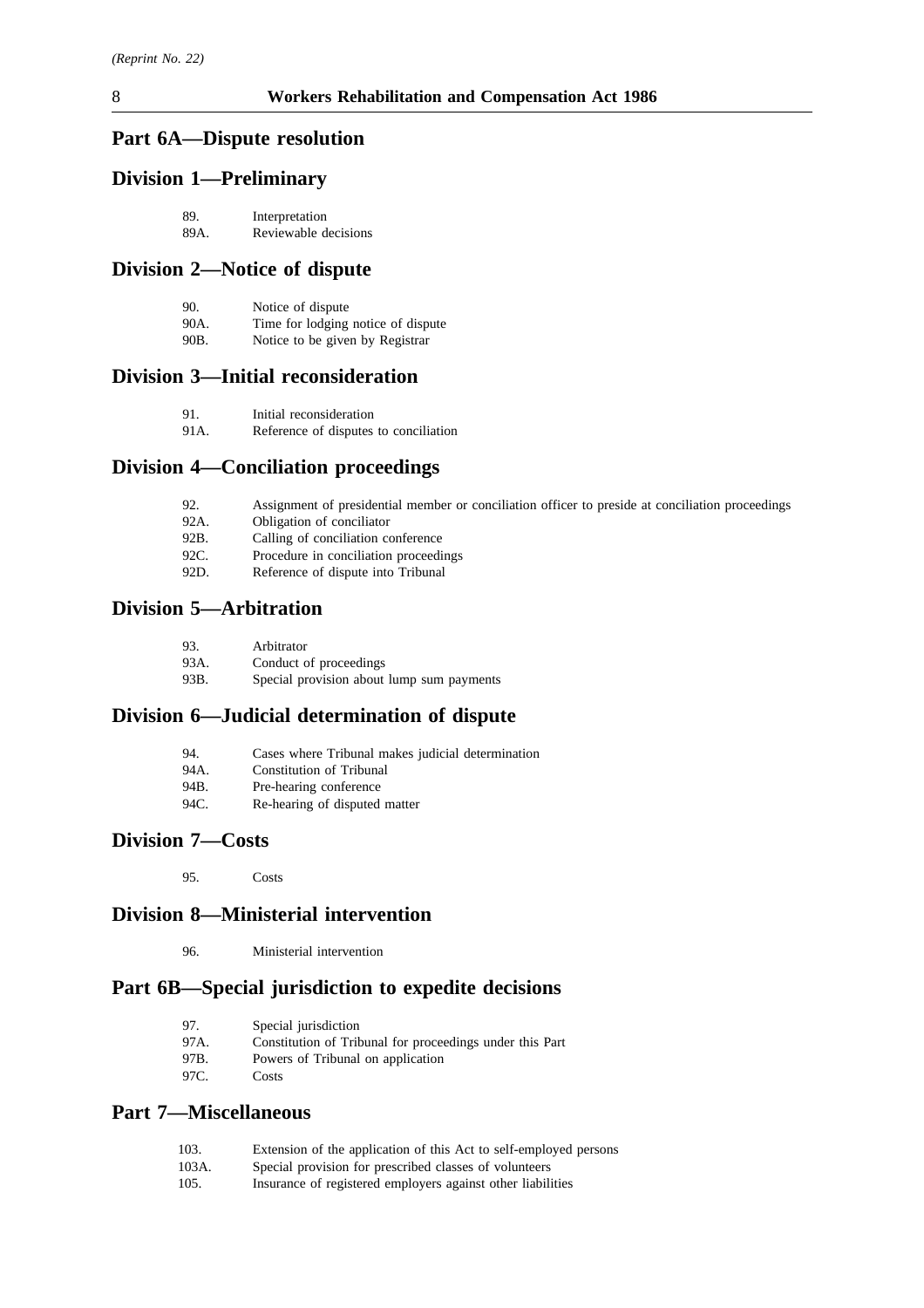| 106.  | Payment of interim benefits                                 |
|-------|-------------------------------------------------------------|
| 106A. | Payment not to constitute an admission of liability         |
| 107.  | Employer may request progress report                        |
| 107A. | Copies of medical reports                                   |
| 107B. | Worker's right of access to claims file                     |
| 108.  | Medical examination at request of employer                  |
| 109.  | Worker to be supplied with copy of medical report           |
| 110.  | Powers of entry and inspection                              |
| 111.  | Inspection of place of employment by rehabilitation adviser |
| 112.  | Confidentiality to be maintained                            |
| 112A. | Employer information                                        |
| 113.  | Disabilities that develop gradually                         |
| 114.  | Certain payments not to affect benefits under this Act      |
| 115.  | No contribution from workers                                |
| 116.  | Payment of compensation where worker in prison              |
| 117.  | Service of documents                                        |
| 118.  | Service of documents on the Corporation                     |
| 119.  | Contract to avoid Act                                       |
| 120.  | Dishonesty                                                  |
| 120A. | Evidence                                                    |
| 122.  | <b>Offences</b>                                             |
| 122A. | <b>Expiation</b> fees                                       |
| 123A. | Right of intervention                                       |
| 124.  | Regulations                                                 |
|       |                                                             |

# **Schedule 1—Transitional provisions**

**Schedule 2—Disabilities presumed to arise from employment**

**Schedule 3—Lump sum compensation**

**Schedule 4—The Mining and Quarrying Occupational Health and Safety Committee**

> **APPENDIX LEGISLATIVE HISTORY**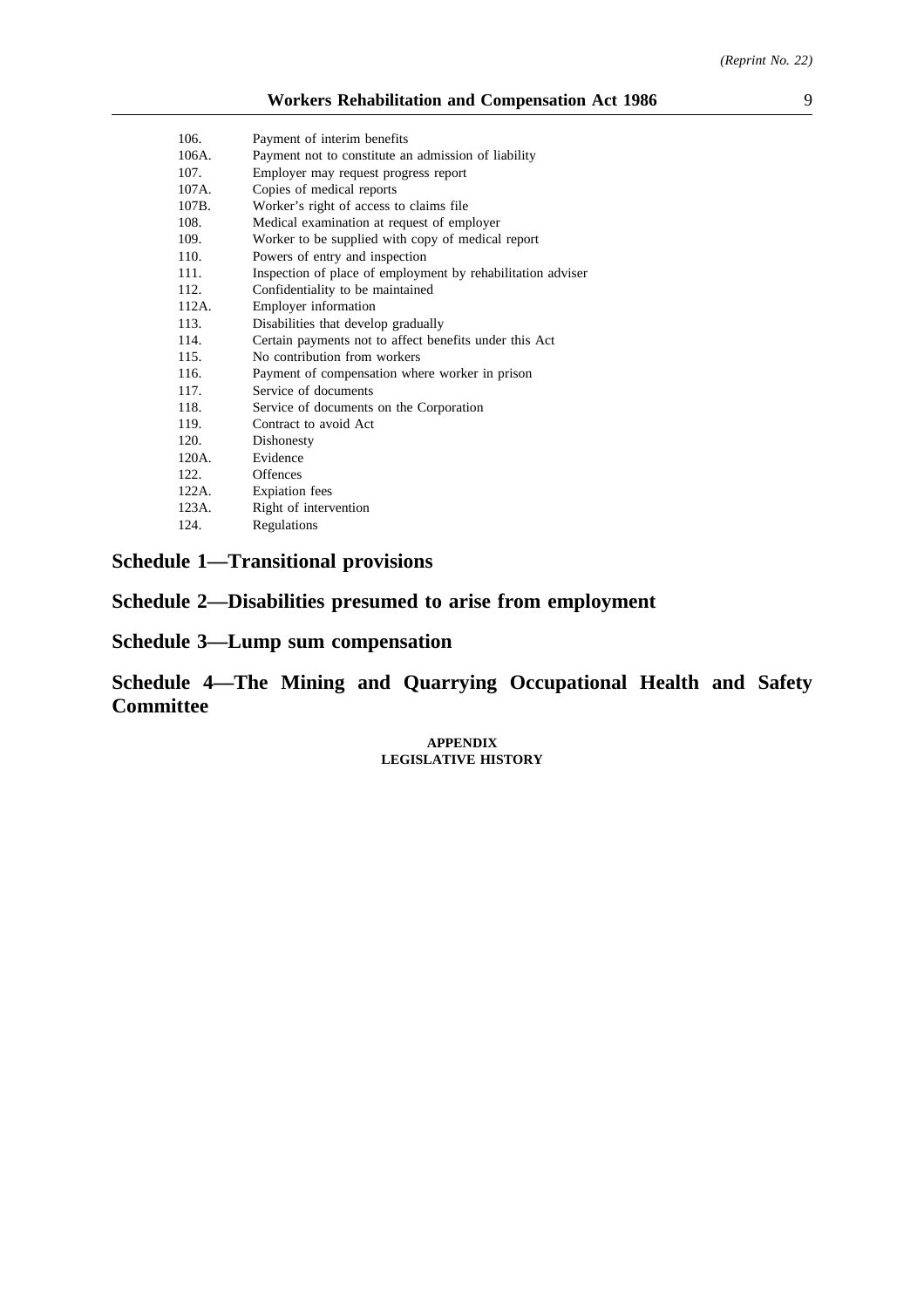### **The Parliament of South Australia enacts as follows:**

# **Part 1—Preliminary**

### **Short title**

**1.** This Act may be cited as the *Workers Rehabilitation and Compensation Act 1986*.

### **Objects of Act**

**2.** (1) The objects of this Act are—

- *(a)* to establish a workers rehabilitation and compensation scheme—
	- (i) that achieves a reasonable balance between the interests of employers and the interests of workers; and
	- (ii) that provides for the effective rehabilitation of disabled workers and their early return to work; and
	- (iii) that provides fair compensation for employment-related disabilities; and
	- (iv) that reduces the overall social and economic cost to the community of employment-related disabilities; and
	- (v) that ensures that employers' costs are contained within reasonable limits so that the impact of employment-related disabilities on South Australian businesses is minimised; and
- *(b)* to provide for the efficient and effective administration of the scheme; and
- *(c)* to establish incentives to encourage efficiency and discourage abuses; and
- *(d)* to ensure that the scheme is fully funded on a fair basis; and
- *(e)* to reduce the incidence of employment-related accidents and disabilities; and
- *(f)* to reduce litigation and adversarial contests to the greatest possible extent.

(2) A person exercising judicial, quasi-judicial or administrative powers must interpret this Act in the light of its objects without bias towards the interests of employers on the one hand, or workers on the other.

### **Interpretation**

**3.** (1) In this Act, unless the contrary intention appears—

"**actuary**" means a Fellow or Accredited Member of the Institute of Actuaries of Australia;

"**Advisory Committee**" means the Workers Rehabilitation and Compensation Advisory Committee established under Part 2;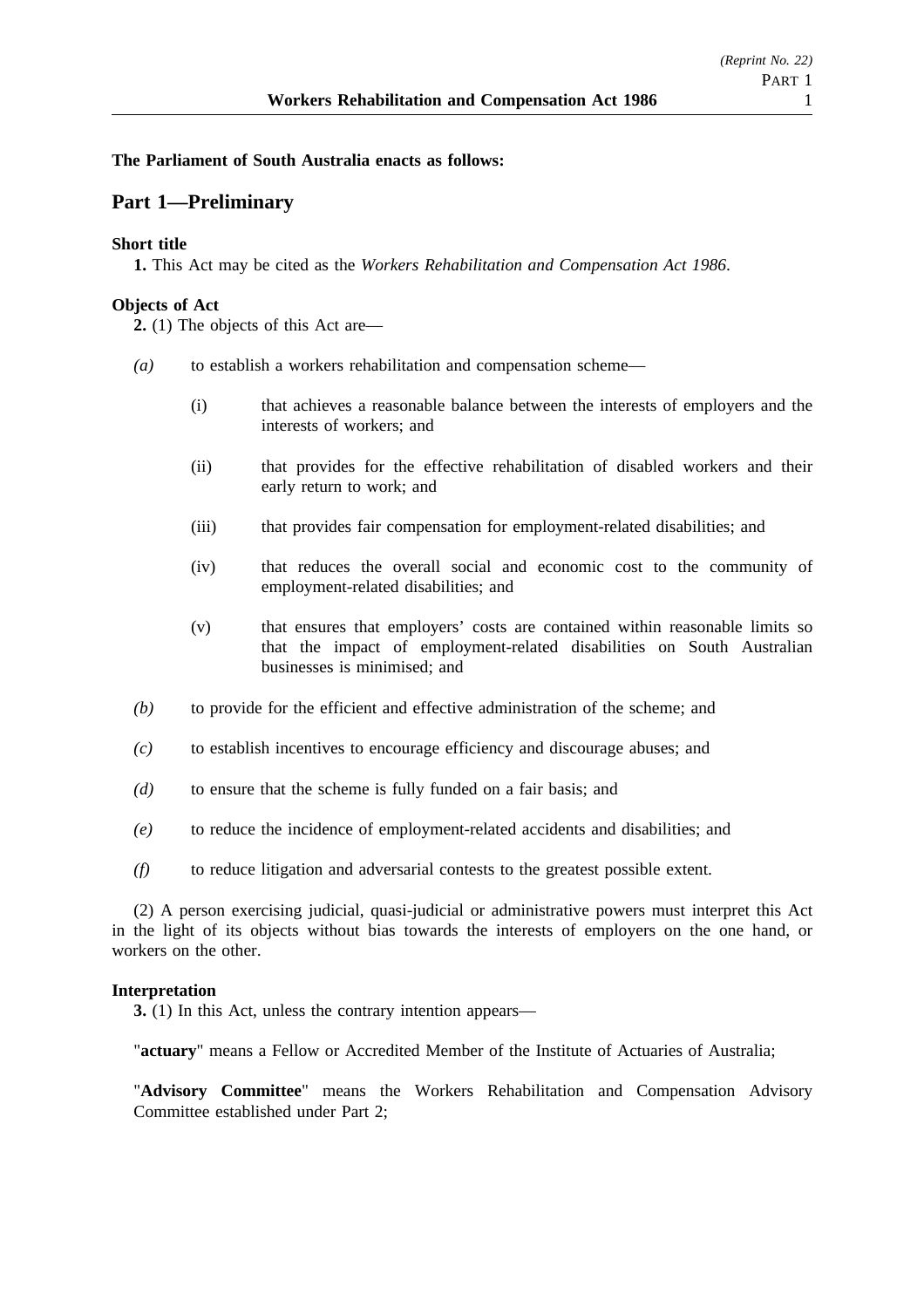"**apprentice**" includes—

- *(a)* a person undertaking training in a declared vocation under the *Industrial and Commercial Training Act 1981*;
- *(b)* a person undertaking training in a scheme approved by the Corporation for the purposes of this definition,

and "**apprenticeship**" has a corresponding meaning;

"**arbitration officer**"—*This refers to a conciliation and arbitration officer when acting as an arbitrator*;

"**authorised officer**" means a person who is authorised by the Corporation to exercise the powers of an authorised officer under this Act;

"**average minimum award rate**" means the amount published by the Commonwealth Statistician as the weighted average minimum weekly award rate for adult persons (wage and salary earners) in South Australia;

"**average weekly earnings**", in relation to a worker, means the worker's average weekly earnings determined in accordance with section 4;

"**the board**" means the board of management of the Corporation;

"**business day**" means any day except Saturday, Sunday or a public holiday;

"**child**", in relation to a deceased worker, includes a person in relation to whom the worker stood, at the date of death, *in loco parentis*;

"**compensation**" includes any monetary benefit payable under this Act;

"**compensable disability**" means a disability that is compensable by virtue of section 30;

"**conciliation and arbitration officer**"—*See section 81*;

"**conciliation officer**"—*This refers to a conciliation and arbitration officer when acting as a conciliator*;

"**conciliator**" means a presidential member of the Tribunal or a conciliation officer assigned to preside at conciliation proceedings—*see* section 92(1)*(a)*;

"**the Consumer Price Index**" means the Consumer Price Index (all groups index for Adelaide) published by the Commonwealth Statistician under the *Census and Statistics Act 1905* of the Commonwealth;

"**contract of service**" means—

*(a)* a contract under which one person (the worker) is employed by another (the employer);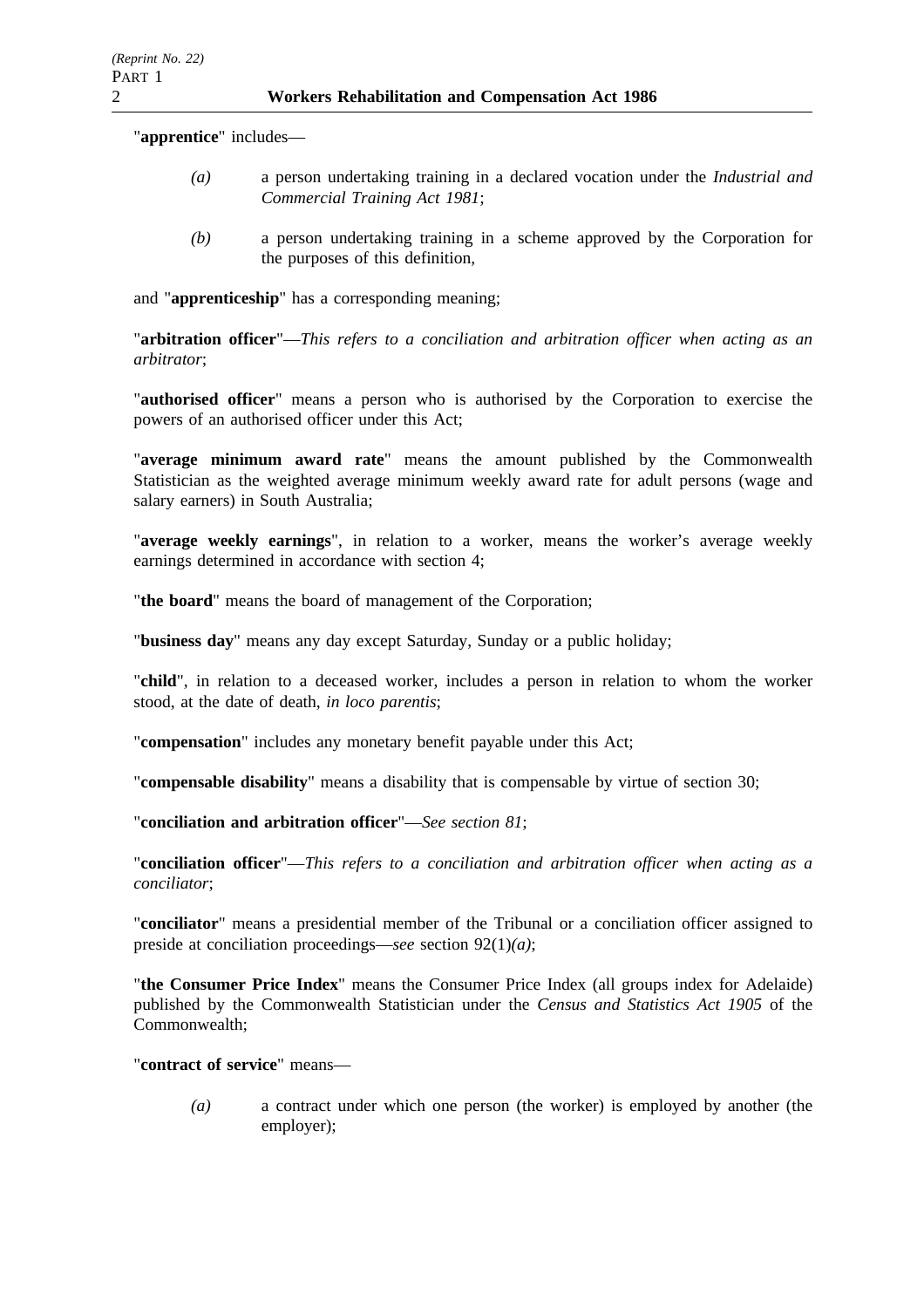#### **Workers Rehabilitation and Compensation Act 1986** 3

- *(b)* a contract, arrangement or understanding under which one person (the worker) works for another (the employer) in prescribed work or work of a prescribed class;
- *(c)* a contract of apprenticeship;
- *(d)* a contract, arrangement or understanding under which a person (the worker)—
	- (i) receives on-the-job training in a trade or vocation from another (the employer); and
	- (ii) is during the period of that training remunerated by the employer;

"**Corporation**" means the *WorkCover Corporation of South Australia*;

"**corresponding law**" means a law—

- *(a)* of the Commonwealth; or
- *(b)* of a State (other than this State) or a Territory of the Commonwealth; or
- *(c)* of another country,

that provides for compensation for disabilities arising from employment;

"**dependant**", in relation to a deceased worker, means a relative of the worker who, at the time of the worker's death—

- *(a)* was wholly or partially dependent for the ordinary necessities of life on earnings of the worker; or
- *(b)* would, but for the worker's disability, have been so dependent,

and includes a posthumous child of the worker; and "**dependent**" has a corresponding meaning;

"**disability**" of a worker means—

- *(a)* any physical or mental injury including—
	- (i) loss, deterioration or impairment of a limb, organ or part of the body, or of a physical, mental or sensory faculty; or
	- (ii) a disease; or
	- (iii) disfigurement; or
- *(b)* where the context admits—the death of the worker,

and includes a secondary disability;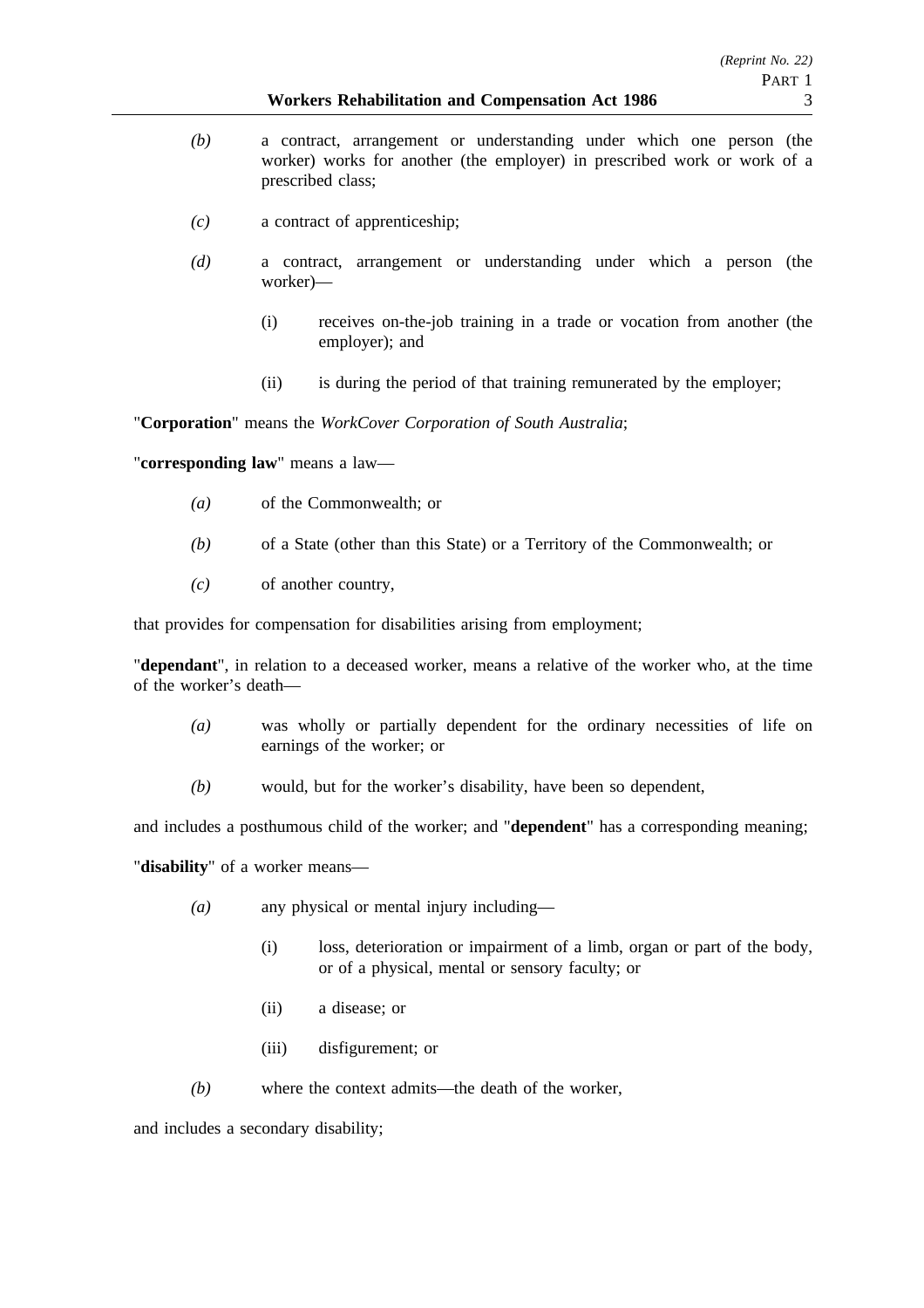"**disease**" includes—

- *(a)* any physical or mental ailment, disorder, defect or morbid condition, whether of sudden or gradual development; and
- *(b)* any disability to which section 31 applies;

"**educational institution**" means—

- *(a)* a secondary school; or
- *(b)* a trade or technical school; or
- *(c)* a college of advanced education, university or other institution at which tertiary education is provided; or
- *(d)* any other educational or training institution approved by the Corporation for the purposes of this definition;

"**employer**" means—

- *(a)* a person by whom a worker is employed under a contract of service, or for whom work is done by a worker under a contract of service;
- *(b)* in relation to persons of whom the Crown is, under section 103A, the presumptive employer—the Crown;
- *(c)* in relation to persons of whom any other person is, by virtue of a provision of this Act, the presumptive employer—that other person,

and includes a former employer and the legal personal representative of a deceased employer;

"**employment**" includes—

- *(a)* work done under a contract of service;
- *(b)* the work of a self-employed person to whom the Corporation has extended the protection of this Act;
- *(c)* the work of persons of whom the Crown is, under section 103A, the presumptive employer;
- *(d)* attendance by a worker at a place of pick-up;

"**evidentiary material**" means any document, object or substance of evidentiary value in proceedings before the Tribunal and includes any document, object or substance that should, in the opinion of the Tribunal, be produced for the purpose of enabling the Tribunal to determine whether or not it has evidentiary value;

"**exempt employer**" means an employer who is registered by the Corporation as an exempt employer in pursuance of Division 1 of Part 5;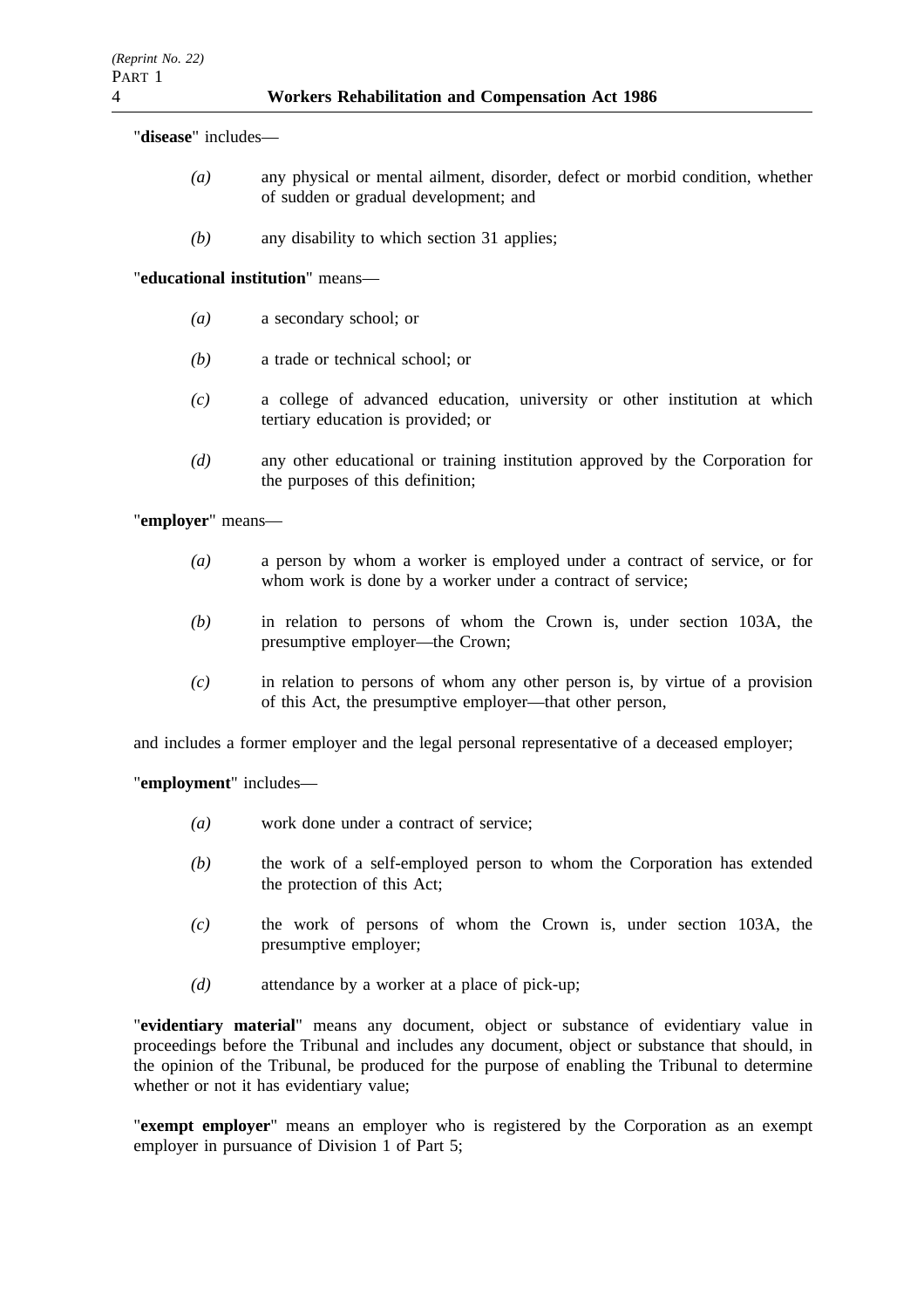"**foreign law**" means any law except a law of this State;

"**the Industrial Court**" means the Industrial Court of South Australia;

"**industry**" includes any business or activity in which workers are employed;

### "**industrial association**" means—

- *(a)* an association registered under the *Industrial and Employee Relations Act 1994*; or
- *(b)* an association registered under the *Industrial Relations Act 1988* of the Commonwealth; or
- *(c)* the United Trades and Labor Council; or
- *(d)* the Australian Mines and Metals Association; or
- *(e)* the Employer-Managed Workers Compensation Association Incorporated; or
- *(f)* an association, society or body formed to represent, protect or further the interests of employers or employees;

### "**local government corporation**" means—

- *(a)* a council as defined in the *Local Government Act 1934*; or
- *(b)* the Local Government Association of South Australia; or
- *(c)* any other body—
	- (i) established for local government purposes; and
	- (ii) prescribed for the purposes of this definition;

### "**medical expert**" means—

- *(a)* a legally qualified medical practitioner;
- *(b)* a registered dentist;
- *(c)* a registered psychologist;
- *(d)* a registered optician;
- *(e)* a registered physiotherapist;
- *(f)* a registered chiropractor;
- *(g)* a registered podiatrist;
- *(h)* a registered occupational therapist;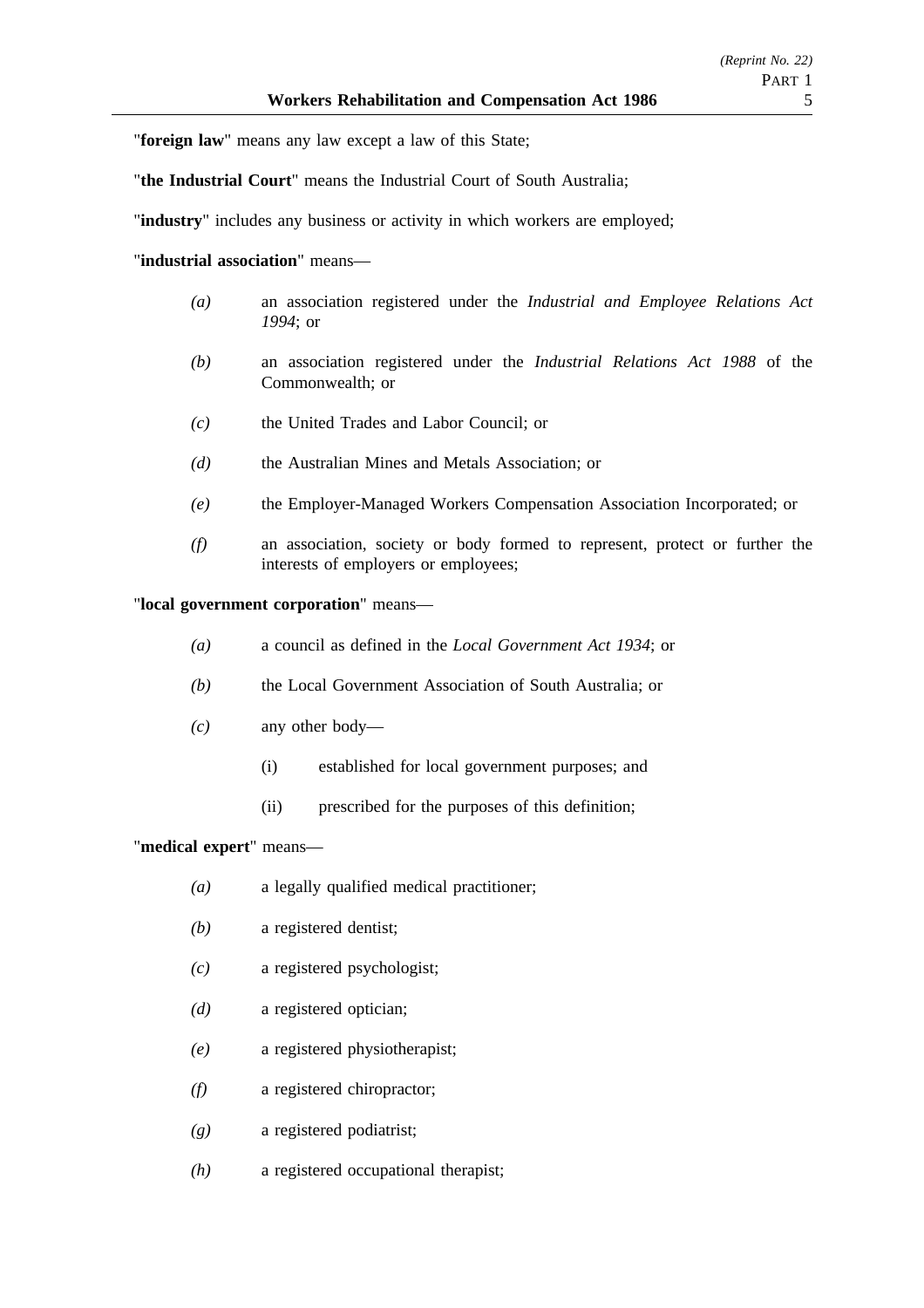*(i)* a registered speech pathologist;

"**medical question**" means any question of the nature, extent or probable duration of a disability, but does not include any question of a worker's incapacity for work or of the extent of an incapacity for work;

"**medical services**" means—

- *(a)* attendance, examination or treatment by a medical expert (including the obtaining from a medical expert of a certificate or report); or
- *(b)* any diagnostic examination or test required for the purposes of treatment by a medical expert;

"**non-economic loss**" means—

- *(a)* pain and suffering;
- *(b)* loss of amenities of life;
- *(c)* loss of expectation of life;
- *(d)* any other loss or detriment of a non-economic nature;

"**notional weekly earnings**" in relation to a worker means—

- *(a)* the worker's average weekly earnings; or
- *(b)* where an adjustment has been made under this Act to take account of changes in levels of earnings or in the value of money (or both)—the worker's average weekly earnings as so adjusted;

"**officer**" of the Corporation includes an employee of the Corporation;

"**orphan child**" means a child whose natural or a adoptive parents are dead and includes a child, one of whose natural or adoptive parents is dead and who has no reasonable prospect of being supported by the surviving natural or adoptive parent;

"**parent**", in relation to a deceased worker, includes a person who stood *in loco parentis* to the worker at the time of the worker's death;

"**place of employment**" means a place where a worker is required to carry out duties of employment and, if the place is a building, includes land within the external boundaries of the land on which the building is situated;

"**premises**" means—

- *(a)* a building, structure or place (including an aircraft, ship or vehicle); or
- *(b)* a part of premises;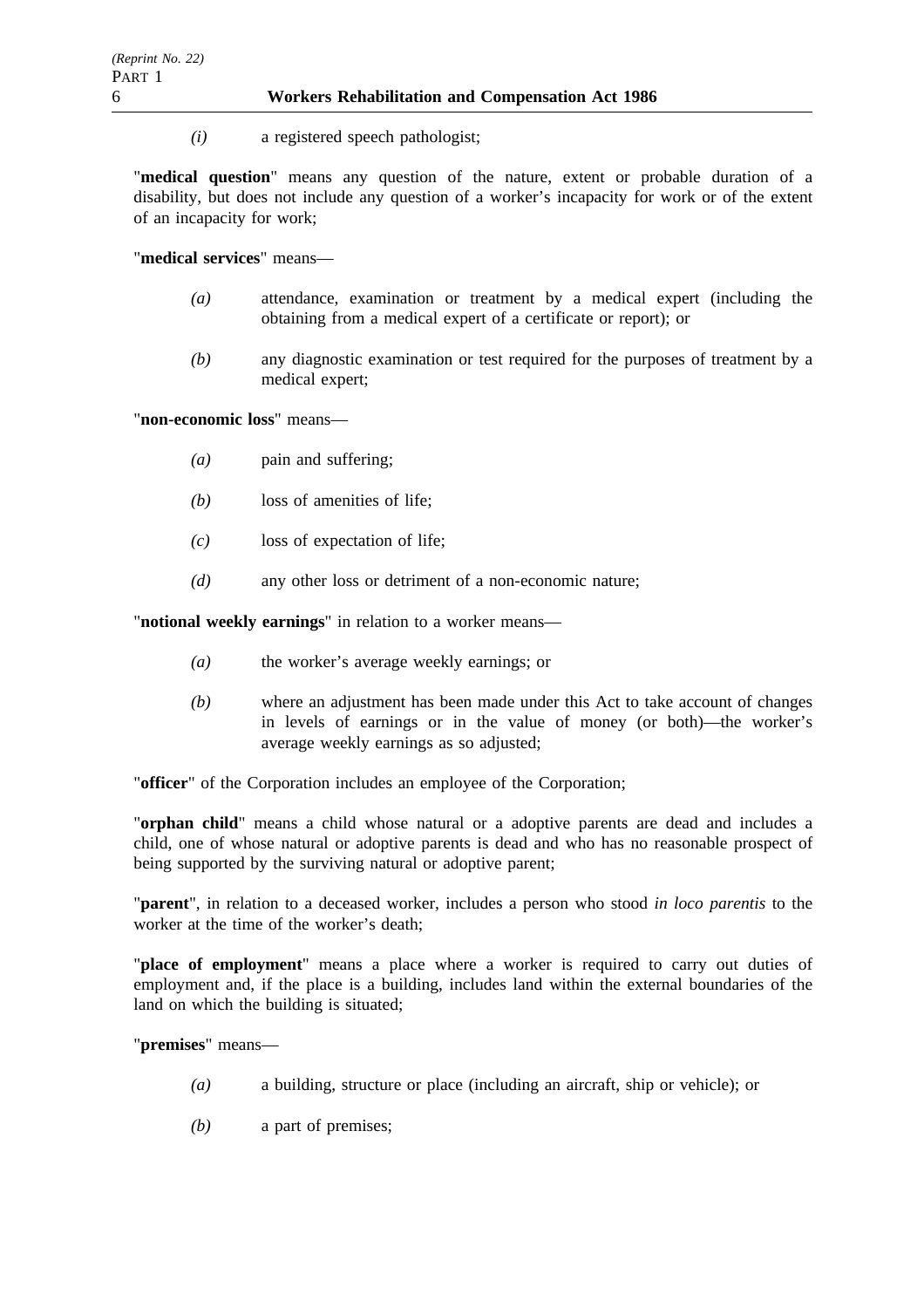"**prescribed allowance**", in relation to the earnings of a worker, means any amount received by the worker from an employer—

- *(a)* by way of an allowance to cover special expenses incurred by the worker in the course of employment;
- *(b)* by way of special rates paid to the worker on an irregular basis to compensate for occasional disabilities under which work is performed (not being rates that are paid during a period of leave with pay);

\*\*\*\*\*\*\*\*\*\*

- *(d)* by way of site allowance;
- *(e)* by way of any other allowance or benefit prescribed for the purposes of this definition;

"**presidential member**" of the Tribunal means the President or a Deputy President of the Tribunal;

"**recognised medical expert**" means—

- *(a)* a legally qualified medical practitioner; or
- *(b)* in relation to disabilities of a particular kind—a medical expert who is recognised by the Corporation as having specialised knowledge of, and experience in the treatment of, disabilities of that kind;

"**relative**", in relation to a deceased worker, means a spouse, parent, grandparent, step-parent, child, grandchild, stepchild, brother, sister, stepbrother, stepsister, half-brother or half-sister of the worker;

"**the repealed Act**" means the *Workers Compensation Act 1971* repealed by this Act;

"**residence**" in relation to a worker includes a place—

- *(a)* at which the worker resides in pursuance of the terms of the worker's employment or at the request of the employer; or
- *(b)* at which it is necessary or convenient for the worker to reside temporarily for the purposes of employment;

"**review authority**" means—

- *(a)* a Review Officer appointed for the purposes of this Act; or
- *(b)* the Tribunal;

\*\*\*\*\*\*\*\*\*\*

"**reviewable decision**"—*see* section 89A;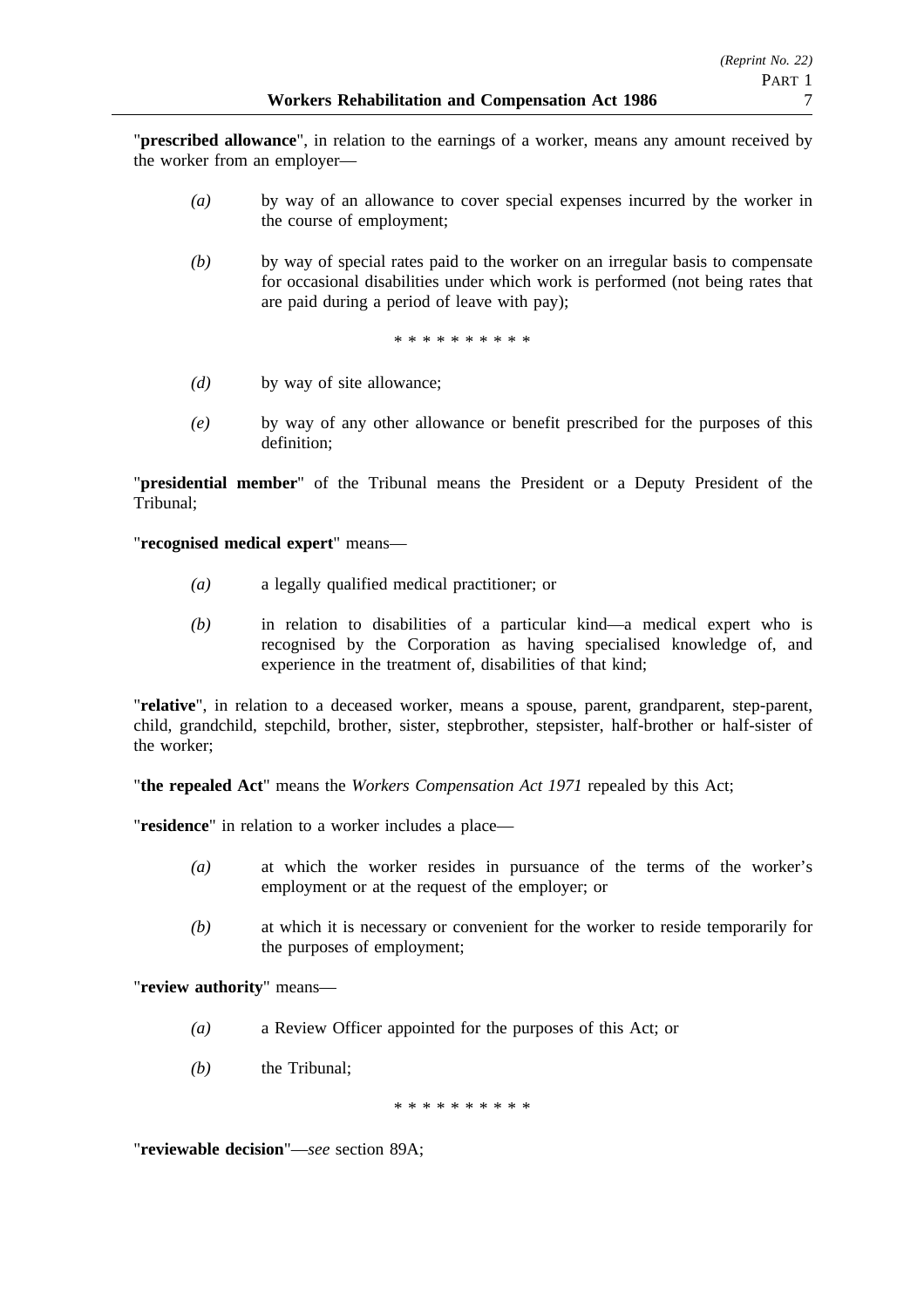"**secondary disability**" means a disability that is, or results from, the aggravation, acceleration, exacerbation, deterioration or recurrence of a prior disability;

"**self-employed worker**" means a person to whom the Corporation has extended the protection of this Act pursuant to section 103;

"**ship**" includes a boat, vessel or craft;

"**South Australian ship**" means a ship—

- *(a)* that is registered in the State; or
- *(b)* that is owned or under charter by the Crown; or
- *(c)* that is owned or under charter by a body corporate or other person—
	- (i) whose principal office or place of business is in the State; or
	- (ii) whose principal office or place of business with respect to the control or management of the ship is in the State;

"**spouse**", in relation to a worker, includes a person who is cohabiting with the worker as the *de facto* husband or wife of the worker if—

- $(a)$ 
	- (i) the person has been so cohabiting with the worker continuously for the preceding period of 5 years; or
	- (ii) the person has during the preceding period of 6 years cohabitated with the worker for periods aggregating not less than 5 years; or
	- (iii) although neither subparagraph (i) nor (ii) applies, the person has been cohabiting with the worker for a substantial part of a period referred to in either of those subparagraphs and the Corporation considers that it is fair and reasonable that the person be regarded as the spouse of the worker for the purposes of this Act; or
- *(b)* a child, of whom the worker and the person are the parents, has been born (whether or not the child is still living);

"**the State**" includes the territorial waters of the State;

### "**therapeutic appliance**" means—

- *(a)* spectacles or contact lenses; or
- *(b)* a hearing aid; or
- *(c)* false teeth; or
- *(d)* a prosthesis; or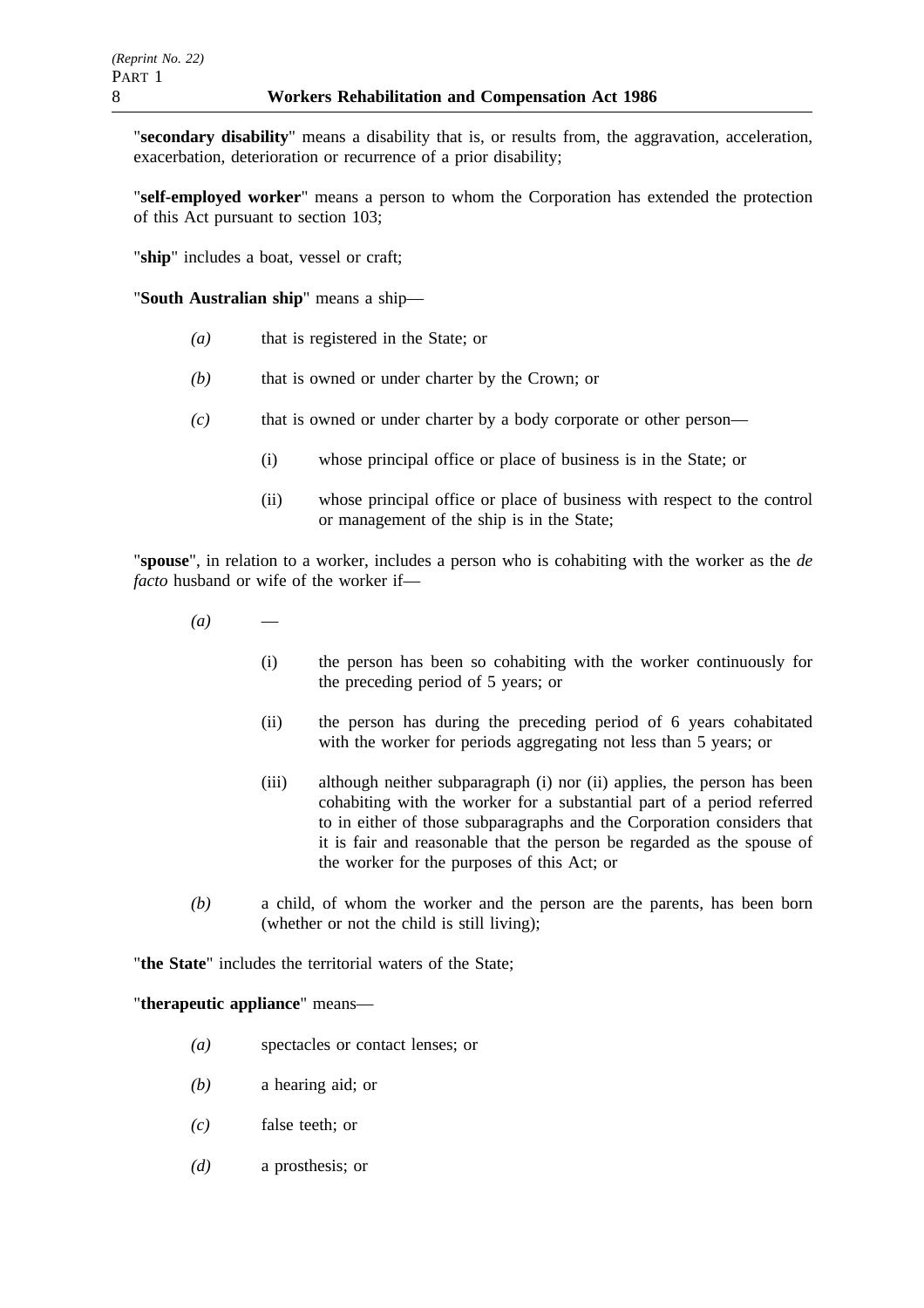- *(e)* a crutch or wheelchair; or
- *(f)* any other appliance or aid for reducing the extent of a disability or enabling a person to overcome in whole or part the effects of a disability;

"**trauma**" means an event, or series of events, out of which a compensable disability arises;

"**Tribunal**" means the *Workers Compensation Tribunal*;

"**unrepresentative disability**" means a disability arising from an attendance mentioned in section 30(3) or a journey mentioned in section 30(5)*(b)*;

"**worker**" means—

- *(a)* a person by whom work is done under a contract of service (whether or not as an employee);
- *(b)* a person who is a worker by virtue of section 103A;
- *(c)* a self-employed worker,

and includes a former worker and the legal personal representative of a deceased worker;

"**working day**" in relation to a worker means a day on which the worker works or would, if not incapacitated for work, be normally required to work in the course of employment.

\*\*\*\*\*\*\*\*\*\*

(3) A member of the crew of a fishing boat who is remunerated by a share in profits or gross receipts obtained by working the boat is not a worker for the purposes of this Act.

\*\*\*\*\*\*\*\*\*\*

(5) Where a worker has no fixed place of employment, the worker's place of employment on a particular working day is the place at which, or the area in which, the worker works or is required to work on that working day.

(6) Where in a prescribed industry or in prescribed circumstances a person ("the principal") contracts with another person ("the contractor") for the performance by the contractor of work undertaken by the principal, the principal shall, for the purposes of this Act, be deemed to be the employer of workers employed by the contractor.

(7) The regulations may exclude (either absolutely or subject to limitations or conditions stated in the regulations) specified classes of workers wholly or partially from the application of this Act.

(8) A regulation under subsection (7) may only be made after consultation with the Advisory Committee.

### **Average weekly earnings**

**4.** (1) Subject to this section, the average weekly earnings of a disabled worker are the average amount that the worker could reasonably be expected to have earned for a week's work if the worker had not been disabled.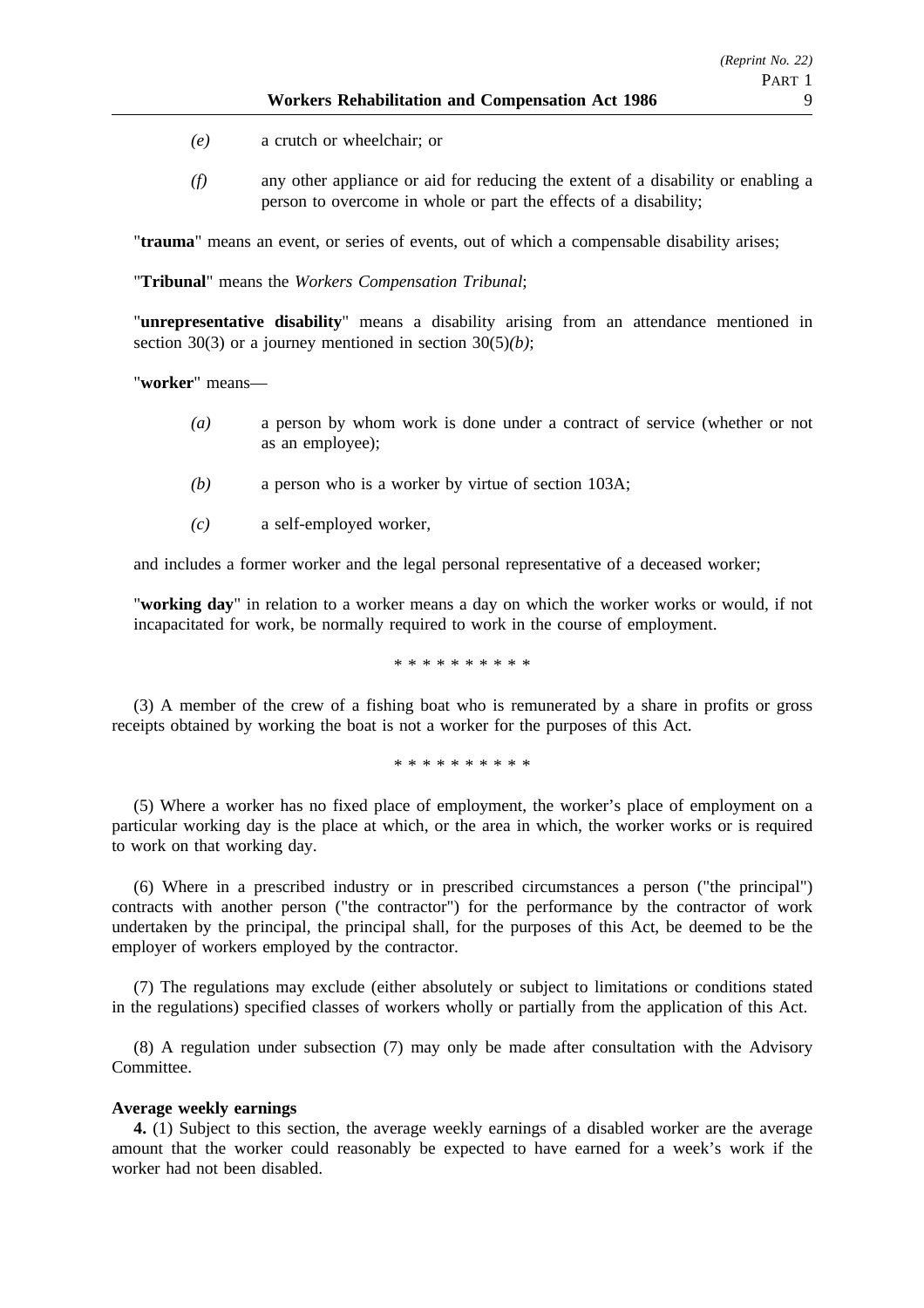- (2) For the purpose of determining the average weekly earnings of a worker—
- *(a)* where the worker was, immediately before the relevant date, employed by more than one employer—aggregate earnings from all employment shall be taken into account; and
- *(b)* subject to subsection (3)—
	- (i) the actual weekly earnings of the worker over a period of up to 12 months before the relevant date may be taken into account; and
	- (ii) if by reason of the shortness of time during which the worker has been in employment, the terms of the worker's employment or for any other reason, it is not possible to arrive at a fair average, the worker's average weekly earnings may be determined by reference to the average weekly amount being earned by other persons in the same employment who perform similar work at the same grade as the worker or, if there is no person so employed, by other persons in the same class of employment who perform similar work at the same grade as the worker.

(3) Where a worker is a contractor rather than an employee, the worker's average weekly earnings shall be determined by reference to the rate of pay that the worker would have received if the worker had been working as an employee and, if there is an award or industrial agreement applicable to the class and grade of work in which the worker was engaged, the worker's average weekly earnings shall be determined by reference to that award or industrial agreement.

(4) Where because of the gradual onset of a compensable disability it appears that the level of earnings of a disabled worker prior to the relevant date were affected by the disability, the average weekly earnings of the worker shall be set at an amount that fairly represents the weekly amount that the worker would have been earning if the level of earnings had not been so affected.

- (5) The average weekly earnings of a disabled worker who—
- *(a)* was not a full-time worker immediately prior to the relevant date; and
- *(b)* immediately prior to the relevant date had been seeking full-time employment; and
- *(c)* had been predominantly during the preceding 18 months a full-time worker,

shall be determined as if the worker had been a full-time worker.

(6) Where a permanently incapacitated worker is under the age of 21 years, the average weekly earnings of the worker shall be determined as if the worker had attained the age of 21 years and where a permanently incapacitated worker is an apprentice, the average weekly earnings of the worker shall be determined as if the worker had completed the apprenticeship.

- (7) Notwithstanding the foregoing provisions of this section—
- *(a)* where a disabled worker's remuneration was, at the relevant date, covered by an award or industrial agreement, the worker's average weekly earnings shall not be less than the weekly wage to which the worker was then entitled under the award or industrial agreement;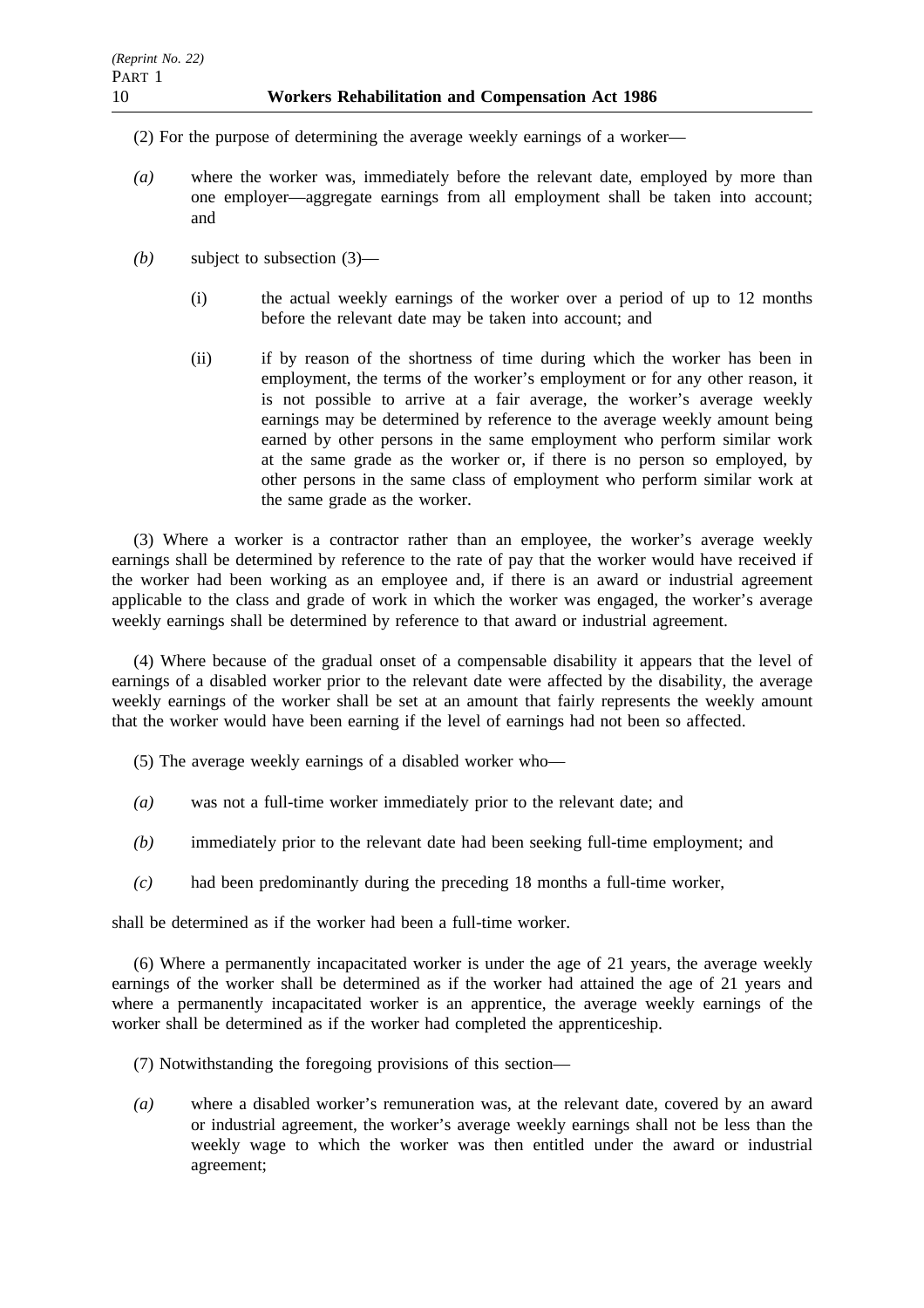- *(b)* if, but for this paragraph, the average weekly earnings of a worker (not being a self-employed worker) would be less than the prescribed amount, the average weekly earnings shall be fixed at the prescribed amount;
- *(c)* the average weekly earnings of a worker shall in no case be fixed at more than twice State average weekly earnings.
- (8) For the purposes of determining the average weekly earnings of a worker—
- *(a)* any component of the worker's earnings attributable to overtime will be disregarded unless—
	- (i) the worker worked overtime in accordance with a regular and established pattern; and
	- (ii) the pattern was substantially uniform as to the number of hours of overtime worked; and
	- (iii) the worker would have continued to work overtime in accordance with the established pattern if he or she had not been disabled; and
- *(ab)* any contribution paid or payable by an employer to a superannuation scheme for the benefit of the worker will be disregarded; and
- *(b)* any prescribed allowances will be disregarded.
- (9) In this section—
- *(a)* a reference to the relevant date is—
	- (i) a reference to the date of the commencement of the period of the worker's incapacity for work or, where the worker has been incapacitated for work as a result of the same disability for a number of separate periods, a reference to the date of the commencement of the last such period of incapacity; or
	- (ii) where the worker is dead and the death was not immediately preceded by a period of incapacity for work in respect of which the worker received compensation under this Act—a reference to the date of the worker's death; and
- *(b)* a reference to State average weekly earnings is a reference to the amount last published before the relevant date by the Commonwealth Statistician as an estimate of Average Weekly Earnings for Ordinary Hours of Work for each Full-time Employed Male Unit in this State.

### **Act to bind Crown**

**5.** This Act binds the Crown in right of the State and also, so far as the legislative power of the State extends, in all its other capacities.

#### **Territorial application of this Act**

**6.** (1) This Act applies to a worker's employment (either within or outside the State) if there is a nexus between the worker's employment and the State.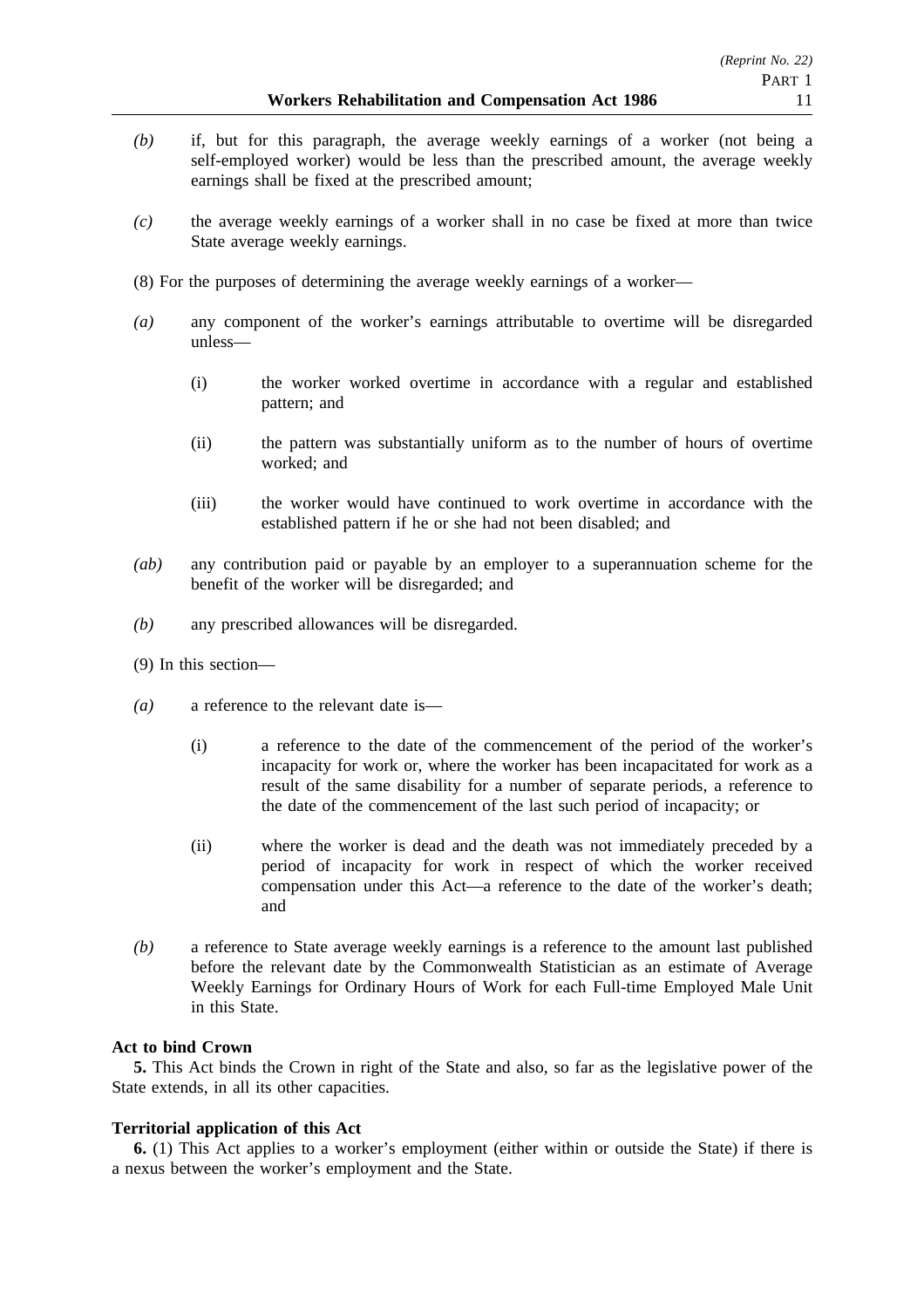- (2) A nexus exists between a worker's employment and a State if—
- *(a)* the worker is usually employed in the State and not in any other State; or
- *(b)* the worker is usually employed in 2 or more States but is based in the State.
- (3) In addition, a nexus exists between a worker's employment and this State if—
- *(a)* the worker is not usually employed in any State; but
- *(b)* the worker is employed in the State or the worker's employment involves (or is likely to involve) recurrent trips to and from a base in the State, and the worker is not protected against employment-related disabilities by a corresponding law.
- (4) In this section—
- *(a)* a **State** includes a Territory;
- *(b)* a reference to **employment** is a reference to the worker's work (and not to employment as an abstract legal relationship);
- *(c)* a worker is **usually employed** in a particular State if 10% or more of the time the worker spends working in employment is (or is to be) spent working in the State;
- *(d)* a worker is **based** (or has a **base**) in a particular State if the worker's usual place of residence is in the State or if the worker regularly travels between a port or other point of embarkation in the State and the place of employment.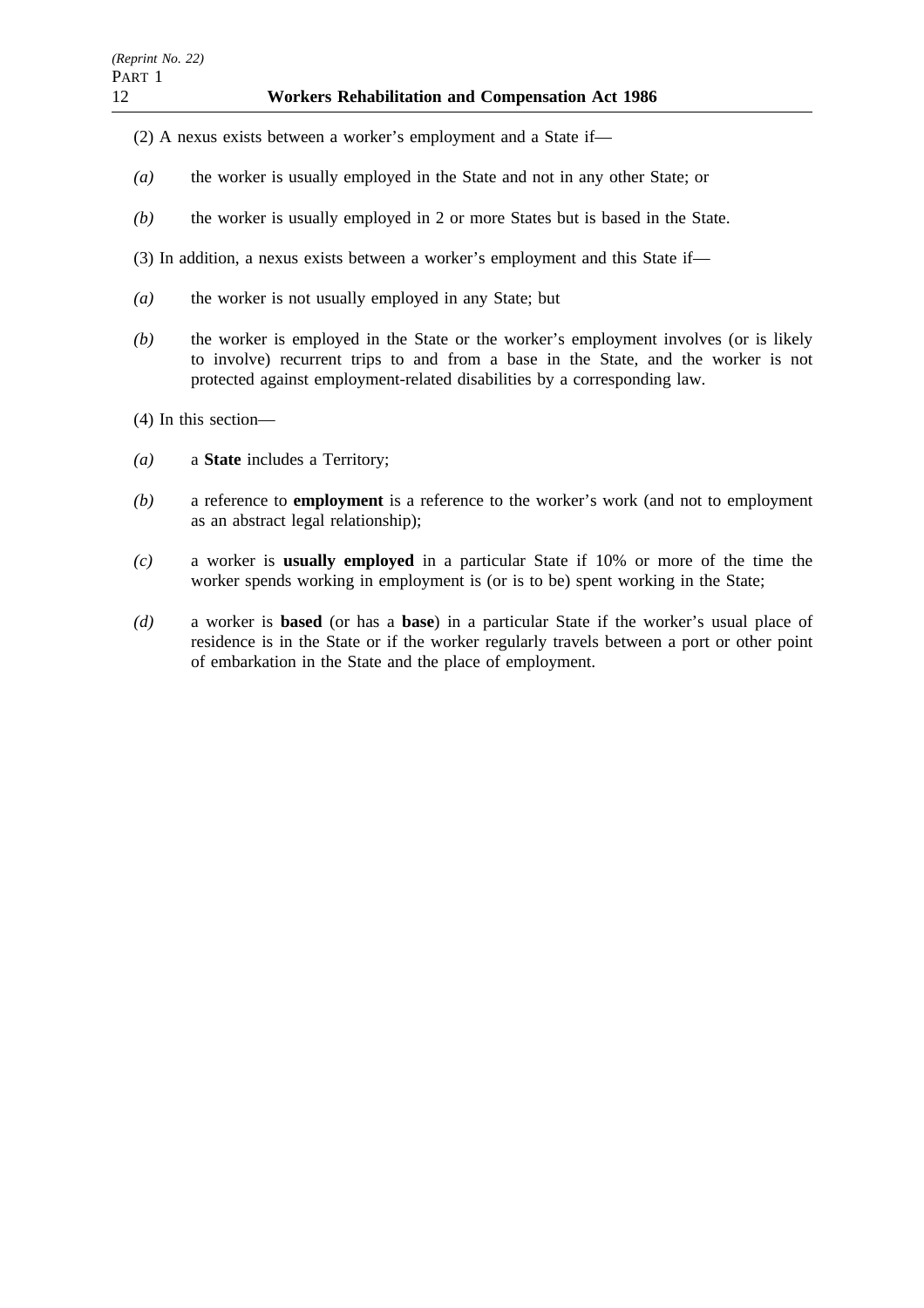# **Part 2—The Workers Rehabilitation and Compensation Advisory Committee**

### **The Advisory Committee**

**7.** (1) The *Workers Rehabilitation and Compensation Advisory Committee* is established.

- (2) The Advisory Committee consists of nine members appointed by the Governor of whom—
- *(a)* three (who must include an expert in rehabilitation) will be appointed on the Minister's nomination made after consulting with associations representing employers and with associations representing employees (including the UTLC); and
- *(b)* three (who must include at least one suitable representative of registered employers and at least one suitable representative of exempt employers) will be appointed on the Minister's nomination made after consulting with associations representing employers; and
- *(c)* three will be appointed on the Minister's nomination made after consultation with associations representing employees, including the UTLC.

(3) One member of the Committee must be appointed by the Governor to preside at meetings of the Committee.

The member is referred to in this Act as the "**presiding member**" of the Committee.

The appointment must be made from among the members appointed under subsection (2)*(a)*.

### **Functions of Advisory Committee**

**8.** (1) The functions of the Advisory Committee are—

- *(a)* to advise the Minister on the formulation and implementation of policies relating to workers rehabilitation and compensation; and
- *(b)* to advise the Minister (on its own initiative or at the request of the Minister) on—
	- (i) proposals to make amendments to this Act, or to make regulations under this Act; and
	- (ii) other legislative proposals that may affect the operation of this Act; and
- *(c)* to investigate work-related injury and disease; and
- *(d)* to report to the Minister (on its own initiative or at the request of the Minister) on any other matter relating to workers rehabilitation or compensation; and
- *(e)* to carry out other functions assigned to the Advisory Committee by the Minister.

(2) The Advisory Committee may conduct public meetings and discussions and may, with the approval of the Minister, conduct inquiries, on questions arising before the Advisory Committee.

(3) The Advisory Committee may on its own initiative, and must at the direction of the Minister, consult and co-operate with the Corporation, other government authorities at a State or national level, representatives of industrial associations and other persons or bodies.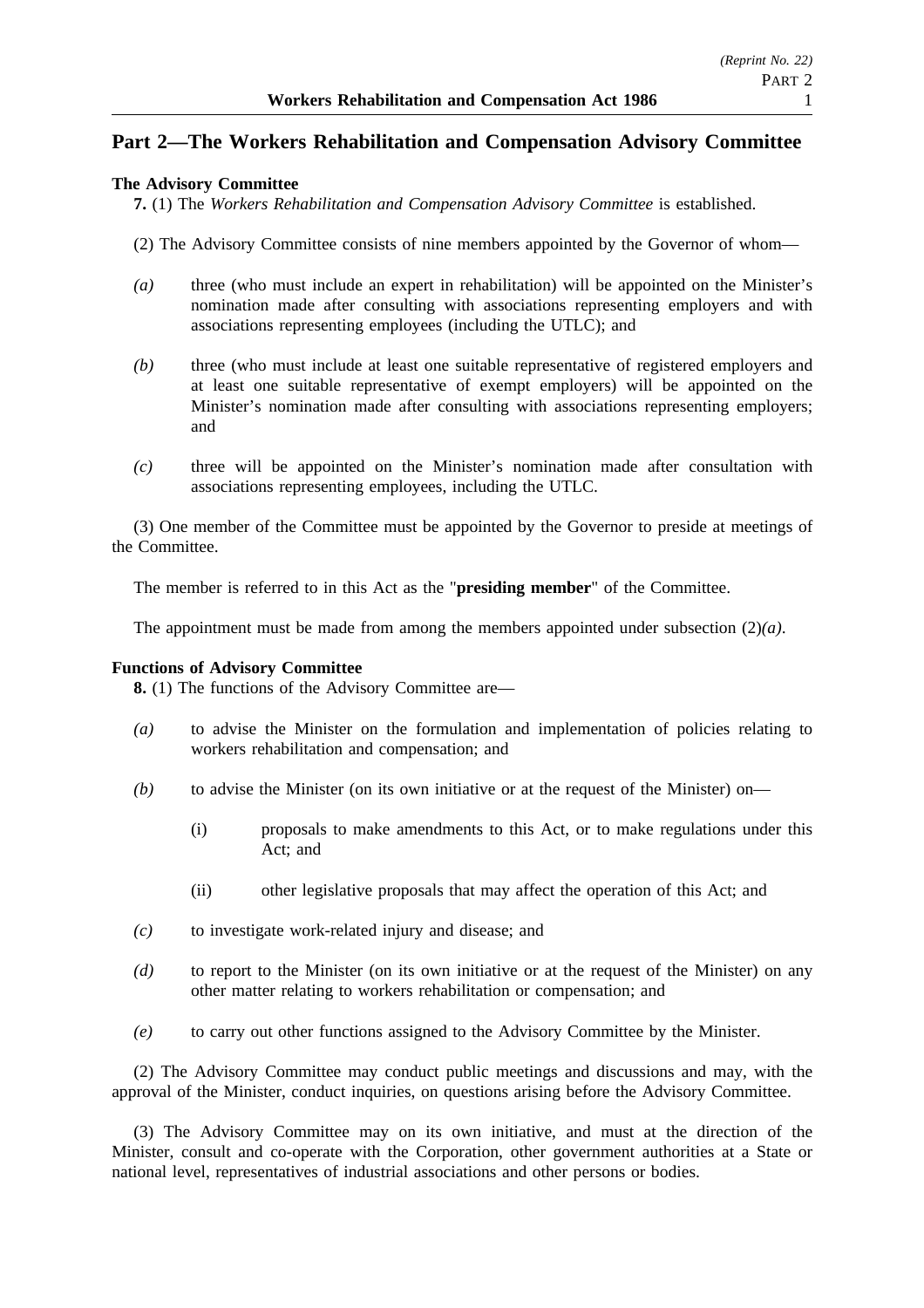(4) The Advisory Committee may, with the approval of the Minister, establish subcommittees to assist the Committee.

(5) A subcommittee may, but need not, consist of, or include, members of the Advisory Committee.

### **Terms and conditions of office**

**9.** (1) A member of the Advisory Committee will be appointed on conditions, and for a term (not exceeding three years), determined by the Governor and, on the expiration of a term of appointment, is eligible for re-appointment.

- (2) The Governor may remove a member from office for—
- *(a)* breach of, or non-compliance with, a condition of appointment; or
- *(b)* mental or physical incapacity to carry out duties of office satisfactorily; or
- *(c)* neglect of duty; or
- *(d)* dishonourable conduct.
- (3) The office of a member becomes vacant if the member—
- *(a)* dies; or
- *(b)* completes a term of office and is not re-appointed; or
- *(c)* resigns by written notice addressed to the Minister; or
- *(d)* is found guilty of an offence against subsection (5) (Disclosure of interest); or
- *(e)* is removed from office by the Governor under subsection (2).

(4) On the office of a member of the Advisory Committee becoming vacant, a person must be appointed, in accordance with this Act, to the vacant office.

(5) A member who has a direct or indirect personal or pecuniary interest in a matter under consideration by the Advisory Committee—

- *(a)* must, as soon as practicable after becoming aware of the interest, disclose the nature and extent of the interest to the Committee; and
- *(b)* must not take part in a deliberation or decision of the Committee on the matter and must not be present at a meeting of the Committee when the matter is under consideration.

Penalty: \$8 000 or imprisonment for two years.

#### **Allowances and expenses**

**10.** (1) A member of the Advisory Committee is entitled to fees, allowances and expenses approved by the Governor.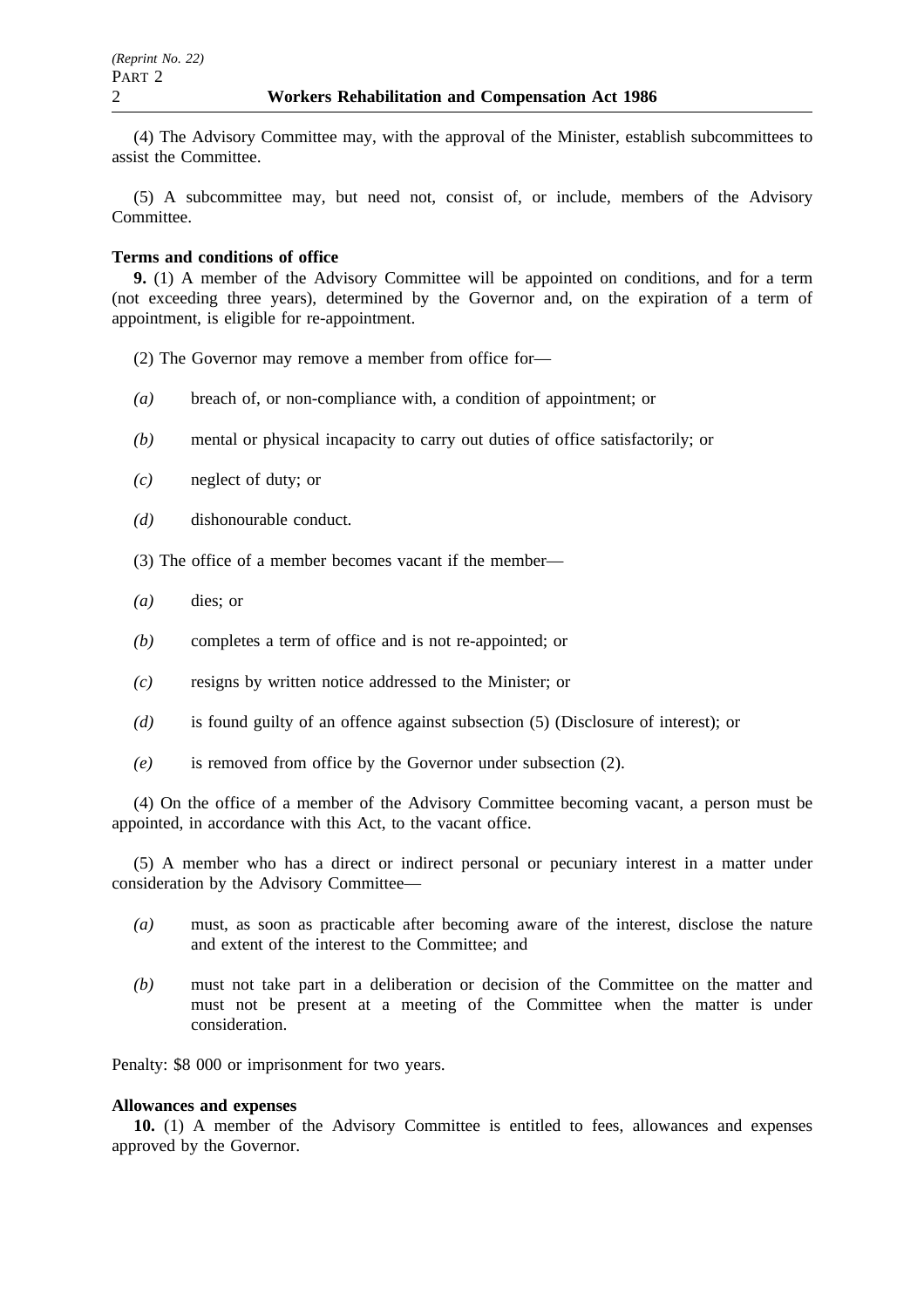(2) The fees, allowances and expenses are payable out of the Compensation Fund.

### **Proceedings etc of the Advisory Committee**

**11.** (1) Meetings of the Advisory Committee must be held at times and places appointed by the Committee, but there must be at least six meetings per year.

(2) Six members of the Advisory Committee constitute a quorum of the Committee.

(3) The presiding member of the Advisory Committee will, if present at a meeting of the Committee, preside at the meeting and, in the absence of the presiding member, a member chosen by the members present will preside.

(4) A decision carried by a majority of the votes of the members present at a meeting of the Advisory Committee is a decision of the Committee.

(5) Each member present at a meeting of the Advisory Committee is entitled to one vote on a matter arising for decision by the Committee, and, if the votes are equal, the person presiding at the meeting has a second or casting vote.

(6) The Advisory Committee must ensure that accurate minutes are kept of its proceedings.

(7) The Advisory Committee may open its proceedings to the public unless the proceedings relate to commercially sensitive matters or to matters of a private confidential nature.

(8) Subject to this Act, the proceedings of the Advisory Committee will be conducted as the Committee determines.

### **Confidentiality**

**12.** A member of the Advisory Committee who, as a member of the Committee, acquires information that—

- *(a)* the member knows to be of a commercially sensitive nature, or of a private confidential nature; or
- *(b)* the Committee classifies as confidential information,

must not divulge the information without the approval of the Committee.

Penalty: \$1 000.

### **Immunity of members of Advisory Committee**

**13.** (1) No personal liability attaches to a member of the Advisory Committee for an act or omission by the member or the Committee in good faith and in the exercise or purported exercise of powers or functions under this Act.

(2) A liability that would, but for subsection (1), lie against a member lies instead against the Crown.

\*\*\*\*\*\*\*\*\*\*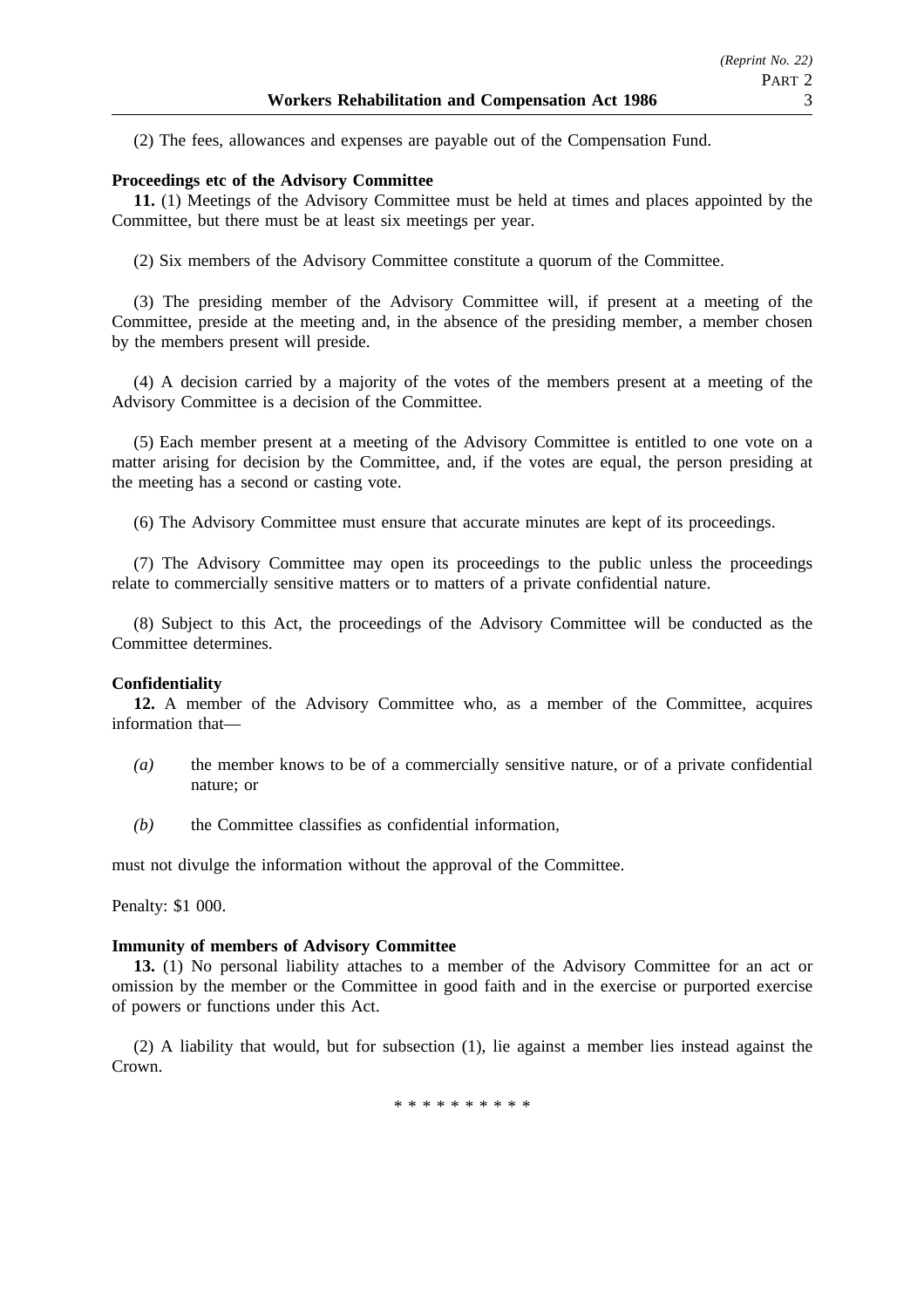# **Part 3—Rehabilitation and accident prevention programmes**

# **Division 1—Rehabilitation**

### **Rehabilitation programmes**

**26.** (1) The Corporation shall establish or approve rehabilitation programmes with the object of ensuring that workers suffering from compensable disabilities—

- *(a)* achieve the best practicable levels of physical and mental recovery; and
- *(b)* are, where possible, restored to the workforce and the community.
- (2) A rehabilitation programme may be established by the Corporation in relation to—
- *(a)* a particular worker;
- *(b)* workers of a particular class;
- *(c)* workers suffering from disabilities of a particular class.
- (3) For the purposes, or in the course, of a rehabilitation programme the Corporation may—
- *(a)* provide for the physical, mental or vocational assessment of workers;
- *(b)* provide advisory services to workers, members of the families of workers, employers and others;
- *(c)* assist workers in seeking, obtaining or retaining employment;
- *(d)* assist in the training or retraining of workers;
- *(e)* assist workers to find appropriate accommodation;
- *(f)* provide for the necessary and reasonable costs (including costs of travel, accommodation and child care) incurred by workers in order to participate in rehabilitation programmes;
- *(g)* provide equipment, facilities and services to assist workers to cope with their disabilities at home or in the workplace;
- *(h)* provide assistance to persons who may be in a position to help workers to overcome or cope with their disabilities;
- *(i)* disseminate information that relates to work related disabilities;
- *(j)* conduct, participate in or subsidise research into any aspect of rehabilitation;
- *(k)* encourage and support the work of organisations that provide assistance to workers suffering from compensable disabilities;
- *(l)* do anything else that may assist in the rehabilitation of workers.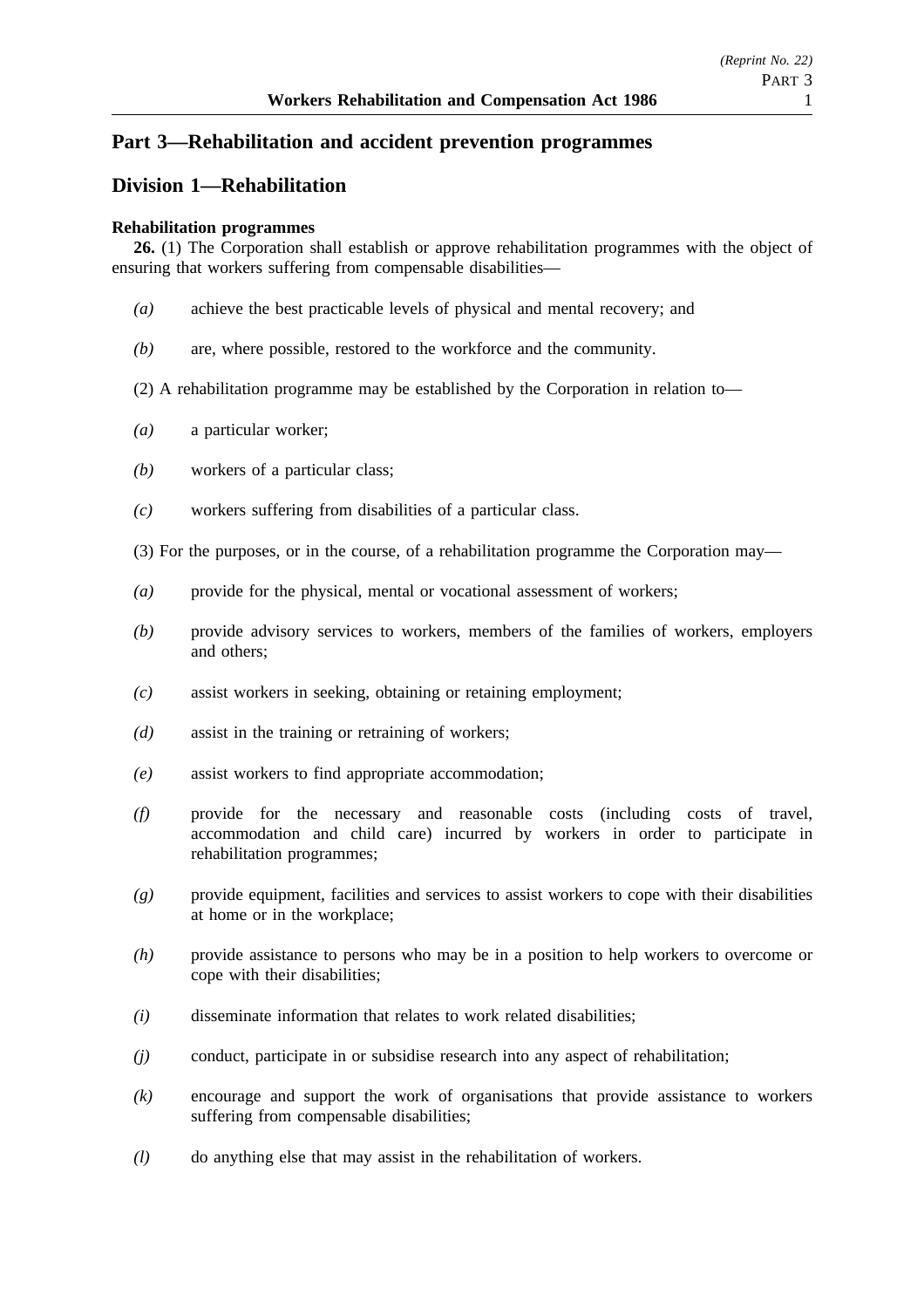(4) The Corporation may admit a disabled worker to a rehabilitation programme notwithstanding that it has not been finally established that the worker's disability is compensable.

### **Clinics and other facilities**

**27.** (1) In the exercise of its powers under this Division, the Corporation should seek to utilise rehabilitation facilities and services provided by the employer of a disabled worker.

(2) In the exercise of its powers under this Division, the Corporation should give encouragement and assistance to the establishment and provision of rehabilitation facilities and services in the private sector.

- (3) The Corporation may—
- *(a)* enter into arrangements with any government agency or other body under which medical services or rehabilitation facilities and services will be provided for disabled workers; and
- *(b)* with the approval of the Minister, establish clinics and other facilities for the assessment, treatment or rehabilitation of disabled workers; and
- *(c)* establish and maintain a register of persons and organisations that are, in the opinion of the Corporation, properly qualified and equipped to provide rehabilitation services.

### **Rehabilitation advisers**

**28.** (1) The Corporation shall appoint such rehabilitation advisers as are necessary for the purposes of this Act.

- (2) A rehabilitation adviser—
- *(a)* shall assist in devising and co-ordinating rehabilitation programmes for disabled workers; and
- *(b)* shall be responsible to the Corporation for monitoring the progress of disabled workers who are involved in rehabilitation programmes; and
- *(c)* may, subject to monetary limitations set by the Corporation, expend money of the Corporation in obtaining for a disabled worker services and equipment that may assist towards rehabilitation; and
- *(d)* shall consult with employers with a view to expediting the return to work of disabled workers.

(3) A statement made by or to a rehabilitation adviser about a worker who is participating in a rehabilitation program must not be disclosed in proceedings under this Act unless—

- *(a)* the rehabilitation adviser and the worker consent to the disclosure; or
- *(b)* the statement is relevant to an allegation of fraud or dishonesty in criminal proceedings against the worker.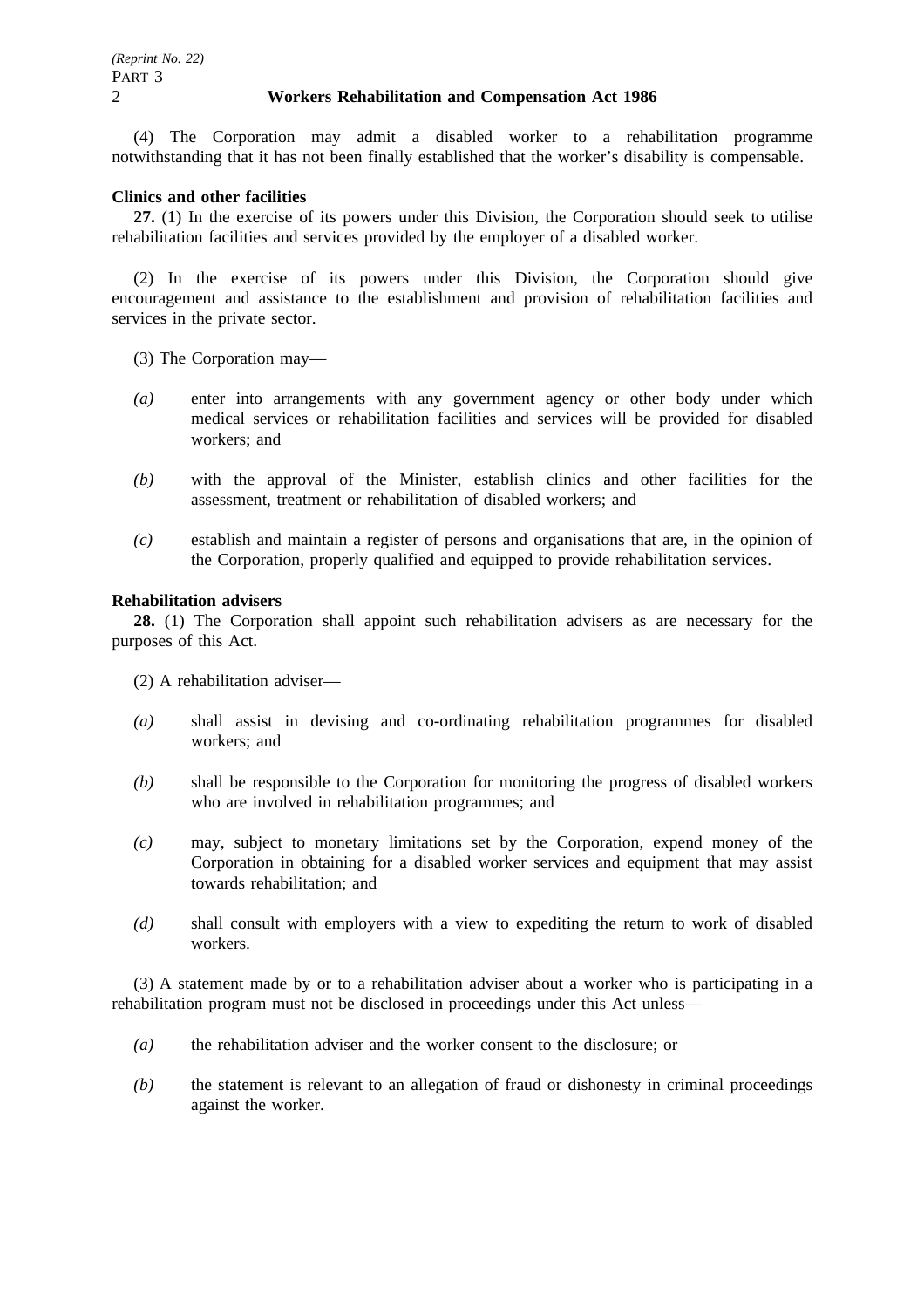### **Rehabilitation and return to work plans**

**28A.** (1) The Corporation may establish a rehabilitation and return to work plan for a worker who is incapacitated for work by a compensable disability.

(2) If a worker—

- *(a)* is receiving compensation by way of income maintenance; and
- *(b)* is (or is likely to be) incapacitated for work by a compensable disability for more than 3 months (but has some prospect of returning to work),

the Corporation must prepare a rehabilitation and return to work plan for the worker.

- (3) In preparing the plan, the Corporation—
- *(a)* must consult with the worker and the employer out of whose employment the disability arose; and
- *(b)* should if practicable—
	- (i) review medical records relevant to the worker's condition; or
	- (ii) consult with any medical expert who is treating the worker for the compensable disability.

(4) A rehabilitation and return to work plan may impose obligations on the worker and on the employer.

(5) The Corporation must give the worker and the employer a copy of the rehabilitation and return to work plan.

(6) The plan is binding on the worker and the employer.

### **Review of plan**

**28B.** (1) A worker or employer may apply for review of—

- *(a)* a decision to establish or not to establish a rehabilitation and return to work plan; or
- *(b)* a provision of a rehabilitation and return to work plan,

on the ground that the decision or the provision is unreasonable.

(2) On review of a rehabilitation and return to work plan (or in consequent appellate proceedings), the plan may be modified to the extent necessary to ensure that the plan does not impose unreasonable obligations on the worker or the employer.

(3) Proceedings on a review under this section (or consequent appellate proceedings) do not suspend obligations imposed by a rehabilitation and return to work plan.

### **Rehabilitation standards and requirements**

**28C.** (1) Rehabilitation programs, and rehabilitation and return to work plans, must comply with standards and requirements imposed by regulation.

*(Reprint No. 22)*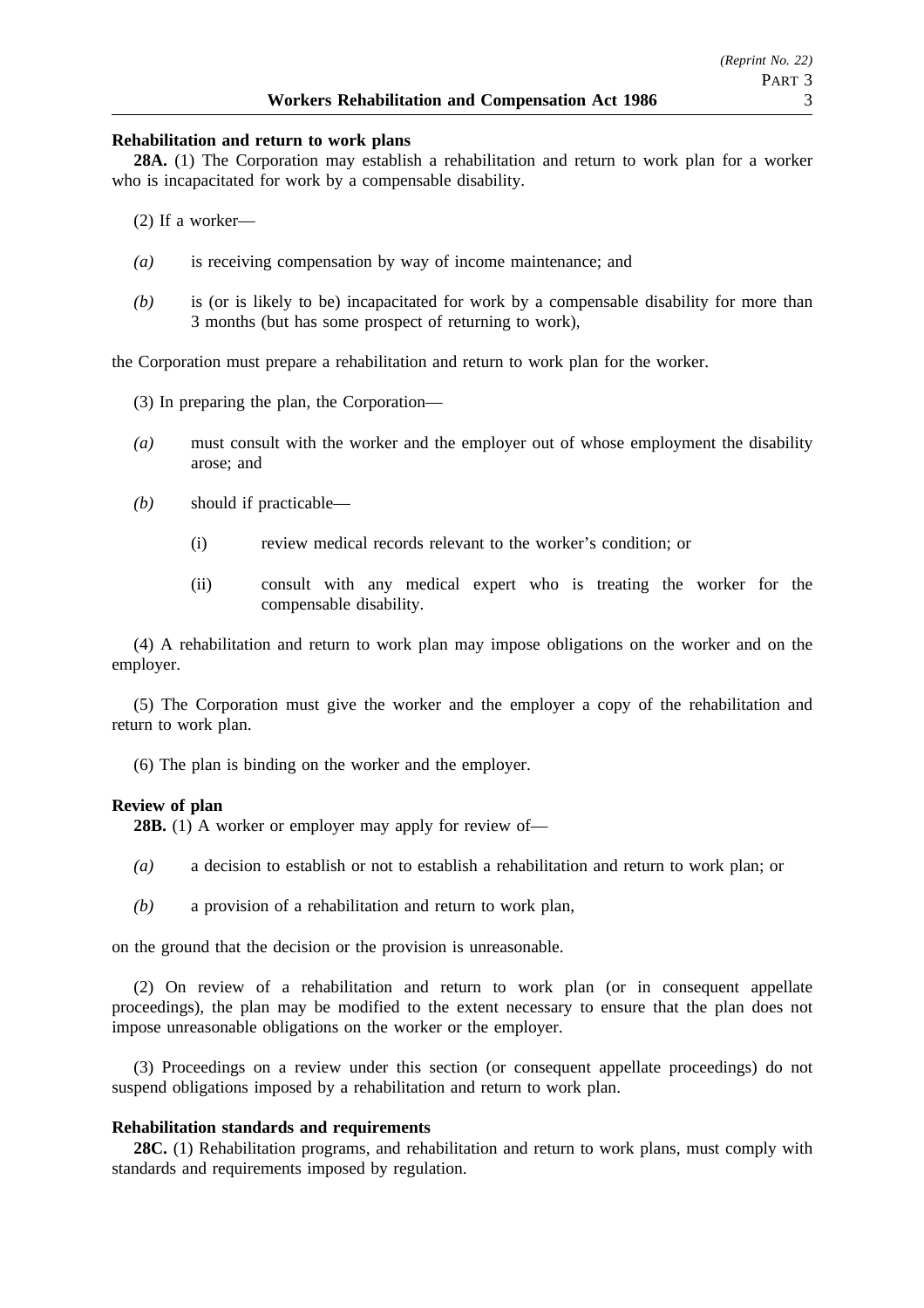(2) Before the publication of regulations imposing standards and requirements for rehabilitation programs or rehabilitation and return to work plans, the Corporation must consult on the proposed regulations with—

- *(a)* professional associations representing the providers of rehabilitation services of the relevant kinds; and
- *(b)* the Self-Insurers Association of South Australia Incorporated and associations representing self-managed employers; and
- *(c)* associations representing employers (including the South Australian Employers Chamber of Commerce and Industry); and
- *(d)* associations representing employees (including the United Trades and Labor Council).

### **Division 2—Disability prevention programmes**

### **Prevention programmes**

**29.** The Corporation may assist employers to establish or maintain programmes that are designed to prevent or reduce the incidence of compensable disabilities.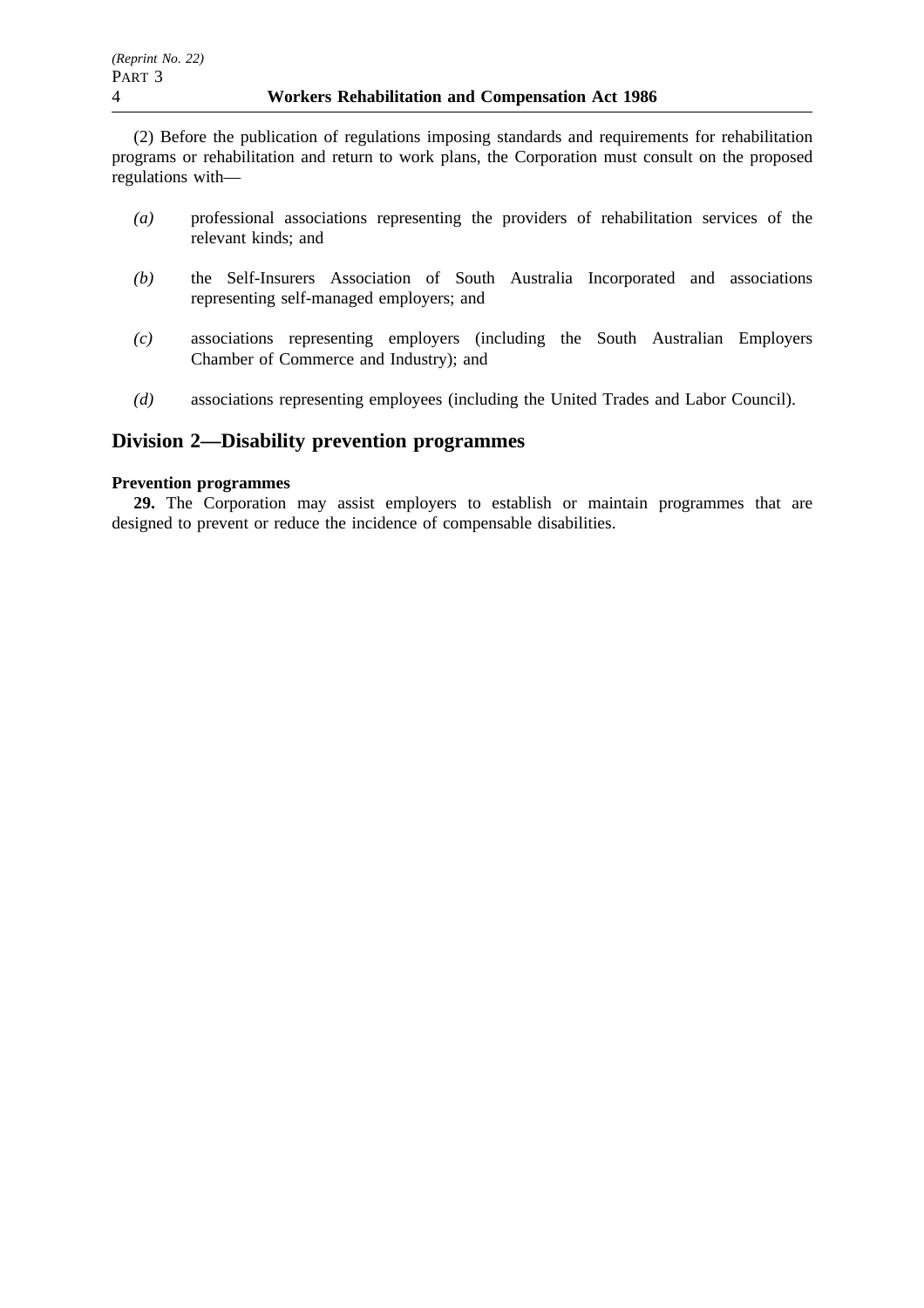# **Part 4—Compensation**

# **Division 1—Conditions under which disability is compensable**

### **Compensability of disabilities**

**30.** (1) Subject to this Act, a disability is compensable if it arises from employment.

- (2) Subject to this section, a disability arises from employment if—
- *(a)* in the case of a disability that is not a secondary disability or a disease—it arises out of or in the course of employment; or
- *(b)* in the case of a disability that is a secondary disability or a disease—
	- (i) the disability arises out of employment; or
	- (ii) the disability arises in the course of employment and the employment contributed to the disability.
- (3) A worker's employment includes—
- *(a)* attendance at the worker's place of employment on a working day but before the day's work begins in order to prepare, or be ready, for work; and
- *(b)* attendance at the worker's place of employment during an authorised break from work; and
- *(c)* attendance at the worker's place of employment but after work ends for the day while the worker is preparing to leave, or in the process of leaving, the place; and
- *(d)* attendance at an educational institution under the terms of an apprenticeship or other legal obligation, or at the employer's request or with the employer's approval; and
- *(e)* attendance at a place to receive a medical service, to obtain a medical report or certificate (or to be examined for the purpose), to participate in a rehabilitation program, or to apply for, or receive, compensation for a compensable disability.

(4) However, a disability does not arise from employment if it arises out of, or in the course of, the worker's involvement in a social or sporting activity, except where the activity forms part of the worker's employment or is undertaken at the direction or request of the employer.

(5) A disability that arises out of, or in the course of, a journey arises from employment only if—

- *(a)* the journey is undertaken in the course of carrying out duties of employment; or
- *(b)* the journey is between—
	- (i) the worker's place of residence and place of employment; or
	- (ii) the worker's place of residence or place of employment and—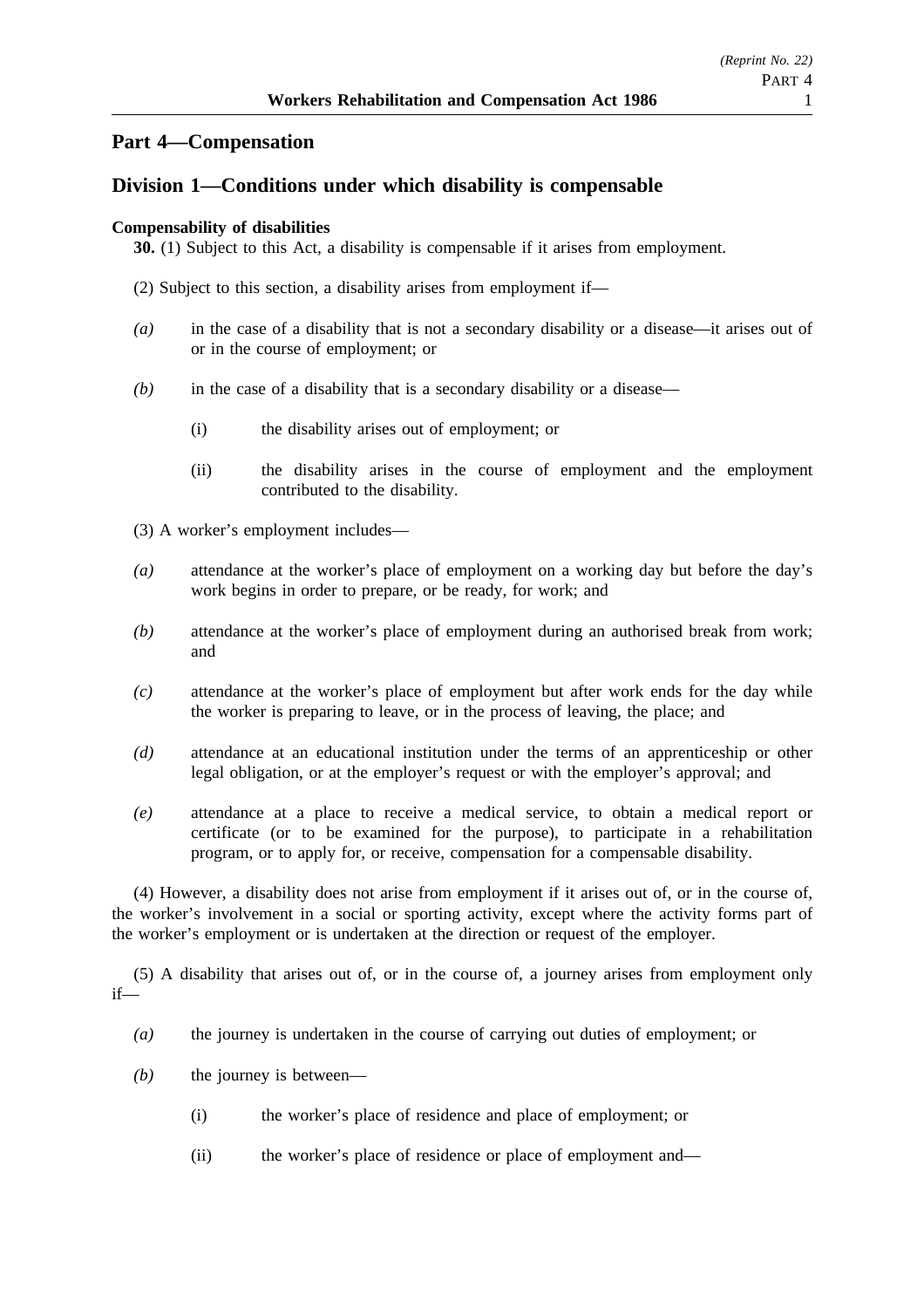### 2 **Workers Rehabilitation and Compensation Act 1986**

- (A) an educational institution the worker attends under the terms of an apprenticeship or other legal obligation, or at the employer's request or with the employer's approval; or
- (B) a place the worker attends to receive a medical service, to obtain a medical report or certificate (or to be examined for that purpose), to participate in a rehabilitation program, or to apply for, or receive, compensation for a compensable disability,

and there is a real and substantial connection between the employment and the accident out of which the disability arises.

(6) However, the fact that a worker has an accident in the course of a journey to or from work does not in itself establish a sufficient connection between the accident and the employment for the purposes of subsection (5)*(b)*.

(7) The journey between places mentioned in subsection (5)*(b)* must be a journey by a reasonably direct route but may include an interruption or deviation if it is not, in the circumstances of the case, substantial, and does not materially increase the risk of injury to the worker.

### **Psychiatric disabilities**

**30A.** A disability consisting of an illness or disorder of the mind is compensable if and only if—

- *(a)* the employment was a substantial cause of the disability; and
- *(b)* the disability did not arise wholly or predominantly from—
	- (i) reasonable action taken in a reasonable manner by the employer to transfer, demote, discipline, counsel, retrench or dismiss the worker; or
	- (ii) a decision of the employer, based on reasonable grounds, not to award or provide a promotion, transfer, or benefit in connection with the worker's employment; or
	- (iii) reasonable administrative action taken in a reasonable manner by the employer in connection with the worker's employment; or
	- (iv) reasonable action taken in a reasonable manner under this Act affecting the worker.

### **Effect of misconduct etc**

**30B.** (1) A worker who is acting in connection with, and for the purposes of, the employer's trade or business is presumed to be acting in the course of employment despite the fact that—

- *(a)* the worker is acting in contravention of a statutory or other regulation applicable to the employment; or
- *(b)* the worker is acting without, or in contravention of, instructions from the employer.

(2) However—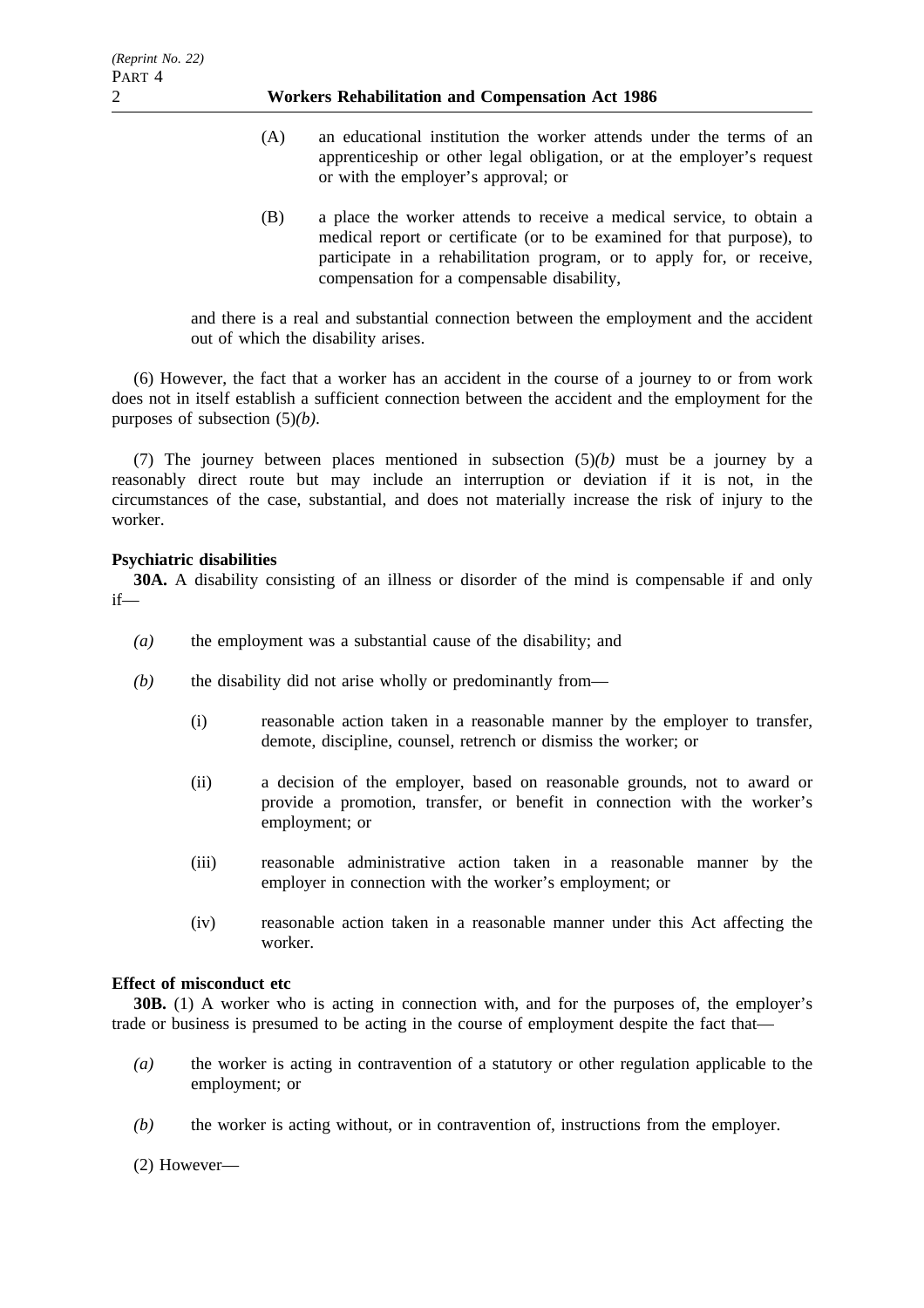- *(b)* a disability is not compensable if it is established on the balance of probabilities that the disability is wholly or predominantly attributable to—
	- (i) serious and wilful misconduct on the part of the worker; or
	- (ii) the influence of alcohol or a drug voluntarily consumed by the worker (other than a drug lawfully obtained and consumed in a reasonable quantity by the worker).

(3) Subsection (2)*(a)* does not apply in a case of death or permanent total incapacity for work and subsection (2)*(b)* does not apply in a case of death or serious and permanent disability.

### **Evidentiary provision**

**31.** (1) A disability is not compensable unless it is established on the balance of probabilities that it arises from employment.

(2) However, if a worker suffers a disability of a kind referred to in the first column of Schedule 2 and has been employed in work of a type referred to in the second column of Schedule 2 opposite the disability, the worker's disability is presumed, in the absence of proof to the contrary, to have arisen from that employment.

(3) A regulation made on the recommendation, or with the approval, of the Corporation or the Advisory Committee may extend the operation of subsection (2) to disabilities and types of work prescribed in the regulation.

(4) Where a worker retires or is retired from employment on account of age or ill-health and the worker makes a claim for noise induced hearing loss after the expiration of two years from the date of the retirement, subsection (2) does not apply in relation to that claim.

(5) Where—

- *(a)* a worker's disability consists of the aggravation, acceleration, exacerbation, deterioration or recurrence of a pre-existing coronary heart disease; and
- *(b)* the disability arises in the course of employment,

it will be presumed, in the absence of proof to the contrary, that the employment contributed to the disability.

### **Division 2—Compensation for medical expenses etc**

### **Compensation for medical expenses**

**32.** (1) Subject to this section, a worker is entitled to be compensated for costs of a kind described in subsection (2) reasonably incurred by the worker in consequences of having suffered a compensable disability—

*(a)* in accordance with a scale prescribed under this section; or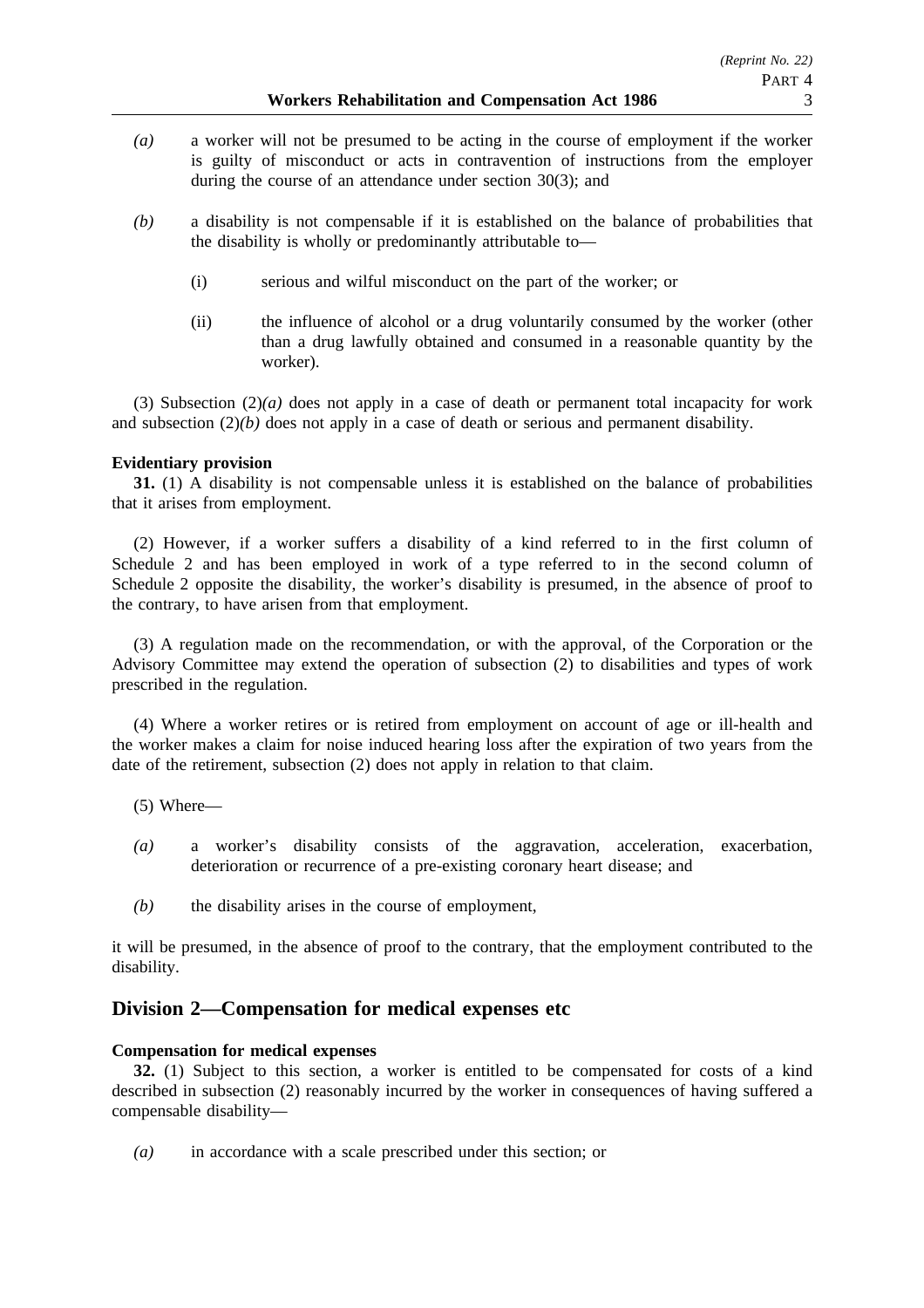*(b)* if the relevant service is not covered by a scale under this section—to the extent of a reasonable amount for the provision of the service.

\*\*\*\*\*\*\*\*\*\*

- (2) The costs referred to in subsection (1) are as follows:
- *(a)* the cost of medical services;
- *(b)* the cost of hospitalisation and all associated medical, surgical and nursing services;
- *(c)* the cost of approved rehabilitation;
- *(d)* the cost of travelling, or being transported, to and from any place for the purpose of receiving medical services, hospitalisation or approved rehabilitation (but not where the worker travels in a private vehicle);
- *(e)* where it is necessary for the worker to be accommodated away from home for the purpose of receiving medical services or approved rehabilitation—the cost of such accommodation (but not exceeding limits prescribed by regulation);
- *(f)* the cost of attendance by a registered or enrolled nurse, or by some other person approved by the Corporation or of a class approved by the Corporation, where the disability is such that the worker must have nursing or personal attendance;
- *(g)* the cost of the provision, maintenance, replacement or repair of therapeutic appliances;
- *(h)* the cost of medicines and other material purchased on the prescription or recommendation of a medical expert;
- *(i)* any other costs (or classes of costs) authorised by the Corporation.
- (3) Compensation in respect of costs to which this section applies may be paid—
- *(a)* to the worker; or
- *(b)* directly to the person to whom the worker is liable for those costs.

(4) Where a worker has been charged more than the amount that the worker is entitled to claim for the provision of a service in respect of which compensation is payable under this section, the Corporation may reduce the charge by the amount of the excess.

(4a) A decision of the Corporation under subsection (4) is not reviewable.

- (5) Where—
- *(a)* services of a kind to which this section applies were provided to a worker in relation to a compensable disability; and
- *(b)* the Corporation considers that the services were, in the circumstances of the case, inappropriate or unnecessary,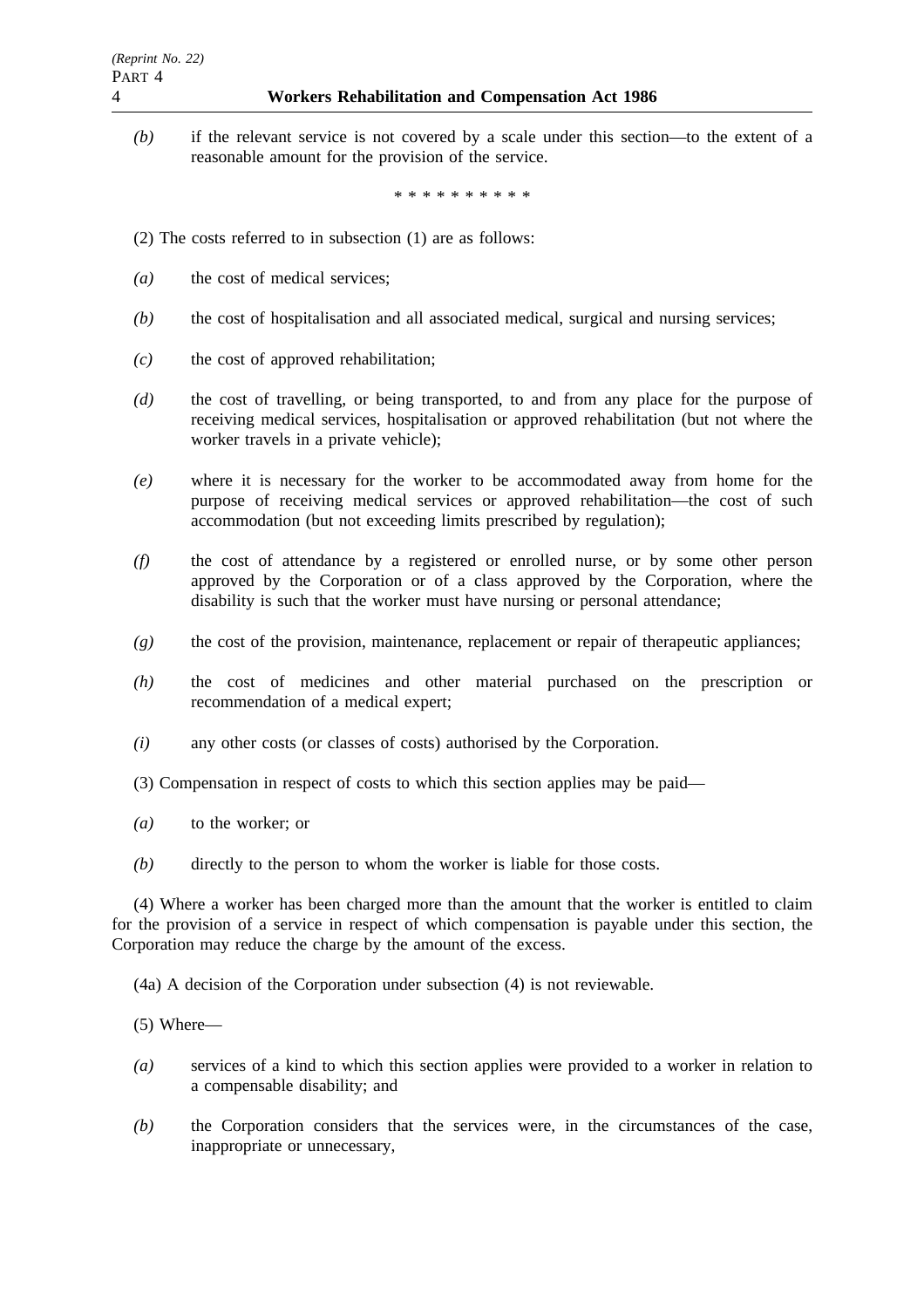the Corporation may disallow charges for the services.

- (6) Where the Corporation disallows or reduces a charge under this section—
- *(a)* it must give to the provider of the service a notice setting out—
	- (i) the basis of the Corporation's decision to disallow or reduce the charge; and
	- (ii) where the charge has been disallowed under subsection (5) the provider's right to have the decision reviewed under this Act; and
- *(b)* the worker is not liable to the provider for the disallowed charge, or for more than the reduced charge, (as the case requires) and, if the worker has in fact paid an amount for which he or she is not liable, the Corporation will reimburse the worker for that amount and may recover it from the provider as a debt.

(7) Where a worker travels in a private vehicle to or from any place for the purpose of receiving medical services, hospitalisation or approved rehabilitation, and the travel is reasonably necessary in the circumstances of the case, the worker is entitled to a travel allowance at rates fixed by a scale published under this section.

(8) A reference in this section to approved rehabilitation is a reference to rehabilitation programmes or services provided by a person who has an agreement with the Corporation for the provision of those programmes or services.

(9) If a treatment protocol for a disability of a particular kind has been prescribed under this section, costs of medical services for treatment of a disability of the relevant kind (and related hospitalisation and nursing services) are only compensable where—

- *(a)* the services are provided in accordance with the protocol; or
- *(b)* the provider of the services establishes, to the Corporation's satisfaction, that services outside the terms of the protocol are justified in the circumstances of the particular case.

(10) The amount of compensation for a service covered by a scale of charges prescribed under this section must be in accordance with the scale.

(11) The Governor may, by regulation, prescribe—

- *(a)* scales of charges for the purposes of this section (ensuring as far as practicable that the scales comprehensively cover the various kinds of services to which this section applies);
- *(b)* treatment protocols for treatment of disabilities of particular kinds.

(12) A scale of charges prescribed under this section must be based on the average charge to private patients for the relevant service (but the amount fixed for the service must not exceed the amount recommended by the relevant professional association).

(13) Before a regulation is made prescribing a scale of charges, or a treatment protocol, the Corporation must consult on the terms of the proposed regulation with—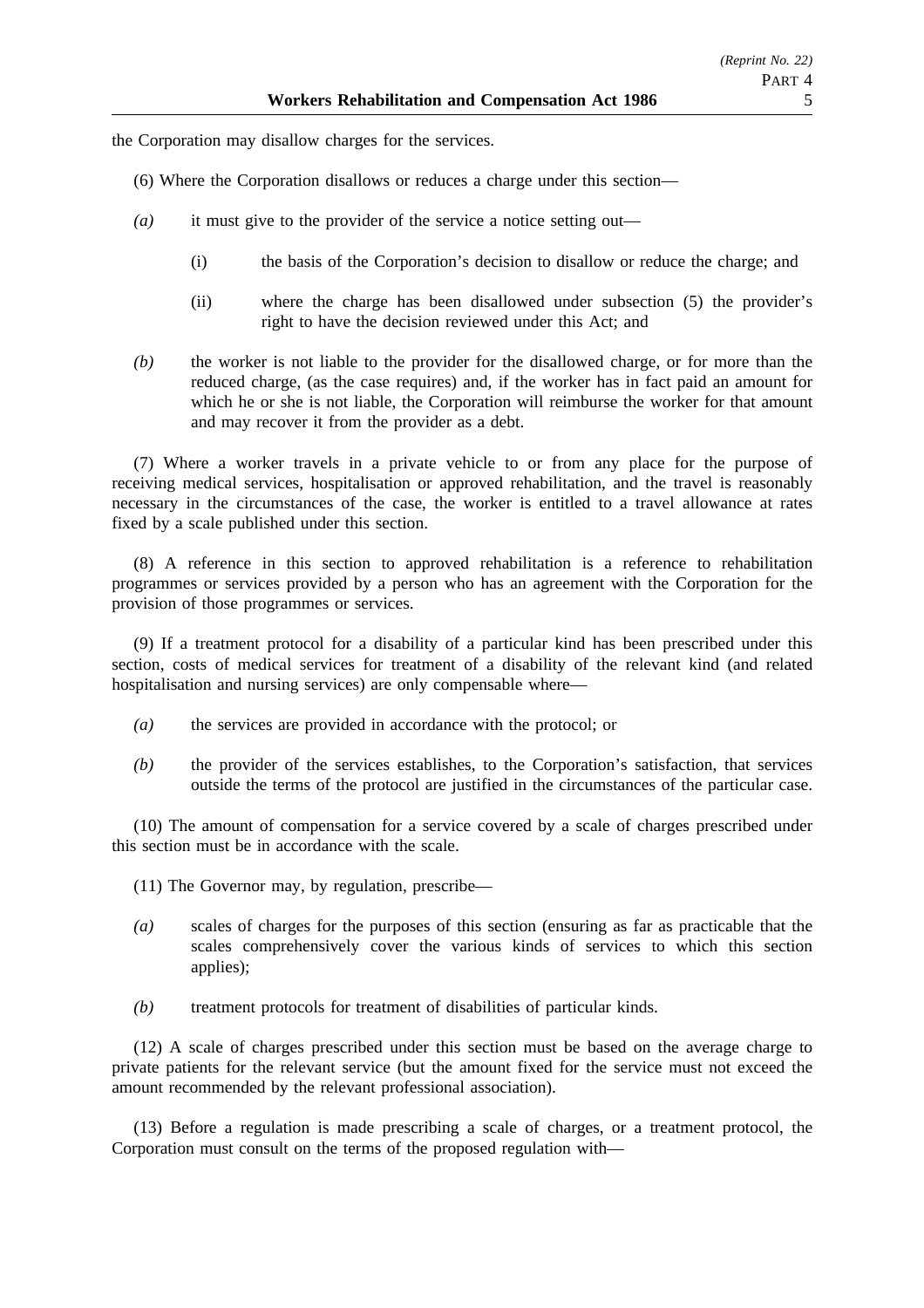- *(a)* professional associations representing the providers of medical services of the relevant kind; and
- *(b)* the Self-Insurers Association of South Australia Incorporated and associations representing self-managed employers; and
- *(c)* associations representing employers (including the South Australian Employers Chamber of Commerce and Industry); and
- *(d)* associations representing employees (including the United Trades and Labor Council).

(14) A person who provides a service for a disabled worker, knowing the worker to be entitled to compensation for the service under this section, must not charge for the service an amount exceeding the amount allowed under a scale of charges prescribed under this section.

Maximum penalty: \$1 000.

### **Transportation for initial treatment**

**33.** (1) Where—

- *(a)* a worker is injured at the worker's place of employment during the course of employment; and
- *(b)* the injury is such as to require immediate medical treatment,

the employer shall, at the employer's own expense, provide the worker with immediate transportation to a hospital or medical expert for initial treatment.

(2) If an employer fails to provide transportation in accordance with subsection (1), the cost may be recovered by the Corporation from the employer as a debt due to the Corporation.

(3) An amount recovered by the Corporation under subsection (2) shall, if the worker incurred costs in consequence of the employer's failure to provide transportation, be paid to the worker.

(4) If the cost of transportation provided by an employer (other than an exempt employer) to a worker in accordance with subsection (1) exceeds an amount prescribed by the regulations, the employer is, on application to the Corporation in a manner and form approved by the Corporation, entitled to recover the excess from the Corporation.

# **Division 3—Compensation for property damage**

#### **Compensation for property damage**

**34.** (1) Where a worker suffers a compensable disability and, in consequence of the trauma out of which the disability arose, damage occurs to any therapeutic appliances, clothes, personal effects or tools of trade of the worker, the worker is, subject to limitations prescribed by regulation, entitled to be compensated for the full amount of the damage.

(2) An entitlement under subsection (1) does not extend to compensation for damage to a motor vehicle.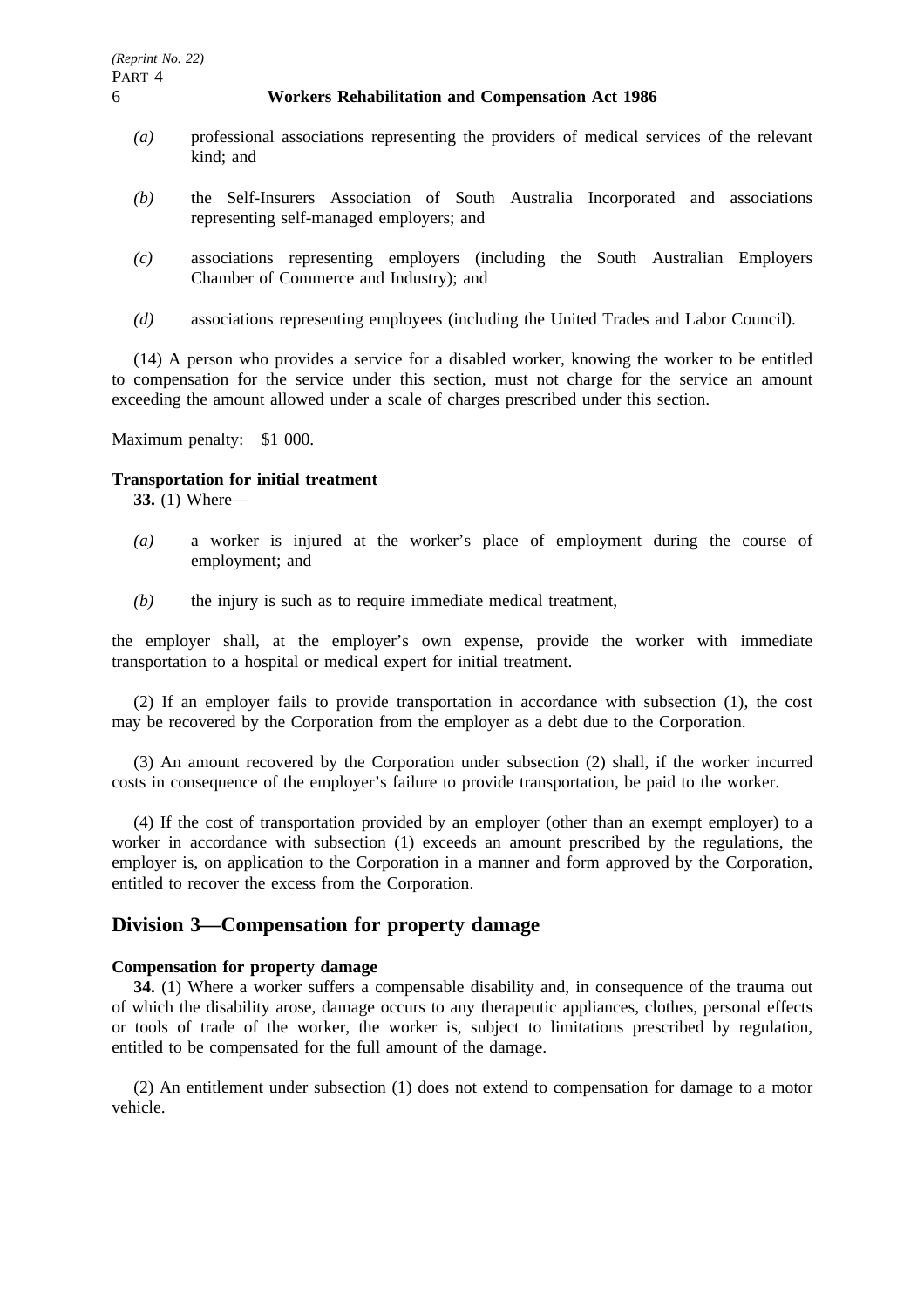# **Division 4—Compensation by way of income maintenance**

## **Weekly payments**

**35.** (1) Subject to this Act, where a worker suffers a compensable disability that results in incapacity for work, the worker is entitled to weekly payments in respect of that disability in accordance with the following principles:

- *(a)* if the period of incapacity for work does not exceed one year—
	- (i) the worker is, if totally incapacitated for work, entitled for the period of incapacity to weekly payments equal to the worker's notional weekly earnings;
	- (ii) the worker is, if partially incapacitated for work, entitled for the period of incapacity to weekly payments equal to the difference between the worker's notional weekly earnings and the weekly earnings that the worker is earning or could earn in suitable employment;
- *(b)* if the period of incapacity for work exceeds one year, the worker is entitled to weekly payments determined in accordance with paragraph *(a)* for the first year of the period of incapacity and thereafter—
	- (i) the worker is, if totally incapacitated for work, entitled for the period of incapacity to weekly payments equal to 80 per cent of the worker's notional weekly earnings;
	- (ii) the worker is, if partially incapacitated for work, entitled for the period of incapacity to weekly payments equal to 80 per cent of the difference between the worker's notional weekly earnings and the weekly earnings that the worker is earning or could earn in suitable employment that the worker has a reasonable prospect of obtaining.
- (2) For the purposes of subsection (1)—
- *(a)* the following factors must be considered (and given fair and reasonable weight) in assessing what employment is suitable for a partially incapacitated worker—
	- (i) the nature and extent of the worker's disability; and
	- (ii) the worker's age, level of education and skills; and
	- (iii) the worker's experience in employment; and
	- (iv) the worker's ability to adapt to new employment; and
- *(b)* for the first two years of the period of incapacity, partial incapacity for work is treated as total incapacity unless the Corporation establishes that suitable employment is reasonably available to the worker; and
- *(c)* after the end of the first two years of the period of incapacity, if—
	- (i) suitable employment is in fact not available to the worker; and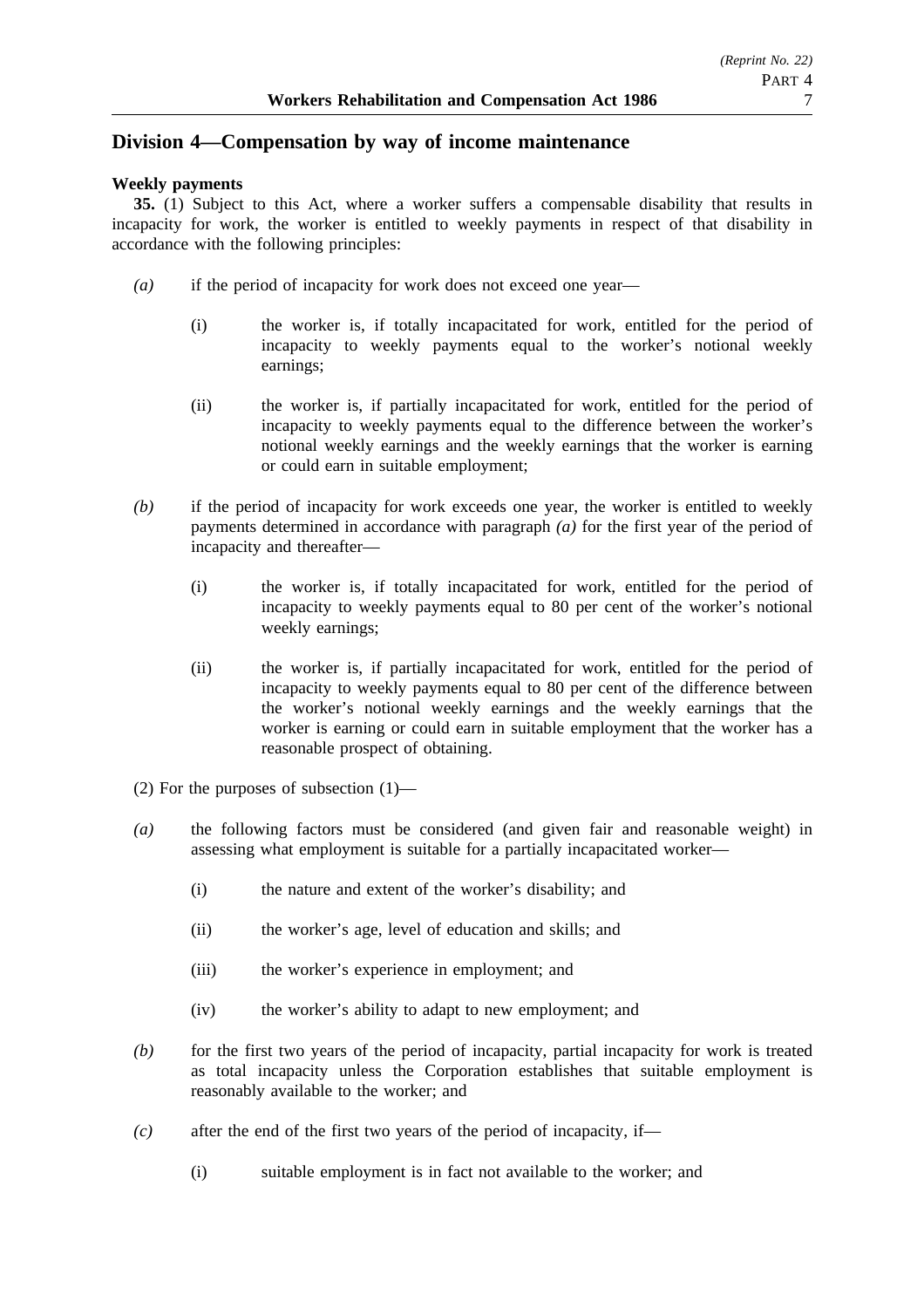(ii) the worker establishes that the worker is, in effect, unemployable because employment of the relevant kind is not commonly available for a person in the worker's circumstances irrespective of the state of the labour market,

partial incapacity for work will also be treated as total incapacity, but otherwise an assessment of the weekly earnings the worker could earn in suitable employment after the end of the first two years of the period of incapacity must be made on the basis that employment of the relevant kind is available to the worker.

(2a) Where—

- *(a)* a period of incapacity for work exceeds two years; and
- *(b)* an assessment of the weekly earnings that the worker is earning or could earn in suitable employment is made under subsection  $(1)(b)(ii)$ ; and
- *(c)* the worker's actual weekly earnings subsequently exceed the amount so assessed,

the Corporation cannot reduce the weekly payments to reflect the worker's actual weekly earnings except to the extent that the aggregate of the weekly payment plus the actual weekly earnings (excluding prescribed allowances) exceeds the notional weekly earnings of the worker.

(3) Subject to subsection (4), where a disabled worker receives from an employer a payment, allowance or benefit in respect of a period of incapacity for work, the weekly payments payable to the worker under this section in respect of that period shall not, unless the Corporation determines otherwise, be reduced to take account of the value of that payment, allowance or benefit.

- (4) No reduction shall be made under subsection (3) on account of—
- *(a)* any payment, allowance or benefit related to annual or other leave;
- *(b)* any payment, allowance or benefit paid or conferred by the employer on the worker's retirement;
- *(c)* any payment, allowance or benefit paid or conferred under a superannuation or pension scheme;
- *(d)* any payment, allowance or benefit paid or conferred on the retrenchment, or in relation to the redundancy, of the worker.

(5) Weekly payments are not payable in respect of a period of incapacity for work falling after the date on which the worker reaches retirement age.

(5a) However, if a worker who is within 6 months of retirement age or above retirement age, becomes incapacitated for work while still in employment, weekly payments are, subject to the following exceptions, payable for a period of incapacity falling within 6 months after the commencement of the incapacity.

### **Exceptions—**

- *(a)* weekly payments are not payable under this subsection for a period of incapacity falling after the worker reaches 70 years of age;
- *(b)* weekly payments are not payable under this subsection to—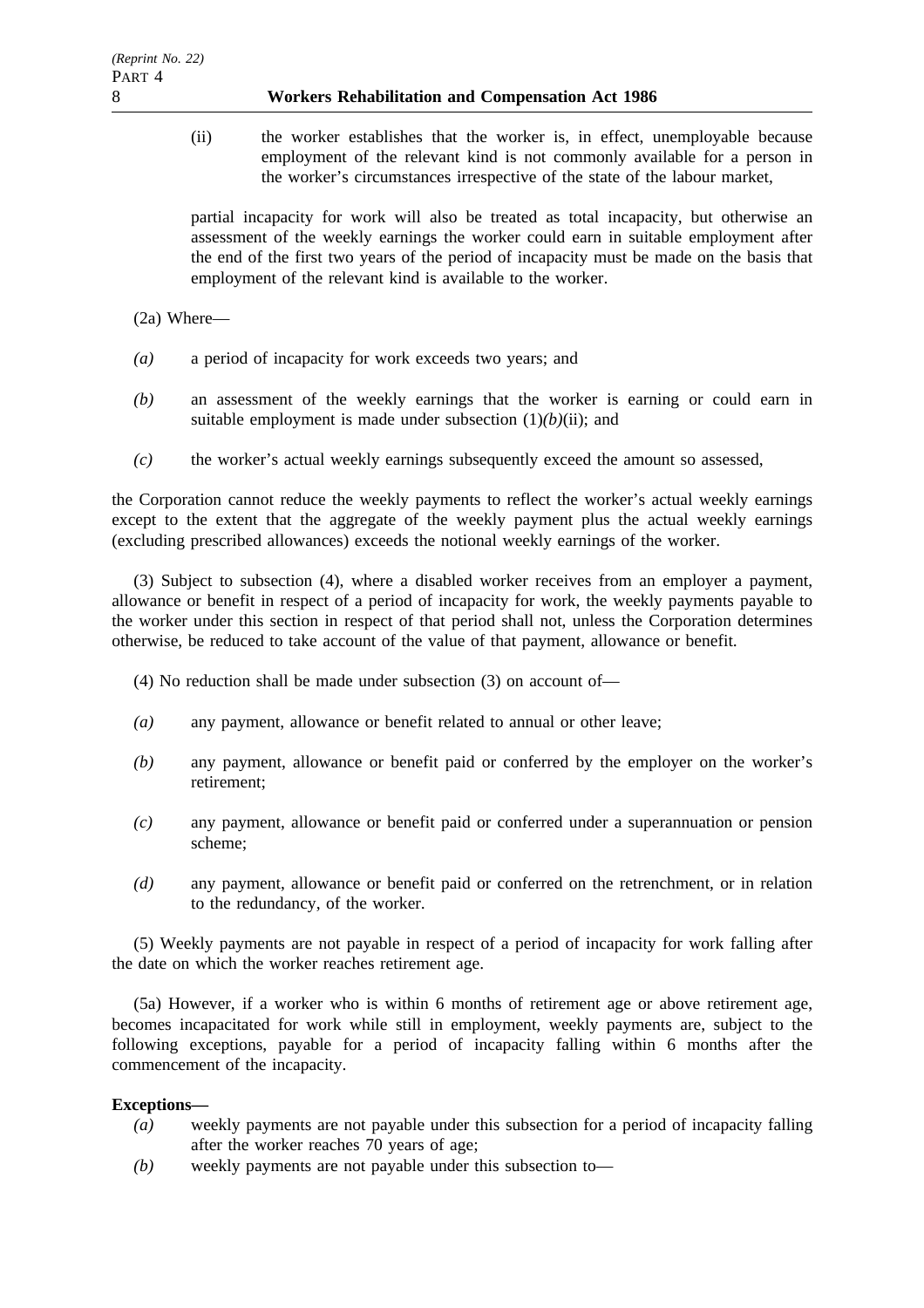- (i) a worker who is, at the commencement of the incapacity, employed by a body corporate of which the worker is a director; or
- (ii) a worker who is not, at common law, an employee of the employer unless the Crown is the worker's presumptive employer under section 103A.

(6) A worker is not entitled to receive for two or more disabilities weekly payments in excess of the worker's notional weekly earnings.

(6a) If a liability to make weekly payments is redeemed, the worker is taken, for the purposes of this section, to be receiving the weekly payments that would have been payable if there had been no redemption.

(6b) If a worker ceases to be entitled to weekly payments because the Corporation makes a capital payment for loss of earning capacity under Division 4B, the worker is presumed, for the purposes of this section, to be receiving the weekly payments the worker would have been receiving if there had been no such capital payment.

(7) In this section—

### *(aa)* **retirement age** means—

- (i) if there is a normal retirement age for workers in employment of the kind from which the worker's disability arose—that age of retirement; or
- (ii) the age of 65 years,

whichever is the lesser;

- *(a)* a reference to a period of incapacity for work is, where the disability results in separate periods of incapacity for work, a reference to the aggregate period of incapacity;
- *(b)* a reference to weekly earnings is a reference to weekly earnings exclusive of prescribed allowances.

## **Discontinuance of weekly payments**

**36.** (1) Subject to this Act, weekly payments to a worker who has suffered a compensable disability must not be discontinued unless—

- *(a)* the worker consents to the discontinuance of weekly payments; or
- *(b)* the Corporation is satisfied, on the basis of a certificate of a recognised medical expert, that the worker has ceased to be incapacitated for work by the compensable disability; or
- *(c)* the worker has returned to work; or
- *(d)* the worker has obtained work as an employee, or as a self-employed contractor, that is providing remuneration equal to or above the worker's notional weekly earnings; or
- *(e)* the worker is dismissed from employment for serious and wilful misconduct; or
- *(f)* the worker breaches the obligation of mutuality; or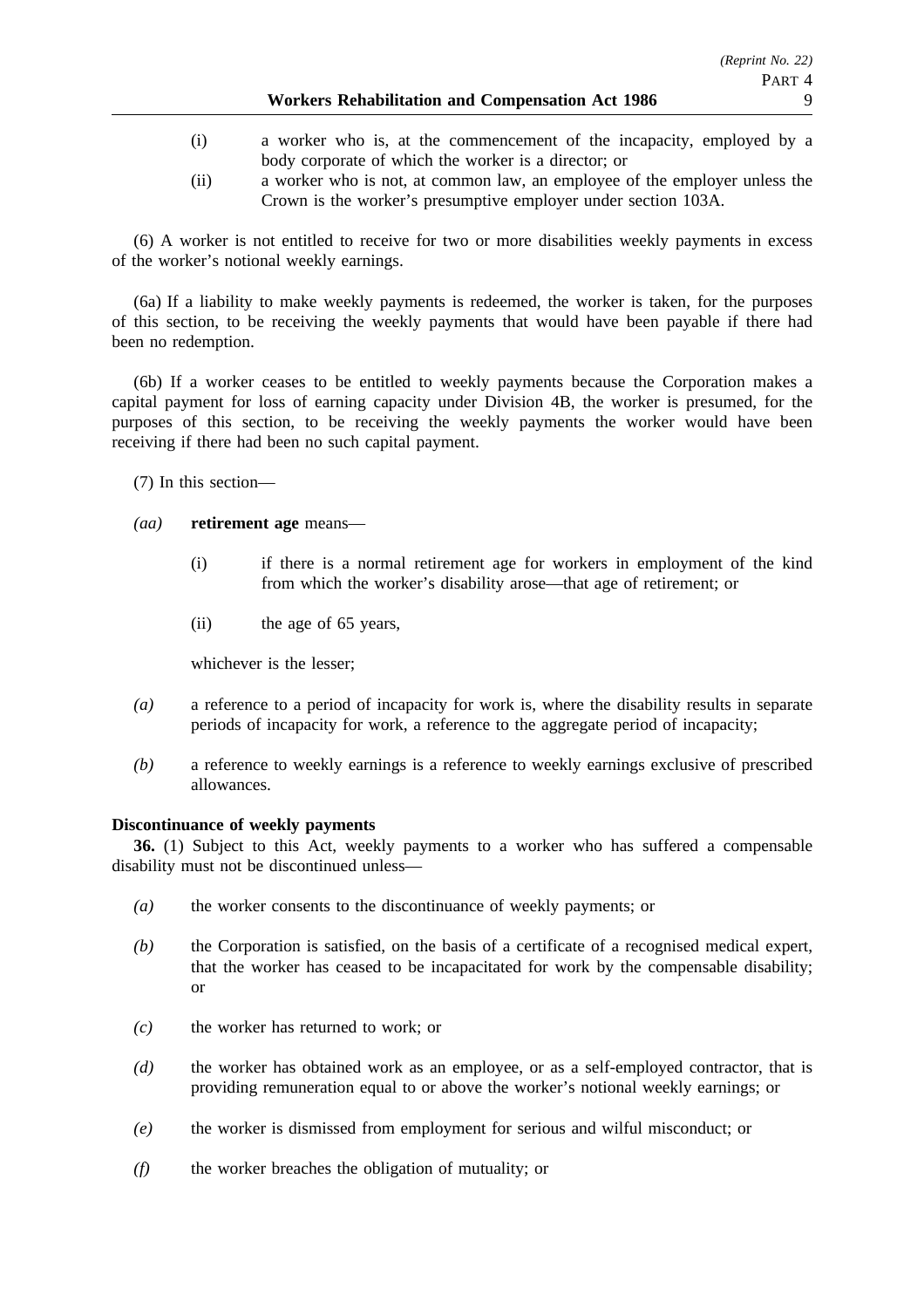- *(g)* the worker is, without the Corporation's consent—
	- (i) resident outside the State; or
	- (ii) absent from the State for more than two months in any continuous period of 12 months; or
- *(h)* the discontinuance of weekly payments is authorised or required by some other provision of this Act.
- (1a) A worker breaches the **obligation of mutuality** if—
- *(a)* the Corporation has, by written notice to the worker, required the worker to submit to an examination by a recognised medical expert nominated by the Corporation and the worker fails to comply with the requirement within the time allowed in the notice or obstructs the examination; or
- *(b)* the Corporation has, by written notice to the worker, required the worker to submit to the Corporation a certificate from a recognised medical expert certifying that the compensable disability continues, and the worker fails to comply with the requirement within the time allowed in the notice; or
- *(c)* the worker refuses or fails to submit to proper medical treatment for the worker's condition; or
- *(d)* the worker refuses or fails to participate in a rehabilitation program under this Act or participates in a way that frustrates the objectives of the program; or
- *(e)* the worker fails to comply with an obligation under a rehabilitation and return to work plan under this Act; or
- *(f)* the worker refuses or fails—
	- (i) to undertake work that the worker has been offered and is capable of performing; or
	- (ii) to take reasonable steps to find or obtain suitable employment,

or having obtained suitable employment, unreasonably discontinues the employment; or

- *(g)* the worker does anything else that is, apart from this subsection, recognised as a breach of the obligation of mutuality.
- (1b) However, a worker does not breach the obligation of mutuality—
- *(a)* by reasonably refusing surgery or the administration of a drug; or
- *(b)* where there is a difference of medical opinion about the appropriate treatment for the worker's condition, or the possibility of choice between a number of reasonable forms of treatment—by choosing one form of treatment in preference to another.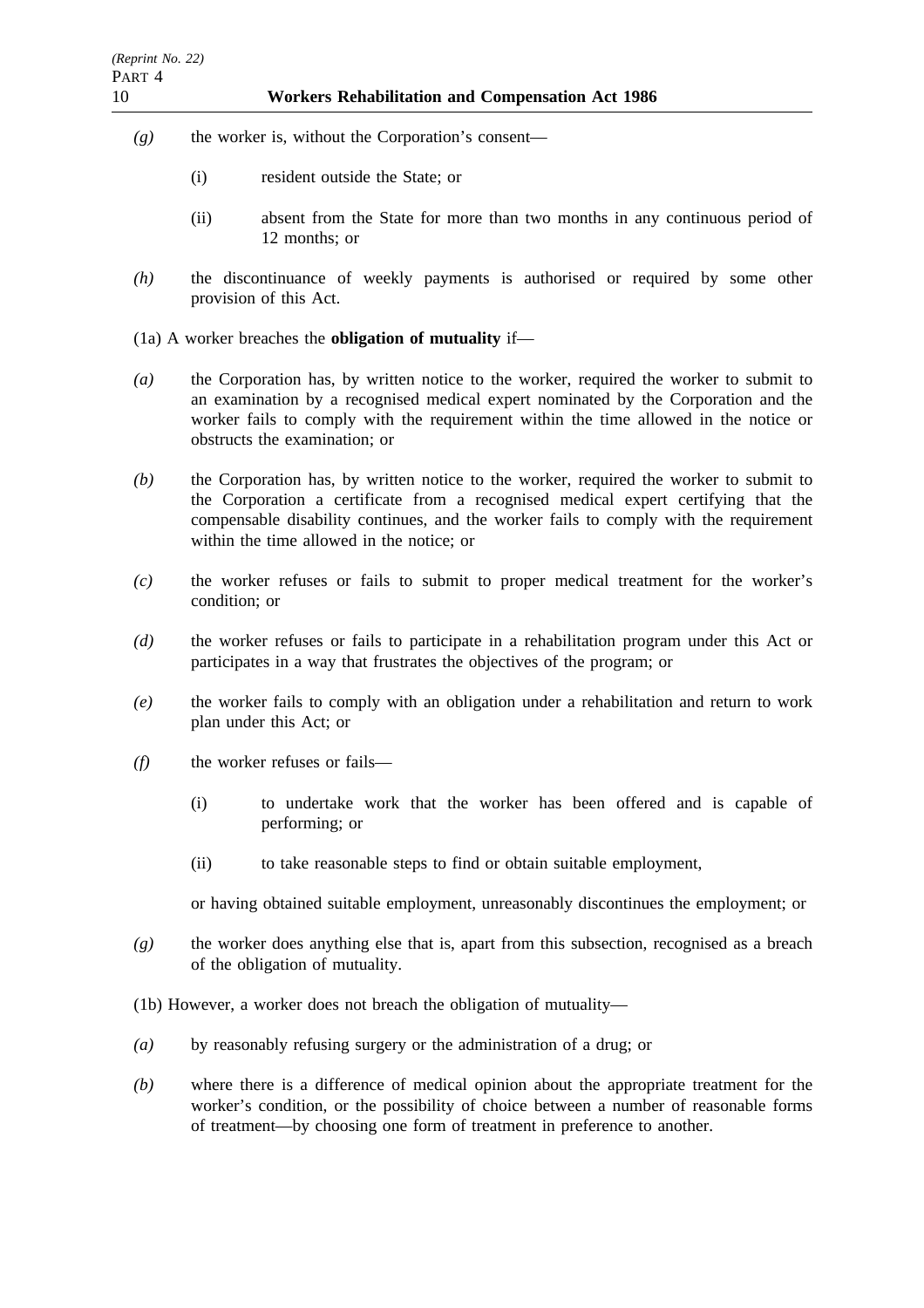(2) Subject to this Act, weekly payments to a worker who has suffered a compensable disability shall not be reduced unless—

- *(a)* the worker consents to the reduction of weekly payments; or
- *(b)* the Corporation is satisfied, on the basis of a certificate of a recognised medical expert, that there has been a reduction in the extent the worker is incapacitated for work by the compensable disability; or
- *(ba)* the reduction is necessary to correct an arithmetical or clerical error; or
- *(bb)* where the weekly payments include a component for overtime—the Corporation is satisfied that if the worker had continued in the work in which he or she was last employed before becoming incapacitated, he or she would not have continued to work overtime or the pattern of overtime would have changed so that the amount of overtime would have diminished; or
- *(c)* the reduction of weekly payments is authorised or required by some other provision of this Act,

(and any reduction made on the basis of this subsection must be consistent with section 35).

(3) Where the Corporation decides to discontinue or reduce weekly payments in pursuance of this section, the Corporation must give notice in writing to the worker containing such information as the regulations may require as to the reasons for the Corporation's decision and informing the worker of the worker's right to have the decision reviewed.

(3a) The notice must be given at least 21 days before the decision is to take effect in any of the following cases:

- *(a)* where a decision to discontinue weekly payments is made, without the consent of the worker, on the ground that—
	- (i) the Corporation is satisfied that the worker has ceased to be incapacitated for work by the compensable disability (although the worker has not returned to work); or
	- (ii) the worker has failed to submit to an examination by a recognised medical expert or to provide a medical certificate as required by the Corporation; or
	- (iii) the worker has been dismissed from employment for serious and wilful misconduct; or
	- (iv) the worker has breached the obligation of mutuality; or
- *(b)* where a decision to reduce weekly payments is made, without the consent of the worker, on the ground that—
	- (i) the Corporation is satisfied that there has been a reduction in the extent the worker is incapacitated for work by the compensable disability; or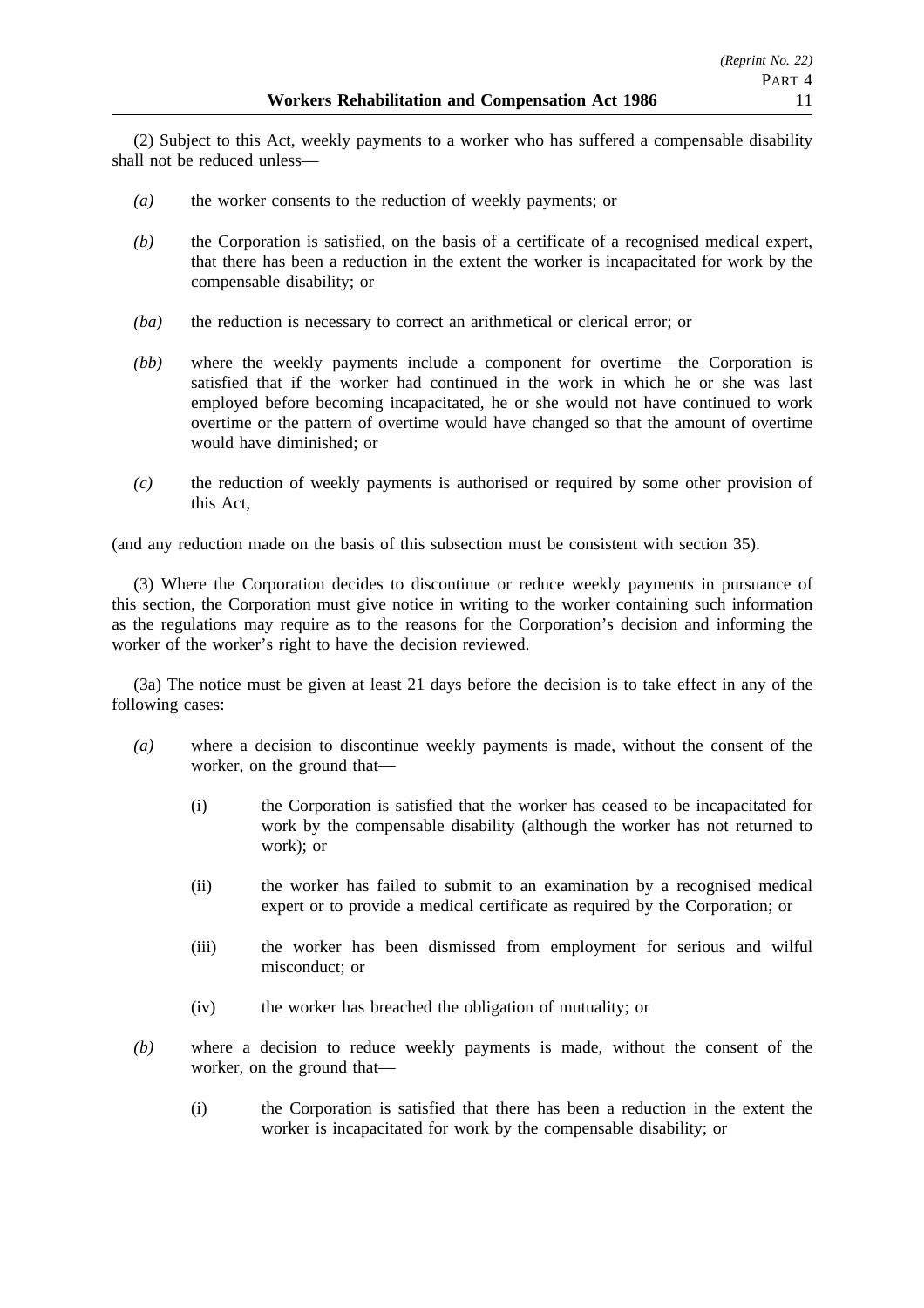- (ii) the Corporation is satisfied, in the case of a worker whose weekly payments include a component for overtime, that the worker would not have continued to work overtime or the pattern of overtime would have changed so that the amount of overtime would have diminished; or
- *(c)* where a decision to discontinue or reduce weekly payments is made under section 38,

and in any other case the notice must be given as soon as practicable after the decision is made (but not necessarily before it takes effect).

(4) If a worker lodges a notice of dispute disputing a decision by the Corporation to discontinue or reduce weekly payments under this section within one month after the worker receives notice of the decision—

- *(a)* the operation of the decision is suspended, and the weekly payments must continue or, if the decision has already taken effect, be reinstated (to their previous level), until the dispute first comes before a conciliator; and
- *(b)* the Tribunal may further suspend the operation of the decision (from time to time) to allow a reasonable opportunity for resolution of the dispute by conciliation, arbitration or judicial determination (as the case requires) without prejudice to the worker's financial position in the meanwhile.

(4a) However, if the dispute is resolved by the Corporation's decision on reconsideration of the disputed decision, the suspension terminates at the end of the period allowed for the worker to express dissatisfaction with the result of the reconsideration.

\*\*\*\*\*\*\*\*\*\*

(5) If the dispute is ultimately resolved in favour of the Corporation, the Corporation may, at the Corporation's discretion (but subject to the regulations)—

- *(a)* recover amounts that were paid because of suspension of the operation of the Corporation's decision from the worker as a debt; or
- *(b)* set off the amounts against liabilities of the Corporation to make payments to the worker under this Act.

(6) If the Corporation makes a weekly payment to a worker on the assumption that the worker is incapacitated for work but the worker has in fact returned to work, the Corporation may, subject to the regulations, recover the amount of the payment as a debt.

(7) If the Corporation overpays a worker by way of weekly payments in consequence of—

- *(a)* an arithmetical or clerical error; or
- *(b)* an assumption, subsequently found to be incorrect, that a particular pattern of overtime would have continued if the worker had continued in the work in which he or she was last employed before becoming incapacitated,

the Corporation may, subject to and in accordance with the regulations, recover the amount overpaid as a debt.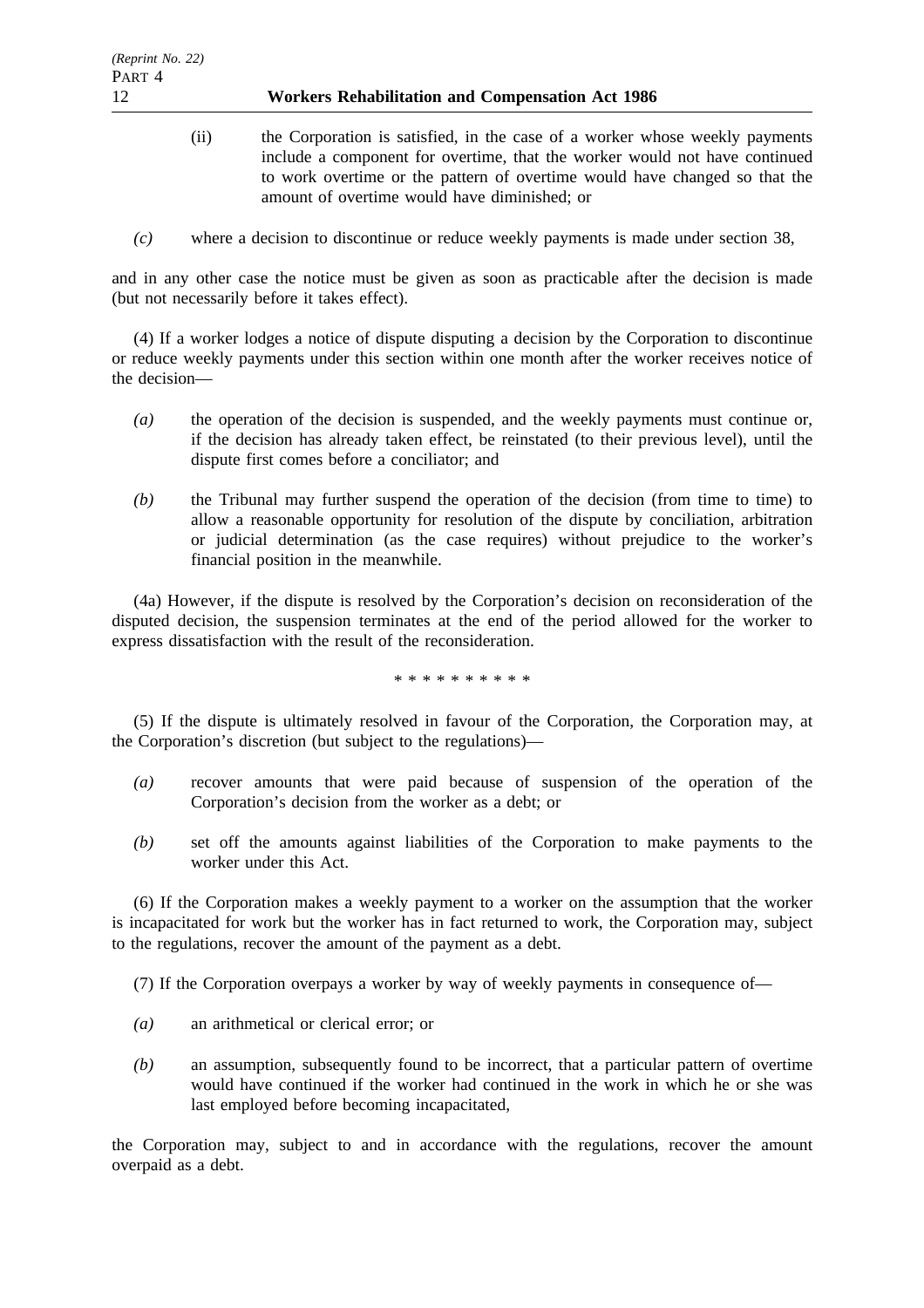(8) An employer who believes that reasonable grounds exist for the discontinuance or reduction of weekly payments under this section to a worker employed by, or formerly employed by, the employer may, in a manner determined by the Corporation, request the Corporation to review the circumstances of the case and to discontinue or reduce the weekly payments.

(9) The Corporation must carry out the review as soon as practicable after receipt of the request unless the request is, in the Corporation's opinion, unreasonable.

(10) If the Corporation declines to carry out a review in pursuance of a request under subsection (8), or it appears that there has been undue delay in carrying out the review, the Tribunal may, on application by the employer, direct the Corporation to carry out the review, or give such directions as appear reasonable in the circumstances to expedite the review (as the case may require).

(11) The Corporation must comply, or take steps to ensure compliance, with such a direction.

(12) On completing the review, the Corporation must give the employer notice in writing—

- *(a)* of the Corporation's decision on the review, and the reasons for its decision; and
- *(b)* of the employer's right to have the Corporation's decision reviewed.

(13) This section does not apply in relation to the discontinuance of payments pursuant to Division 4A.

\*\*\*\*\*\*\*\*\*\*

#### **Review of weekly payments**

**38.** (1) Subject to subsection (2), the Corporation may on its own initiative and shall if requested by a worker or an employer review the amount of the weekly payments made to a worker who has suffered a compensable disability.

(1a) If a period of incapacity continues for more than one year, the Corporation must conduct a review under this section in the second year of incapacity and in each subsequent year of the incapacity.

(2) The Corporation is not required to comply with a request for a review under subsection (1) if the request is made within three months from the completion of an earlier review.

(3) Before the Corporation begins a review under this section, the Corporation must give the worker notice, in the form prescribed by regulation—

- *(a)* informing the worker of the proposed review; and
- *(b)* inviting the worker to make written representation to the Corporation on the subject of the review within a reasonable time specified in the notice.

(4) If the Corporation finds on a review under this section that the worker's entitlement to weekly payments has ceased, or has increased or decreased, the Corporation must adjust or discontinue the weekly payments to reflect that finding.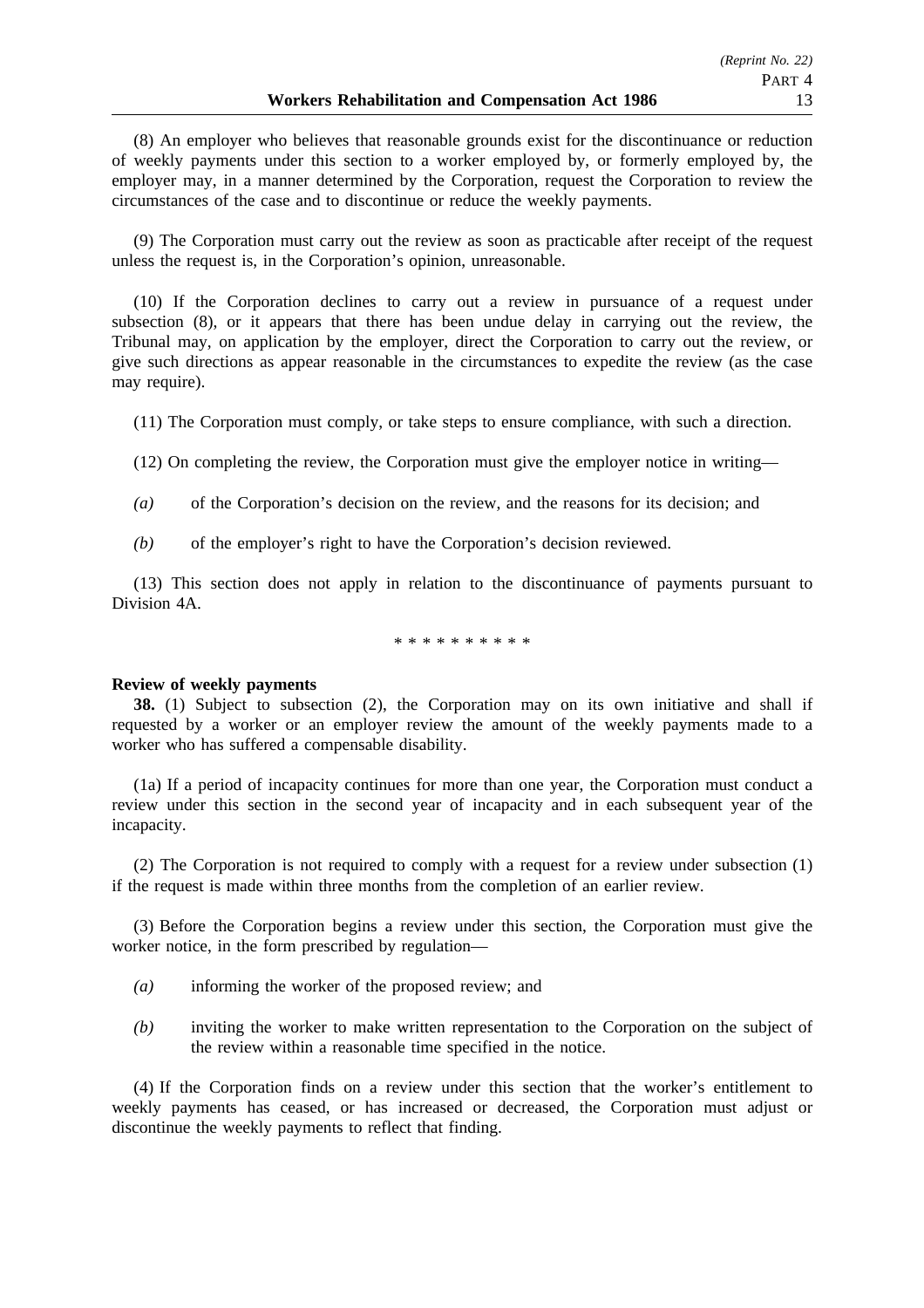## **Example—**

For example, if the Corporation finds on the review that there has been a change in the extent of the worker's incapacity with a consequent change in the amount the worker is earning or could earn in suitable employment, the Corporation must adjust the weekly payments to reflect the change in entitlement.

(5) For the purposes of a review under this section, the Corporation may, by notice in writing to a worker, who is receiving weekly payments—

- *(a)* require the worker to submit to an examination by a recognised medical expert nominated by the Corporation; or
- *(b)* require the worker to furnish evidence of the worker's earnings.

(6) If a worker fails to comply with a requirement under subsection (5) within the time allowed in the notice, the Corporation may suspend weekly payments to the worker.

(7) On completing the review, the Corporation must give notice, in the prescribed form, setting out the Corporation's decision on the review, and the rights of review that exist in respect of the decision, to—

- *(a)* the worker; and
- *(b)* the employer from whose employment the compensable disability arose.

#### **Discontinuance or reduction of weekly payments because of passage of time**

**38A.** (1) If a worker's entitlement to weekly payments ceases or reduces because of the passage of time, the Corporation may (without proceeding to a review of the worker's entitlement) discontinue or reduce the weekly payments to reflect the cessation or reduction of the entitlement.

#### **Examples—**

- The Corporation may, for example, discontinue weekly payments to the worker under this section when the worker reaches that age at which the worker ceases to be entitled to weekly payments under section 35(5);
	- The Corporation may, for example, reduce the amount of a worker's weekly payments under this section because the amount to which the worker is entitled has automatically diminished under section 35(1)*(b)* at the end of the first year of incapacity.

(2) On discontinuing or reducing weekly payments under this section, the Corporation must give notice, in the prescribed form, of the discontinuance or reduction and the reasons for it to—

- *(a)* the worker; and
- *(b)* the employer from whose employment the compensable disability arose.

#### **Economic adjustments to weekly payments**

**39.** (1) Where a worker to whom weekly payments are payable is incapacitated for work or appears likely to be incapacitated for work for more than one year, the Corporation shall, during the course of each year of incapacity, review the weekly payments for the purpose of making an adjustment to the amount of those payments under this section.

(2) An adjustment under this section—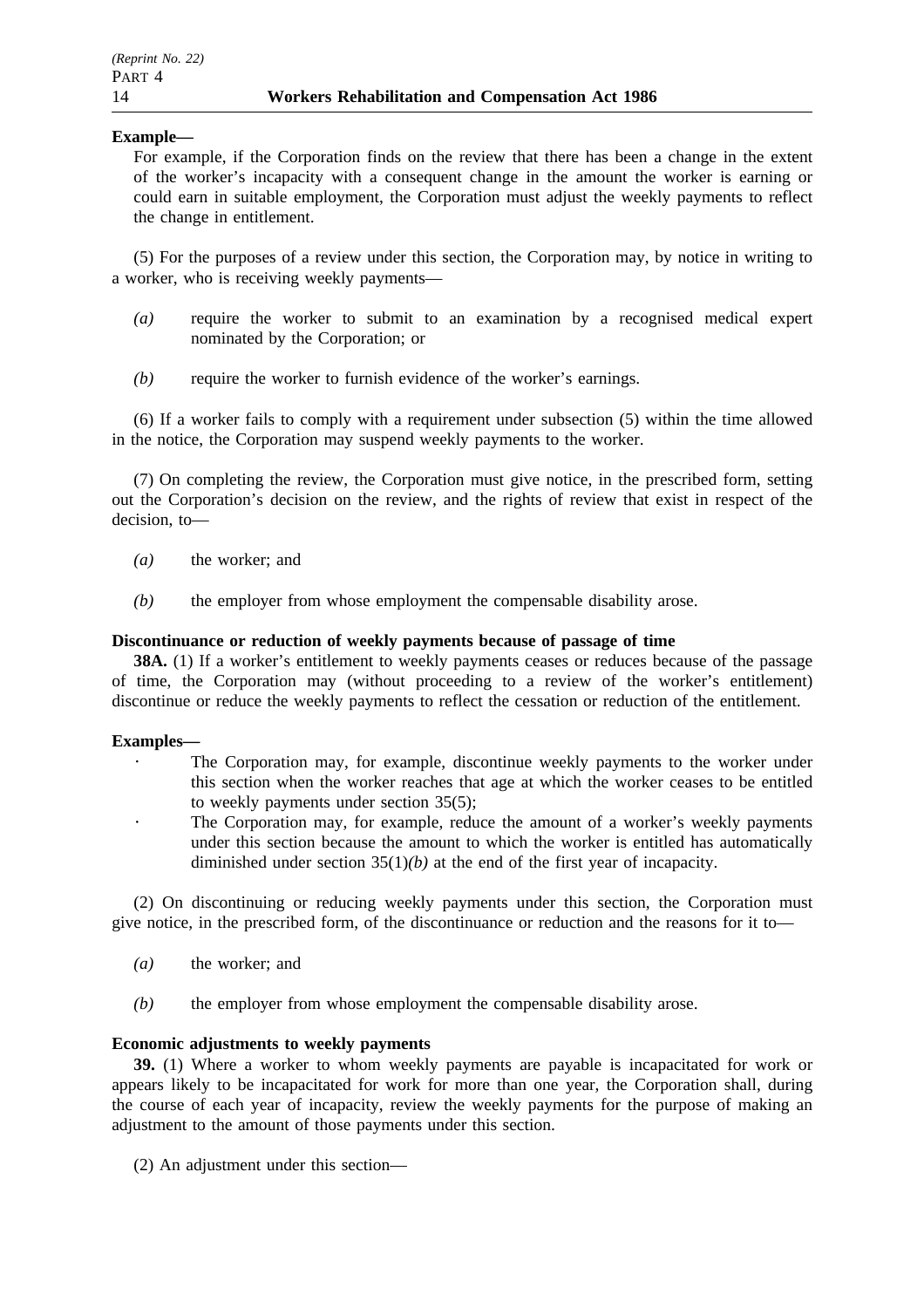*(a)* must be based on—

- (i) changes in the rates of remuneration payable to workers generally or to workers engaged in the kind of employment from which the worker's disability arose; or
- (ii) if the worker applies, in accordance with the regulations, for the adjustment to be made on the basis of changes in rates of remuneration prescribed by an award or enterprise agreement payable to a group of workers of which the worker was a member at the time of the occurrence of the disability—changes in those rates of remuneration; and
- *(b)* operates from the end of the year of incapacity in which the review is made.

(3) Where the Corporation makes an adjustment to weekly payments in pursuance of this section, the Corporation shall give notice in writing, in the form prescribed by regulation, to the worker—

- *(a)* containing such information as the regulations may require as to the grounds on which the adjustment is being made; and
- *(b)* informing the worker of the worker's rights to have the Corporation's decision reviewed.

## **Weekly payments and leave entitlements**

**40.** (1) Subject to subsection (3), neither the liability to make weekly payments to a worker in respect of a period of incapacity nor the amount of such weekly payments is affected by a payment, allowance or benefit for annual leave or long service leave to which the worker is entitled in respect of that period.

(2) Where a worker is absent from employment in consequence of a compensable disability, the period of absence shall for the purposes of computing the worker's entitlement to annual leave or sick leave under any Act, award or industrial agreement, be counted as a period of service in the worker's employment.

(3) Where a worker has received weekly payments in respect of total incapacity for work over a period of 52 weeks or more, the liability of the employer to grant annual leave to the worker in respect of a year of employment that coincides with, or ends during the course of, that period shall be deemed to have been satisfied.

(4) Subsection (3) does not affect the obligation of an employer to make a payment in the nature of an annual leave loading.

(5) Where—

- *(a)* the entitlement of a worker to annual leave, or payment in lieu of annual leave, is governed by a law of the Commonwealth or a State or Territory of the Commonwealth (not being this State); and
- *(b)* the worker is absent from employment in consequence of a compensable disability; and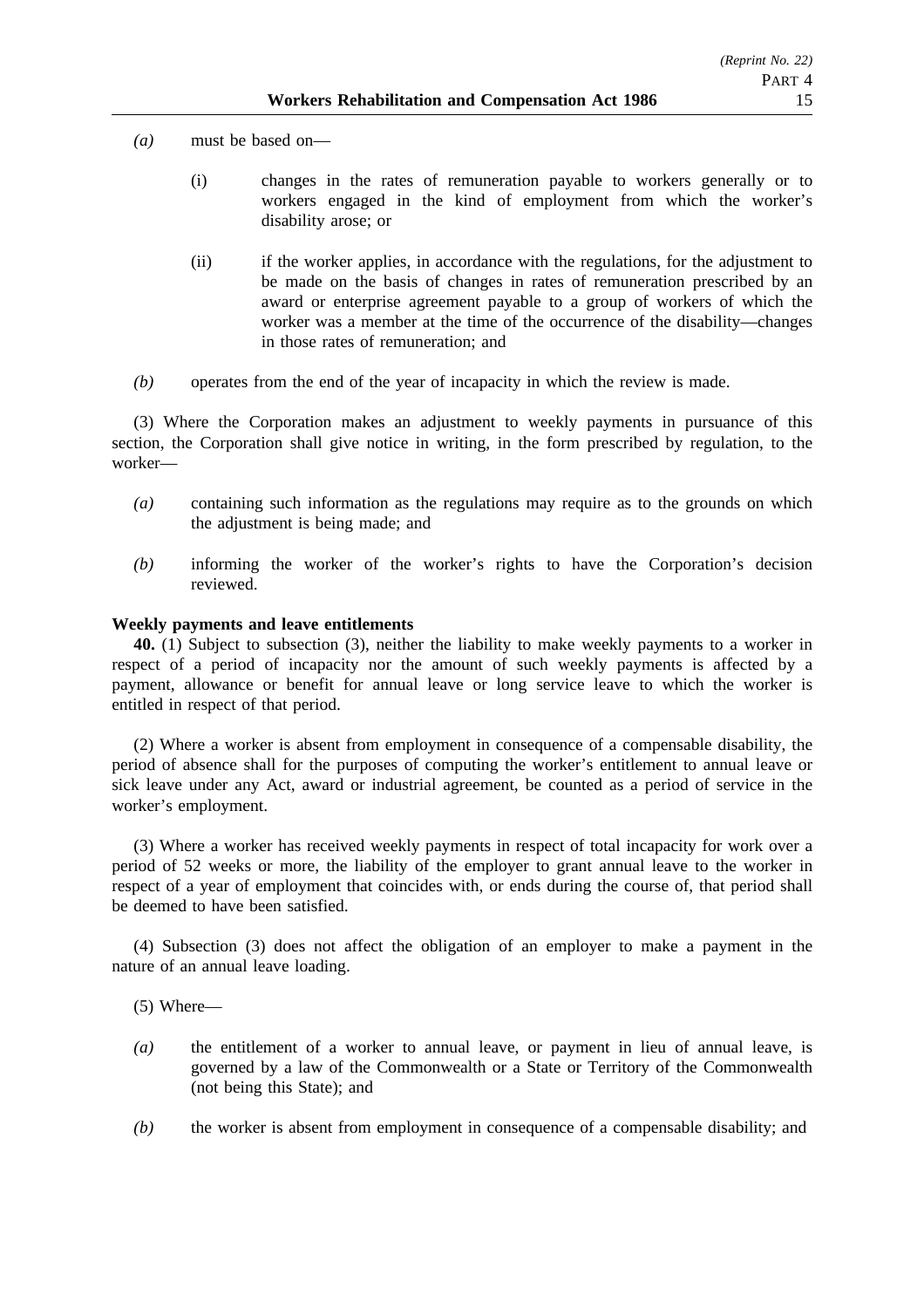*(c)* the period of absence is not taken into account as service for the purpose of calculating the worker's entitlement to annual leave or payment in lieu of annual leave,

the worker is entitled by way of compensation to the monetary value of the annual leave that would have accrued if the worker had not been absent from employment.

(6) Any compensation payable under subsection (5) shall be paid when the annual leave, or the payment in lieu of annual leave, would (assuming that the worker had not been absent from employment) have been granted or made.

### **Absence of worker from Australia**

**41.** (1) Where a worker who has suffered a compensable disability and who is receiving weekly payments is to be absent from Australia for a period in excess of 28 days, the worker shall, at least 28 days before leaving Australia, give the Corporation prescribed details of the proposed absence.

(2) Where the Corporation is of the opinion that the absence may impair the prospects of the worker's rehabilitation, it may, after giving the worker at least 14 days notice, in the form prescribed by regulation, of its intention to do so, suspend or reduce the weekly payments to the worker.

(3) The Corporation may suspend weekly payments that are being made to a worker who is absent from Australia—

- *(a)* if the Corporation cannot obtain, to its satisfaction, information relating to—
	- (i) the whereabouts of the worker;
	- (ii) the continuance of the worker's disability or incapacity for work;
	- (iii) the earning capacity of the worker; or
- *(b)* if there is, in the opinion of the Corporation, some other proper reason justifying suspension of the weekly payments.

(4) If a disabled worker leaves Australia without giving the notice required under subsection (1), the Corporation may suspend weekly payments to the worker.

# **Division 4A—Redemption**

#### **Redemption of liabilities**

**42.** (1) Any of the following liabilities may, by agreement between the worker and the Corporation, be redeemed by a capital payment to the worker—

- *(a)* a liability to make weekly payments;
- *(b)* a liability to pay compensation under section 32;
- *(c)* a liability to make a capital payment for loss of future earning capacity.
- (2) An agreement for the redemption of a liability under this section cannot be made unless—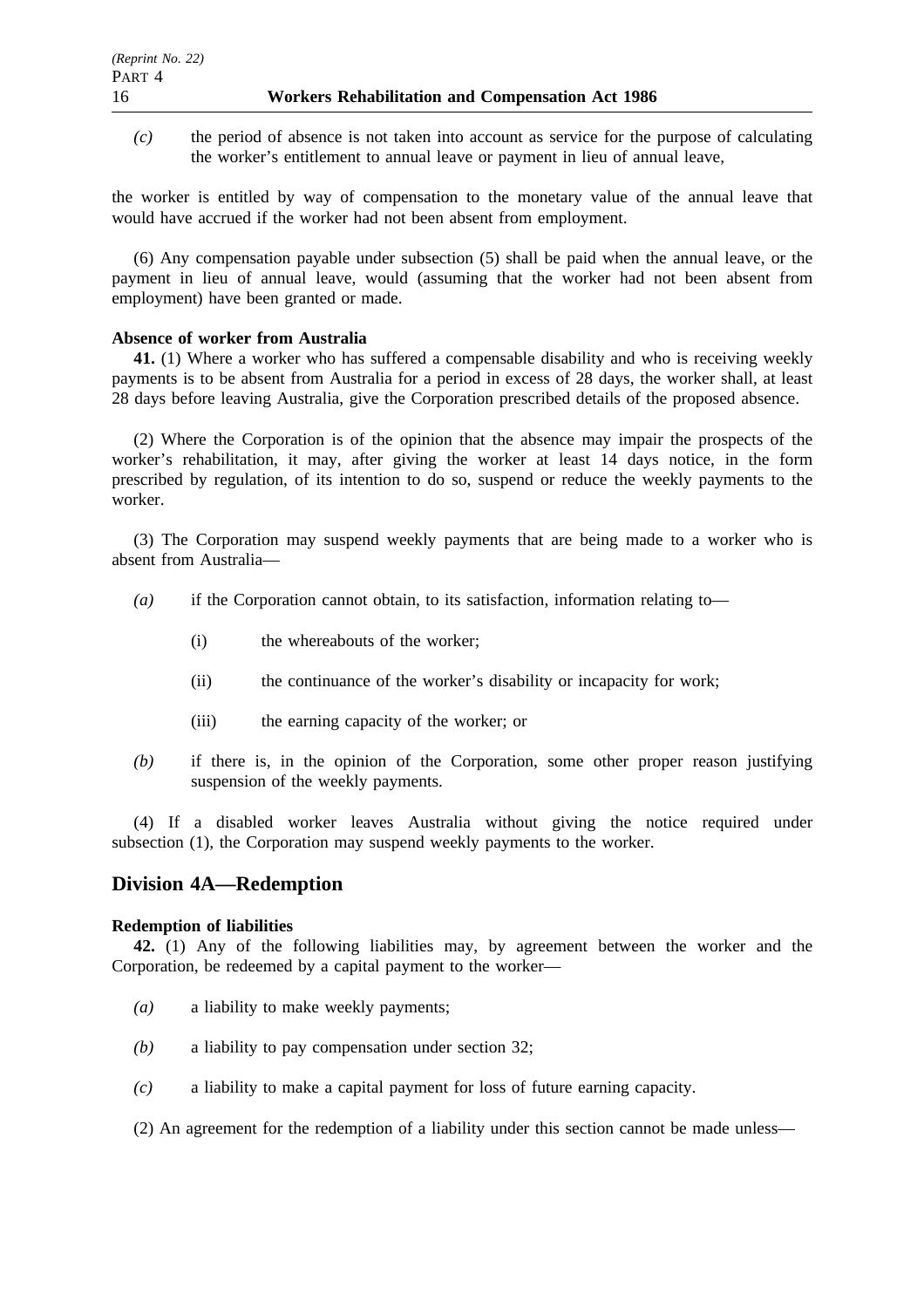- *(a)* the worker has received competent professional advice about the consequences of redemption; and
- *(b)* the worker has received competent financial advice about the investment or use of money to be received on redemption; and
- *(c)* the Corporation has consulted with the employer out of whose employment the disability arose and has considered any representations made by the employer; and
- *(d)* a recognised medical expert has certified that the extent of the worker's incapacity resulting from the compensable disability can be determined with a reasonable degree of confidence.
- (3) The amount of the redemption payment is to be fixed by the agreement.

(4) If the Corporation notifies a worker in writing that it is prepared to enter into negotiations for the redemption of a liability by agreement under this section, the Corporation is liable to indemnify the worker for reasonable costs of obtaining the advice required under this section up to a limit prescribed by regulation.

(5) If agreement is not reached within 3 months after redemption is first proposed (by the worker or the Corporation), either party may apply to the Tribunal for reference of the matter to a conciliation conference.

(6) The Tribunal will then appoint a conciliator, and a conciliation conference will be held, in accordance with the rules of the Tribunal.

(7) At the conciliation conference, each party must disclose information in the party's possession that may be relevant to the failure to reach agreement (including representation made by an employer about the redemption proposal).

(8) The conciliator must make every practicable attempt to help the parties to settle their differences by agreement.

(9) However, if agreement is not reached, a party cannot be compelled to agree to redemption of the liability.

(10) The Corporation may accredit professional and financial advisers for the purpose of giving advice under this section (but a worker is not required to obtain the necessary advice from an accredited adviser).

(11) However, the Corporation incurs no liability for advice given by an accredited professional or financial adviser.

# **Division 4B—Compensation for loss of earning capacity**

#### **Loss of earning capacity**

**42A.** (1) Where a worker suffers a compensable disability that results in incapacity for work for a period exceeding two years, the Corporation may assess the worker's loss of future earning capacity as a capital loss.

(2) In making the assessment, the following principles will be applied: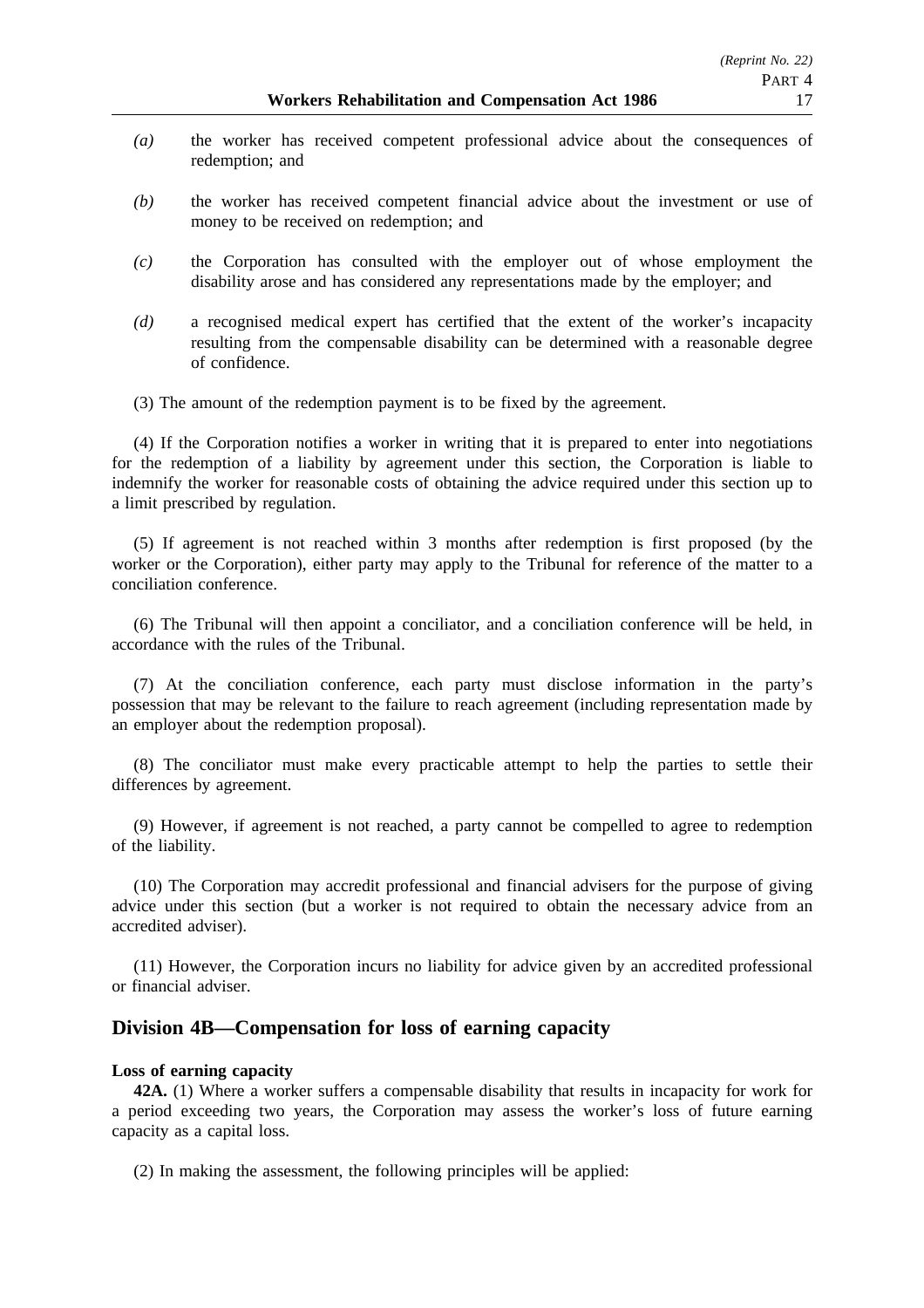- *(a)* the worker's notional weekly earnings (less an estimation of income tax) will be projected forward over the remainder of the worker's notional working life;
- *(b)* in the case of partial incapacity, the amount the worker could earn in suitable employment that the worker has a reasonable prospect of obtaining by way of average weekly earnings (less an estimation of income tax) will be projected forward over the remainder of the worker's notional working life and subtracted from the amount projected under paragraph *(a)*;
- *(c)* the worker's capital loss will be taken to be 80 per cent of the present value of the loss indicated by the above projections (and in determining the present value of that loss a prescribed discount rate must be applied).
- (3) For the purposes of subsection (2)—
- *(a)* the projections referred to in that subsection will be made on the basis of rates of earnings current at the date of the assessment and without regard to possible future changes in those rates; and
- *(b)* the worker's notional working life is the period over which the worker would have worked assuming that he or she had not been incapacitated and that period will be assessed having regard to the contingencies and vicissitudes of life that might in any event have prevented the worker from continuing in employment but the period will not, in any event, be taken to extend beyond the date on which weekly payments would (assuming no assessment of capital loss were made under this section) cease to be payable (see section 35(5)); and
- *(c)* the following factors must be considered (and given fair and reasonable weight) in assessing what employment is suitable for a partially incapacitated worker—
	- (i) the nature and extent of the worker's disability; and
	- (ii) the worker's age, level of education and skills; and
	- (iii) the worker's experience in employment; and
	- (iv) the worker's ability to adapt to new employment; and
- *(d)* if—
	- (i) suitable employment is in fact not available to a partially incapacitated worker when the assessment is made; and
	- (ii) the worker establishes that the worker is, in effect, unemployable because employment of the relevant kind is not commonly available for a person in the worker's circumstances irrespective of the state of the labour market,

the worker's partial incapacity for work will be treated as total incapacity, but otherwise an assessment of the weekly earnings the worker could earn in suitable employment must be made on the basis that employment of the relevant kind is available to the worker and will continue to be available to the worker for the whole, or—in the case of an interim assessment—the relevant portion, of the worker's notional working life.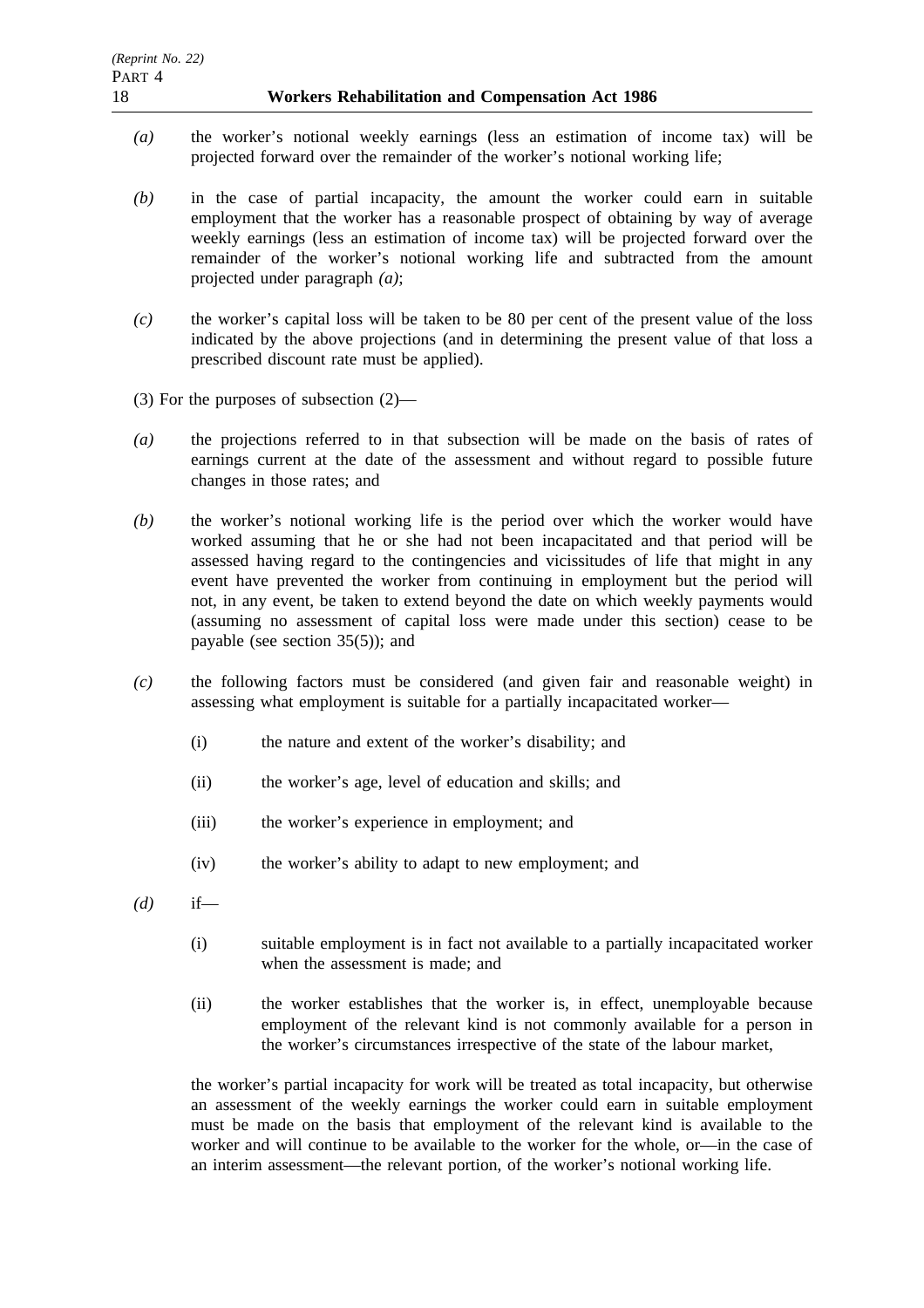(4) The Corporation may make one or more interim assessments of loss as to nominated portions of the worker's notional working life before making a final assessment of loss under this section.

(5) An amount assessed under this section becomes due and payable from the date of the assessment but may be paid, at the discretion of the Corporation, in a single lump sum or in instalments that are actuarially equivalent to the lump sum (and in determining actuarial equivalence any principles, and any discount, decrement or inflation rates, prescribed by the regulations must be applied).

(6) Subject to subsection (7), where the Corporation pays or commences to pay compensation under this section, the worker ceases to be entitled to weekly payments under Division 4.

(7) The Corporation must give the worker at least 21 days notice of the cessation of payments under Division 4

- (8) The Corporation may establish principles to be applied in relation to—
- *(a)* the making of interim assessments under this section;
- *(b)* the payment of amounts assessed under this section in instalments (including the amounts and frequency of any such instalments);
- *(c)* any other matter relevant to the operation of this section.
- (9) The following decisions of the Corporation are not reviewable—
- *(a)* a decision of the Corporation to make or not to make an assessment under this section (but an assessment is reviewable);
- *(b)* a decision of the Corporation as to whether to make a final assessment or one or more interim assessments;
- *(c)* a decision of the Corporation as to whether to pay an amount assessed under this section in a single lump sum or in instalments and, if the Corporation decides to pay in instalments, the Corporation's decision as to the frequency of those instalments.

#### **Power to require medical examination etc**

**42B.** (1) For the purposes of this Division, the Corporation may, by notice in writing to the worker—

- *(a)* require the worker to submit to an examination by a medical expert nominated by the Corporation; or
- *(b)* require the worker to furnish such information, relevant to the operation of this Division, as the Corporation thinks fit.

(2) If a worker fails to comply with a requirement under subsection (1) within the time allowed in the notice, the Corporation may—

*(a)* if no compensation has been paid under this Division—suspend any weekly payments being made to the worker;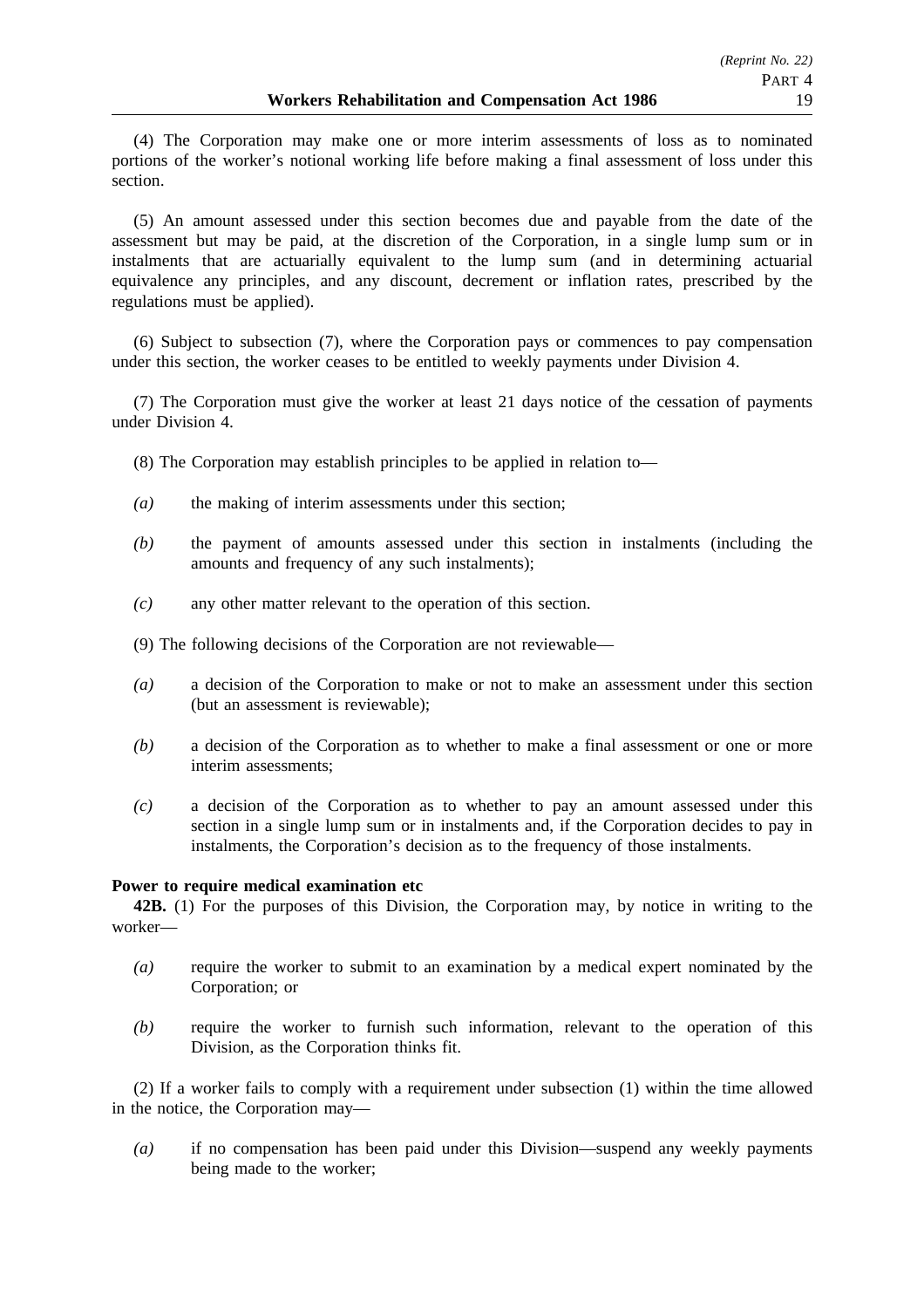*(b)* if compensation has been paid under this Division—determine not to pay compensation in respect of the period of default.

(3) If a worker lodges a notice of dispute disputing a decision under this section by the Corporation to suspend, or not to pay, weekly payments within one month after the worker receives notice of the decision—

- *(a)* the operation of the decision is suspended, and the weekly payments must be reinstated, until the dispute first comes before a conciliator; and
- *(b)* the Tribunal may further suspend the operation of the decision (from time to time) to allow a reasonable opportunity for resolution of the dispute by conciliation, arbitration or judicial determination (as the case requires) without prejudice to the worker's financial position in the meanwhile.

(4) However, if the dispute is resolved by the Corporation's decision on reconsideration of the disputed decision, the suspension terminates at the end of the period allowed for the worker to express dissatisfaction with the result of the reconsideration.

(5) If the dispute is ultimately resolved in favour of the Corporation, the Corporation may, at the Corporation's discretion (but subject to the regulations)—

- *(a)* recover amounts that were paid because of suspension of the operation of the Corporation's decision from the worker as a debt; or
- *(b)* set off the amounts against liabilities of the Corporation to make payments to the worker under this Act.

\*\*\*\*\*\*\*\*\*\*

# **Division 5—Compensation for non-economic loss**

#### **Lump sum compensation**

**43.** (1) Subject to this Act, where a worker suffers a permanent disability and the disability is compensable under this Act, the worker is entitled (in addition to any entitlement apart from this section) to compensation for non-economic loss by way of a lump sum.

(2) Subject to this section, the lump sum shall be a percentage of the prescribed sum determined by reference to Schedule 3.

\*\*\*\*\*\*\*\*\*\*

(6) Where—

- *(a)* a compensable disability consists of the aggravation, acceleration, exacerbation, deterioration or recurrence of a prior compensable disability; and
- *(b)* compensation by way of lump sum has been previously paid under this section, or a corresponding previous enactment,

there shall be a proportionate reduction in the amount of the lump sum payable under subsection (2) in respect of the disability.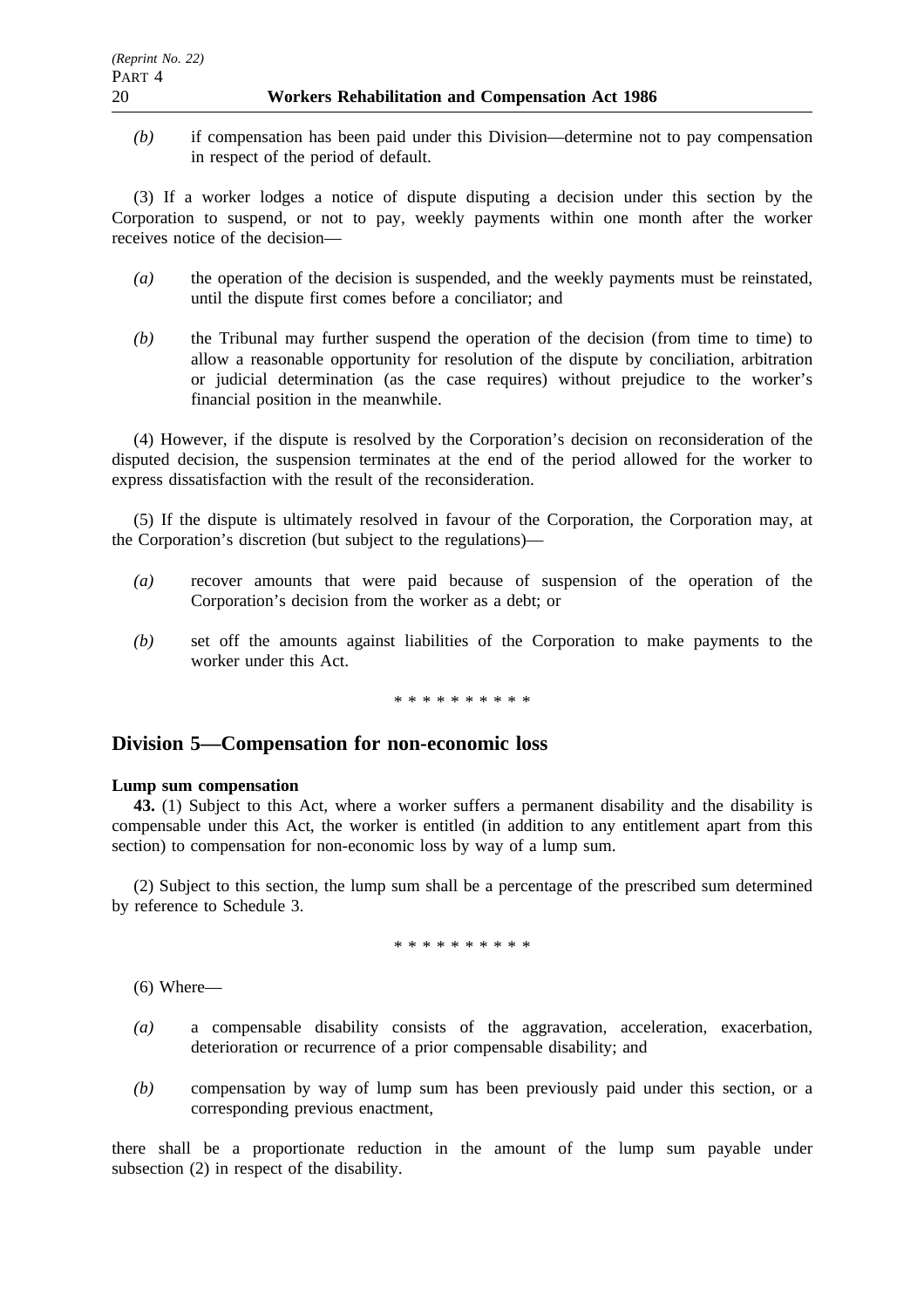(7) Where a worker suffers two or more compensable disabilities arising from the same trauma, the worker shall not be entitled to receive compensation by way of lump sum under subsection (2) in respect of those disabilities in excess of the prescribed sum.

(7a) If the amount of compensation to which a worker is entitled under subsection (2) is greater than 55 per cent of the prescribed sum, the worker is entitled to a supplementary benefit equivalent to 1.5 times the amount by which that amount exceeds 55 per cent of the prescribed sum.

(8) No payment shall be made under this section unless the worker is living at the expiration of 28 days from the date of the occurrence of the disability and payment shall not be made under this section after the death of the worker.

(9) The Governor may, by regulation, amend Schedule 3 by adding specified disabilities and fixing in relation to each such additional disability a percentage of the prescribed sum that is to be payable in respect of that disability.

(10) A regulation under subsection (9) must not be made except—

- *(a)* on the recommendation of the Corporation; or
- *(b)* with the approval of the Corporation.

(11) In this section—

"**the prescribed sum**" means—

- *(a)* in relation to a disability occurring in 1987—\$65 300;
- *(b)* in relation to a disability occurring in a subsequent year—a sum (calculated to the nearest multiple of \$100) that bears to \$62 000 the same proportion as the Consumer Price Index for the September quarter of the immediately preceding year bears to the Consumer Price Index for the September quarter, 1985.

# **Division 6—Compensation payable on death**

## **Compensation payable on death**

**44.** (1) Subject to this Act, where a worker dies as a result of a compensable disability, compensation is payable as follows:

- *(a)* a funeral benefit is payable equal to—
	- (i) the actual cost of the worker's funeral; or
	- (ii) the prescribed amount,

whichever is the lesser;

- *(b)* a spouse is entitled to—
	- (i) a lump sum equal to 1.675 times the prescribed sum less any amount that the worker received as compensation for non-economic loss under Division 5; and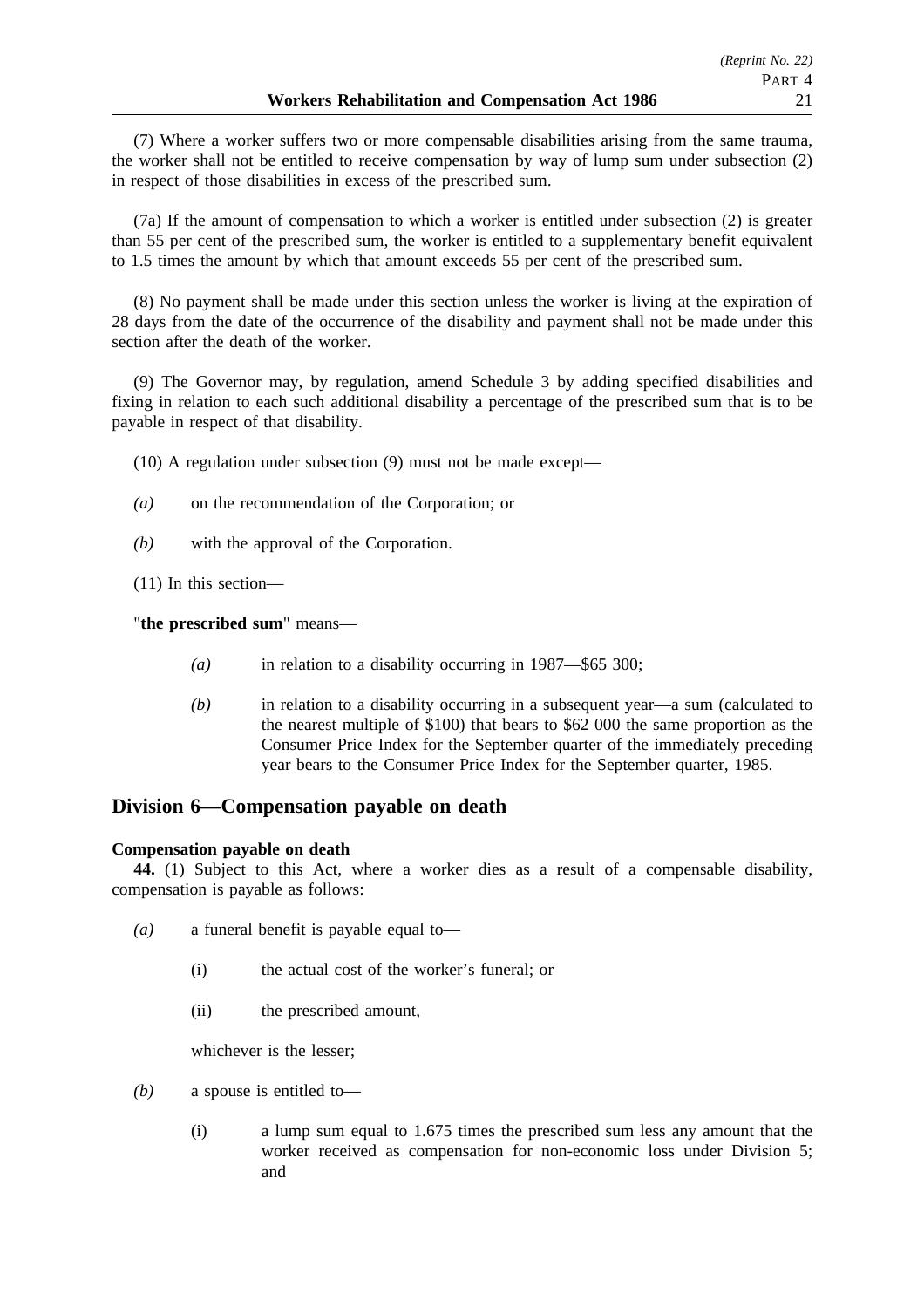- (ii) in the case of a dependent spouse—weekly payments equal to—
	- (A) in the case of total dependency—50 per cent;
	- (B) in the case of partial dependency—such lesser percentage as may be fixed by the Corporation having regard to the extent of the dependency,

of the amount of the notional weekly earnings of the deceased worker;

- *(c)* a dependent child (being an orphan child) is entitled to—
	- (i) a lump sum equal to—
		- (A) where the child is the only orphan child—50 per cent of an amount arrived at by subtracting from an amount equal to 1.675 times the prescribed sum the amount (if any) that the worker received as compensation for non-economic loss under Division 5;
		- (B) where the child is one of two or more orphan children—an amount determined by dividing 50 per cent of the amount referred to above equally between the orphan children; and
	- (ii) weekly payments equal to—
		- (A) in the case of total dependency—25 per cent;
		- (B) in the case of partial dependency—such lesser percentage as may be fixed by the Corporation having regard to the extent of the dependency,
		- of the amount of the notional weekly earnings of the deceased worker;
- *(d)* a dependent child (not being an orphaned child) is entitled to weekly payments equal to—
	- (i) in the case of total dependency— $12\frac{1}{2}$  per cent;
	- (ii) in the case of partial dependency—such lesser percentage as may be fixed by the Corporation having regard to the extent of the dependency,

of the amount of the notional weekly earnings of the deceased worker;

- *(e)* a dependent relative (not being a spouse or child) is entitled to such compensation by way of lump sum or weekly payments as may be determined by the Corporation having regard to—
	- (i) the extent of the relative's dependency on the deceased worker;
	- (ii) the earning capacity of the relative;
	- (iii) the relative's means;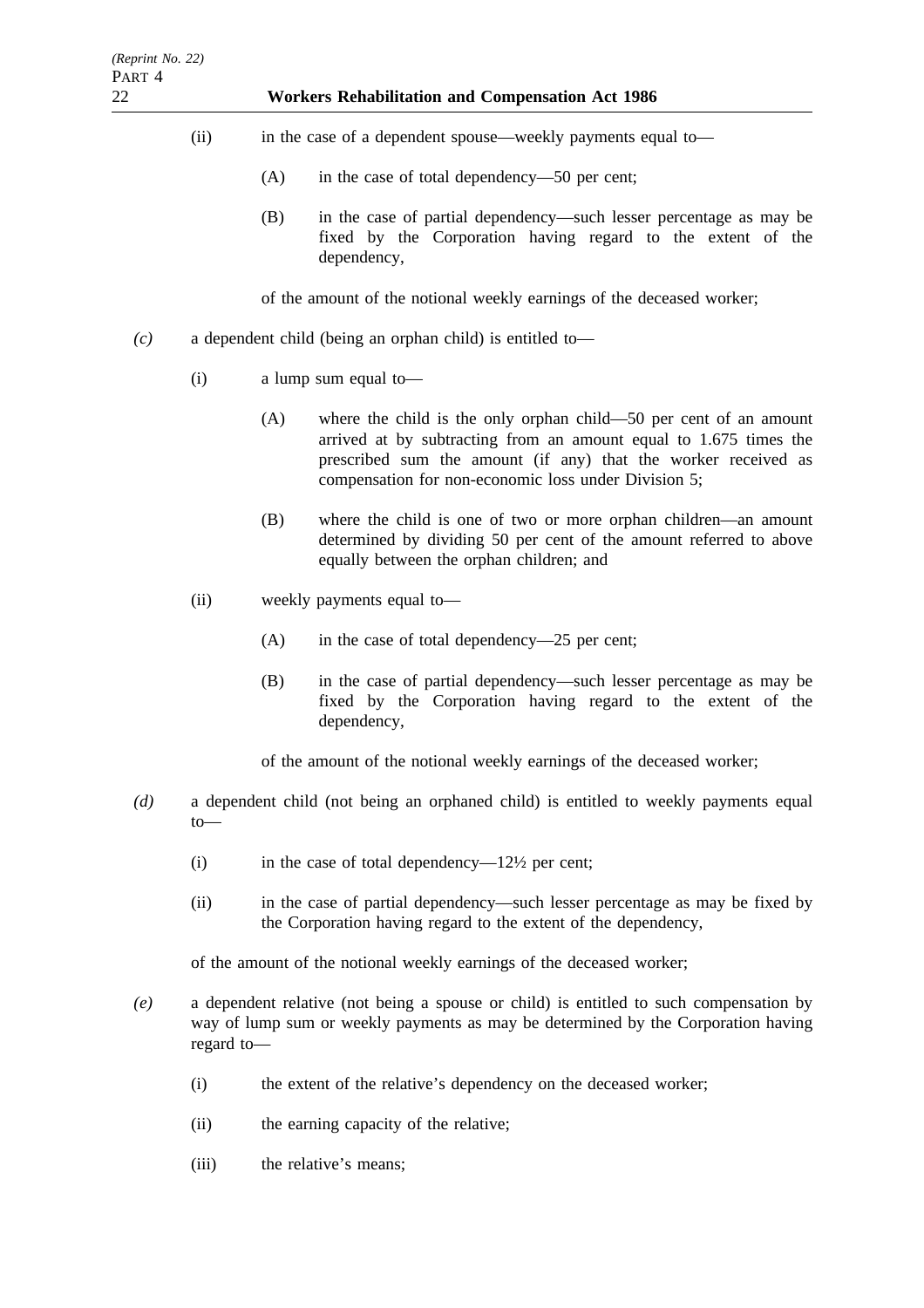- (iv) the extent of any other benefits provided under this Act in respect of the worker's death.
- (2) A funeral benefit payable under subsection  $(1)(a)$  shall be paid—
- *(a)* to the person who conducted the funeral; or
- *(b)* a person who has paid, or is liable to pay, the funeral expenses of the deceased worker.
- (3) A spouse is not entitled to a lump sum under subsection  $(1)(b)(i)$  unless—
- *(a)* the spouse was cohabiting with the worker on the date of the worker's death; or
- *(b)* although the spouse was not cohabiting with the worker on the date of the worker's death it is, in the opinion of the Corporation, fair that the spouse should receive a lump sum under that provision.

(4) For the purposes of subsection (1), where a worker and the worker's spouse jointly contributed to the support of a dependent child immediately before the occurrence of the compensable disability that resulted in the worker's death, any contribution to the support of the child from the worker's spouse shall be disregarded in determining whether the child is a dependant and, if so, the extent of the child's dependency.

(4a) The Corporation may, in its discretion, in a case of extraordinary hardship, increase the lump sum paid to an orphan child of a deceased worker under this section (but the total amount paid by way of lump sum to the deceased worker's orphan child or children under this section cannot exceed an amount arrived at by subtracting from an amount equal to 1.675 times the prescribed sum the amount (if any) that the worker received as compensation for non-economic loss under Division 5).

- (5) Where—
- *(a)* a worker dies leaving a spouse and a dependent child; and
- *(b)* the spouse subsequently dies,

the child (if still eligible to receive weekly payments under this section) shall then be entitled to receive weekly payments under subsection (1)*(c)* as an orphaned child.

(6) Compensation is payable, if the Corporation so decides, to a spouse or child of a deceased worker who, although not dependent on the worker at the time of the worker's death, suffers a change of circumstances that may, if the worker had survived, have resulted in the spouse or child becoming dependent on the worker.

(7) Weekly payments shall not be made to a dependent child under this section unless—

- *(a)* the child is under the age of 18 years; or
- *(b)* the child is a full-time student at an educational institution approved by the Corporation for the purposes of this paragraph and is under the age of 26 years; or
- *(c)* the child is, by reason of physical or mental disability, incapable of earning a living.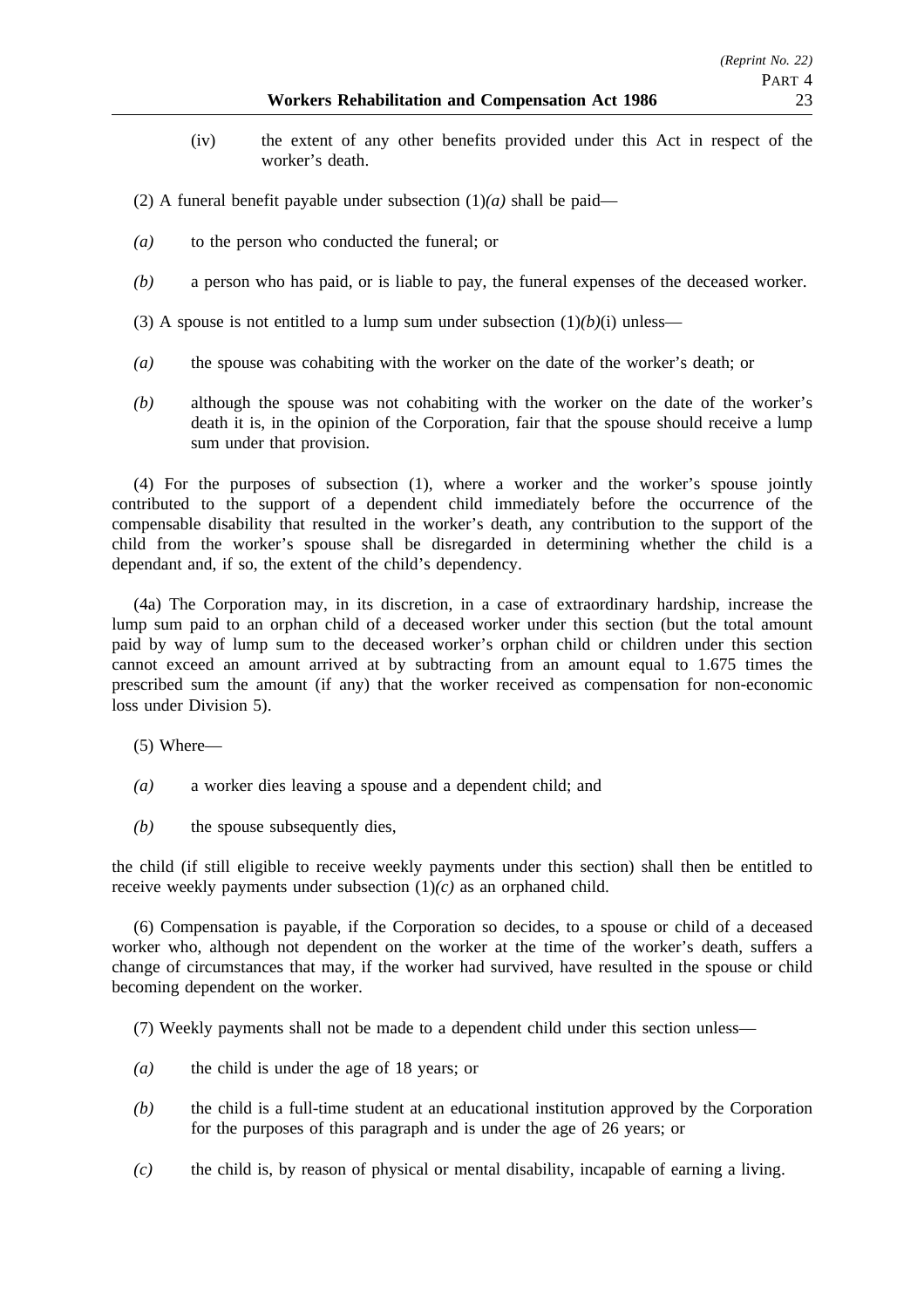(8) Weekly payments shall not be paid under this section beyond the date at which such payments would, assuming that the worker had survived but had been permanently incapacitated for work, have ceased to be payable to the worker.

(9) Where weekly payments payable under this section would but for this subsection exceed in aggregate the amount of the weekly payments to which the worker would have been entitled in the event of total and permanent incapacity, the weekly payments shall be proportionately reduced so as not to exceed that amount.

(10) Where a person who is entitled to a payment (either by way of lump sum or weekly payment) under this section is under the age of 18 years, the payment may, if the Corporation so determines, be made wholly or in part to a guardian or trustee for the benefit of that person.

(11) Subject to subsection (12), where the child of a deceased worker who is entitled to weekly payments under this section is under the age of 18 years and is in the care of a person other than a dependent spouse of the worker, that person shall, if the Corporation so determines, be entitled to a supplementary allowance to assist in the care of the child until—

- *(a)* the child attains the age of 18 years; or
- *(b)* the person ceases to have the care of the child,

whichever first occurs.

(12) Where a child is by reason of a physical or mental disability, incapable of earning a living, the Corporation may pay a supplementary allowance under subsection (11) during the period of incapacity even though the child has attained the age of 18 years.

(13) Where the worker had received compensation under Division 4B, a person is not eligible for weekly payments under this section to the extent (if any) that those payments would coincide with a period in respect of which the compensation under Division 4B was paid but otherwise weekly payments are payable under this section as if compensation had not been paid under that Division.

(14) A liability to make weekly payments under this section may, on application by the person entitled to the weekly payments, be commuted to a liability to make a capital payment that is actuarially equivalent to the weekly payments.

(15) However, the liability may only be commuted if the actuarial equivalent of the weekly payments does not exceed the prescribed sum (within the meaning of section 43).

(16) The Corporation has (subject to this section) an absolute discretion to commute or not to commute a liability under this section, and the Corporation's decision to make or not to make commutation is not reviewable (but a decision on the amount of a commutation is reviewable).

(17) If the Corporation decides to make a commutation and makes an offer under this section, the Corporation cannot, without the agreement of the applicant, subsequently revoke its decision to make the commutation.

(18) In calculating the actuarial equivalent of weekly payments, the principles (and any discount, decrement or inflation rate) prescribed by regulation must be applied.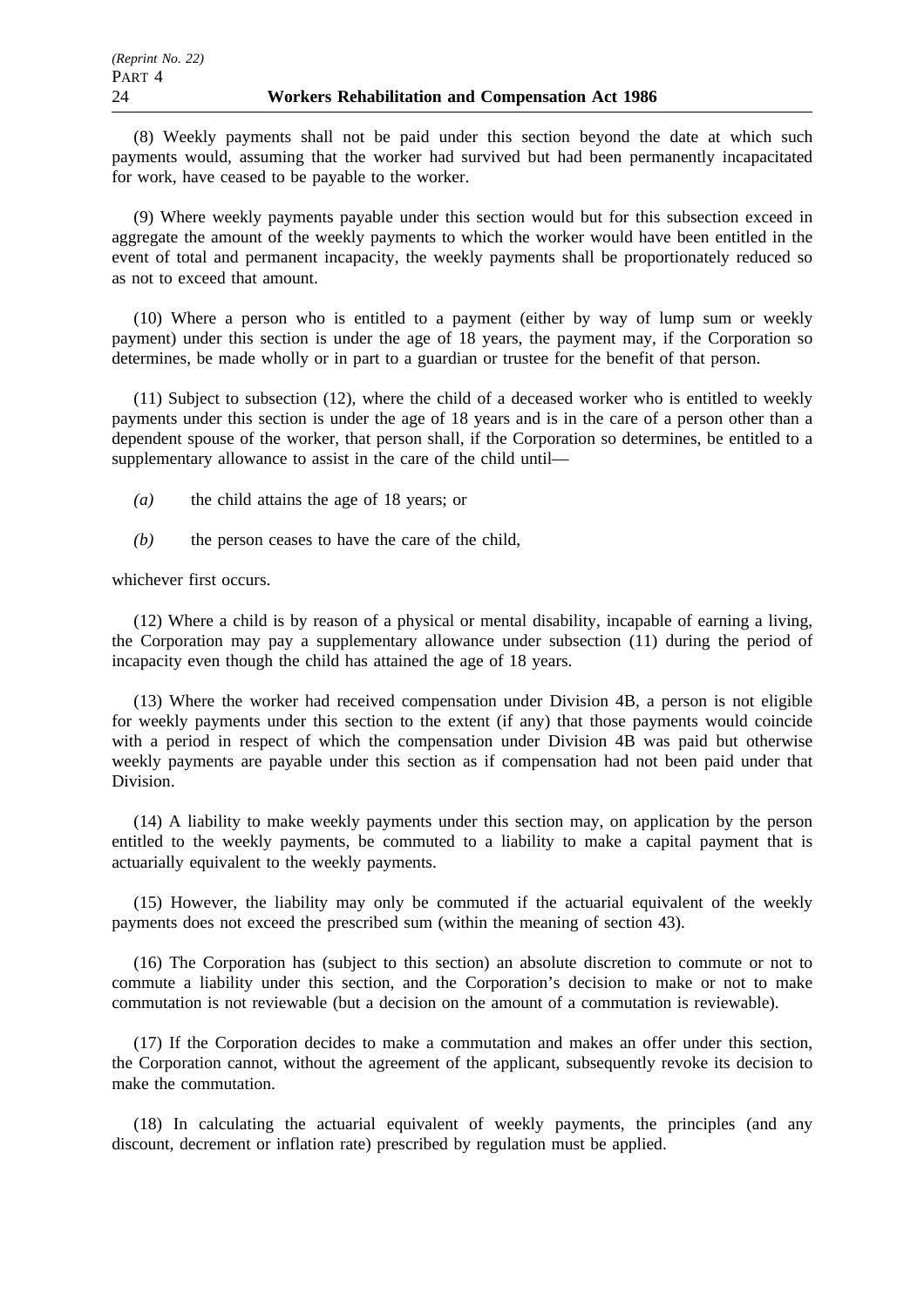(19) A commutation discharges the Corporation's liability to make weekly payments to which the commutation relates.

## **Review of weekly payments**

**45.** (1) The Corporation may on its own initiative and shall if requested by an employer or the person to whom weekly payments are payable, review the amount of weekly payments payable to any person under this Division.

(2) A request for a review of the amount of weekly payments payable under this Division may not be made within 6 months from the completion of an earlier review.

(3) The amount of the weekly payments payable under this Division shall be reviewed at least once in each year.

(4) On a review under this section the Corporation shall make any necessary adjustments to the amount of weekly payments—

- *(a)* to reflect changes in the income or earning capacity of the person to whom the weekly payments are payable and any other relevant changes in the circumstances of that person; and
- *(b)* where the review is an annual review conducted in pursuance of subsection (3)—to reflect changes in the average minimum award rates since payments were commenced under this Division or an adjustment was last made under this section (as may be appropriate).

(5) For the purposes of a review under this section, the Corporation may, by notice in writing to a person who is receiving weekly payments under this Division, require that person to produce evidence to the satisfaction of the Corporation of-

- *(a)* income;
- *(b)* earning capacity;
- *(c)* any other circumstances that are relevant to the payment, or the amount, of weekly benefits.

(6) If a person fails to comply with a requirement under subsection (5) within the time allowed in the notice, the Corporation may suspend weekly payments to that person.

(7) Where the Corporation proposes the reduction of weekly payments to a person on a review under this section the Corporation shall, at least 21 days before the proposal is to take effect, give notice in writing to the person—

- *(a)* containing such information as the regulations may require as to the grounds on which weekly payments are to be reduced; and
- *(b)* informing the person of the person's rights to have the Corporation's decision reviewed.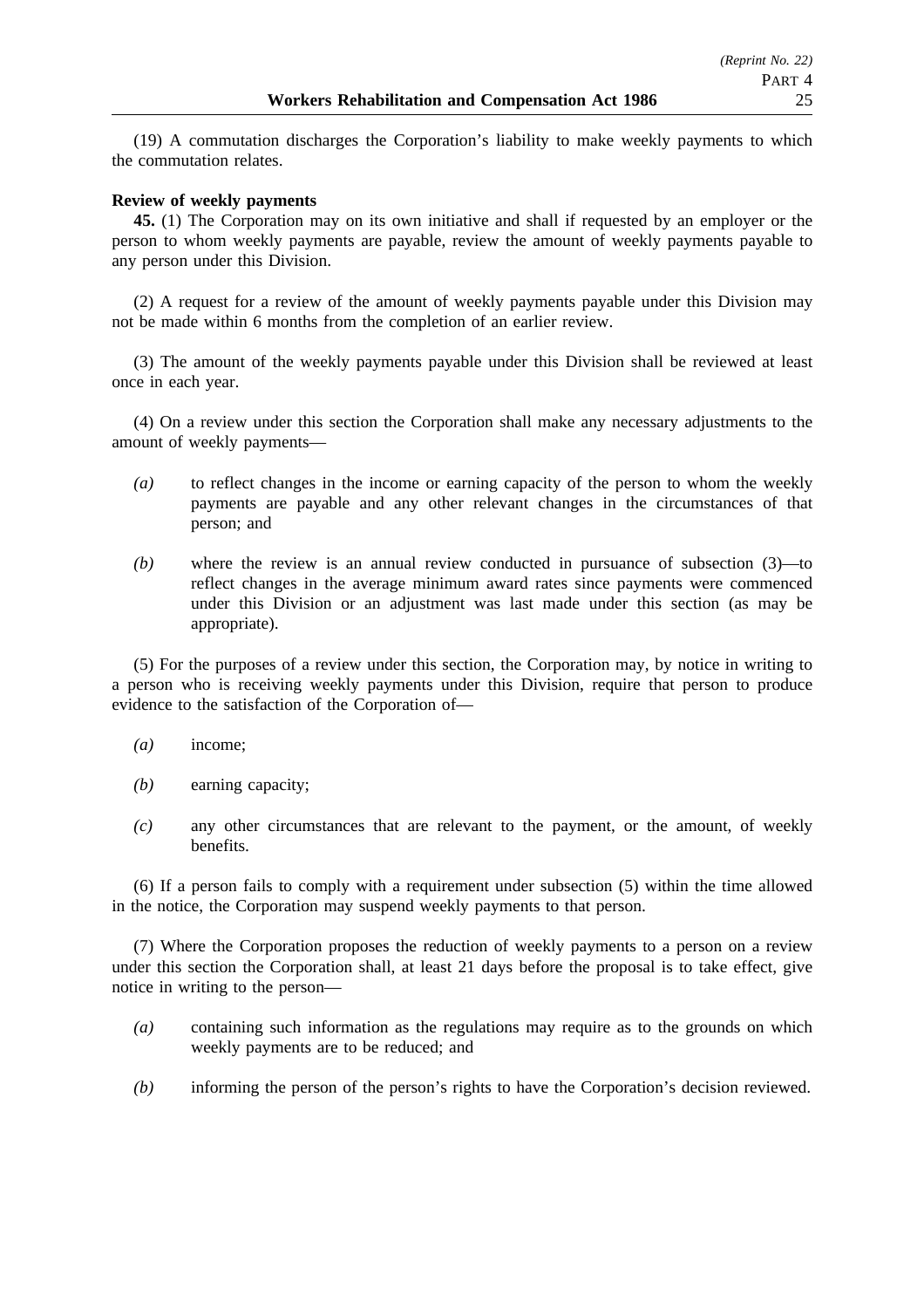# **Division 7—Liability to pay compensation**

## **Incidence of liability**

**46.** (1) Subject to this section, the Corporation is liable to make all payments of compensation to which any person becomes entitled under this Act.

(2) Where a compensable disability arises from employment by an exempt employer, the exempt employer is liable to make all payments of compensation to which any person becomes entitled in consequence of the occurrence of that compensable disability.

(3) Subject to this section, where a worker is, as a result of a compensable disability, wholly or partially incapacitated for work and is in employment when the incapacity arises, the worker's employer is liable to pay compensation by way of income maintenance—

- *(a)* if the period of incapacity is two weeks or less—for the whole period of the incapacity; or
- *(b)* if the period of the incapacity is more than two weeks—for the first two weeks of the period of incapacity.

(4) If separate periods of incapacity commence during the course of the same calendar year (whether attributable to the same disability or not), an employer is not liable to pay compensation under subsection (3) for those periods of incapacity in excess of an amount equal to twice the worker's average weekly earnings.

(5) Where a worker is, at the commencement of a period of incapacity, in the employment of two or more employers, they are liable to pay the compensation referred to in subsection (3) in proportions determined by agreement between them or, in default of agreement, by the Corporation.

(6) An employer who is liable to pay compensation to a worker under subsection (3) shall make the payment—

- *(a)* if the claim for compensation is not disputed—within 14 days after the date of the claim; or
- *(b)* if the claim for compensation is disputed—forthwith after the dispute is determined.

(6a) Where an employer (not being an exempt employer) pays compensation under subsection (3) in respect of an unrepresentative disability, the employer may recover the amount of the payment from the Corporation.

(7) Where an employer pays compensation under subsection (3) in respect of a disability that did not arise from employment by that employer, that employer may recover the amount of the payment from the Corporation, and the Corporation may, in turn, recover that amount—

- *(a)* from the employer from whose employment the disability arose; or
- *(b)* if it appears that the worker was not entitled to that compensation—from the worker.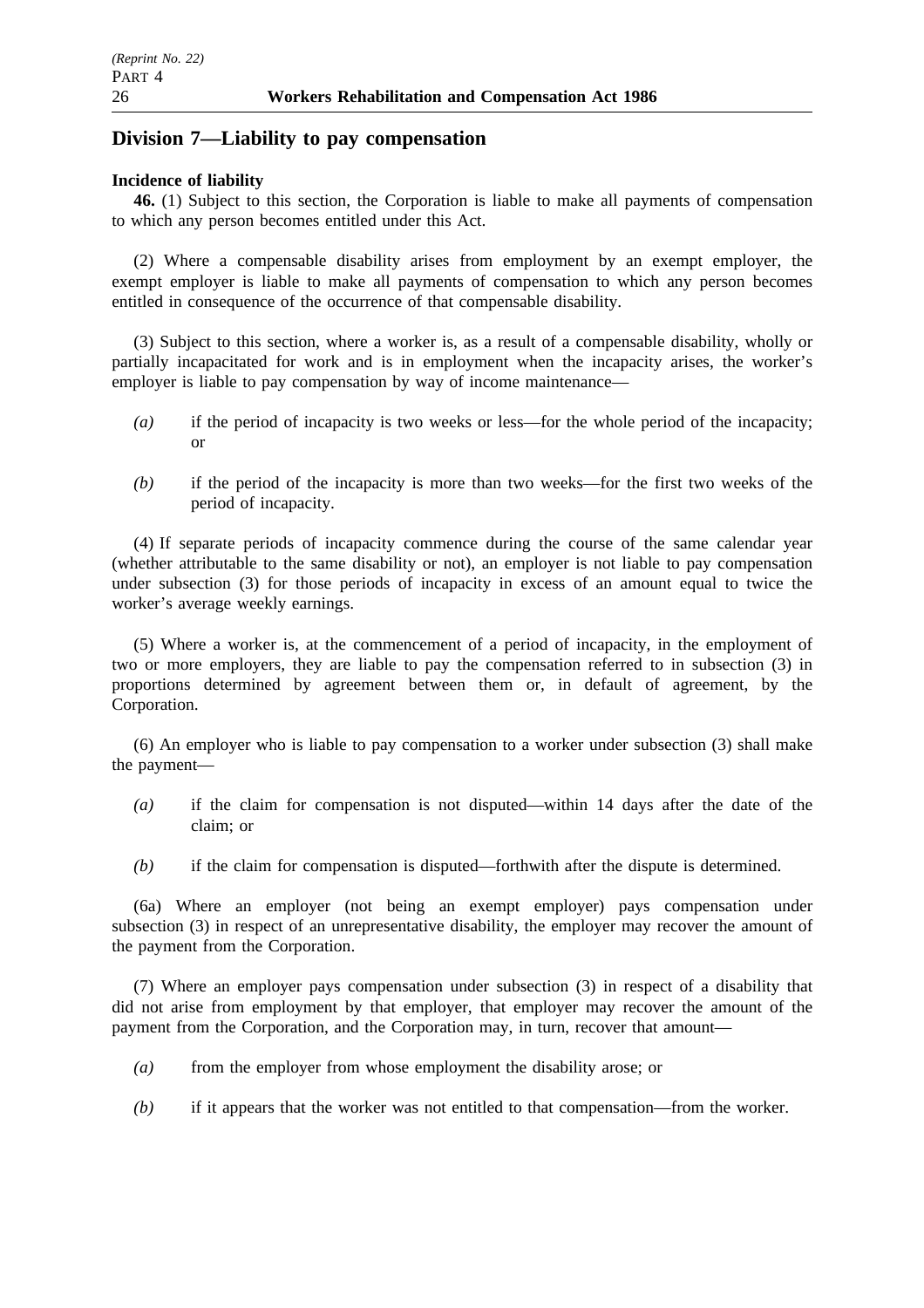(8) Where the Corporation pays compensation by way of income maintenance to a worker who was not in employment when the incapacity for work arose, the Corporation may recover any amount that would, if the worker had been in employment, have been payable under subsection (3) by the employer from whose employment the worker's disability arose.

(8a) The regulations may exempt prescribed classes of employers from the operation of subsection (3) (and in that case the Corporation will undertake any liability of those employers that would otherwise have arisen under that subsection).

\*\*\*\*\*\*\*\*\*\*

(9) No compensation by way of income maintenance is payable to a disabled self-employed worker whose disability arises from self-employment in respect of the first week of incapacity for work.

## **Augmentation of weekly payment in consequence of delay**

**47.** (1) Subject to subsection (2), where—

- *(a)* a weekly payment, or part of a weekly payment, is not paid as and when required to be paid under this Act; or
- *(b)* the making of a weekly payment is delayed pending resolution of a dispute under this Act,

any amount in arrears shall be increased by interest at the prescribed rate.

(2) No interest is payable under this section if the delay is attributable to some fault on the part of the worker.

#### **Payments by Corporation on behalf of defaulting employer**

**48.** (1) Where an employer fails to make a payment of compensation that the employer is liable to make under this Act, the Corporation shall make that payment on behalf of the employer.

(2) Where the Corporation makes a payment of compensation under this section, the Corporation is entitled to recover from the employer as a debt—

- *(a)* the amount of the payment; and
- *(b)* an administration fee fixed in accordance with the regulations,

(and the Corporation shall take all reasonable steps to recover that debt).

## **Corporation may undertake employer's liability to make weekly payments**

**49.** Where an employer is liable to make weekly payments of compensation, the Corporation may, at the request of the employer, undertake that liability on the employer's behalf in consideration of the payment by the employer to the Corporation of an amount fixed by the Corporation.

#### **Corporation as insurer of last resort**

**50.** (1) Where an exempt employer has ceased to be exempt, the Corporation may, in its discretion, undertake, in whole or part, liabilities related to compensable disabilities arising from employment during the period of the exemption.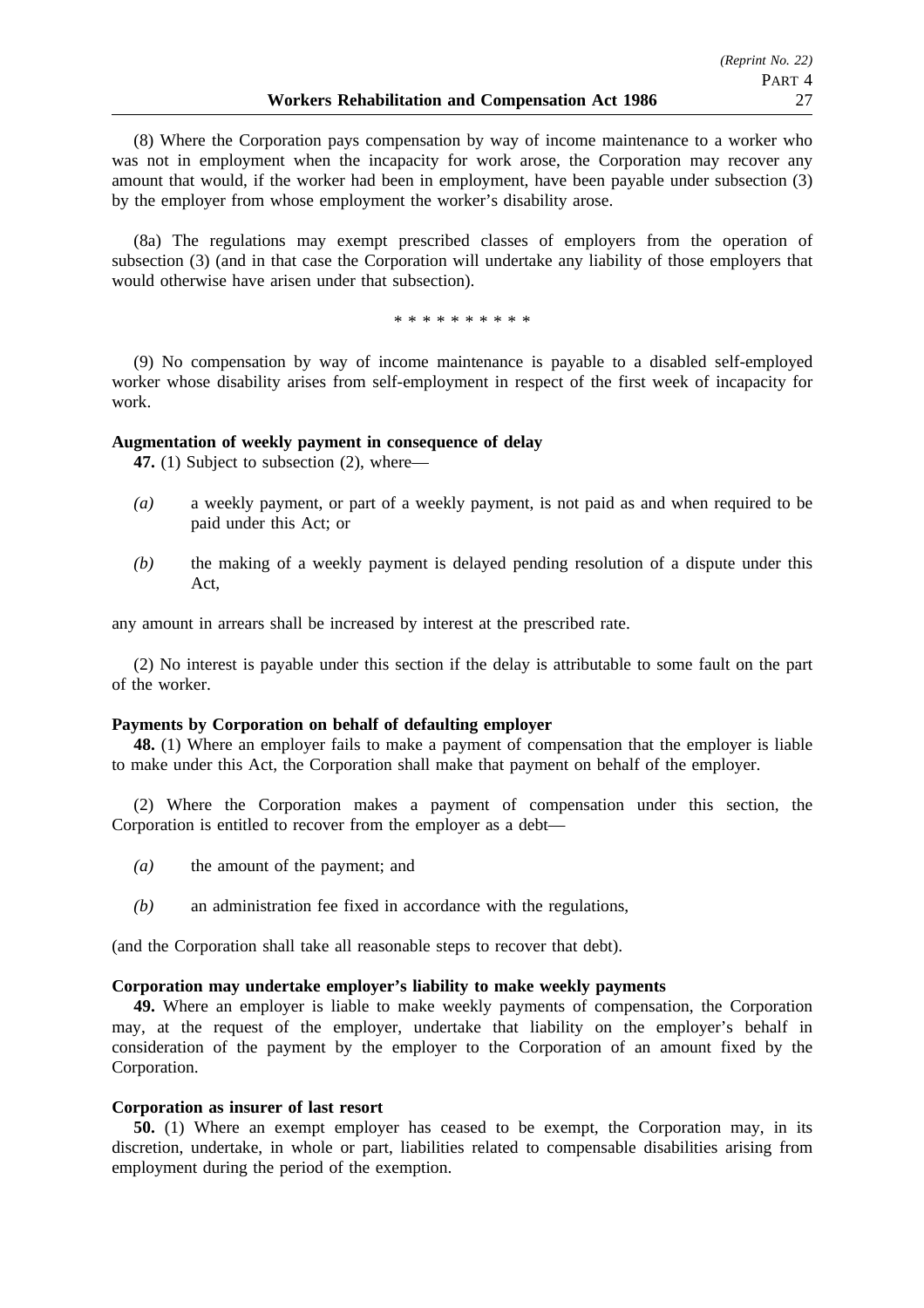(2) The Corporation must undertake the liabilities of a formerly exempt employer under subsection (1) if—

- *(a)* the employer becomes insolvent; or
- *(b)* ceases to carry on business in the State and fails to make provision that the Corporation considers adequate for dealing with claims, and meeting liabilities and responsibilities related to compensable disabilities arising from employment during the period of exemption.

(3) The Corporation may recover the amount of liabilities undertaken by the Corporation under this section as a debt due to the Corporation from the employer (and, if the employer is being wound up, a claim for the relevant amount may be made in the winding up).

(4) If a claim is made under subsection (3) for an amount representing liabilities that have not fallen due, or have not been ascertained, as at the date of the claim, the liabilities will be estimated and capitalised in accordance with principles stated, or referred to, in the regulations.

# **Division 8—Notices of disabilities and claims for compensation**

## **Duty to give notice of disability**

**51.** (1) Where a worker suffers a compensable disability, notice of that disability must be given—

- *(a)* to the employer by whom the worker is employed at the time of the occurrence of the disability; or
- *(b)* if the worker is not then in employment or is self-employed—to the Corporation.
- (2) Notice of a disability should be given—
- *(a)* if practicable within 24 hours after the occurrence of the disability but, if that is not practicable, as soon as practicable after the occurrence of the disability;
- *(b)* if the worker is not, immediately after the occurrence of the disability, aware of the disability—as soon as practicable after the worker becomes so aware;
- *(c)* if the worker dies without having become so aware or before it is practicable to give such a notice—as soon as practicable after the worker's death.
- (3) Notice of a disability—
- *(a)* may be given orally or in writing; and
- *(b)* should specify to the best of the knowledge, information and belief of the person giving the notice—
	- (i) the day on which the disability occurred; and
	- (ii) the place at which the disability occurred; and
	- (iii) the nature of the disability; and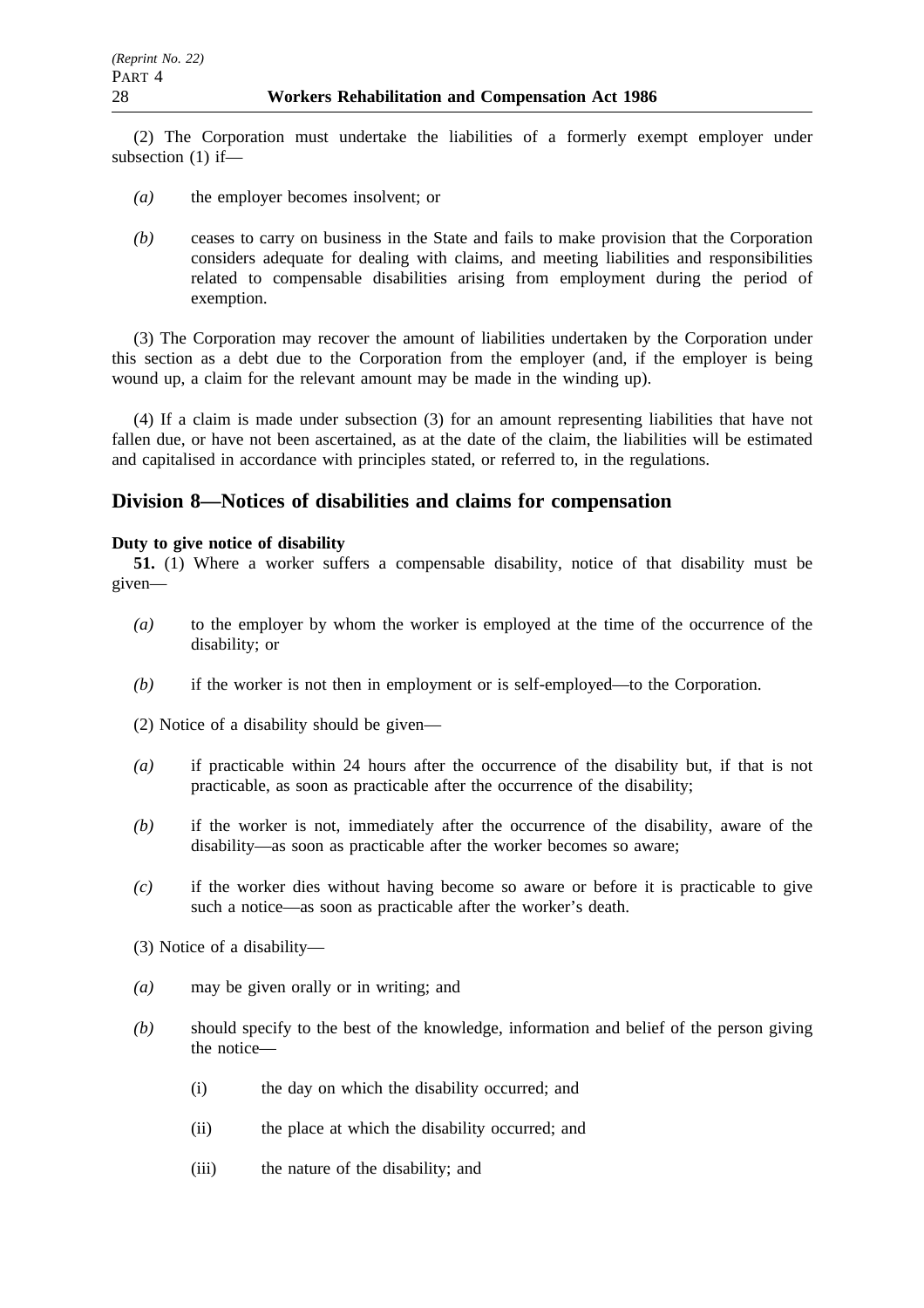(iv) the cause of the disability.

(4) For the purposes of this section, notice of a disability shall be deemed to have been given to an employer if—

- *(a)* it is given to—
	- (i) the employer at any place of business of the employer; or
	- (ii) any person under whose supervision the worker was employed at the time of the disability; or
	- (iii) any person designated for the purpose by the worker's employer; or
- *(b)* it is served by post on the employer.

(5) A person by whom a notice under this section is given orally shall, at the request of the person to whom the notice is given, complete a written statement in a form determined by the Corporation.

(6) Subject to subsection (8), where an employer (not being an exempt employer) receives notice of a disability given or purportedly given under this section the employer shall, within 5 business days after the receipt of the notice, send a copy of the notice to the Corporation together with the prescribed information.

Penalty: \$1 000.

(7) Where it appears from a notice under this section that the worker was not, at the date of the notice, in the employment of the employer from whose employment the disability arose, the Corporation shall (where it is practicable to do so) send a copy of the notice to that employer.

- (8) The Corporation may, by notice published in the *Gazette*—
- *(a)* exclude from the application of this section minor disabilities of a class specified in the notice;
- *(b)* vary, in relation to cases of a specified class, the time at which an employer is required to report to it under this section.

## **Claim for compensation**

**52.** (1) Subject to this section, a claim for compensation—

- *(a)* must be made in a manner and form approved by the Corporation; and
- *(b)* must be made within the prescribed period; and
- *(c)* must be supported by a certificate in the prescribed form by a recognised medical expert certifying—
	- (i) the nature of the disability;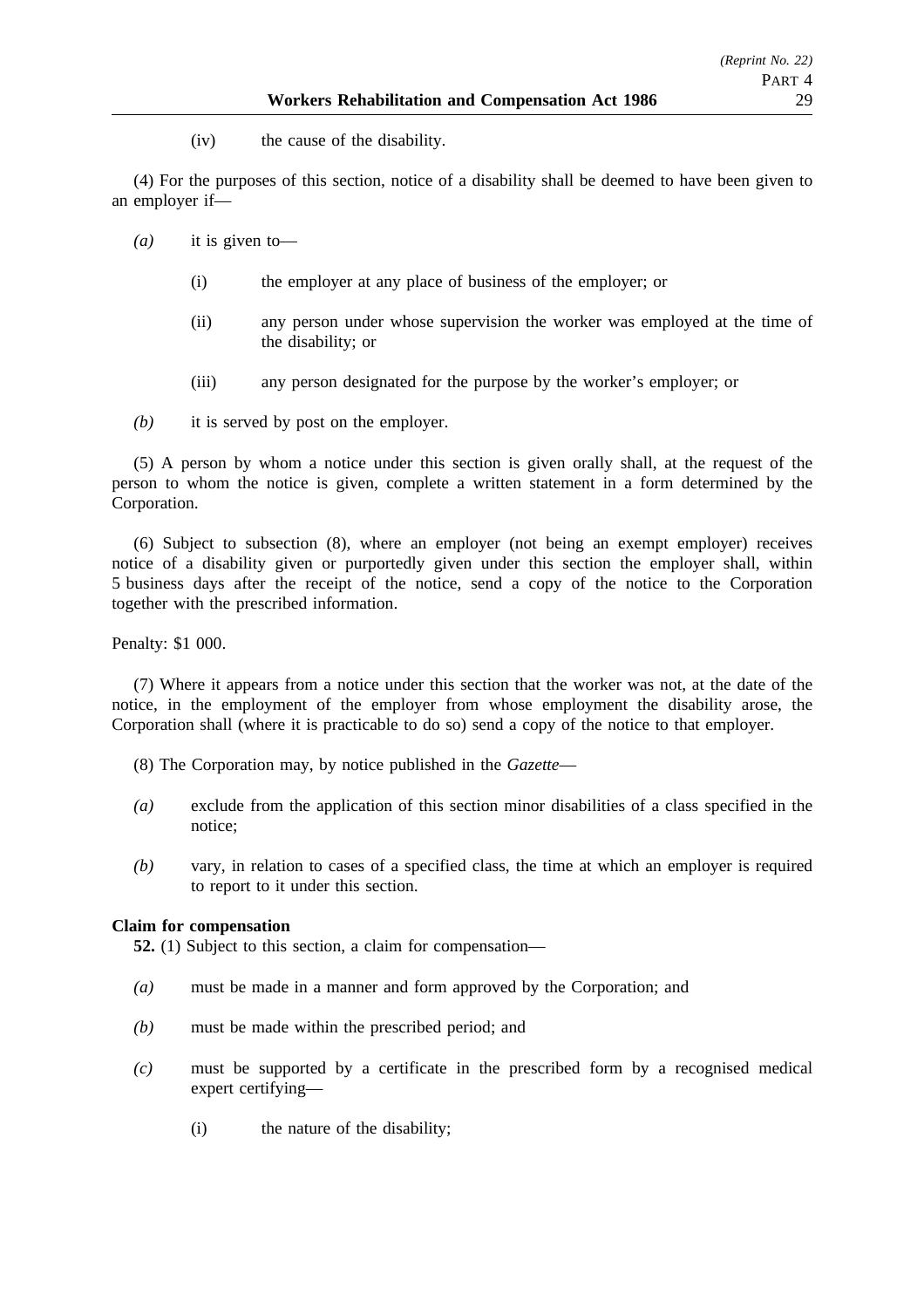- (ii) the probable cause of the disability so far as that is ascertainable by the medical expert;
- (iii) where the claimant claims to be incapacitated for work—the extent and probable duration of the incapacity;
- (iv) whether the medical expert has personal knowledge of the worker's workplace and, if so, the extent of that knowledge and whether the medical expert has discussed with the employer the kinds of work that might be appropriate for the worker in view of the disability.

(2) Where notice of a disability is required under this Division, a claim for compensation may not be made in respect of that disability unless notice of the disability has been given in accordance with this Division.

- (3) Notwithstanding subsections (1) and (2)—
- *(a)* the absence of, or a defect in, a notice of disability is not a bar to the making of a claim if—
	- (i) the proper determination of the claim has not been substantially prejudiced; or
	- (ii) the failure to give the notice, or the defect in the notice, was occasioned by ignorance of the claimant, mistake or absence from the State, or other reasonable cause; and
- *(b)* a failure to make a claim within the prescribed period is not a bar to the making of a claim if—
	- (i) the proper determination of the claim has not been substantially prejudiced; or
	- (ii) the failure to make the claim within the prescribed period was occasioned by ignorance of the claimant, mistake or absence from the State, or other reasonable cause.
- (4) A claim for compensation must be given as follows:
- *(a)* where the worker is at the commencement of the incapacity in employment—the claim must be given to the employer;
- *(b)* in any other case—the claim must be given to the Corporation.

(5) Within 5 business days after receipt of a claim under this section, an employer (not being an exempt employer) shall forward to the Corporation—

- *(a)* a copy of the claim;
- *(b)* a statement in the prescribed form containing such information as may be prescribed.

Penalty: \$1 000.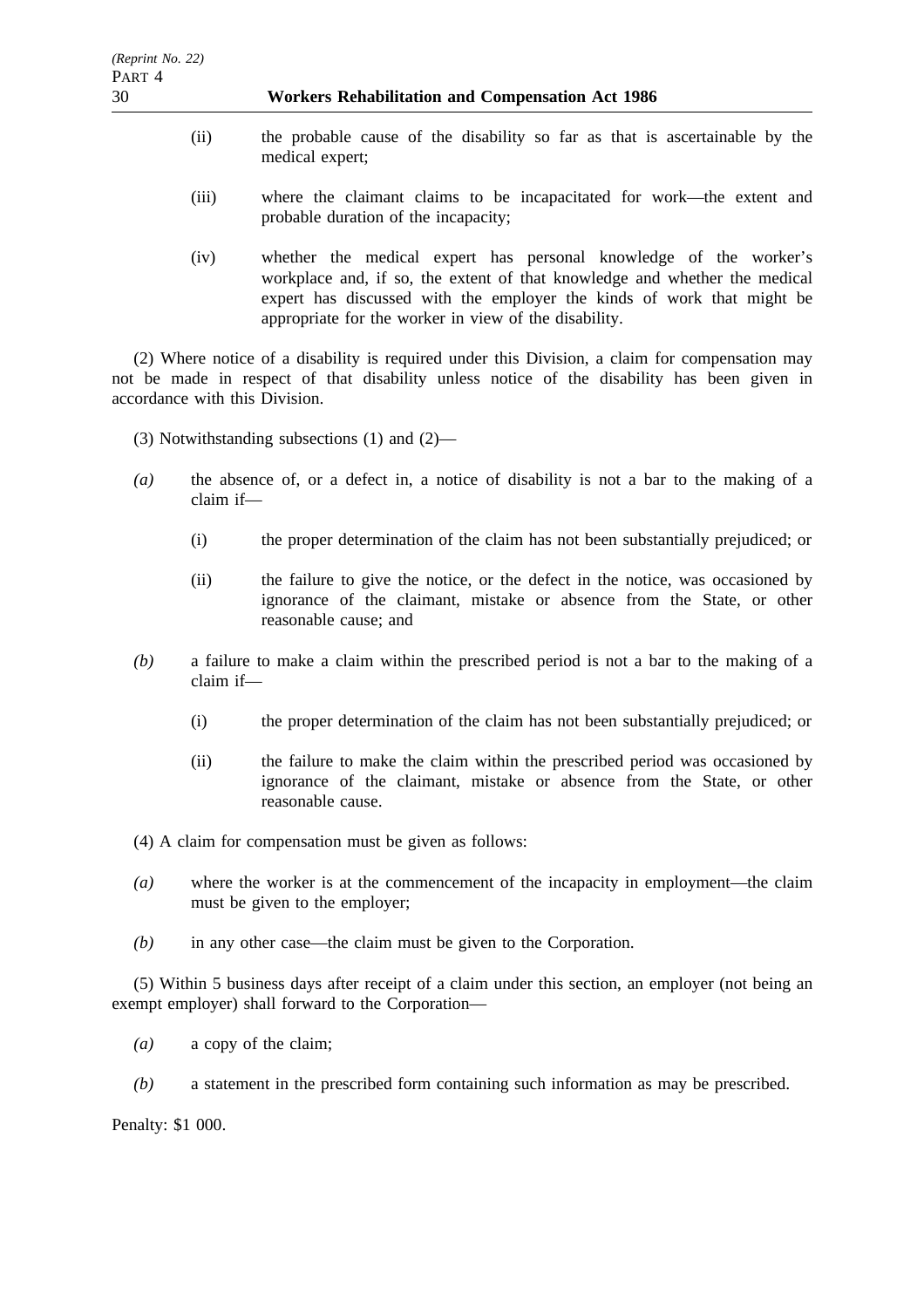(6) Where it appears from a claim that the worker was not, at the time of making the claim, in the employment of the employer from whose employment the disability arose, the Corporation shall (where it is practicable to do so) notify that employer of the claim.

(6a) Where a claim is only for compensation under section 32, the Corporation (or an exempt employer) may dispense with the requirement of a certificate under subsection (1)*(c)*.

(7) In this section—

"**prescribed period**", in relation to the making of a claim in pursuance of this section, means the period of 6 months commencing on the day on which the entitlement to make the claim arises.

### **Determination of claim**

**53.** (1) On receipt of a claim for compensation the Corporation shall make such investigations and inquiries as it thinks necessary to determine the claim.

(2) For the purpose of satisfying itself of the nature, extent or probable duration of a disability, the Corporation may require a worker to submit to an examination by a recognised medical expert nominated by the Corporation from a list of approved experts.

(3) If a claimant for compensation—

- *(a)* fails or refuses to furnish information reasonably required by the Corporation to determine the claim; or
- *(b)* fails or refuses to submit to an examination as required under subsection (2),

the claim may be rejected.

(4) The Corporation shall determine claims for compensation as expeditiously as reasonably practicable and where the claim is for compensation by way of income maintenance shall, wherever practicable, endeavour to determine the claim within 10 business days after the date of receipt of the claim.

- (4a) Where—
- *(a)* the disability results from a road accident; and
- *(b)* no member of the police force attends at the scene of the accident; and
- *(c)* the claimant is required to report the accident to a member of the police force or at a police station under the *Road Traffic Act 1961*,

the Corporation may refrain from determining the claim until the accident is so reported.

(4b) If an employer notifies the Corporation, before the Corporation determines a claim, that the employer disputes that the disability is compensable under this Act, the Corporation must, before determining the claim, make a reasonable investigation into the grounds on which the employer disputes the compensability of the disability.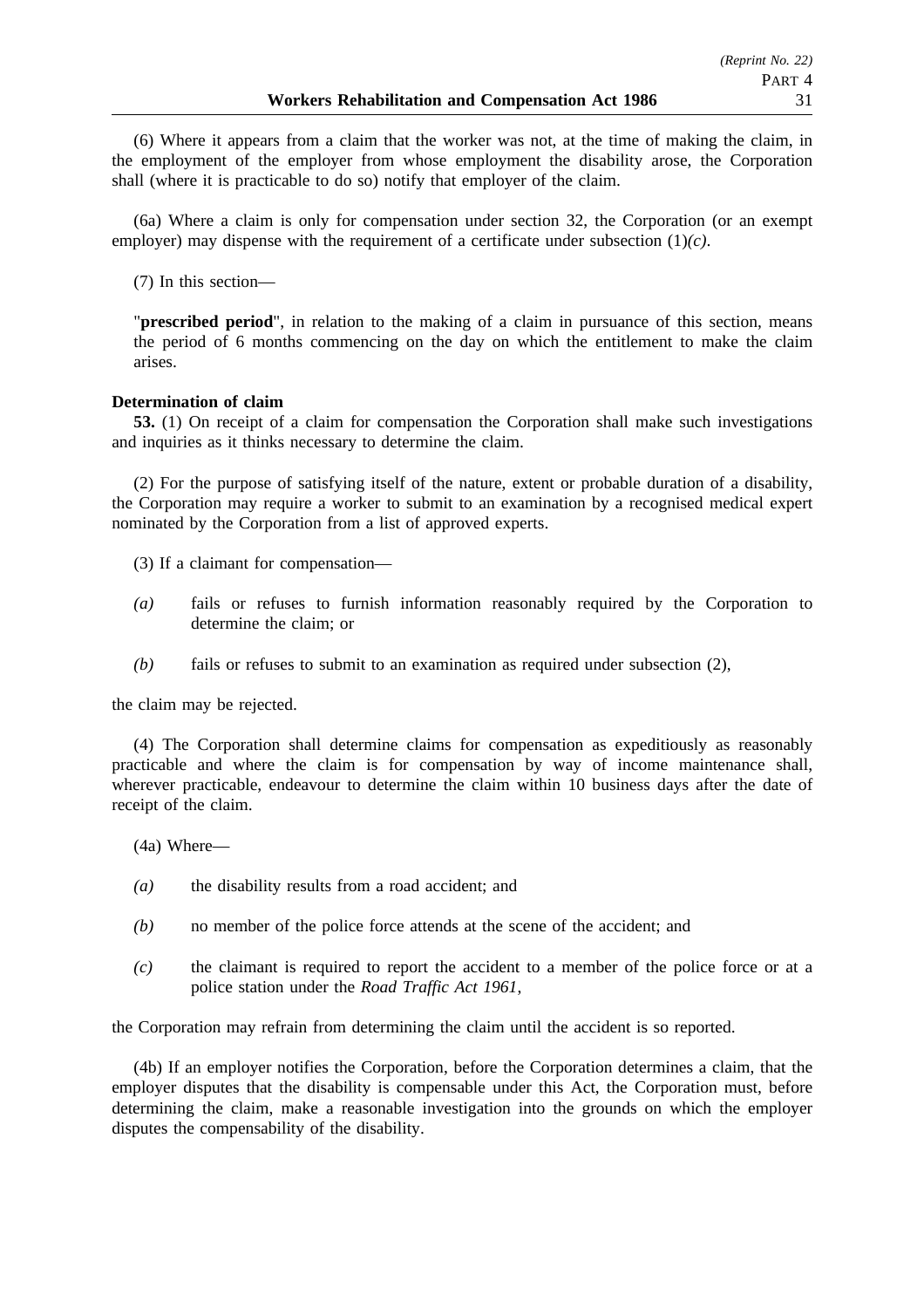(5) As soon as practicable after determining a claim for compensation the Corporation shall give notice in writing of the determination—

- *(a)* to the claimant; and
- *(b)* to any employer who may be directly affected.
- (6) Where any part of a claim is rejected, the notice referred to in subsection (5) must include—
- *(a)* such information as the regulations may require as to the grounds on which the claim is rejected; and
- *(b)* a statement of the claimant's rights to have the determination reviewed.

(7) The Corporation may, in an appropriate case, by notice in writing to the worker, redetermine a claim.

(7a) For the purposes of subsection (7), an appropriate case is one where—

- *(a)* the redetermination is necessary to give effect to an agreement reached between the parties to an application for review or to reflect progress (short of an agreement) made by the parties to such an application in an attempt to resolve questions by agreement; or
- *(b)* the claimant deliberately withheld information that should have been supplied to the Corporation and the original determination was, in consequence, based on inadequate information; or
- *(c)* the redetermination is appropriate by reason of new information that was not available and could not reasonably have been discovered by due enquiry at the time that the original determination was made; or
- *(d)* the original determination was made as the result of an administrative error and the redetermination is made within two weeks of the making of the original determination; or
- *(e)* the redetermination is made in prescribed circumstances.

(7b) A regulation made for the purposes of subsection  $(7a)(e)$  cannot come into operation until the time for disallowance has passed.

(8) The redetermination of a claim does not give rise to any right on the part of the Corporation to recover from the worker money paid under a previous determination unless the previous determination was made in consequence of the worker's fraud.

# **Division 9—Miscellaneous**

## **Limitation of employer's liability**

**54.** (1) Subject to subsection (2), no liability attaches to an employer in respect of a compensable disability arising from employment by that employer except—

*(a)* a liability under this Act; or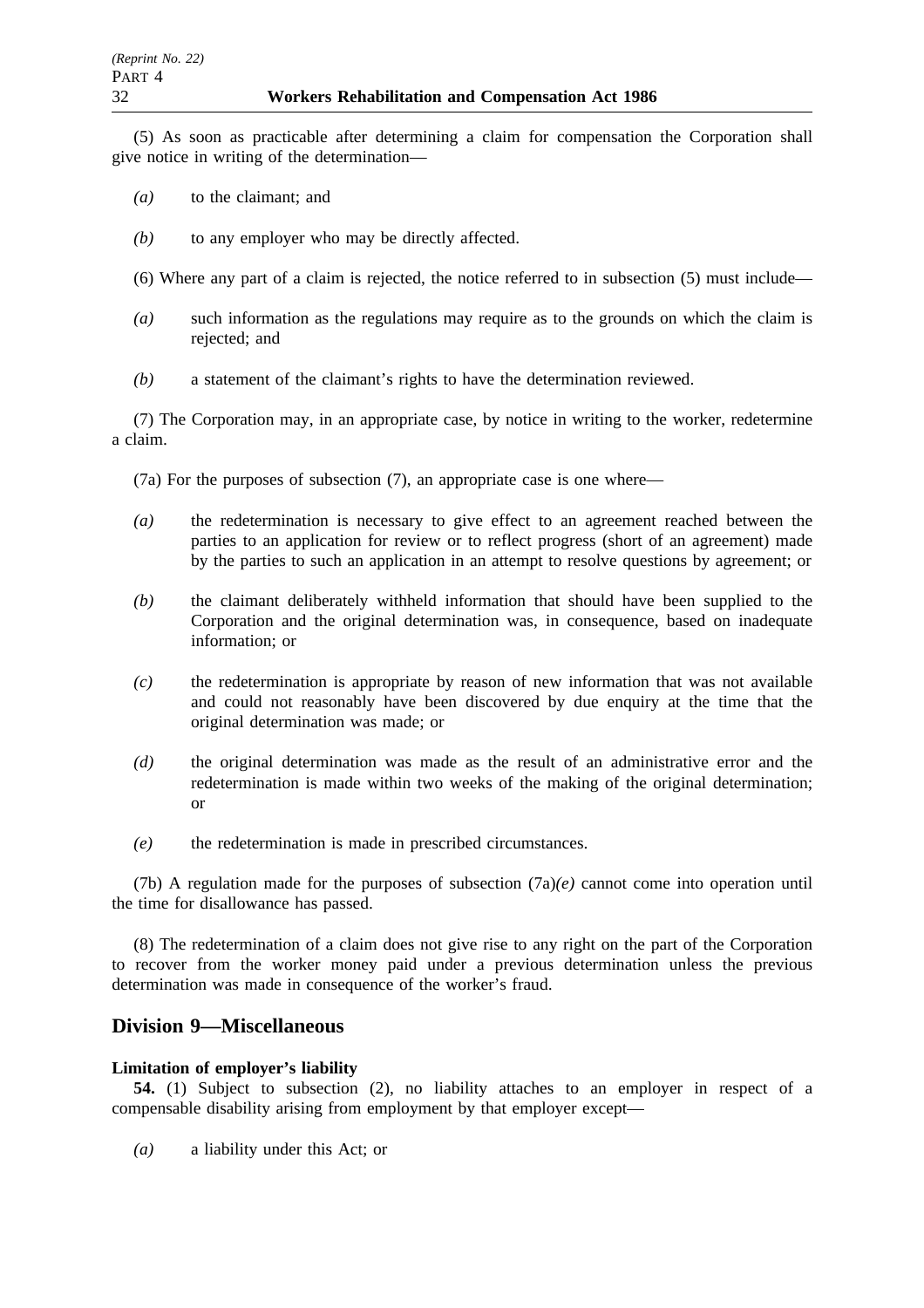\*\*\*\*\*\*\*\*\*\*

(2) Subsection (1) does not affect a liability arising out of the use of a motor vehicle, being a liability against which the employer was or ought to have been insured under the law of compulsory third-party motor vehicle insurance.

(3) A court before which an action is brought against an employer for non-economic loss arising from a compensable disability (being a disability that arises out of the use of a motor vehicle and gives rise to a liability of a kind referred to in subsection (2)) shall make due allowance for any lump sum paid or payable under Division 5 or 6 to the person by or on whose behalf the action is brought.

\*\*\*\*\*\*\*\*\*\*

(4a) Where—

- *(a)* a worker suffers a compensable disability (not being a disability that arises out of the use of a motor vehicle and gives rise to a liability of a kind referred to in subsection  $(2)$ ; and
- *(b)* the disability is attributable to the negligence of another worker—
	- (i) who was acting in the course of employment with the same employer; and
	- (ii) whose negligence did not arise from, or in the course of, serious and wilful misconduct,

the worker has no right of action against the other worker.

(4b) Where—

- *(a)* a worker suffers a compensable disability (not being a disability that arises out of the use of a motor vehicle and gives rise to a liability of a kind referred to in subsection (2)); and
- *(b)* action is taken against a person other than the employer for damages in respect of the disability,

the other person has no right to recover contribution from the employer.

(5) Where—

- *(a)* compensation is paid or payable under this Act in respect of a compensable disability;
- *(b)* a right of action exists against a person other than the employer for damages in respect of the disability,

the person by whom the compensation is paid or payable is entitled to recover from that other person the amount of the compensation in accordance with subsection (7).

(6) Where—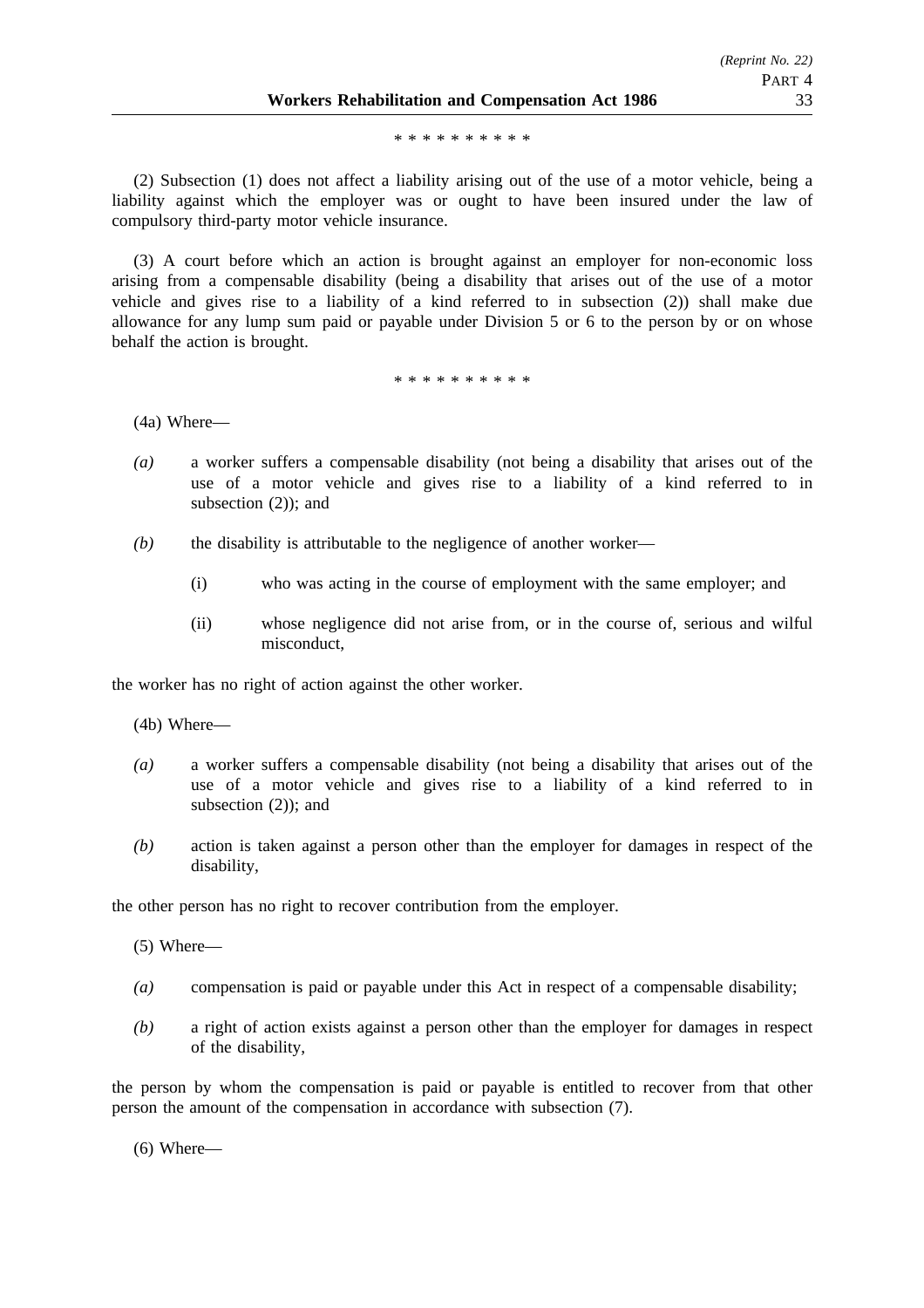- *(a)* a compensable disability arises out of the use of a motor vehicle;
- *(b)* the employer was or ought to have been insured against liability for the disability under the law of compulsory third-party motor vehicle insurance;
- *(c)* compensation is paid or payable by the Corporation under this Act in respect of the disability,

the Corporation is entitled to recover the amount of the compensation in accordance with subsection (7).

(7) Where—

- *(a)* compensation is paid or payable to a person ("the injured party") under this Act;
- *(b)* the injured party has received, or is entitled to, damages from another person ("the wrongdoer") in pursuance of rights arising from the same trauma as gave rise to the rights to compensation under this Act;
- *(c)* the person by whom the compensation is paid or payable under this Act ("the claimant") is entitled to recover the amount of the compensation by virtue of subsection (5) or (6),

then the following provisions apply:

- *(d)* the claimant is entitled to recover the amount of compensation paid or payable under this Act from the wrongdoer or the injured party but subject to the following qualifications:
	- (i) no amount may be recovered from the wrongdoer in excess of the wrongdoer's unsatisfied liability to the injured party; and
	- (ii) the claimant must exhaust its rights against the wrongdoer before recovering against the injured party; and
	- (iii) no amount may be recovered from the injured party in excess of the amount of the damages received by the injured party;
- *(e)* the claimant shall, on giving notice to a wrongdoer of an entitlement to recover compensation under this section, have a first charge, to the extent of the entitlement, on damages payable by the wrongdoer to the injured party;
- *(f)* any amount recovered by the claimant against a wrongdoer under this subsection shall be deemed to be an amount paid in or towards satisfaction of the wrongdoer's liability to the injured party;
- *(g)* an action for the recovery of compensation under this subsection—
	- (i) may be heard and determined by the Tribunal (constituted of a presidential member); and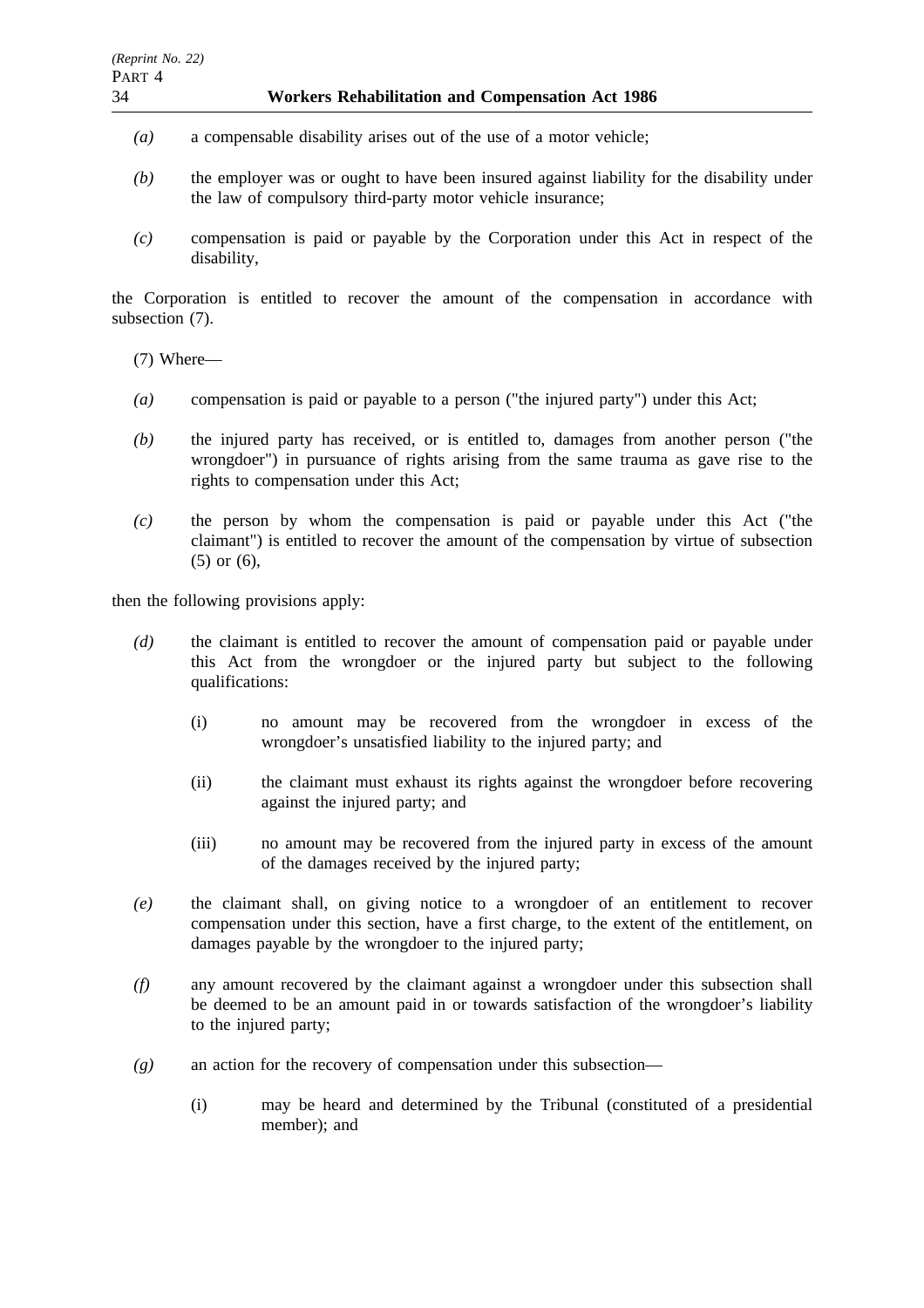(ii) must be commenced within 3 years after the date of the trauma referred to in paragraph *(b)*.

(7a) This section is intended to apply in relation to any action that arises out of the occurrence of a compensable disability—

*(a)* irrespective of where the disability occurred; and

 $(b)$ 

- (i) irrespective of whether the action is brought before a court of this State or before a court of some other state, territory or country; and
- (ii) notwithstanding that the court before which the action is brought would not (but for this subsection) apply, or take into account, South Australian law.

(7b) If—

- *(a)* an action is brought in respect of a compensable disability in a court that is not a court of the State; and
- *(b)* notwithstanding subsection (7a), the court awards an amount against an employer that is in excess of the amount (if any) that would have been awarded in a similar action before a court of the State; and
- *(c)* the Corporation is liable to pay the amount awarded by virtue of insurance provided under this Act,

the Corporation is entitled to recover the excess from the person to whom the amount is awarded.

(7c) In the course of proceedings under subsection (7b) a court may—

- *(a)* receive in evidence any transcript of evidence in proceedings before the court by which the amount was awarded and draw any conclusions of fact from the evidence that it considers proper; or
- *(b)* adopt any of the court's findings of fact.

(8) In this section—

"**damages**" includes any form of compensation payable apart from this Act in respect of a compensable disability;

"**employer**" includes—

- *(a)* any person for whose torts an employer is vicariously liable;
- *(b)* any person who is vicariously liable for the torts of an employer;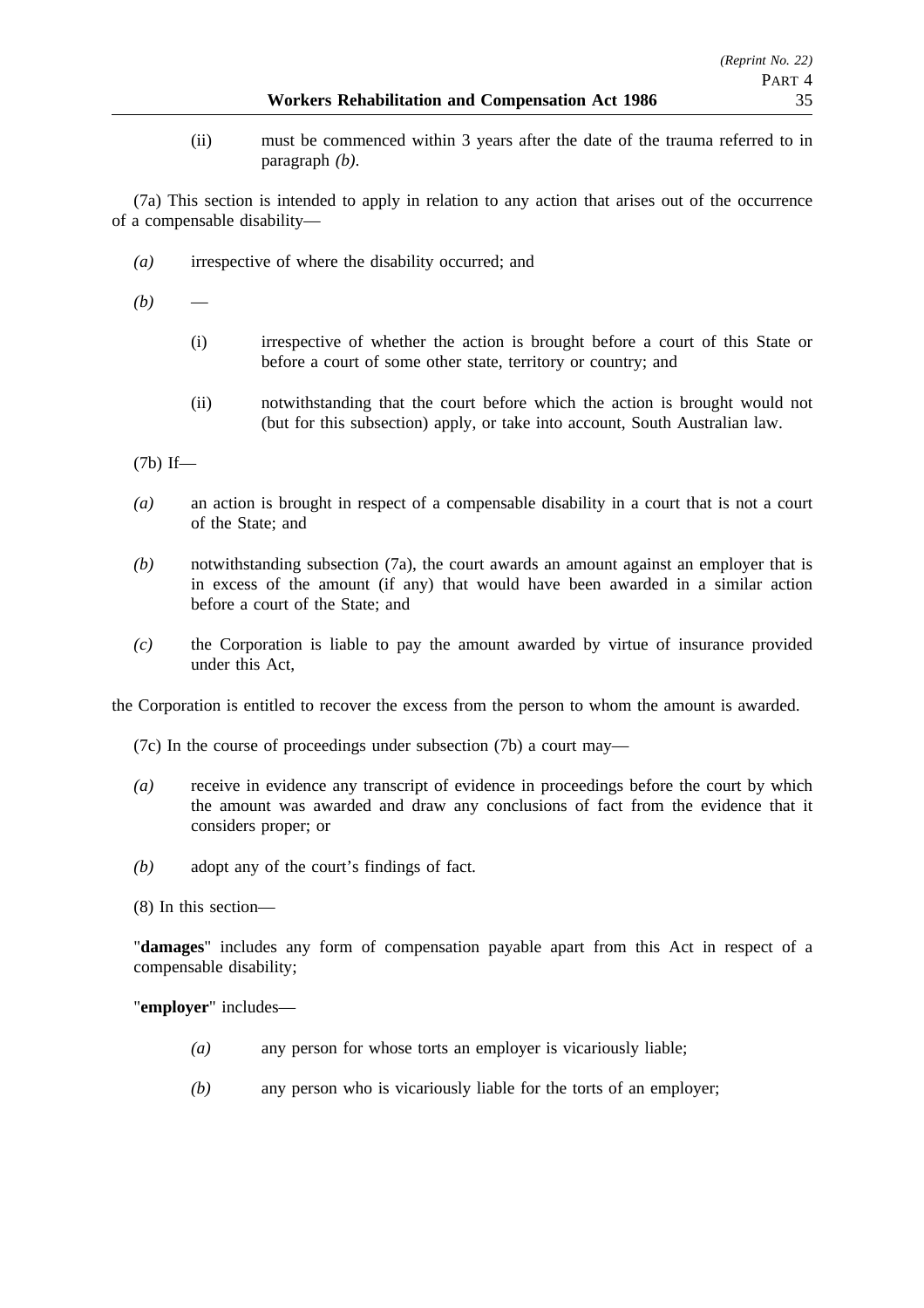## "**the law of compulsory third-party motor vehicle insurance**" means—

- *(a)* Part 4 of the *Motor Vehicles Act 1959* (including a policy of insurance under that Part); or
- *(b)* the law of another State or a Territory of the Commonwealth that corresponds to Part 4 of the *Motor Vehicles Act 1959* (including a policy of insurance under such a law).

\*\*\*\*\*\*\*\*\*\*

### **Prohibition of double recovery of compensation**

**55.** (1) Where a disability is compensable under this Act and under a corresponding law, compensation shall not be paid both under this Act and under the corresponding law.

(2) Where compensation is in fact paid both under this Act and under a corresponding law, the compensation paid under this Act may be recovered as a debt due to the person by whom it was paid from the person to whom it was paid.

(3) The fact that compensation or damages in respect of a disability have been recovered under a foreign law is a bar to the recovery of compensation in respect of the same disability under this Act.

\*\*\*\*\*\*\*\*\*\*

#### **Compensation payable in respect of disabilities arising from employment on ships**

**57.** Where a compensable disability arises from employment on a ship the amount of the compensation is not subject to any limitation imposed by the *Merchant Shipping Act 1894* of the United Kingdom.

## **Certain sporting injuries not to be compensable**

**58.** (1) Notwithstanding any other provision of this Act, but subject to subsection (2), where—

- *(a)* a worker is employed by an employer solely—
	- (i) to participate as a contestant in a sporting or athletic activity (and to engage in training or preparation with a view to such participation); or
	- (ii) to act as a referee or umpire in relation to a sporting or athletic contest (and to engage in training or preparation with a view to so acting); and
- *(b)* remuneration is not payable under the contract of employment except in respect of such employment,

a disability arising out of or in the course of that employment is not compensable.

- (2) This section does not apply to—
- *(a)* a person authorised or permitted by a racing controlling authority within the meaning of the *Authorised Betting Operations Act 2000* to ride or drive in a race within the meaning of that Act; or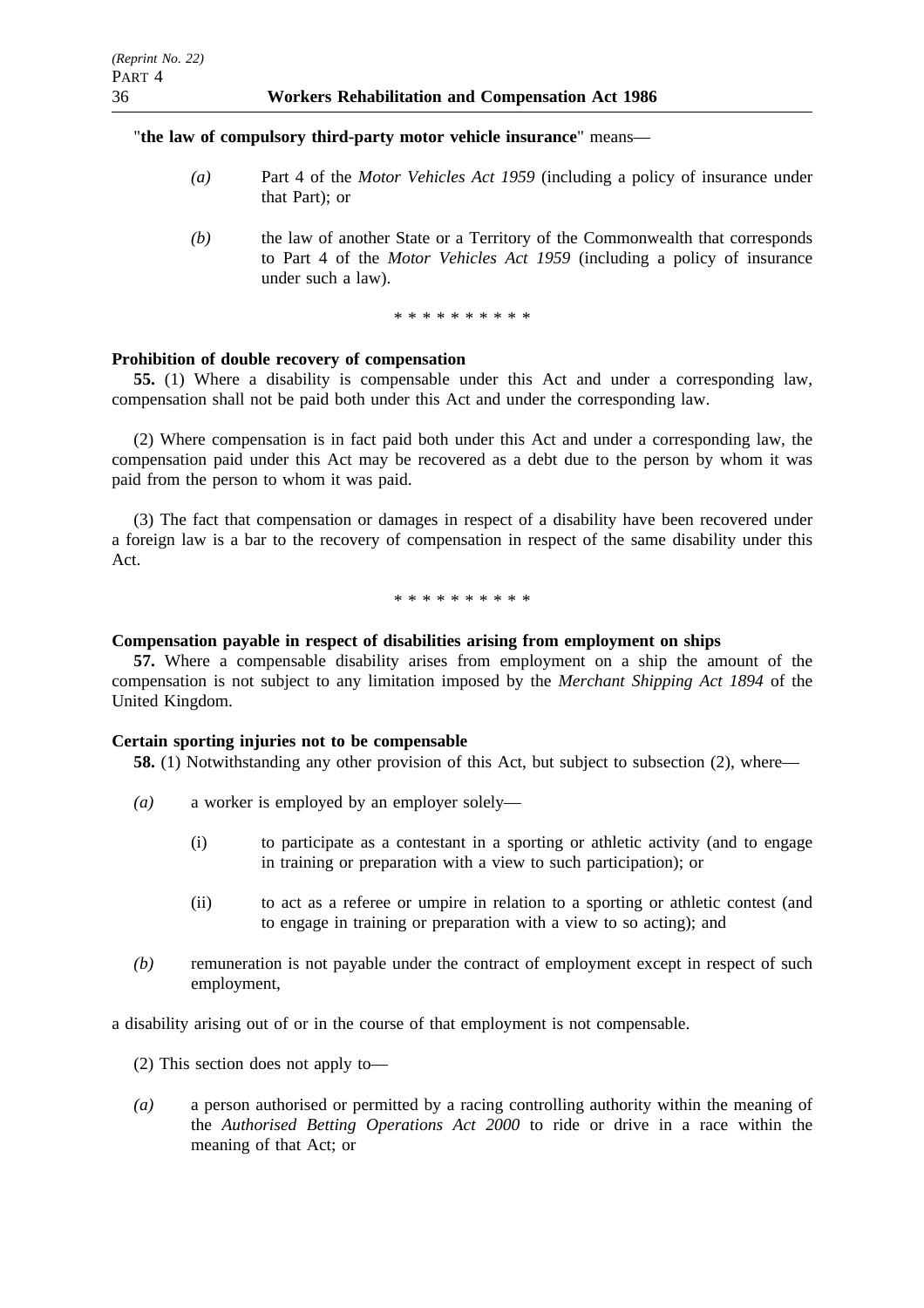- *(b)* a boxer, wrestler or referee employed or engaged for a fee to take part in a boxing or wrestling match; or
- *(c)* a person who derives an entire livelihood, or an annual income in excess of the prescribed amount, from employment of a kind referred to in subsection (1)*(a)*.

(3) In this section—

## "**the prescribed amount**" means—

- *(a)* in relation to 1987—\$27 200;
- *(b)* in relation to a subsequent year—a sum (calculated to the nearest multiple of \$100) that bears to \$25 000 the same proportion as the Consumer Price Index for the September quarter of the immediately preceding year bears to the Consumer Price Index for the September quarter, 1985.

# **Reports of return to work etc**

**58A.** (1) An employer (other than an exempt employer) must notify the Corporation whenever—

- *(a)* a worker who has been receiving weekly payments for total incapacity returns to work; or
- *(b)* there is a change in the weekly earnings of a worker who is receiving weekly payments for partial incapacity; or
- *(c)* there is a change in the type of work performed by a worker who is receiving weekly payments for partial incapacity,

(but notification is not required in a case or class of cases excepted by the Corporation from the operation of this subsection).

(2) Where a worker who has been receiving weekly payments for total incapacity returns to work with an employer other than the employer from whose employment the disability arose, the worker must notify that previous employer of the return to work.

- (3) A notification under subsection (1) or (2)—
- *(a)* must be given within 14 days of the occurrence of the notifiable event or such longer period as the regulations may allow; and
- *(b)* must include full particulars of the notifiable event.

(4) A person who without reasonable excuse fails to comply with this section is guilty of an offence.

Penalty: \$1 000.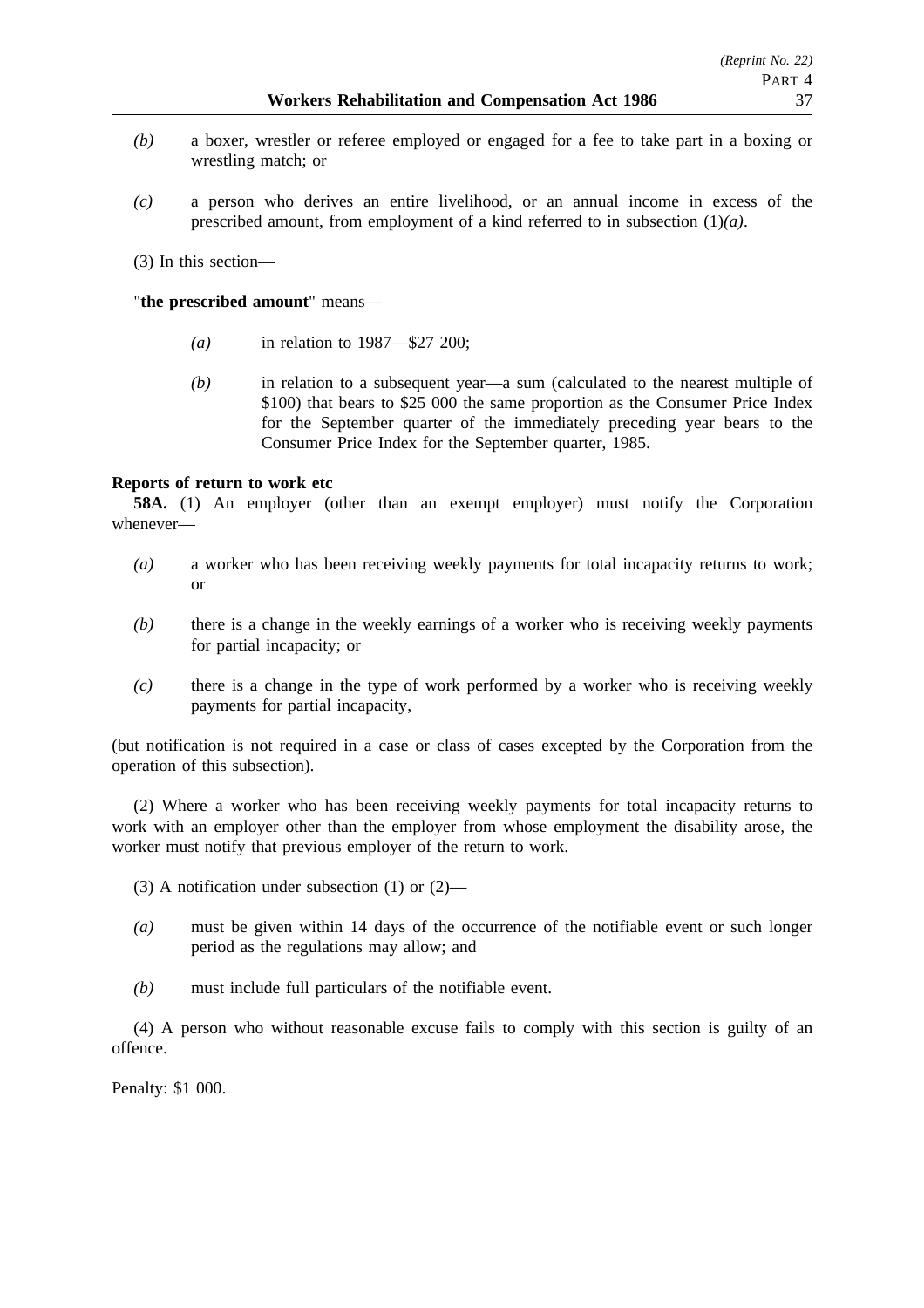**Employer's duty to provide work**

**58B.** (1) If a worker who has been incapacitated for work in consequence of a compensable disability is able to return to work (whether on a full-time or part-time basis and whether or not to his or her previous employment), the employer from whose employment the disability arose must provide suitable employment for the worker (the employment being employment for which the worker is fit and, subject to that qualification, so far as reasonably practicable the same as, or equivalent to, the employment in which the worker was employed immediately before the incapacity).

(2) Subsection (1) does not apply if—

- *(a)* it is not reasonably practicable to provide employment in accordance with that subsection (and the onus of establishing that lies in any legal proceedings on the employer); or
- *(b)* the worker left the employment of that employer before the commencement of the incapacity for work; or
- *(c)* the worker terminated the employment after the commencement of the incapacity for work; or

\*\*\*\*\*\*\*\*\*\*

*(e)* the employer currently employs less than 10 employees, and the period that has elapsed since the worker became incapacitated for work is more than 1 year.

\*\*\*\*\*\*\*\*\*\*

#### **Notice of termination of employment to be given in certain cases**

**58C.** (1) If a worker has suffered a compensable disability, the employer from whose employment the disability arose must not terminate the worker's employment without first giving the Corporation and the worker at least 28 days notice of the proposed termination.

Maximum penalty: \$15 000.

- (2) However, notice of termination is not required under this section if—
- *(a)* the employment is properly terminated on the ground of serious and wilful misconduct; or
- *(b)* the worker is neither receiving compensation, nor participating in a rehabilitation program, for the disability; or
- *(c)* the worker's rights to compensation for the disability have been exhausted or the time for making a claim for compensation has expired.

[In legal proceedings, the burden of establishing that an employer terminated a worker's employment on the ground of serious and wilful misconduct lies on the employer.]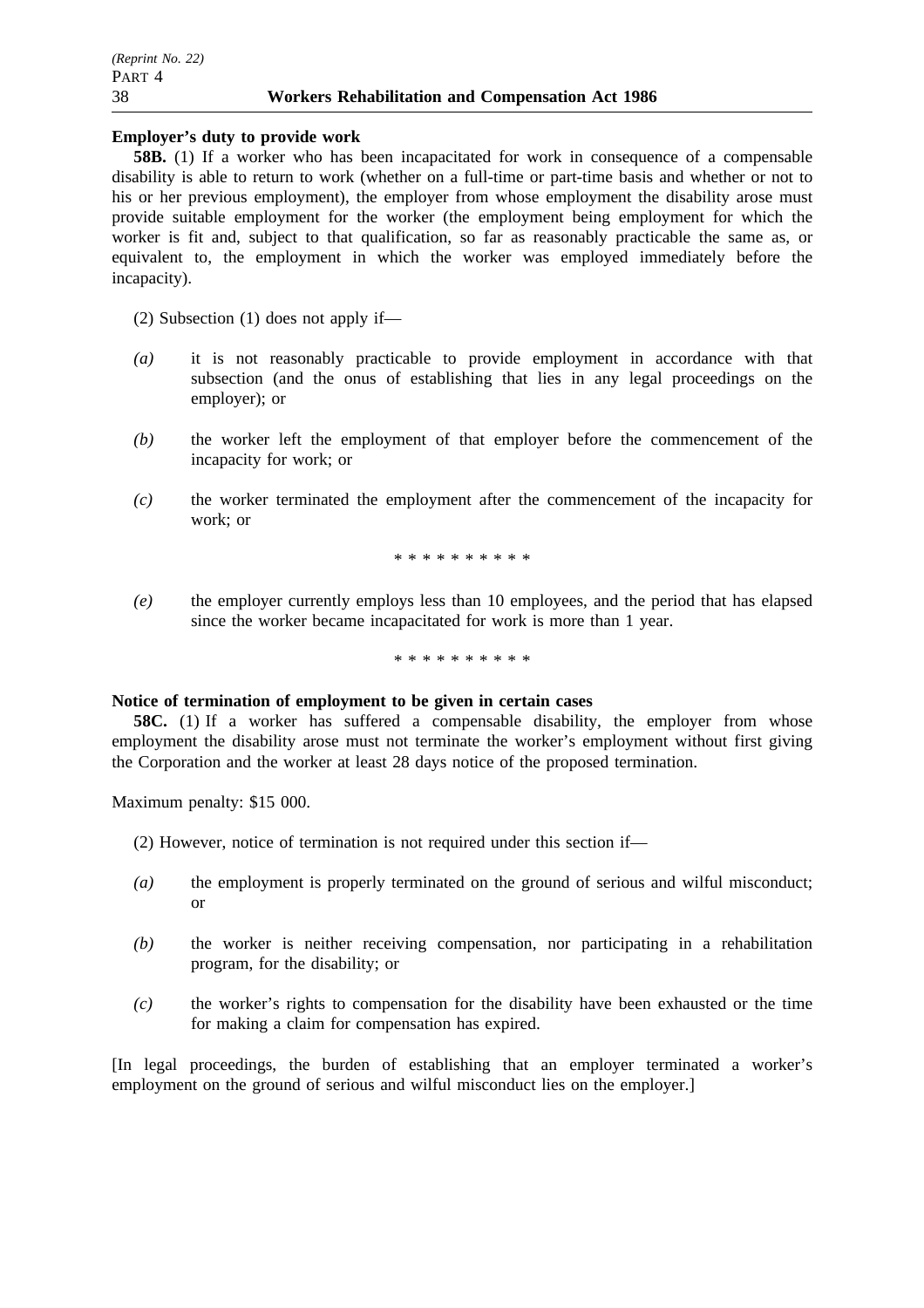# **Part 5—Registration and funding**

# **Division 1—Registration of employers**

## **Registration of employers**

**59.** (1) Subject to subsection (2), an employer shall not employ a worker in employment to which this Act applies unless the employer is registered by the Corporation.

Penalty: \$10 000 for each worker so employed.

(2) An employer is not required to be registered if the employer is exempted by the regulations from the obligation to be registered.

(3) No offence is committed by an employer against this section if the employer applies for registration within 14 days after the obligation to be registered arises.

### **Self managed employers**

**59A.** (1) An employer or group of employers may apply to the Corporation for registration as a self managed employer or a group of self managed employers.

(2) If the Corporation is satisfied on an application under this section that—

- *(a)* the employer or the group has adequate resources to manage claims made by the employer's workers or the workers of employers in the group (as the case requires); and
- *(b)* it is otherwise appropriate to register the employer or the group under this section,

the Corporation may register the employer as a self managed employer or the group as a group of self managed employers (as the case requires).

(3) The Corporation may revoke a registration under this section if an employer covered by the registration breaches or fails to comply with this Act or a term of a contract or arrangement with the Corporation under the *WorkCover Corporation Act 1994*.

(4) In deciding whether to grant or revoke registration under this section, the Corporation may have regard to matters it considers relevant and must have regard to the following:

- *(a)* the resources that the employer or group has for administering claims for compensation;
- *(b)* the incidence and severity of compensable disabilities arising from employment by the employer or employers;
- *(c)* the effect, or likely effect, of the working conditions under which workers are employed by the employer or employers on the health and safety of those workers;
- *(d)* the record of the employer or employers in relation to the rehabilitation of disabled workers;
- *(e)* the record of the employer or employers in providing suitable employment to workers who suffer compensable disabilities: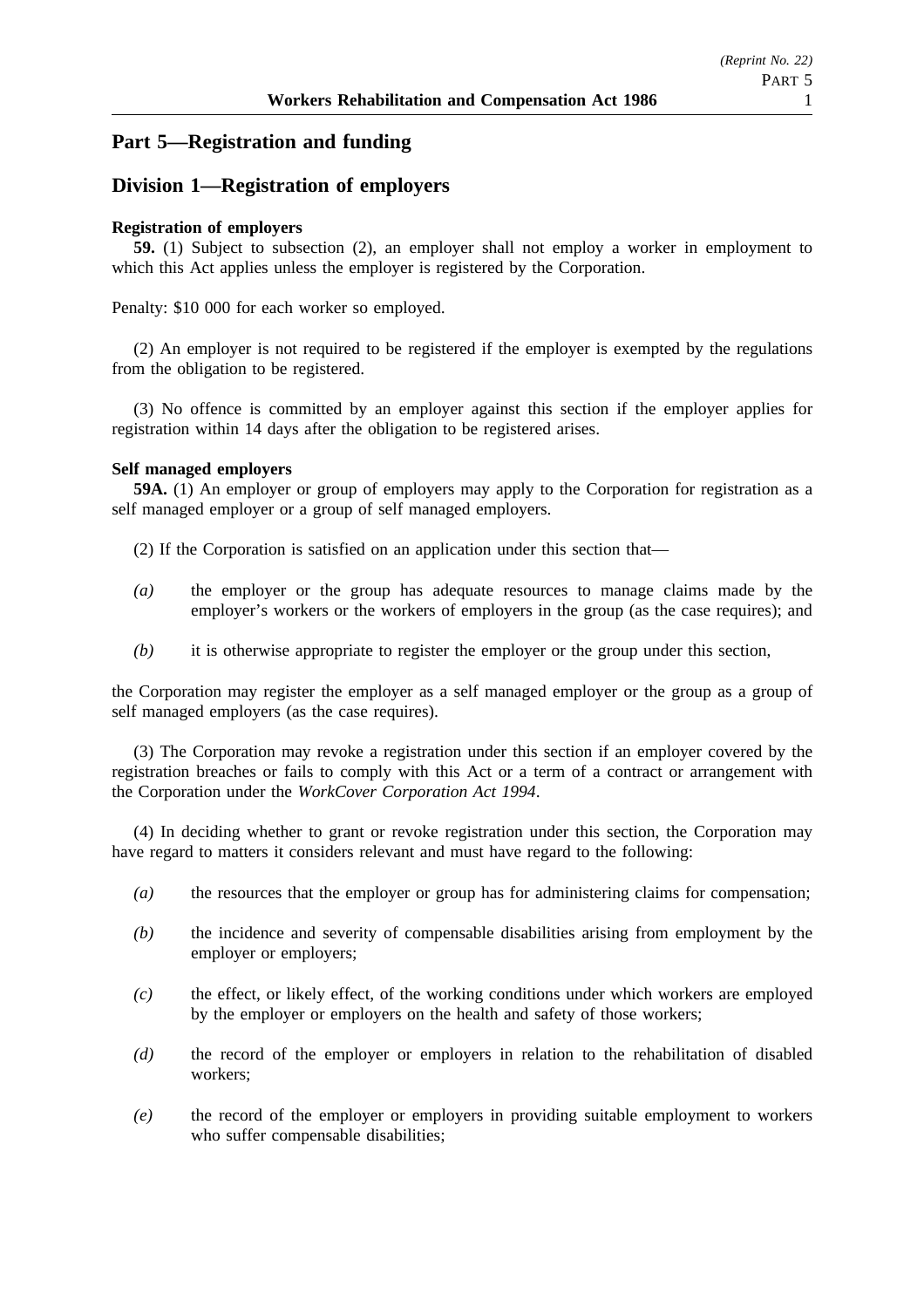*(f)* the views of any industrial association that has, in the Corporation's opinion, a proper interest in the matter.

(5) Where employers are registered as a group of self managed employers, one of those employers (the **claims manager**) nominated in the application for registration will, for the purposes of this Act, be treated as the employer of all workers employed by the various members of the group.

### **Exempt employers**

**60.** (1) Subject to this section, an employer or a group of employers may apply to the Corporation for registration as an exempt employer or as a group of exempt employers.

- (2) An application shall not be made under subsection (1) unless—
- *(a)* in the case of an application by an individual employer—
	- (i) the employer is a body corporate employing more than the prescribed number of workers; or
	- (ii) the employer is an indemnified maritime employer;
- *(b)* in the case of an application by a group—
	- (i) the members of the group are related corporations or local government corporations; and
	- (ii) the members of the group employ in aggregate more than the prescribed number of workers.
- (3) Where—
- *(a)* an application is made under subsection (1); and
- *(b)* the Corporation is satisfied—
	- (i) that the employer or the employers constituting the group have reached a standard that, in the opinion of the Corporation, must be achieved before conferral of exempt status can be considered; and
	- (ii) that in all the circumstances it is appropriate to do so,

the Corporation may register the employer or the group as an exempt employer or a group of exempt employers.

- (4) A registration under this section—
- *(a)* is subject to—
	- (i) a condition that the exempt employer must not exercise any power or discretion delegated to the exempt employer under this Act unreasonably; and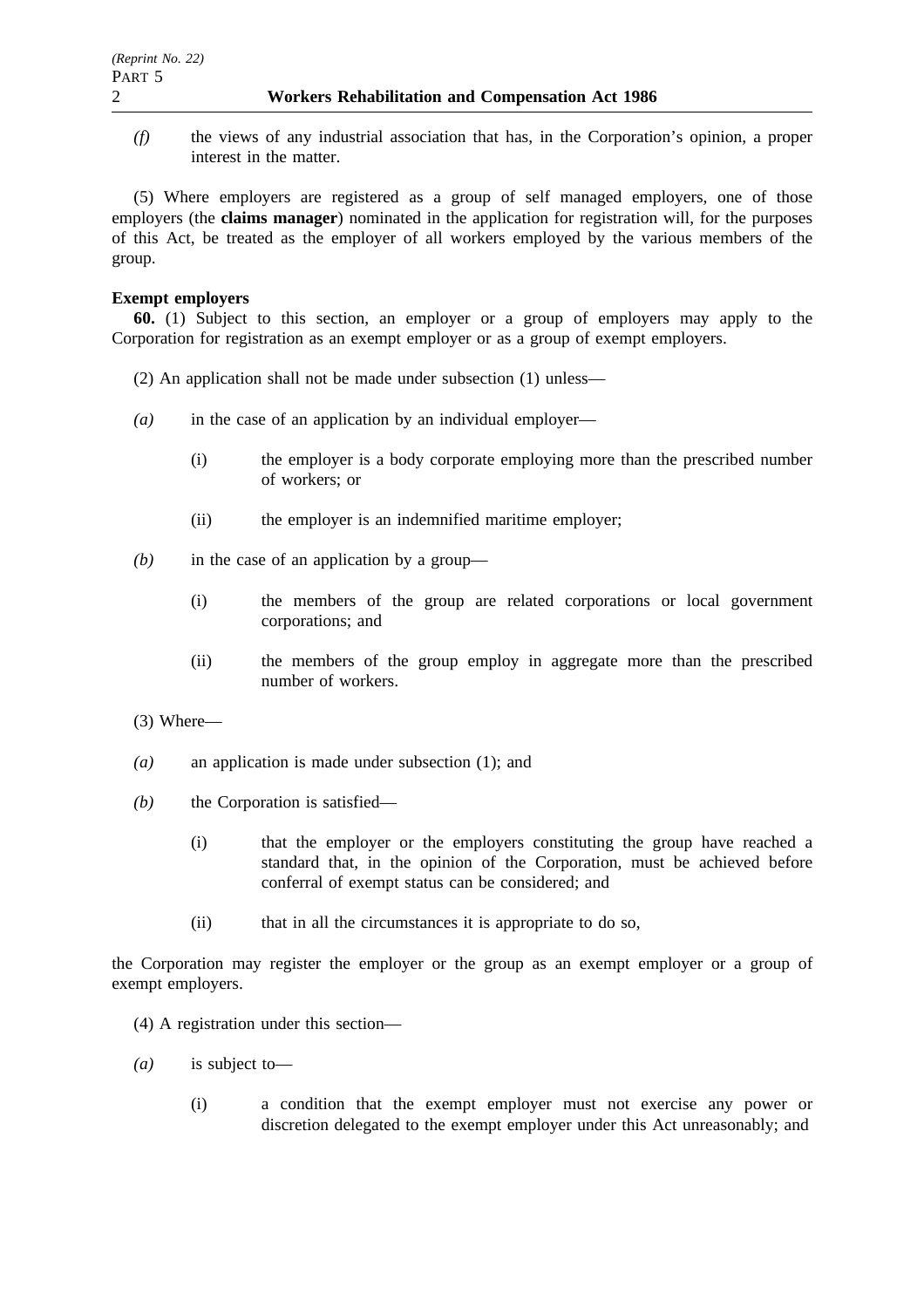#### **Workers Rehabilitation and Compensation Act 1986** 3

- (ii) such other terms and conditions as the Corporation determines from time to time or as are prescribed by the regulations; and
- *(b)* where the exemption was granted on the ground that the employer is an indemnified maritime employer—is subject to a condition limiting the effect of the exemption to the workers, or a specified class of the workers, to whom the relevant indemnity relates; and
- *(c)* takes effect on a date fixed by the Corporation; and
- *(d)* subject to this section—
	- (i) has effect for an initial period (not exceeding three years) determined by the Corporation; and
	- (ii) may, on further application to the Corporation, be renewed from time to time for a further period (not exceeding three years) determined by the Corporation at the time of the renewal.

(5) The Corporation may revoke the registration of an exempt employer, or reduce the period of registration if the employer breaches or fails to comply with this Act or a term or condition of registration.

(6) In deciding whether to grant, renew, revoke, or reduce the period of registration as an exempt employer or group of employers under this section the Corporation may have regard to such matters as it considers relevant and will have regard to the following:

- *(a)* whether the employer or group is, and is likely to continue to be, able to meet its liabilities;
- *(b)* the resources that the employer or group has for the purpose of administering claims for compensation;
- *(c)* the incidence and severity of compensable disabilities arising from employment by the employer or employers;
- *(d)* the effect, or likely effect, of the working conditions under which workers are employed by the employer, or any of the employers, on the health and safety of those workers;
- *(e)* the record of the employer or employers in relation to the rehabilitation of disabled workers;
- *(f)* the record of the employer or employers in providing suitable employment to workers who suffer compensable disabilities;
- *(g)* the views of any industrial association that has, in the opinion of the Corporation, a proper interest in the matter,

but once an employer or group has been registered as exempt, the Corporation must not, in deciding whether to renew the registration, consider the effect of the registration on the Compensation Fund.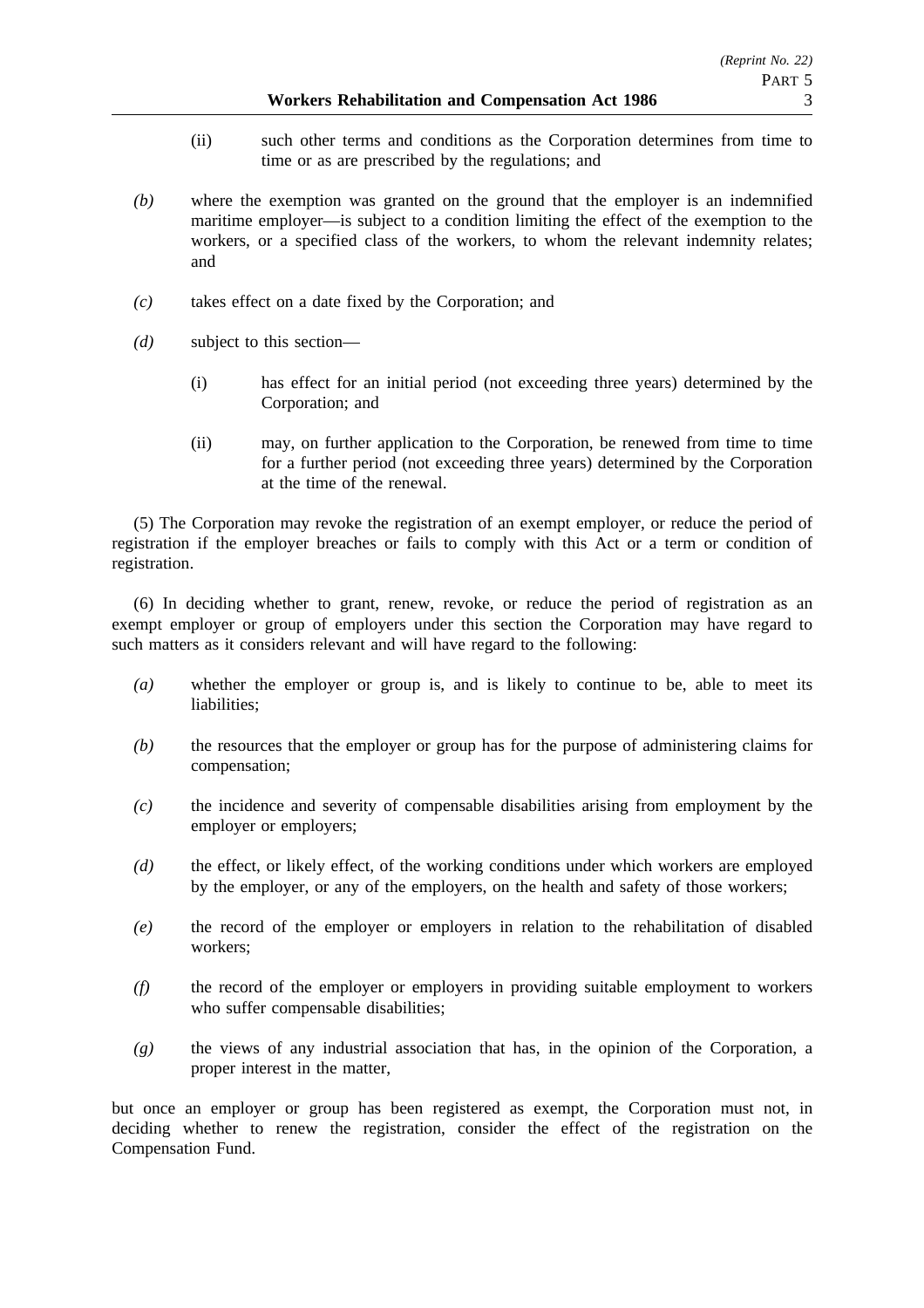(7) Where employers are registered as a group of exempt employers, one of those employers nominated in the application for registration shall, for the purposes of this Act, be treated as the employer of all workers employed by the various members of the group.

(8) Notwithstanding subsection (7), the members of the group are jointly and severally liable to satisfy the liabilities under this Act of the member referred to in subsection (7).

(9) In this section—

"**indemnified maritime employer**" means an employer that has the benefit of an indemnity granted by a member of the International Group of Protection and Indemnity Associations;

"**related corporations**" means corporations that are related corporations for the purposes of the *Companies (South Australia) Code*.

#### **The Crown and certain agencies to be exempt employers**

**61.** (1) Subject to subsection (2), the Crown and any agency or instrumentality of the Crown shall be deemed to be registered as exempt employers.

(2) The Governor may, by proclamation, declare that an agency or instrumentality of the Crown is not to be regarded as an exempt employer, and in that event the agency or instrumentality shall not be regarded as an exempt employer.

(3) The Governor may, by further proclamation, vary or revoke a proclamation under subsection (2).

(4) In this section—

"**agency or instrumentality of the Crown**" includes any body, or body of a specified class, prescribed by regulation for the purposes of this definition.

(5) A regulation for the purposes of subsection (4) may, if the regulation so provides, take effect from a day antecedent to the day on which it is made.

#### **Applications**

**62.** (1) An application for registration under this Part—

- *(a)* must be made in the manner and form required under the regulations; and
- *(b)* must be accompanied by the information required under the regulations; and
- *(c)* in the case of an application for registration of a group of exempt employers or a group of self managed employers—must nominate a member of the group as the employer who is, for the purposes of this Act, to be treated as the employer of all workers employed by the members of the group.

(2) An application for registration as an exempt or self managed employer, or as a group of exempt or self managed employers, must also be accompanied by a fee fixed in accordance with the regulations.

#### **Ministerial appeal on decisions relating to exempt employers**

**62A.** (1) If the Corporation—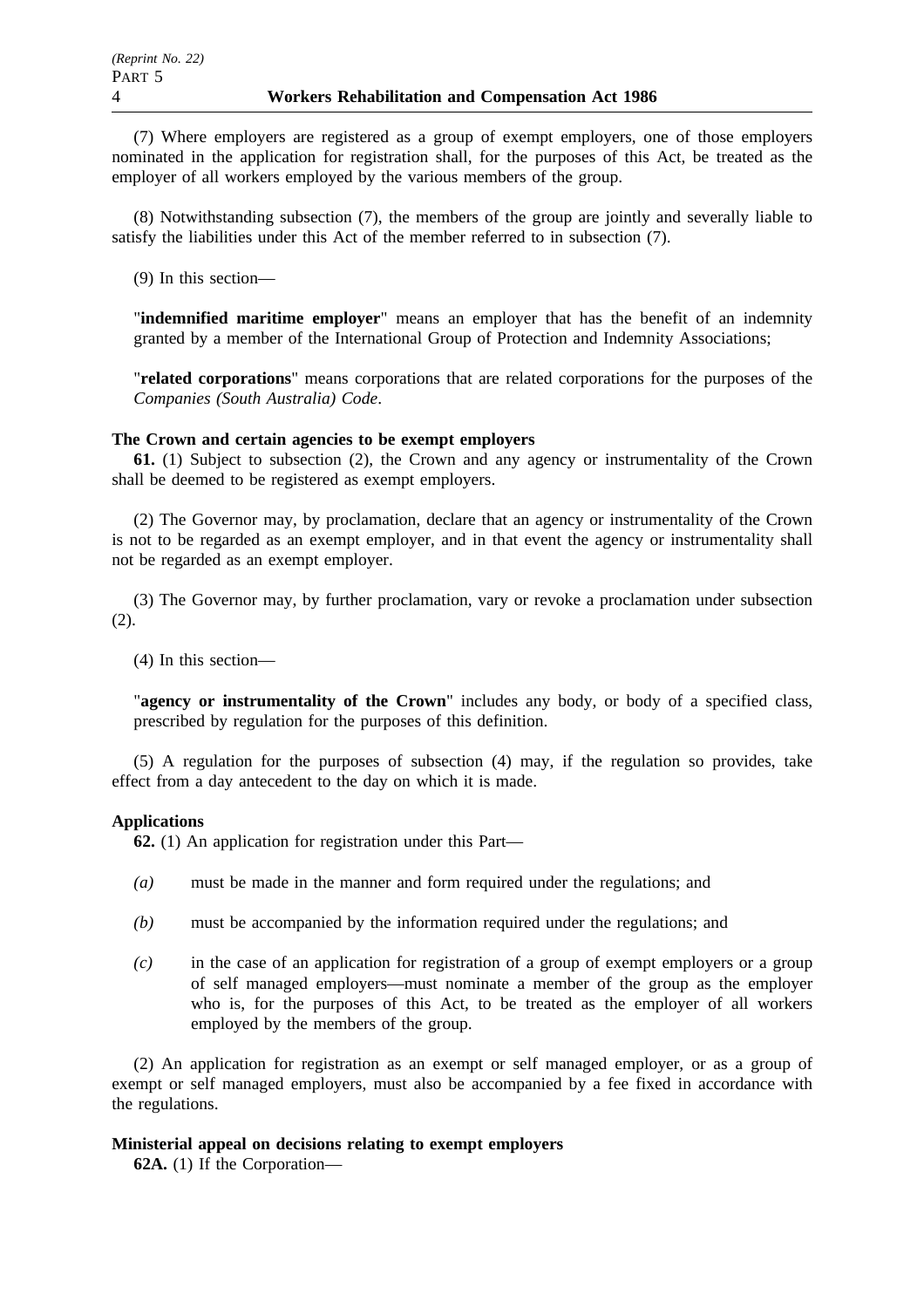- *(a)* refuses the registration of an employer or group of employers as an exempt employer or group of exempt employers; or
- *(b)* grants or renews registration as an exempt employer or group of exempt employers for a period of less than three years; or
- *(c)* cancels the registration of an employer or group of employers as an exempt employer or group of exempt employers,

the employer or employers may appeal to the Minister against that decision.

(2) The appeal must be commenced within one month after the employer or employers receive notice of the Corporation's decision unless the Minister allows an extension of time for the appeal.

(3) The Minister may (but is not obliged to) permit an appellant to appear personally or by representative before the Minister on an appeal.

(4) The Minister has an absolute discretion to decide an appeal under this section as the Minister thinks appropriate.

(5) If the Minister decides in favour of the appellant, the Minister must furnish the Corporation with a statement of the reasons for the decision.

## **Division 2—Delegation to exempt employers**

#### **Delegation to an exempt employer**

**63.** (1) Subject to this Act, the following powers and discretions of the Corporation, insofar as they are exercisable in relation to workers of an exempt employer, are delegated to the exempt employer—

*(a)* the powers and discretions under the following sections:

| Section 26    |                                                                  |
|---------------|------------------------------------------------------------------|
| Section 28A   |                                                                  |
| Section 32    | (but not section $32(11)$ and $(13)$ )                           |
| Section 35    |                                                                  |
| Section 36    |                                                                  |
| Section 38    |                                                                  |
| Section 39    |                                                                  |
| Section 41    |                                                                  |
| Section 42    |                                                                  |
| Section 42A   |                                                                  |
| Section 42B   |                                                                  |
| Section 43    |                                                                  |
| Section 44    |                                                                  |
| Section 45    |                                                                  |
| Section 53    | (but not the power to approve recognised medical experts for the |
|               | purposes of section $53(2)$ )                                    |
| Section 106   |                                                                  |
| Section 106A; |                                                                  |
|               |                                                                  |

*(b)* any other prescribed powers and discretions.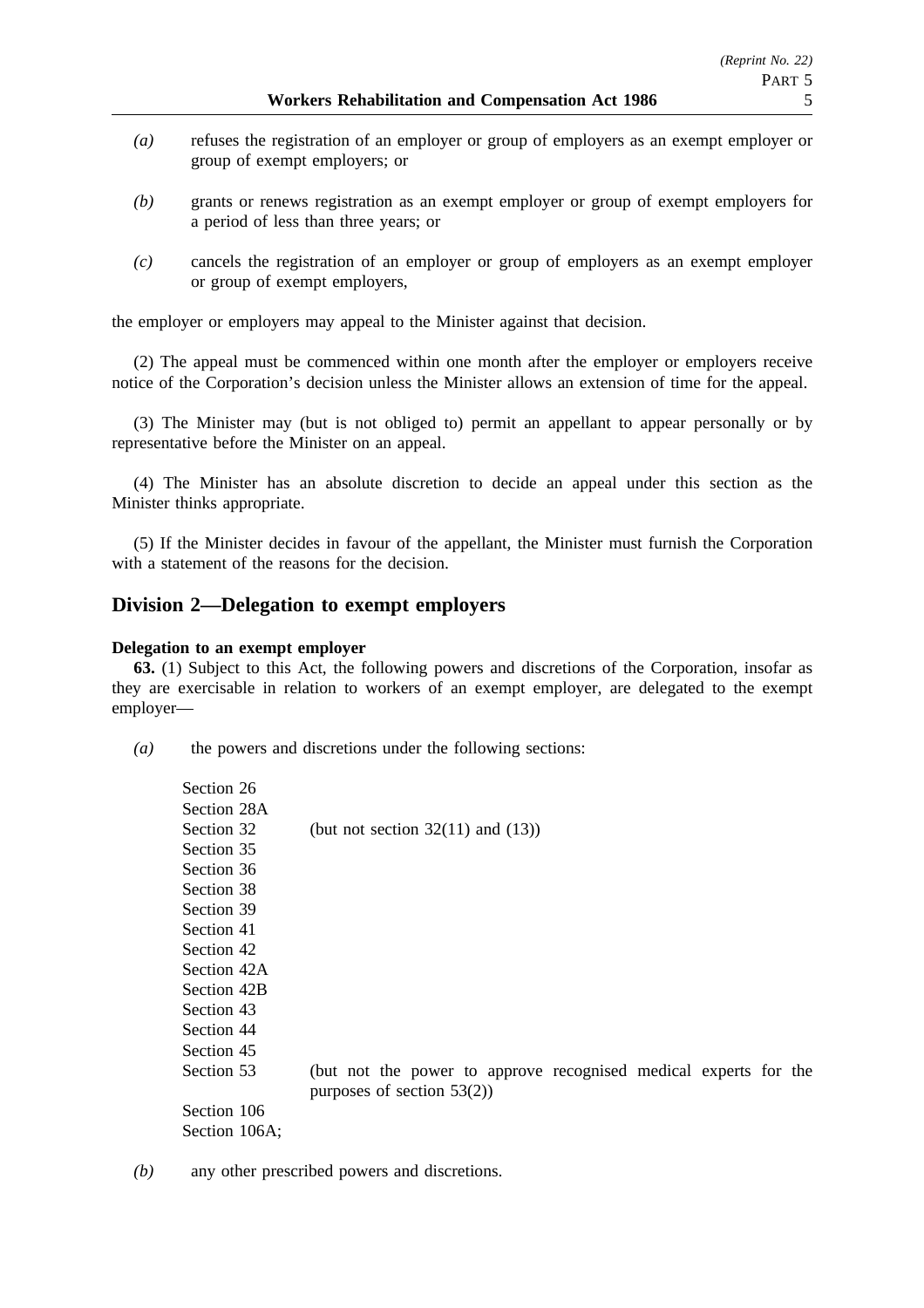(2) Delegated powers and discretions referred to in subsection (1) shall not be exercised by the Corporation in relation to the workers of the exempt employer.

(3) Subject to this section, the Corporation shall not overrule or interfere with a decision of an exempt employer made in the exercise of delegated powers or discretions.

(3aa) An exempt employer—

- *(a)* must notify the Corporation, in accordance with the regulations, of its intention to make an assessment under Division 4B of Part 4 (Compensation for Loss of Earning Capacity) and must not proceed to make the assessment except with the Corporation's consent; and
- *(b)* is subject to direction by the Corporation as to how it is to exercise its powers and discretions under that Division in relation to the workers, or a particular worker, of the employer.

(3a) The Corporation may direct an exempt employer how the employer is to exercise its discretion regarding the maximum lump sum to be paid to an orphan child, or to orphan children.

(4) A decision of an exempt employer made in pursuance of a power or discretion delegated under subsection (1) shall have the same force and effect as a decision of the Corporation and shall be subject to review and appeal in the same way as a decision of the Corporation.

(5) A reference to the Corporation in the provisions of this Act referred to in subsection (1) shall, in relation to any matter over which an exempt employer has delegated powers or discretions, be construed as a reference to that exempt employer.

(6) If an exempt employer exercises a power or discretion delegated under subsection (1) unreasonably, the Corporation may withdraw (in whole or in part) the delegation effected by subsection  $(1)$ .

(7) Where an employer ceases to be an exempt employer, the delegation to the employer under this section will, if the Corporation so determines, continue to such extent as the Corporation thinks fit in relation to disabilities that occurred before cessation of the exemption (and any act or omission of the employer within the scope of the delegation will be taken for the purposes of this Act, to be the Act or omissions of an exempt employer).

# **Division 3—The Compensation Fund**

## **The Compensation Fund**

**64.** (1) The Corporation shall establish and maintain a fund entitled the "Compensation Fund".

- (2) The Compensation Fund shall consist of—
- *(a)* amounts received from the imposition of levies under this Part;
- *(b)* any income and accretions produced by the investment of money from the Fund;
- *(c)* any money advanced to the Corporation for the purposes of the Fund;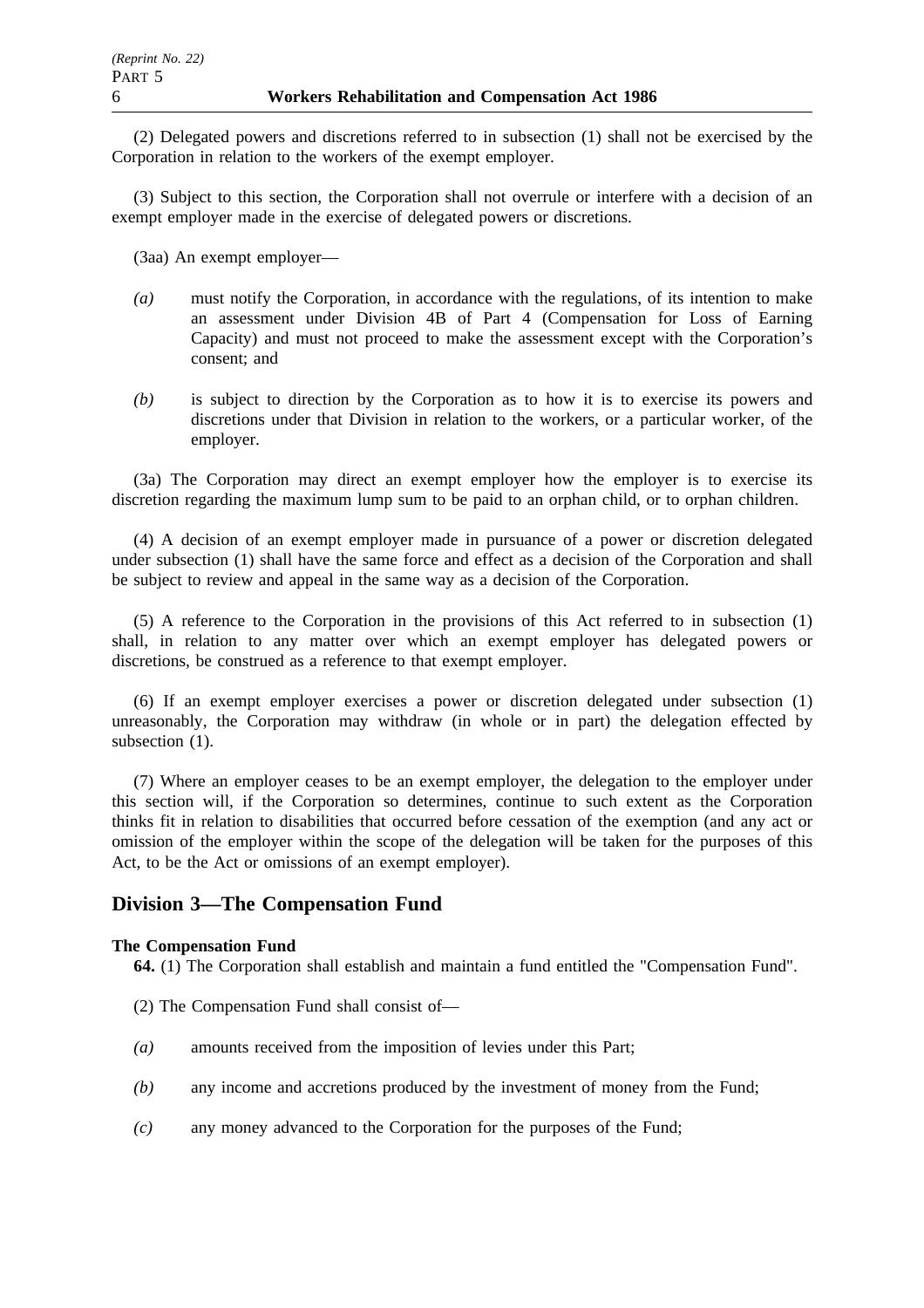- *(d)* other money received by the Corporation under this Act or in the administration of this Act;
- *(e)* to the extent provided by regulation—money received by the Corporation under, or in the administration of, another Act.
- (3) The Compensation Fund shall be applied towards—
- *(a)* the payments of compensation that the Corporation is liable to make under this Act;
- *(b)* the costs incurred by the Corporation in performing its functions under this Act;
- *(c)* the costs of the system of dispute resolution established by this Act;
- *(d)* to the extent provided by regulation—the costs incurred by the Corporation in carrying out its functions under another Act.

(3a) The amount to be paid from the Compensation Fund under subsection 3*(c)* will be determined by agreement between the Chief Executive Officer of the department of the Minister to whom the administration of this Act is committed and the Corporation or, in default of agreement, by the Minister.

(4) The Corporation may invest money that is not immediately required for the purposes of the Compensation Fund as the Corporation thinks fit.

(5) Subject to subsection (6), in deciding how to invest funds that are available for investment, the Corporation shall endeavour to achieve the highest possible rates of return.

(6) The Corporation is not required to comply with subsection (5) if the board unanimously decides, in relation to certain funds, to invest those funds at a lesser rate of return but so as to promote the economy of the State.

(7) Until there are sufficient funds in the Compensation Fund to meet the liabilities of the Fund, the Treasurer may, as may be required from time to time, lend money to the Corporation on such terms and conditions as the Treasurer may determine.

(8) The Treasurer may charge a fee of such amount as the Treasurer thinks fit in respect of any loan made to the Corporation under subsection (7).

## **Division 4—Imposition of levies**

#### **Preliminary**

**65.** (1) In this Division—

"**class**" of industry includes a subclass;

"**remuneration**" includes payments made to or for the benefit of a worker which by the determination of the Corporation constitute remuneration but does not include payments determined by the Corporation not to constitute remuneration.

(2) For the purposes of this division, two or more workplaces in close proximity may, if the Corporation so determines, be regarded as a single workplace.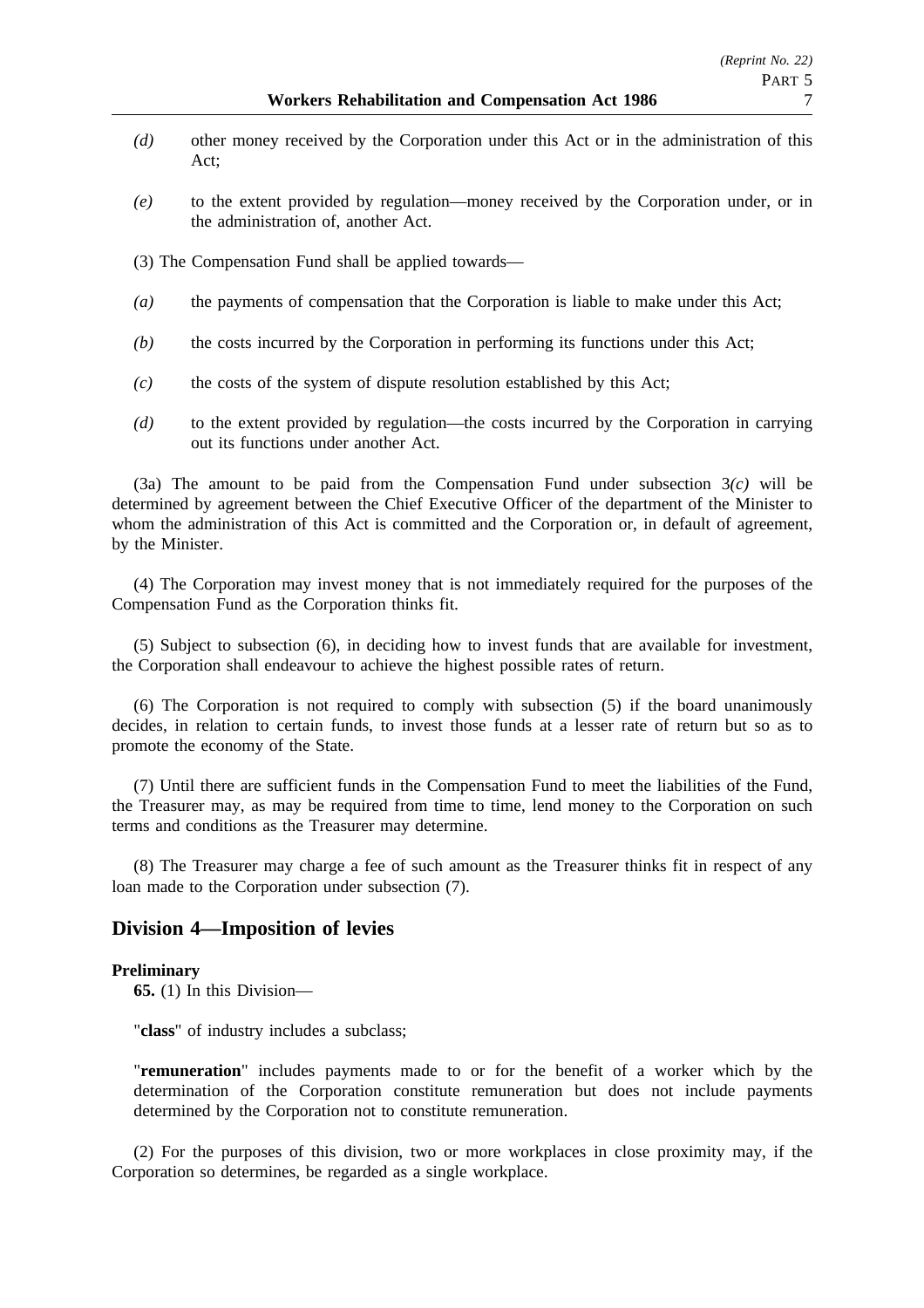(3) For the purposes of this Division, two or more employers will, if the Corporation so determines, constitute a group if—

- *(a)* they are capable of being treated as members of a group under the *Pay-roll Tax Act 1971*; or
- *(b)* they are related in some other way.

(4) Where two or more employers constitute a group, one of those employers, nominated by the Corporation after consultation with the members of the group, will be treated as the employer of all workers employed by the members of the group.

### **Imposition of levies**

**66.** (1) An employer (not being an exempt employer) is liable to pay a levy to the Corporation under this section.

(2) The levy is a percentage of the aggregate remuneration paid to the employer's workers in each class of industry in which the employer employs workers.

(3) The Corporation may for the purposes of this section divide the industries carried on in the State into various classes.

(4) The Corporation may determine any question as to the class of industry in which an employer employs workers.

(5) In determining the class of industry in which an employer employs workers the following provisions will be applied—

- *(a)* if the employer employs a worker in two or more classes of industry—
	- (i) the worker will, subject to any determination by the Corporation to the contrary, be treated as if solely employed in the class of industry in which he or she is predominantly employed; and
	- (ii) if it is not possible to determine which is the predominant class, the worker will be treated as if solely employed in a class of industry determined by the Corporation; and
- *(b)* if the employer employs workers in different classes of industry at a particular workplace, all workers employed at the workplace will, if the Corporation so determines, be treated as engaged in the predominant class of industry; and
- *(c)* in determining what is the predominant class of industry, the Corporation will have regard to—
	- (i) the importance within the employer's total operations of each class of industry in which workers are employed; and
	- (ii) any other relevant factor.

(6) The Corporation—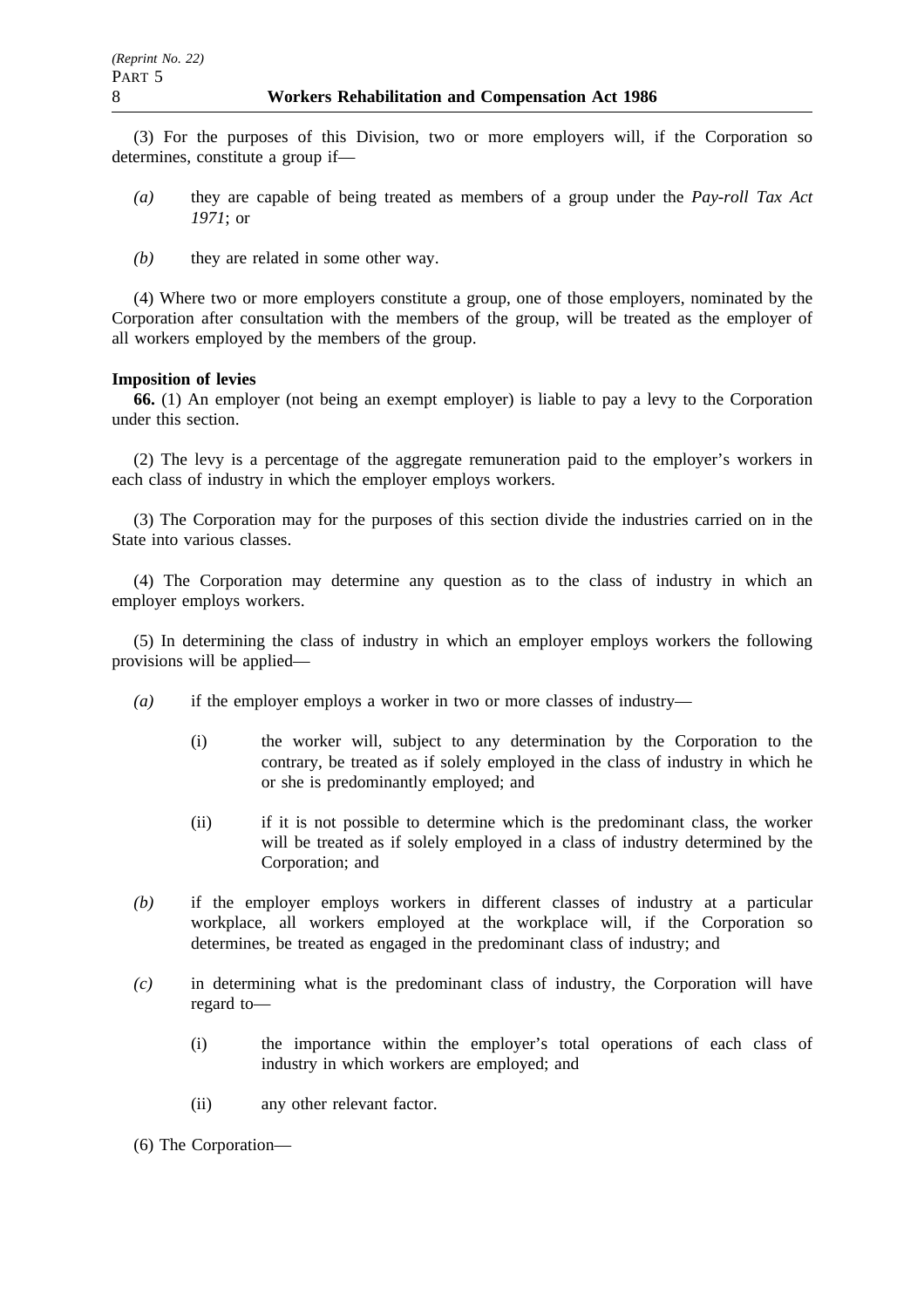- *(a)* must fix the percentages applicable to the various classes of industry by notice published in the *Gazette*; and
- *(b)* may, by subsequent notice published in the *Gazette*, vary the percentages so fixed.

(7) Subject to subsection (9), a percentage fixed under subsection (6) in relation to a class of industry must not exceed 7.5 per cent.

(8) In fixing the percentage applicable to a particular class of industry the corporation must have regard to—

- *(a)* the extent to which work carried on in that class is, in the opinion of the Corporation, likely to contribute to the cost of compensable disabilities; and
- *(b)* the need for the Corporation to establish and maintain sufficient funds—
	- (i) to satisfy the Corporation's current and future liabilities in respect of compensable disabilities attributable to traumas occurring in a particular period from levies raised from remuneration paid in that period; and
	- (ii) to make proper provision for administrative and other expenditure of the Corporation; and
	- (iii) to make up any insufficiency in the Compensation Fund resulting from previous liabilities or expenditures or from a reassessment of future liabilities.

(9) The Corporation may fix a percentage in excess of 7.5 per cent in relation to a particular class of industry if in each of two consecutive years the Corporation's estimate of the aggregate cost of claims in respect of disabilities attributable to traumas occurring in the year in the relevant class exceeds 30 per cent of the aggregate leviable remuneration paid to workers in that class.

(10) A percentage may not be fixed under subsection (9) in excess of 20 per cent.

(11) A percentage fixed under subsection (9) will be reviewed annually by the Corporation and applies until it is revoked or varied by the Corporation.

(12) The Corporation may, in prescribed circumstances, remit the levy payable by an employer under this section wholly or in part.

(13) Subject to any remission of levy granted by the Corporation where—

- *(a)* the amount of levy payable by an employer in a financial year would, apart from this subsection, be less than the prescribed minimum levy; or
- *(b)* an employer is registered but no levy would, apart from this subsection, be payable by the employer for that financial year,

the levy payable by the employer for that financial year is the prescribed minimum levy.

#### **Adjustment of levy in relation to individual employers**

**67.** (1) The Corporation may, in relation to a particular employer, having regard to all or any of the following matters—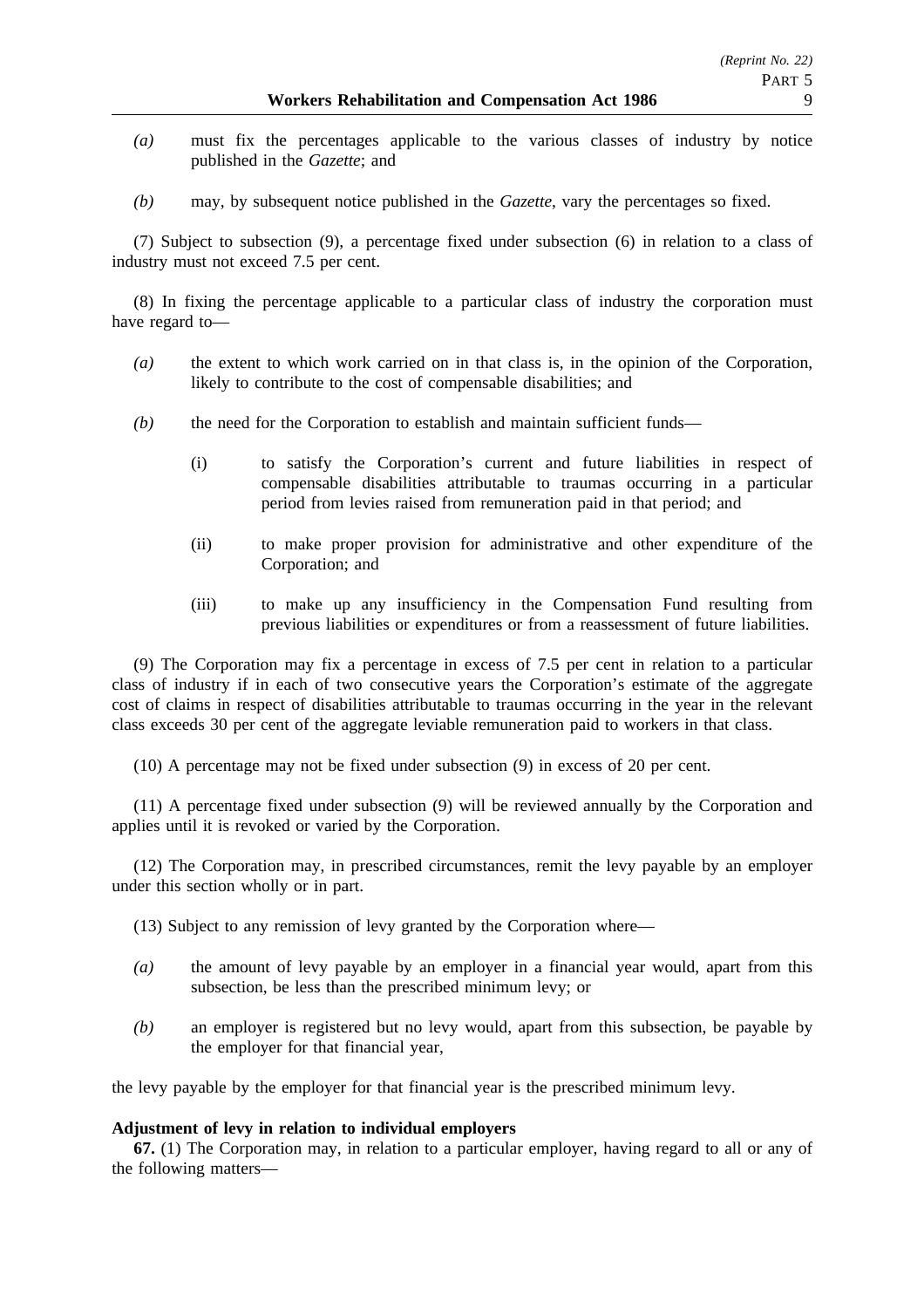- *(a)* the adequacy or inadequacy of measures taken by the employer to reduce the incidence of work related traumas;
- *(b)* the incidence or costs of claims for compensable disabilities suffered by the employer's workers (disregarding claims of a class excluded from the ambit of this paragraph by regulation);
- *(c)* the rehabilitation facilities or services for disabled workers provided by the employer, or the absence or inadequacy of such facilities or services provided by the employer;
- *(d)* the employer's practices as to the retention, employment or re-employment of disabled workers (and, in particular, any failure on the employer's part to provide, in accordance with this Act, employment to a worker who has suffered a compensable disability in the employer's employment);
- *(da)* the registration of the employer under this Act as a self managed employer;
- *(e)* such other matters (whether similar or dissimilar to those referred to above) as the Corporation considers relevant,

grant to the employer a remission of the levy that would be otherwise payable or impose on the employer a supplementary levy (as the case may require).

(2) If the Corporation imposes a supplementary levy on an employer under subsection (1), it may also require the employer to observe conditions stipulated by the Corporation in a written notice given by the Corporation to the employer.

(3) If an employer fails to comply with a condition imposed under this section, the Corporation may impose on that employer a further supplementary levy.

- (4) The Corporation may, for any proper reason—
- *(a)* vary or revoke a condition imposed under this section; or
- *(b)* revoke or reduce a supplementary levy imposed, or a remission of levy granted, under this section.

(5) The Corporation may establish rehabilitation and return to work programs for disabled workers on terms under which an employer who participates in the program by providing employment for disabled workers and complying with the other conditions of the scheme is entitled to reduction of the levy that would otherwise be payable by the employer on a basis set out in the scheme.

(6) The terms and conditions of a rehabilitation and return to work scheme established under subsection (5) must be promulgated by regulation.

## **Division 5—Special levy for exempt employers**

## **Special levy for exempt employers**

**68.** (1) An exempt employer is liable to pay a levy to the Corporation under this section.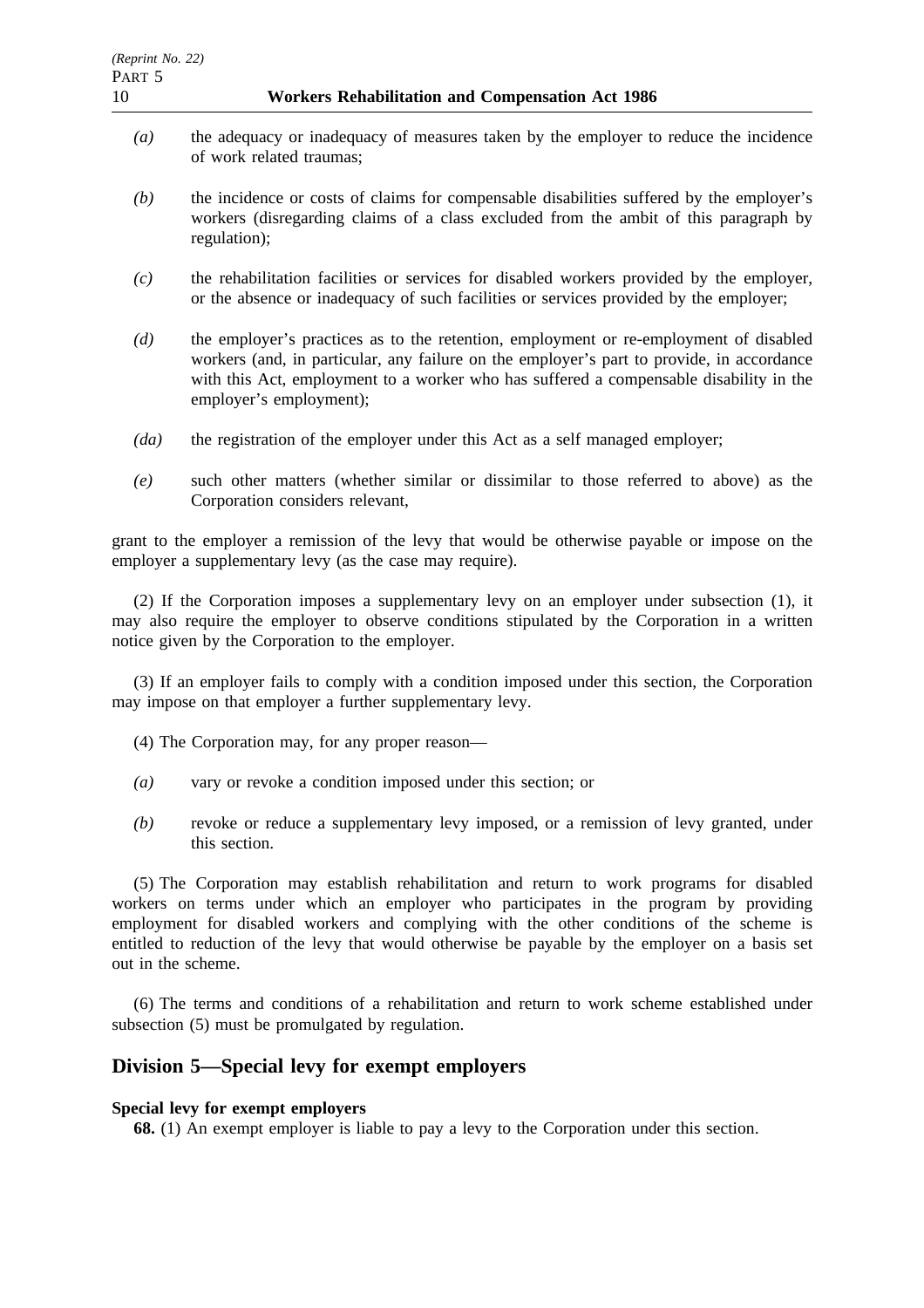(2) The levy payable by an exempt employer will be a percentage of the levy that would have been payable by the employer if the employer were not registered as an exempt employer and will be fixed by the Corporation with a view to raising from exempt employers—

- *(a)* a fair contribution towards the administrative expenditure of the Corporation; and
- *(b)* a fair contribution towards the cost of rehabilitation funding; and
- *(c)* a fair contribution towards the costs of the system of dispute resolution established by this Act;
- *(d)* a fair contribution towards actual and prospective liabilities of the Corporation arising from the insolvency of employers.

(3) If the Corporation is satisfied that there are good reasons for differentiating between different classes of exempt employers, the percentage on which the levy for exempt employers is based may vary from class to class.

- (4) Where the measures taken by an exempt employer—
- *(a)* to reduce the incidence of work related traumas and disabilities; and
- *(b)* to provide for the rehabilitation of disabled workers; and
- *(c)* to provide for the administration of claims,

conform to or exceed standards determined by the Corporation for the purposes of this subsection, the Corporation may grant to the exempt employer such remission of the levy that would otherwise be payable by the exempt employer as the Corporation thinks fit.

# **Division 6—Payment of levies**

#### **Returns by employers**

**69.** (1) Every employer shall, within 7 days after the end of each month, furnish the Corporation with a return in a form approved by the Corporation containing—

 $(a)$ 

- (i) if the employer is an exempt employer—a statement of the aggregate remuneration paid to the employer's workers during the month;
- (ii) if the employer is not an exempt employer—a statement of the aggregate remuneration paid to the employer's workers in each class of industry during that month; and
- *(b)* prescribed information in relation to claims lodged with the employer under this Act during that month; and
- *(c)* such other information as may be prescribed or required by the Corporation.

(2) The return must be accompanied by the levy payable by the employer in respect of that month.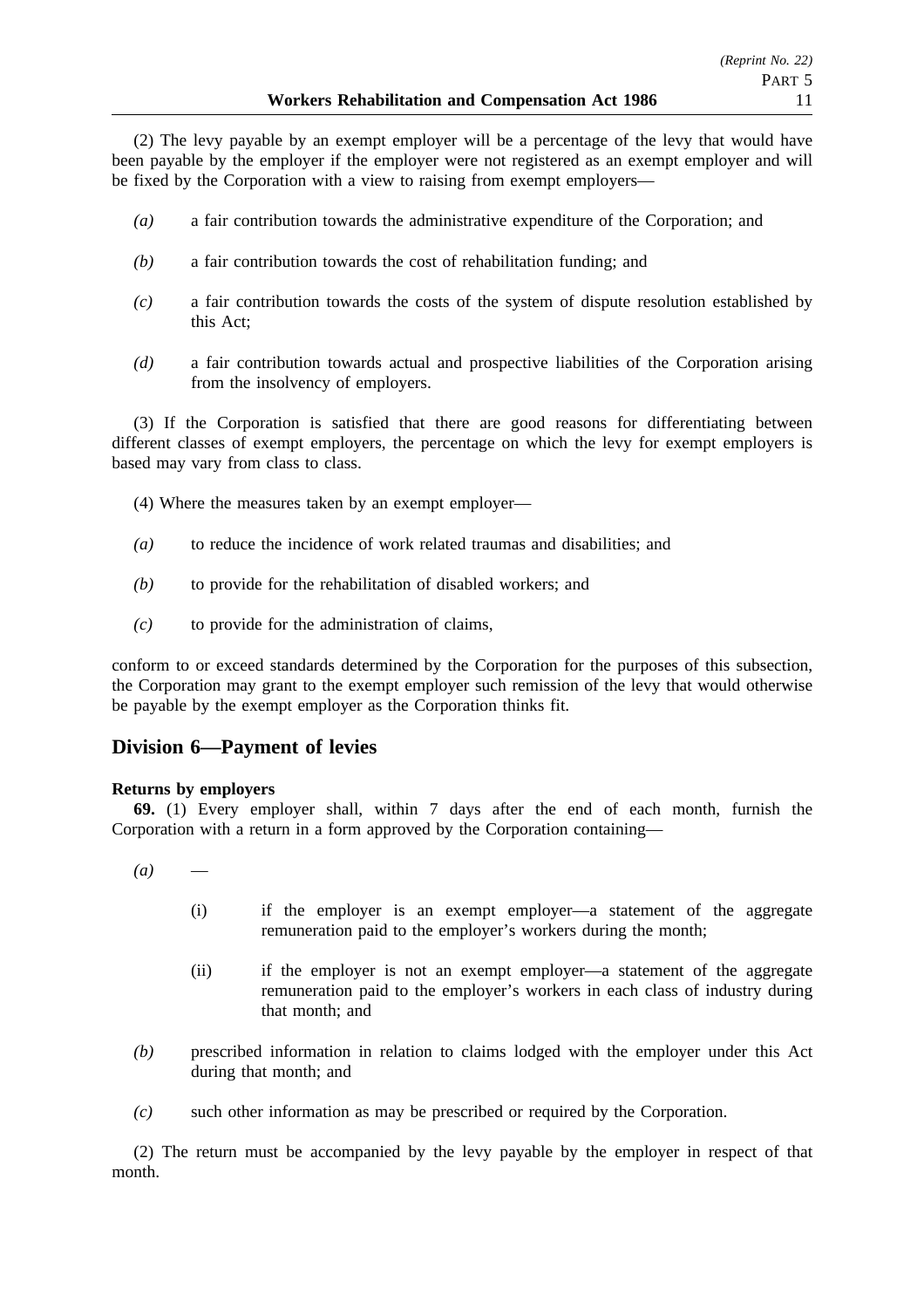- (3) The Corporation may require an employer to provide—
- *(a)* a certificate signed by the employer, a person authorised to act on the employer's behalf or, if the Corporation so requires, a person with prescribed accounting qualifications, verifying the information contained in a return; or
- *(b)* some other verification of that information of a kind stipulated by the Corporation.
- (4) The Corporation may—
- *(a)* determine that a requirement of this section will not apply to a particular employer or employers of a particular class; and
- *(b)* impose, by notice to the particular employer or by notice in the *Gazette*, such other requirements on that employer or those employers as may be appropriate in the circumstances.

(4a) The Corporation may, by further notice in the *Gazette*, vary or revoke requirements imposed under subsection (4)*(b)*, or impose new requirements.

(5) Where—

- *(a)* an employer fails to comply with a requirement imposed by or under this section; or
- *(b)* a return furnished by or on behalf of an employer includes a statement that is, to the knowledge of the employer, false or misleading in a material particular; or
- *(c)* an employer in a return intentionally understates the aggregate remuneration paid by the employer,

the employer is guilty of an offence.

Penalty: \$50 000.

(6) The Corporation may determine that payments of a particular class are to be brought into account or to be excluded from account in the calculation of aggregate remuneration paid by an employer for the purposes of this Part.

#### **Deferred payment of levy**

**69A.** (1) The Corporation may, on application by an employer, defer the payment of levy by the employer if satisfied that—

- *(a)* the employer is in financial difficulties; but
- *(b)* the employer has a reasonable prospect of overcoming the financial difficulties and the deferment would assist materially in overcoming those difficulties.

(2) A deferment may be given under this section on conditions that the Corporation considers appropriate having regard to the objects of this Act.

(3) The Corporation may, by written notice to the employer, cancel a deferment under this section.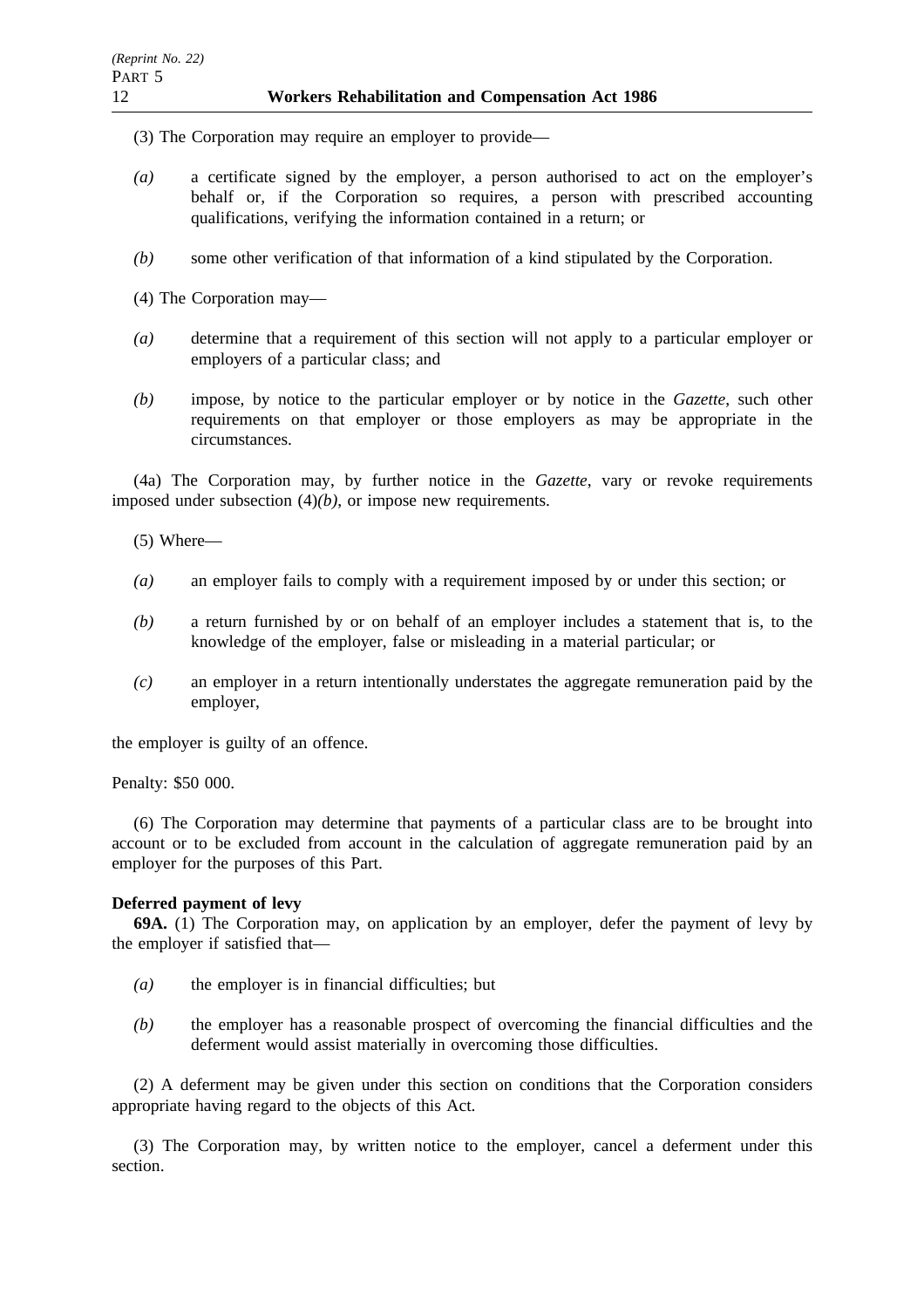(4) If a deferment is cancelled, the employer must pay to the Corporation the amount covered by the deferment as required by the notice of cancellation.

# **Division 7—Recovery of levies and fines**

## **Recovery on default**

**70.** (1) Where an employer—

- *(a)* fails or neglects duly to furnish a return when required by or under this Act; or
- *(b)* furnishes a return that the Corporation has reasonable grounds to believe to be defective in any respect,

the Corporation may make an assessment of levy on the basis of estimates made by the Corporation.

(2) Where an employer fails to pay a levy, or the full amount of a levy, required by or under this Act, the Corporation will make an assessment of the amount payable by the employer.

(3) The Corporation may, by assessment under subsection (1) or (2), impose on the employer a fine of an amount (not exceeding 3 times the amount assessed) fixed by the Corporation.

(4) The Corporation may for any proper reason remit a fine imposed under subsection (3) wholly or in part.

(5) An employer to whom a notice of an assessment or a fine under this section is given shall pay the amount of the assessment or fine within the time allowed in the notice.

Penalty: \$10 000.

## **Penalty for late payment**

**71.** (1) Where an employer fails to pay a levy as and when required by or under this Part—

- *(a)* the amount in arrears will, unless the Corporation determines otherwise be increased by penalty interest at the prescribed rate; and
- *(b)* the Corporation may impose on the employer a fine of an amount (not exceeding 3 times the amount assessed) fixed by the Corporation.

(2) The Corporation may for any proper reason remit penalty interest or a fine imposed under subsection (1) wholly or in part.

(3) An employer to whom notice of an assessment or a fine under this section is given shall pay the amount of the assessment or fine within the time allowed in the notice.

Penalty: \$10 000.

## **Review of levy, penalty interest or fine**

**72.** (1) Where an employer considers that a decision of the Corporation as to—

*(a)* the fixing or assessment of a levy; or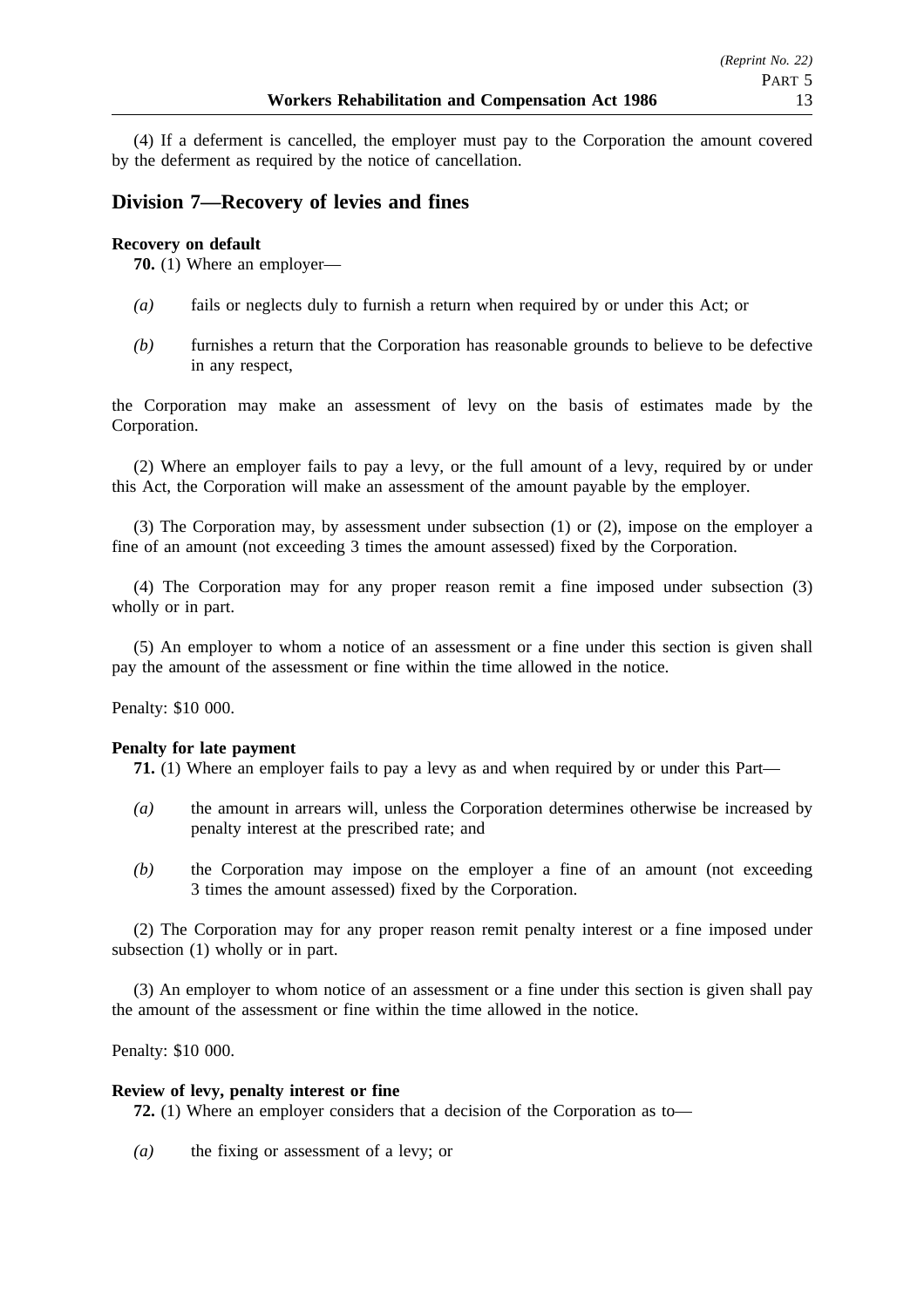- *(b)* the imposition of penalty interest or a fine; or
- *(c)* the imposition or variation of a condition of a kind that may lead to the imposition of a supplementary levy,

is unreasonable, the board must, on application by the employer, review the decision.

(2) An application for review does not suspend a liability to pay a levy, penalty interest or a fine.

(3) The review will be conducted, in accordance with procedures determined by the board, by the board itself, or by a committee or person to whom the board has delegated its powers of review under this section, and the board has an absolute discretion as to whether it will permit the employer or a representative of the employer to be heard orally on the review.

(4) On review, the board may—

- *(a)* alter a levy or an assessment;
- *(b)* quash or reduce penalty interest or a fine;
- *(c)* direct the repayment of amounts overpaid;
- *(d)* quash or vary a condition imposed by the Corporation.
- (5) An application under this section for review of a decision of the Corporation—
- *(a)* must, if the decision relates to a class of employers, be made within four months after notice of the decision was given; or
- *(b)* must, if the decision relates to an individual employer, be made within two months after the employer was given notice of the decision,

unless the board (or its delegate) allows an extension of time for making the application.

# **Division 8—Miscellaneous**

## **Separate accounts**

**73.** The Corporation shall, in a manner and form determined by the Corporation, maintain a separate account for each employer in which the Corporation records—

- *(a)* the levies charged to the employer; and
- *(b)* the amounts paid by an employer; and
- *(c)* the costs related to claims arising from employment by the employer, distinguishing the costs related to claims for unrepresentative disabilities and secondary disabilities from the other claims; and
- *(d)* all other costs attributable to the employer; and
- *(e)* any other matter that the Corporation thinks fit.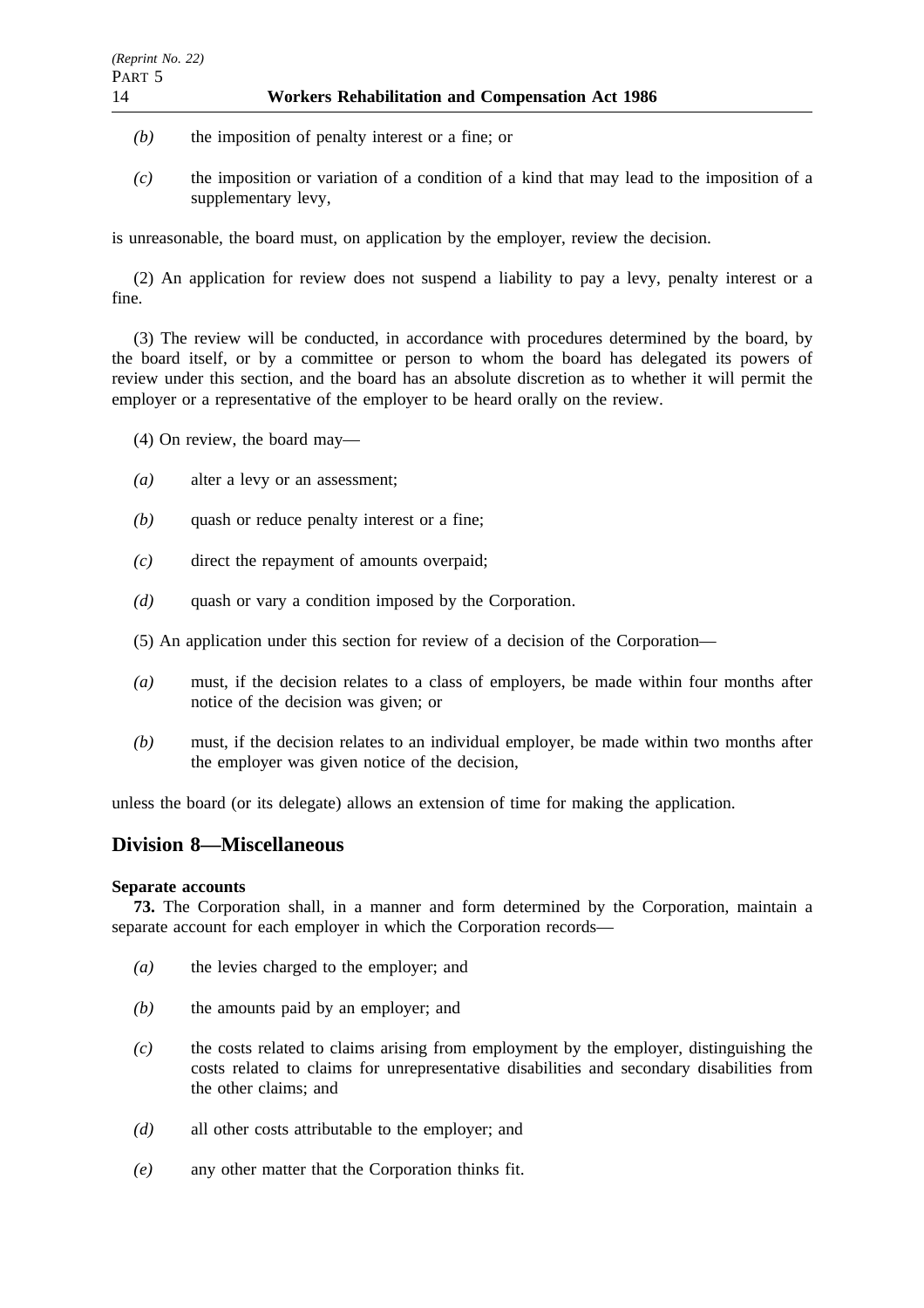#### **Liability to keep accounts**

**74.** (1) For the purpose of completing returns in accordance with this Part, an employer shall keep—

- *(a)* an accurate account of all remuneration paid or payable to the workers of the employer;
- *(b)* such other information as may be required by the Corporation.

Penalty: \$10 000.

(2) Where an employer employs workers in more than one class of industry, the Corporation may require the employer to keep an account and other information under subsection (2) in respect of each separate class.

(3) Any accounts and other information required to be kept under this section must be kept within the State and in writing in the English language or so as to be readily accessible and convertible into writing in the English language.

(4) This section does not apply so as to require the retention of accounts or other information beyond 7 years or such lesser period as the Corporation may determine in a particular case from the end of the period to which the accounts or other information relates.

#### **Person ceasing to be an employer**

**75.** (1) Where a registered employer ceases to be an employer who is required to be registered under this Part, the person shall, within 14 days of ceasing to be such an employer—

- *(a)* give written notice in a manner and form approved by the Corporation; and
- *(b)* furnish the Corporation, in a manner and form approved by the Corporation, with such information as the Corporation may require.

(2) The Corporation may cancel the registration of an employer if it is satisfied that the person has ceased to be an employer who is required to be registered under this Part.

(3) The cancellation of registration does not affect any liability that arose before the date of cancellation.

#### **Proof of registration**

**76.** An employer shall, at the request of an authorised officer, an officer of an industrial association or any other person appointed by the Corporation in writing for the purposes of this section, produce evidence of the employer's registration under this Act.

Penalty: \$1 000.

#### **Recovery of levy**

**76A.** A levy payable under this Act (and any penalty interest or fine imposed by the Corporation under this Part) is a debt due to the Corporation and may be recovered by the Corporation in a court of competent jurisdiction.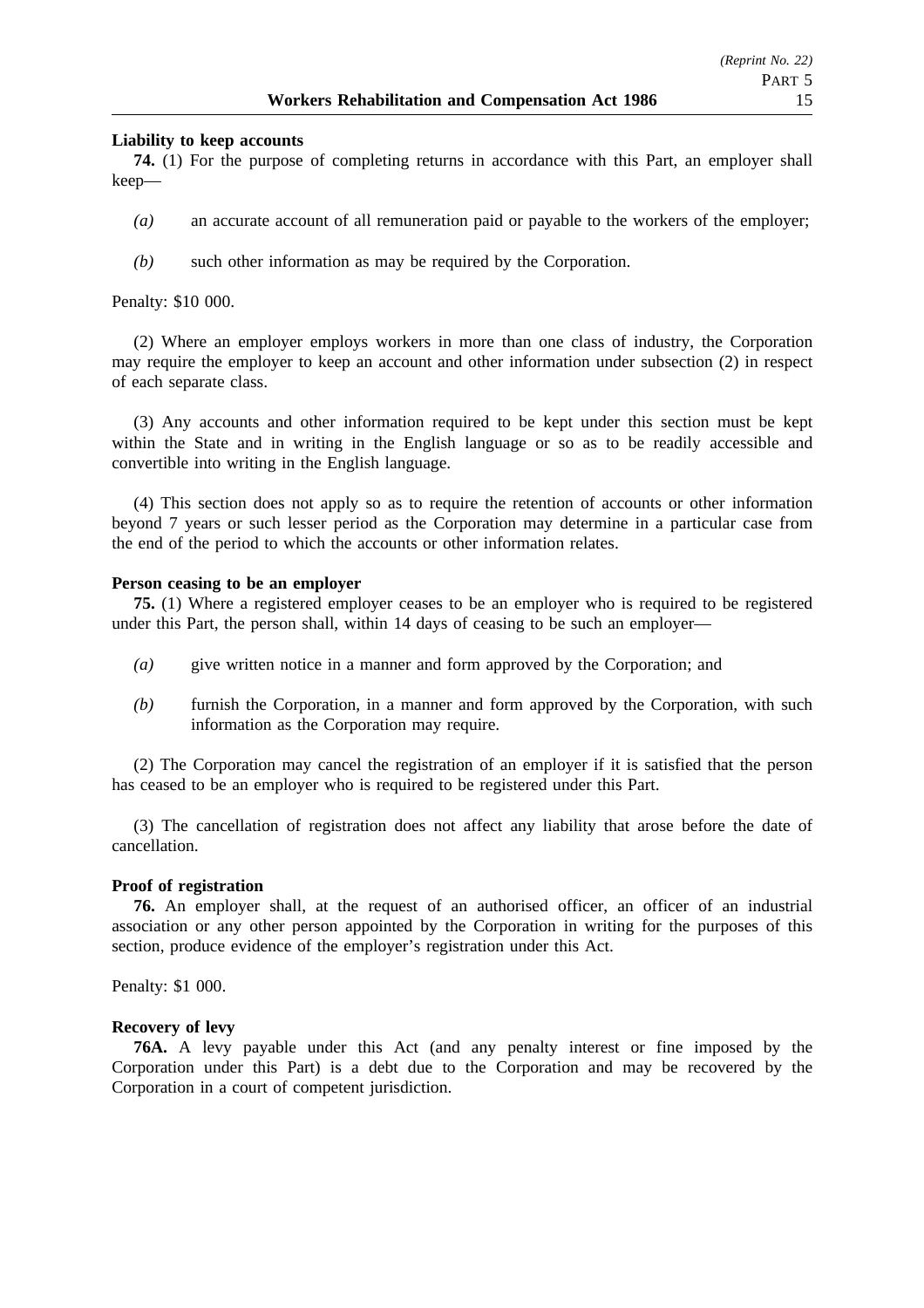# **Part 6—Workers Compensation Tribunal**

# **Division 1—Establishment of Tribunal**

## **Establishment of Tribunal**

**77.** The *Workers Compensation Appeal Tribunal* established under this Act before the commencement of this Part continues as the *Workers Compensation Tribunal*.

## **Seal**

**77A.** (1) The Tribunal has a seal and may have more than one seal.

(2) A document apparently sealed with a seal of the Tribunal will, in the absence of evidence to the contrary, be taken to have been duly issued under the authority of the Tribunal.

## **Division 2—Constitution of the Tribunal**

### **Constitution of the Tribunal**

**78.** The Tribunal may be constituted of—

- *(a)* a Full Bench; or
- *(b)* a single presidential member; or
- *(c)* a single conciliation and arbitration officer.

## **Full Bench**

**78A.** (1) A Full Bench of the Tribunal consists of three presidential members.

(2) A decision in which a majority of the presidential members constituting a Full Bench of the Tribunal agree is a decision of the Tribunal.

## **Exercise of Tribunal's powers by the Registrar**

**78B.** The Registrar may exercise the powers of the Tribunal for the purpose of—

- *(a)* adjourning proceedings by consent of the parties; or
- *(b)* carrying out other functions assigned to the Registrar under the rules.

# **Division 3—Jurisdiction of the Tribunal**

#### **Jurisdiction**

**79.** The Tribunal has the jurisdiction conferred by statute.

## **Division 4—The presidential members**

#### **The President**

**80.** (1) The Senior Judge of the *Industrial Relations Court of South Australia* is President of the Tribunal.

(2) The President is the principal judicial officer of the Tribunal.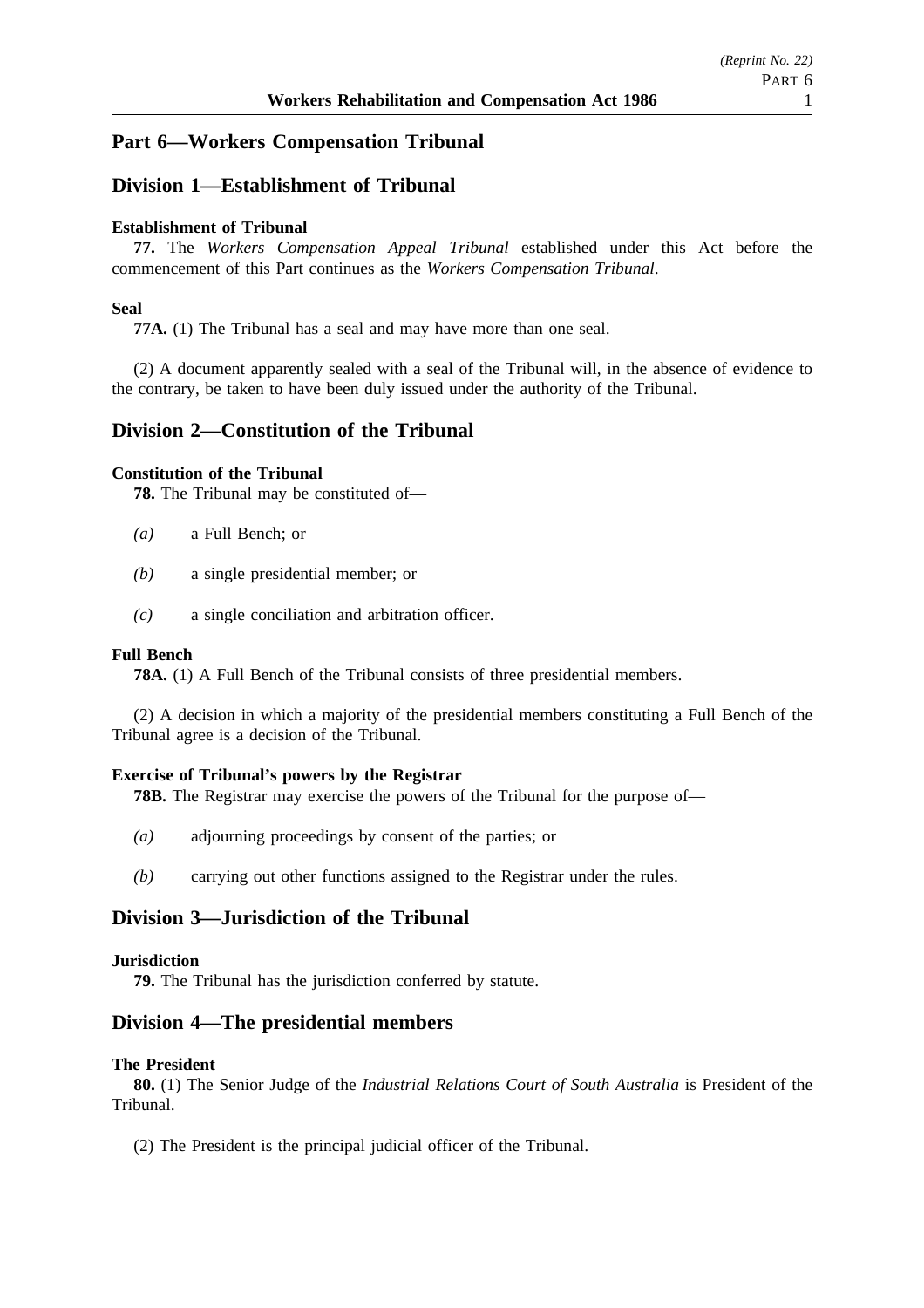(3) The President is responsible for the administration of the Tribunal.

(4) In the absence of the President from official duties, responsibility for administration of the Tribunal devolves on a Deputy President appointed by the Governor to act in the President's absence or, if no such appointment has been made, on the most senior Deputy President available to undertake that responsibility.

(5) The President may delegate administrative powers and responsibilities.

(6) A delegation under subsection (5)—

- *(a)* may be made to any person; and
- *(b)* is revocable at will; and
- *(c)* does not derogate from the President's power to act personally in any matter.

## **The Deputy Presidents**

**80A.** (1) A Judge (other than the Senior Judge) of the *Industrial Relations Court of South Australia* is a Deputy President of the Tribunal.

(2) The Governor may, on the nomination of the Minister, appoint a suitable person as a Deputy President of the Tribunal.

(3) A person is not eligible for appointment as a Deputy President of the Tribunal unless the person is a legal practitioner of at least seven years standing.

(4) A person may be appointed as a Deputy President of the Tribunal on a permanent or acting basis.

(5) A person appointed as a Deputy President of the Tribunal under this section ceases to hold that office if the person—

- *(a)* dies; or
- *(b)* reaches the age of 65 years; or
- *(c)* in the case of a Deputy President appointed on an acting basis—completes the term appointment and is not reappointed; or
- *(d)* resigns by written notice given to the Minister; or
- *(e)* is removed from office by the Governor for—
	- (i) misconduct; or
	- (ii) neglect of duty; or
	- (iii) incompetence; or
	- (iv) incapacity to carry out official duties satisfactorily.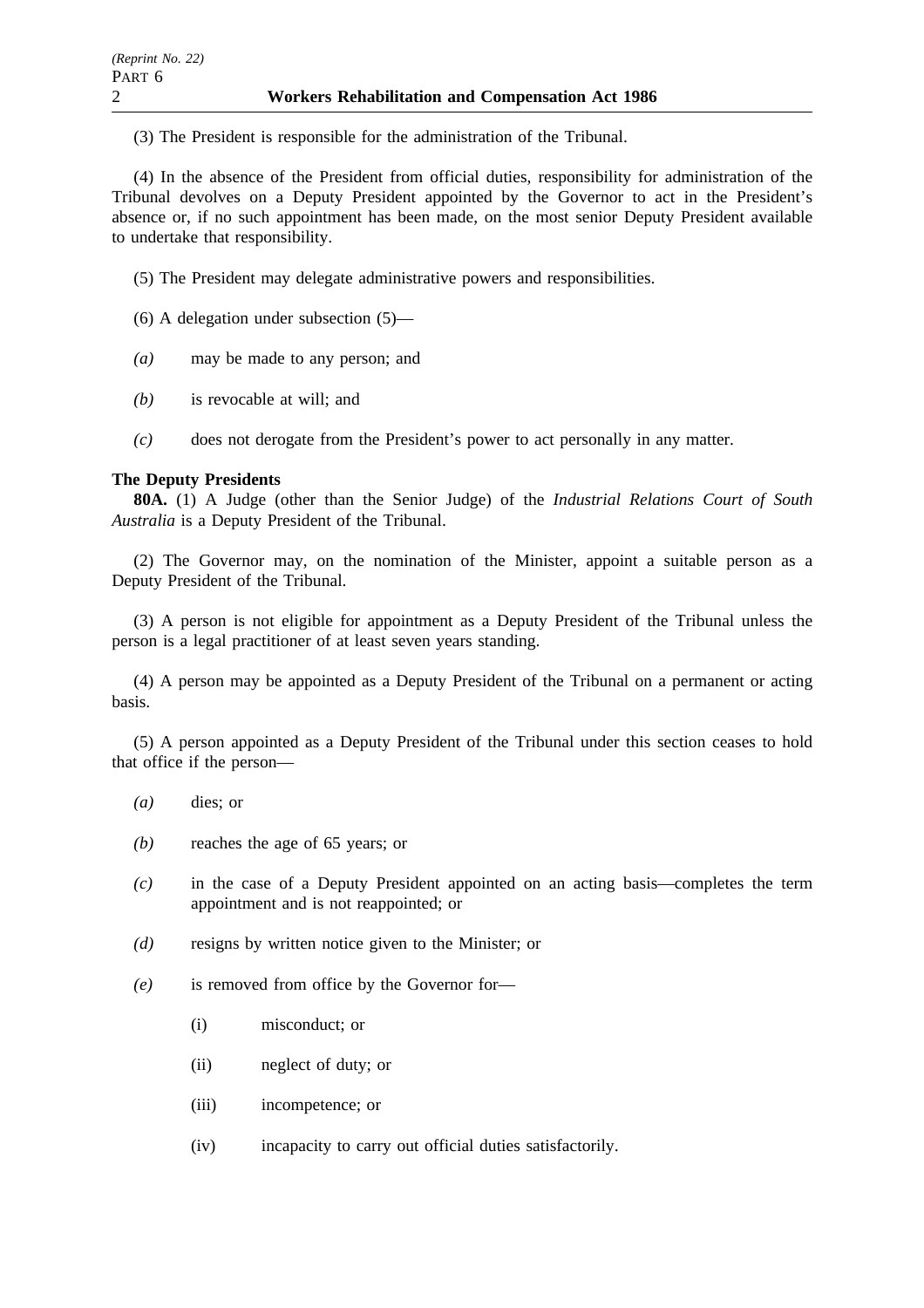(6) A Deputy President appointed under this section is entitled to remuneration allowances and expenses on a basis approved by the Governor.

(7) This section does not derogate from the operation of the *Judicial Administration (Auxiliary Appointments and Powers) Act 1988*.

# **Division 5—Conciliation and arbitration officers**

## **Appointment of conciliation and arbitration officers**

**81.** (1) The Governor may appoint conciliation and arbitration officers to carry out the Tribunal's work of conciliation and arbitration.

(2) A conciliation and arbitration officer must be a person of standing in the community with appropriate experience to work effectively in the conciliation and arbitration of disputes under this Act.

(3) Before a person is appointed (or reappointed) as a conciliation and arbitration officer, the Minister must consult confidentially about the proposed appointment with—

- *(a)* the United Trades and Labor Council; and
- *(b)* the South Australian Employers' Chamber of Commerce and Industry; and
- *(c)* the President of the Tribunal, or a Deputy President nominated by the President of the Tribunal.

#### **Conditions of appointment**

**81A.** (1) A conciliation and arbitration officer will be appointed for a term of five years and, at the end of a term of appointment, is eligible for reappointment.

(2) However—

- *(a)* a term of appointment cannot extend beyond the time the appointee reaches 65 years and if the appointee will reach that age less than 5 years after the date the appointment was made or last renewed, the appointment will be made or renewed for a term ending when the appointee reaches 65 years of age; and
- *(b)* an appointment may be made on an acting basis and, in that case, the appointment will be for a term (not exceeding six months) stated in the instrument of appointment.

(3) A conciliation and arbitration officer—

- *(a)* is entitled to a salary and allowances determined by the Governor on the recommendation of the Minister; and
- *(b)* is, to an extent determined by the Governor, subject to the *Public Sector Management Act 1995* (which applies with modification determined by the Governor); and
- *(c)* is an employee for the purposes of the *Superannuation Act 1988*.
- (4) A conciliation and arbitration officer—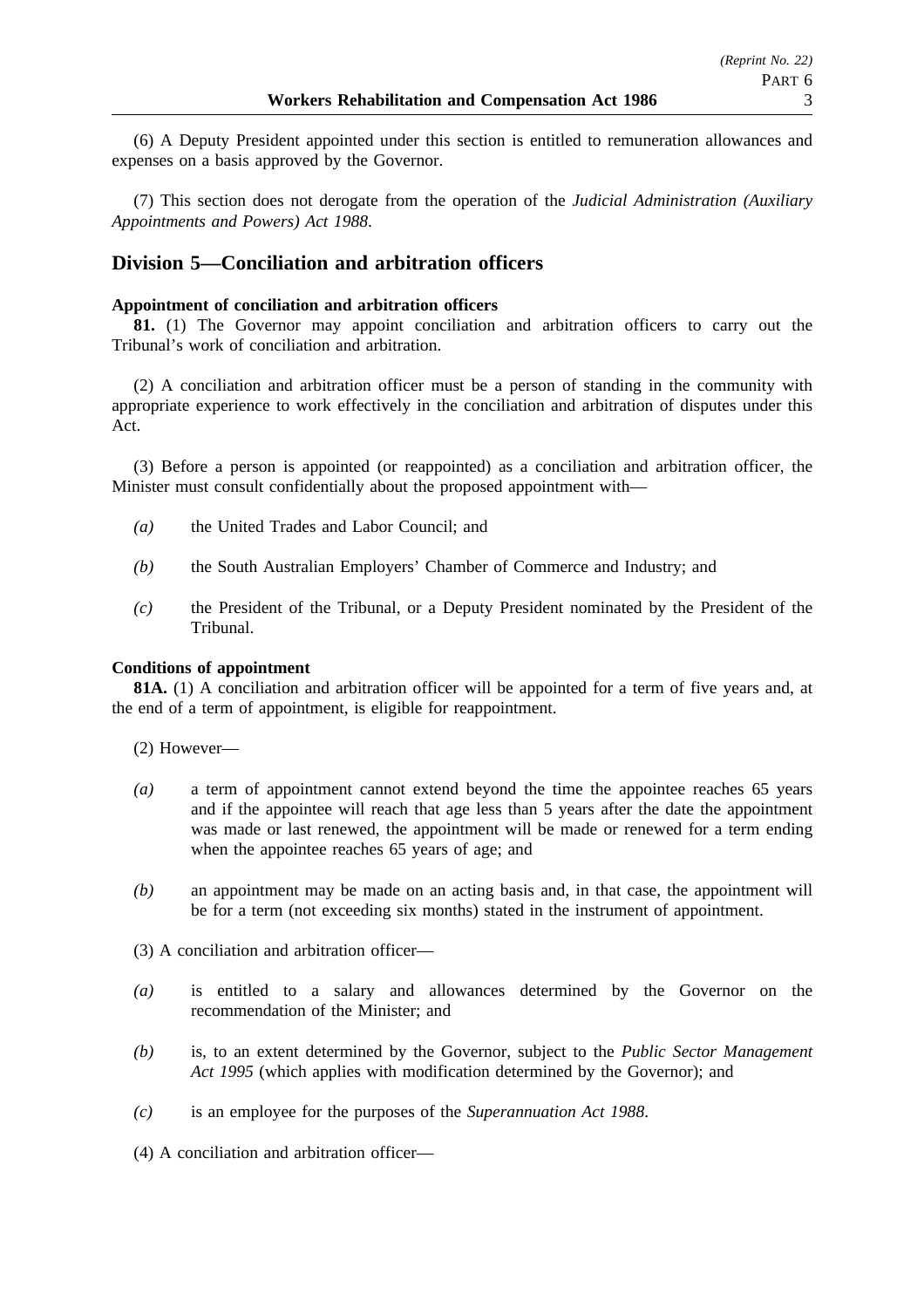- *(a)* must not, without the consent of the Minister, engage in remunerative work apart from official duties; and
- *(b)* must not, while in office, be an officer of an industrial association.
- (5) The Governor may remove a conciliation and arbitration officer from office if the officer—
- *(a)* is convicted of an indictable offence; or
- *(b)* is guilty of misconduct or neglect of duty; or
- *(c)* is incompetent; or
- *(d)* becomes mentally or physically incapable of carrying out official duties satisfactorily; or
- *(e)* contravenes subsection (4).

**Misconduct** includes (but is not limited to)—

- $\ddot{\phantom{a}}$ unlawful or improper conduct in the performance of official duties;
- refusal or deliberate failure to follow reasonable administrative directions given under this Part by the President.
- (6) The office of a conciliation and arbitration officer becomes vacant if the officer—
- *(a)* dies; or
- *(b)* completes a term of appointment and is not reappointed; or
- *(c)* resigns by written notice to the Minister; or
- *(d)* is removed from office under subsection (5).

## **Administrative responsibility of conciliation and arbitration officers**

**81B.** A conciliation and arbitration officer is responsible to, and subject to direction by, the President on administrative matters and, in particular, is subject to direction by the President on the duties to be performed and the times and places at which the duties are to be performed.

# **Division 6—Administrative and ancillary staff**

## **Administrative and ancillary staff**

**82.** The Tribunal's administrative and ancillary staff consists of—

- *(a)* the Registrar;
- *(b)* the Deputy Registrars;
- *(c)* any other persons appointed to the administrative and ancillary staff of the Tribunal.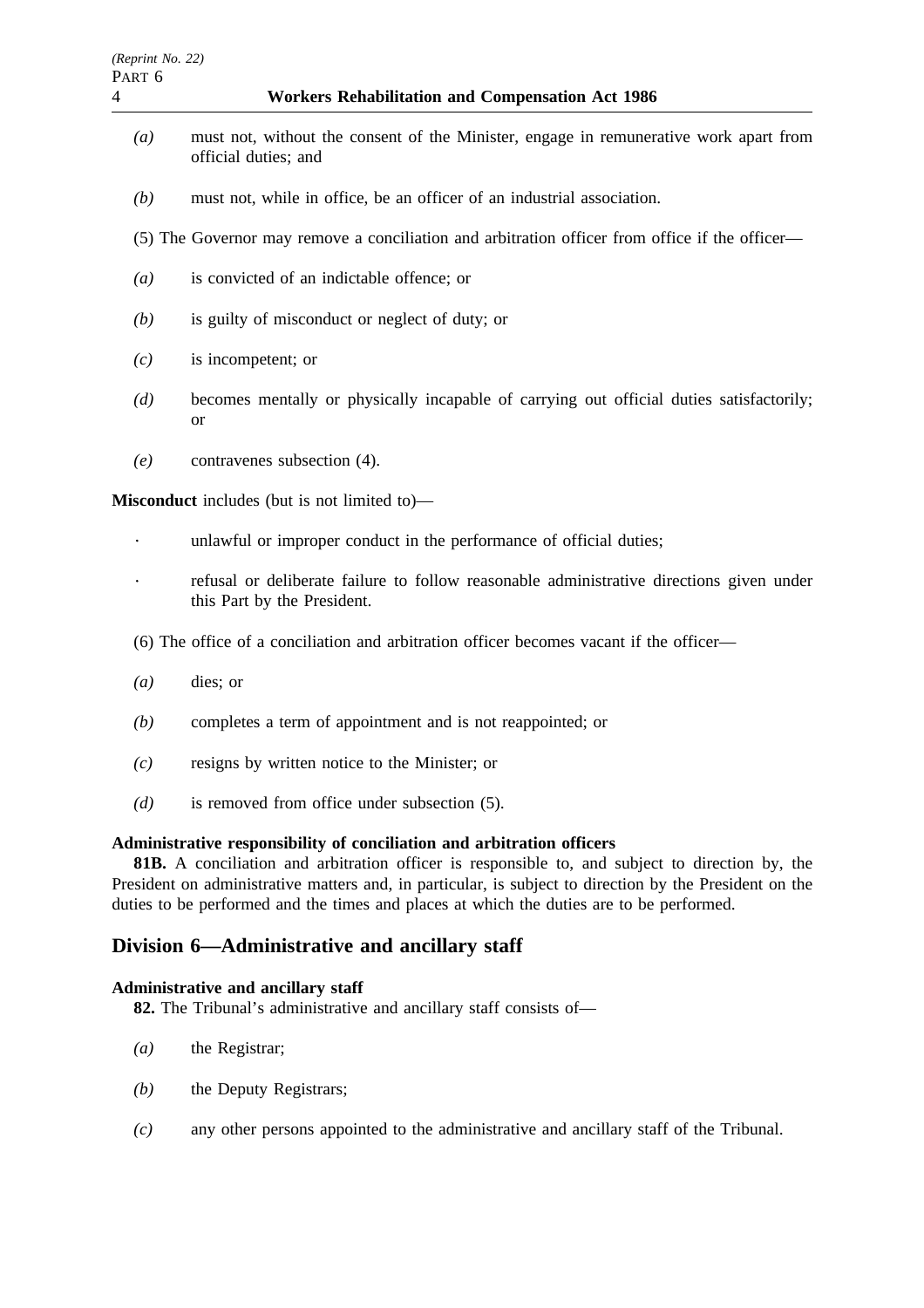### **Appointment etc of the Registrar**

**82A.** A person cannot be appointed to the office of Registrar of the Tribunal, nor can a person holding that office be dismissed or reduced in status, except on the recommendation, or with the concurrence, of the President.

## **Responsibilities of administrative and ancillary staff**

**82B.** A member of the Tribunal's administrative or ancillary staff is responsible to the President (through any properly constituted administrative superior) for the proper and efficient discharge of his or her duties.

## **Division 7—Sittings and distribution of business**

### **Time and place of sittings**

**83.** (1) The Tribunal may sit at any time (including a Sunday).

- (2) The Tribunal may sit at any place (either within or outside the State).
- (3) The Tribunal will sit at such times and places as the President may direct.

### **Adjournment from time to time and from place to place**

**83A.** The Tribunal may—

- *(a)* adjourn proceedings from time to time and from place to place; or
- *(b)* adjourn proceedings to a time, or a time and place, to be fixed; or
- *(c)* order the transfer of proceedings from place to place.

## **Division 8—Evidence**

#### **Tribunal not to be bound by evidentiary rules**

**84.** The Tribunal is not bound by the rules of evidence but may inform itself in any way it considers appropriate.

#### **Power to require attendance of witnesses and production of evidentiary material**

**84A.** (1) The Tribunal may, on the application of a party to proceedings or on its own initiative, issue a summons requiring a person to appear before the Tribunal at a specified time and place to give evidence or to produce evidentiary material (or both).

(2) A summons to produce evidentiary material may, instead of providing for production of the material before the Tribunal, provide for production of the material to an officer of the Tribunal nominated in the summons.

#### **Power to compel the giving of evidence**

**84B.** (1) A person who is called to give evidence or to produce evidentiary material before the Tribunal and—

- *(a)* refuses or fails to make an oath or affirmation when required to do so by the Tribunal; or
- *(b)* refuses or fails to give evidence on a subject on which that person is compellable to give evidence; or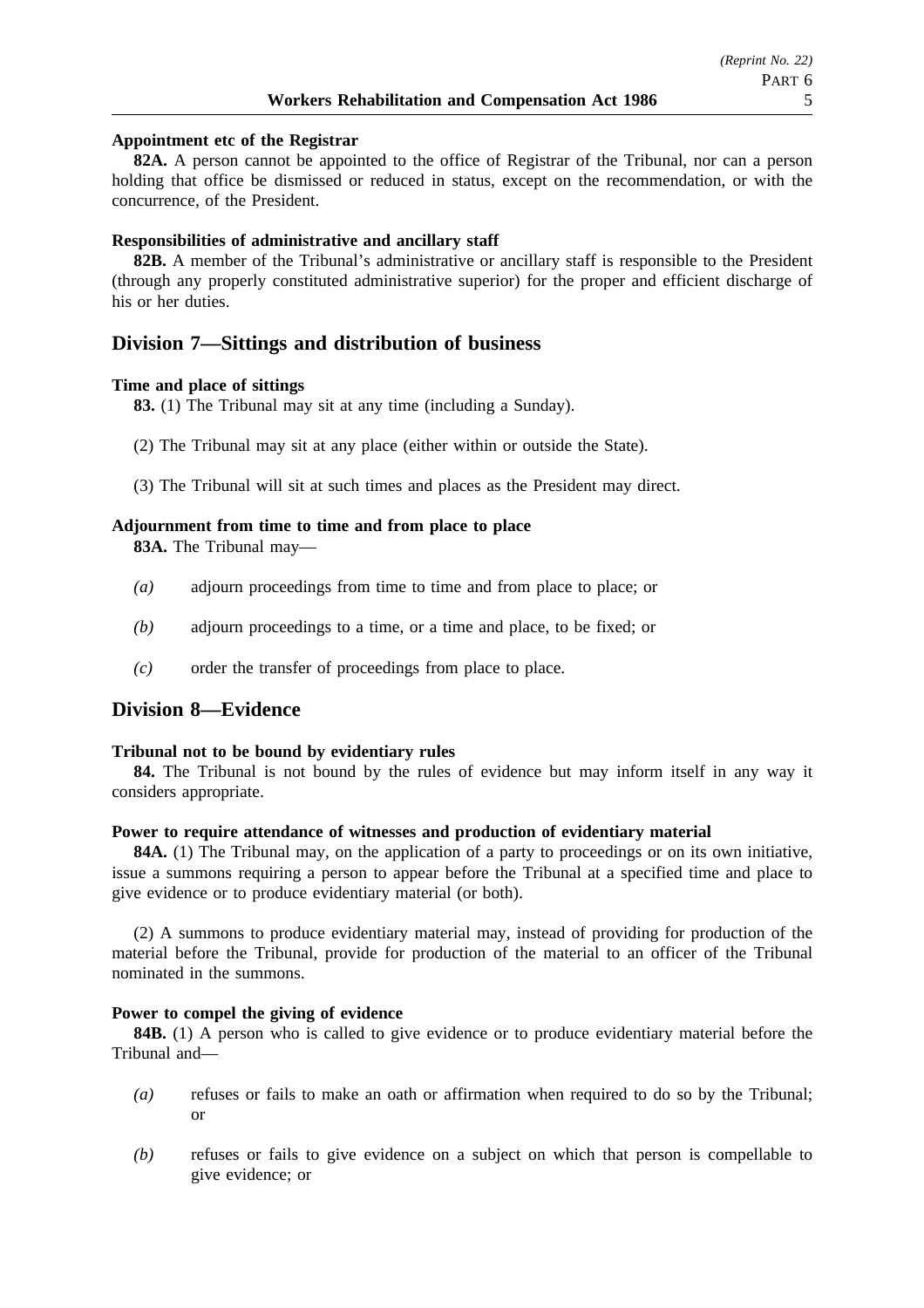*(c)* refuses or fails without reasonable excuse to produce evidentiary material that that person is required by the Tribunal to produce,

commits a contempt of the Tribunal.

(2) This section applies whether the person was summoned before the Tribunal, brought before the Tribunal on a warrant, or came to the Tribunal of his or her own volition.

## **Entry and inspection of property**

**84C.** (1) The Tribunal may enter any land or building and carry out an inspection that the Tribunal considers relevant to a proceeding before the Tribunal.

(2) The Tribunal may authorise an officer of the Tribunal to enter any land or building and carry out an inspection that the Tribunal considers relevant to a proceeding before the Tribunal.

(3) A person who obstructs the Tribunal, or a person authorised by the Tribunal, in the exercise of a power of entry or inspection under this section commits a contempt of the Tribunal.

#### **Issue of evidentiary summonses**

**84D.** (1) A summons under this Part may be issued on behalf of the Tribunal by—

- *(a)* a presidential member of the Tribunal; or
- *(b)* a conciliation and arbitration officer; or
- *(c)* the Registrar.

(2) However, the Registrar may only issue a summons at the direction of a presidential member or a conciliation and arbitration officer or as authorised under the Rules.

# **Division 9—General principles and rules**

#### **Principles of equity and good conscience**

**85.** The Tribunal must act according to equity, good conscience and the substantial merits of the case without regard to technicalities and legal forms.

#### **Hearings to be in public**

**85A.** (1) The Tribunal must hear proceedings (other than interlocutory or conciliation proceedings) in a place open to the public.

(2) However, the Tribunal may, in the interests of a party to proceedings hear the proceedings, or a particular part of the proceedings, in private.

#### **Representation**

**85B.** (1) A person is entitled to appear personally or by representative in conciliation proceedings or other proceedings before the Tribunal.

(2) However, a person is not entitled to be represented by a person whose name has been struck off the roll of legal practitioners or who, although a legal practitioner, is not entitled to practise the profession of law because of disciplinary action taken against the person.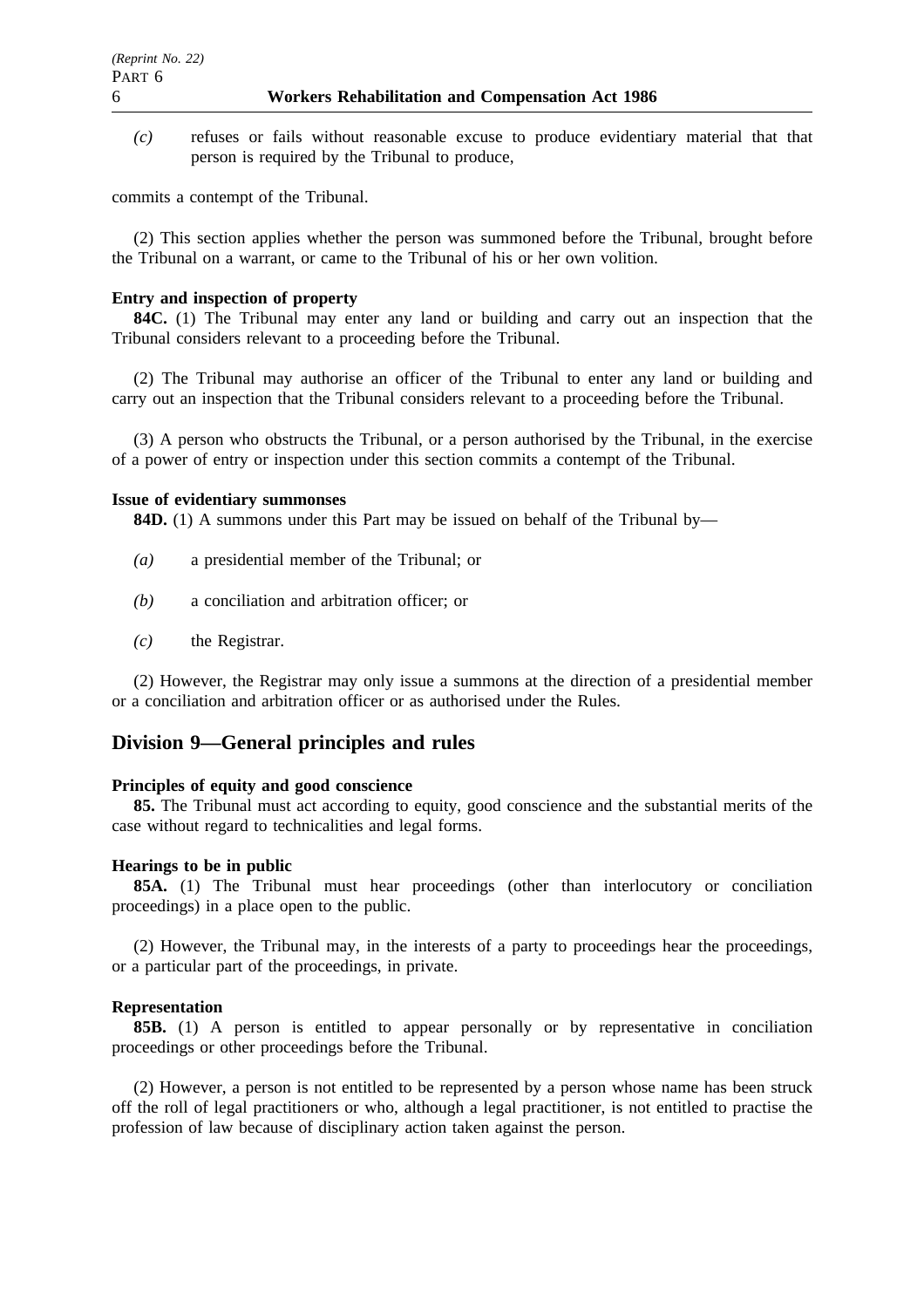(3) If, in conciliation proceedings, the conciliator presiding at the proceedings wants to speak to a person privately in the absence of the person's representative, the representative must withdraw until—

- *(a)* the conciliator invites the representative to return; or
- *(b)* the private interview is terminated.

(4) A party is entitled to terminate a private interview with the conciliator held in the absence of the party's representative at any time after the conciliator has had a reasonable opportunity to put to the party proposals for which the conciliator initiated the private interview.

## **Division 10—Appeals and cases stated**

## **Appeal on question of law**

**86.** (1) An appeal lies on a question of law against a decision of the Tribunal constituted of a single presidential member to a Full Bench of the Tribunal.

(2) An appeal under this section must be commenced, heard and determined in accordance with the rules.

### **Cases stated**

**86A.** (1) A Full Bench of the Tribunal may state a case on a question of law for the opinion of the Supreme Court.

- (2) A case stated under this section must be heard by the Full Court of the Supreme Court.
- (3) On a case stated under this section, the Full Court of the Supreme Court may—
- *(a)* decide the question of law referred to the Court;
- *(b)* refer the case back to the Tribunal with directions the Full Court considers appropriate;
- *(c)* make consequential or related orders (including orders for costs).

## **Division 11—Enforcement of judgments**

## **Certified copy of judgment or order**

**87.** The Registrar must, on application by a party to proceedings, issue a certified copy of a judgment or order of the Tribunal in the proceedings.

#### **Enforcement of judgments and orders**

**87A.** (1) A certified copy of a judgment or order of the Tribunal may be filed in the District Court.

(2) When a certified copy of a judgment or order is filed in the District Court under this section, the judgment or order may be enforced as a judgment or order of the District Court.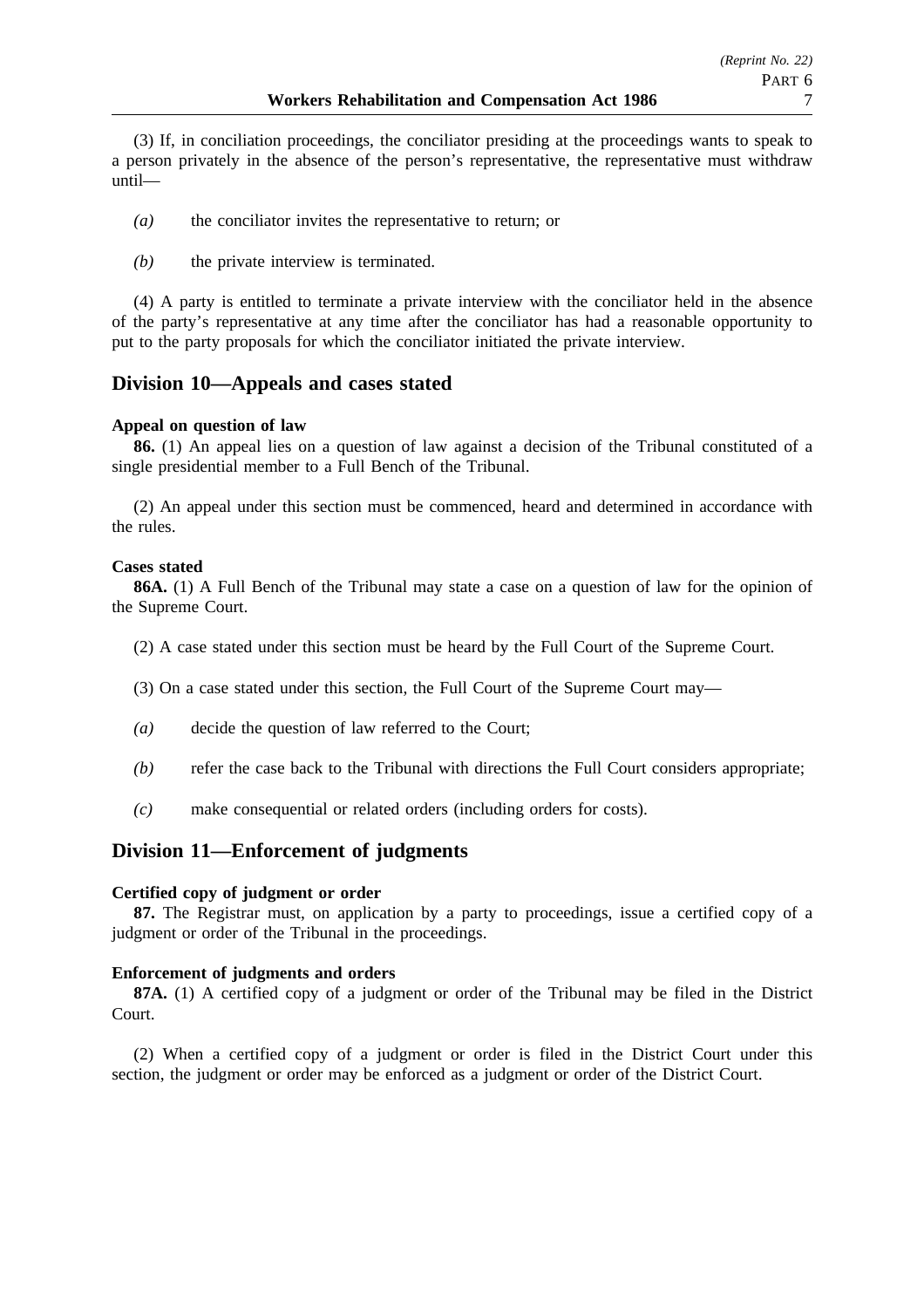## **Division 12—Miscellaneous**

#### **Immunities**

**88.** (1) A presidential member of the Tribunal or a conciliation and arbitration officer has the same privileges and immunities from civil liability as a Judge of the Supreme Court.

(2) An officer of the Tribunal, other than a presidential member or a conciliation and arbitration officer, incurs no civil or criminal liability for an honest act or omission in carrying out or purportedly carrying out official functions.

## **Contempts of the Tribunal**

**88A.** A person who—

- *(a)* interrupts the proceedings of the Tribunal or misbehaves before the Tribunal; or
- *(b)* insults a presidential member, a conciliation and arbitration officer or another officer of the Tribunal who is acting in the exercise of official functions; or
- *(c)* refuses, in the face of the Tribunal, to obey a lawful direction of the Tribunal; or
- *(d)* fails to comply with a summons, direction, order or other process of the Tribunal (other than an order for the payment of money),

is guilty of a contempt of the Tribunal.

#### **Punishment of contempts**

**88B.** (1) The Tribunal constituted of a presidential member may punish a contempt by imposing a fine of an amount (not exceeding \$2 000) considered appropriate by the presidential member.

(2) This section applies both to contempts committed in the face of the Tribunal and contempts arising from non-compliance with an order, direction, summons or other process of the Tribunal.

(3) The Supreme Court may review a penalty imposed for a contempt of the Tribunal and quash, increase or reduce the penalty.

#### **Miscellaneous provisions about legal process**

**88C.** (1) Any process of the Tribunal may be issued or executed on a Sunday as well as any other day.

(2) The validity of process is not affected by the fact that the person who issued it dies or ceases to hold office.

#### **Service**

**88D.** (1) If it is not practicable to serve any process, notice or other document in the manner otherwise prescribed or contemplated by law, the Tribunal may, by order—

- *(a)* provide for service by post; or
- *(b)* make any other provision that may be necessary or desirable for service.

(2) Any process, notice or other document served in accordance with an order under subsection (1) will, despite any other law, be taken to have been duly served.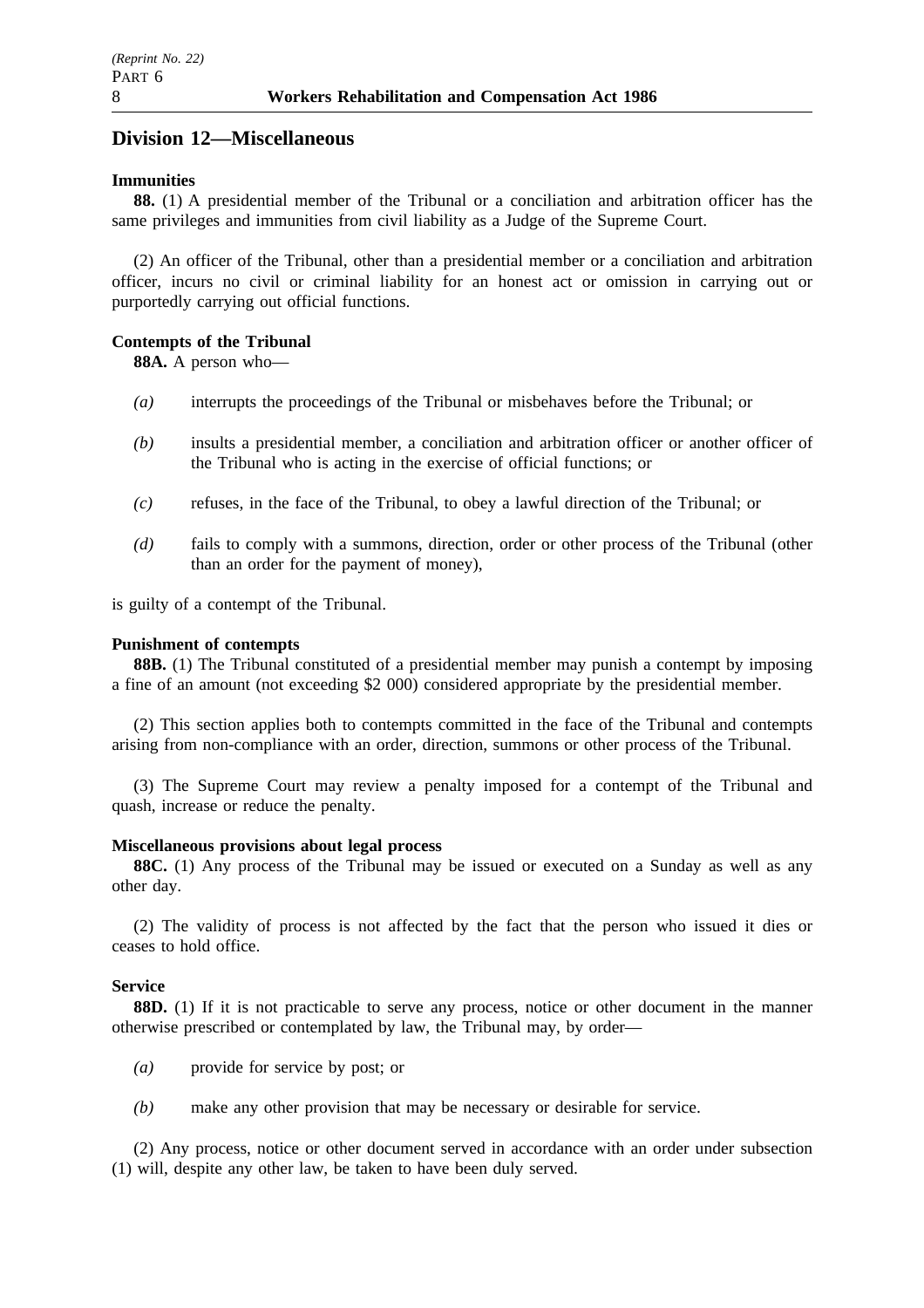#### **Power to enlarge scope of proceedings**

**88DA.** The Tribunal may, with the consent of all parties to proceedings, enlarge the scope of the proceedings to include questions that are not presently at issue in the proceedings.

## **Rules**

**88E.** (1) The President may make Rules of the Tribunal—

- *(a)* regulating the business of the Tribunal and the duties of the various officers of the Tribunal; and
- *(b)* authorising conciliation and arbitration officers to exercise any part of the jurisdiction of the Tribunal; and
- *(c)* regulating the practice and procedure of the Tribunal; and
- *(d)* imposing mutual obligations on parties to proceedings in the Tribunal to disclose to each other the contents of expert reports or other material of relevance to the proceedings before the proceedings are brought to trial; and
- *(e)* regulating the form in which evidence may be taken; and
- *(f)* regulating costs; and
- *(g)* dealing with any other matter necessary or expedient for the effective and efficient operation of the Tribunal.

(2) Before making Rules of the Tribunal, the President must consult with a rules committee consisting of—

- *(a)* at least three presidential members; and
- *(b)* at least two conciliation and arbitration officers; and
- *(c)* the Registrar.

(3) The rules take effect as from the date of publication in the *Gazette* or a later date specified in the rules.

#### **Costs of proceedings**

**88F.** Subject to this Act, the costs of proceedings before the Tribunal are in the discretion of the Tribunal.

#### **Recovery of costs of representation**

**88G.** (1) A representative of a party to proceedings before the Tribunal must not charge nor seek to recover for work involved in, or associated with, that representation an amount exceeding the amount allowable under a scale fixed by regulation.

Maximum penalty: \$2 000.

(2) Before proposing a regulation under this section to the Executive Council, the Minister must consult with the Crown Solicitor.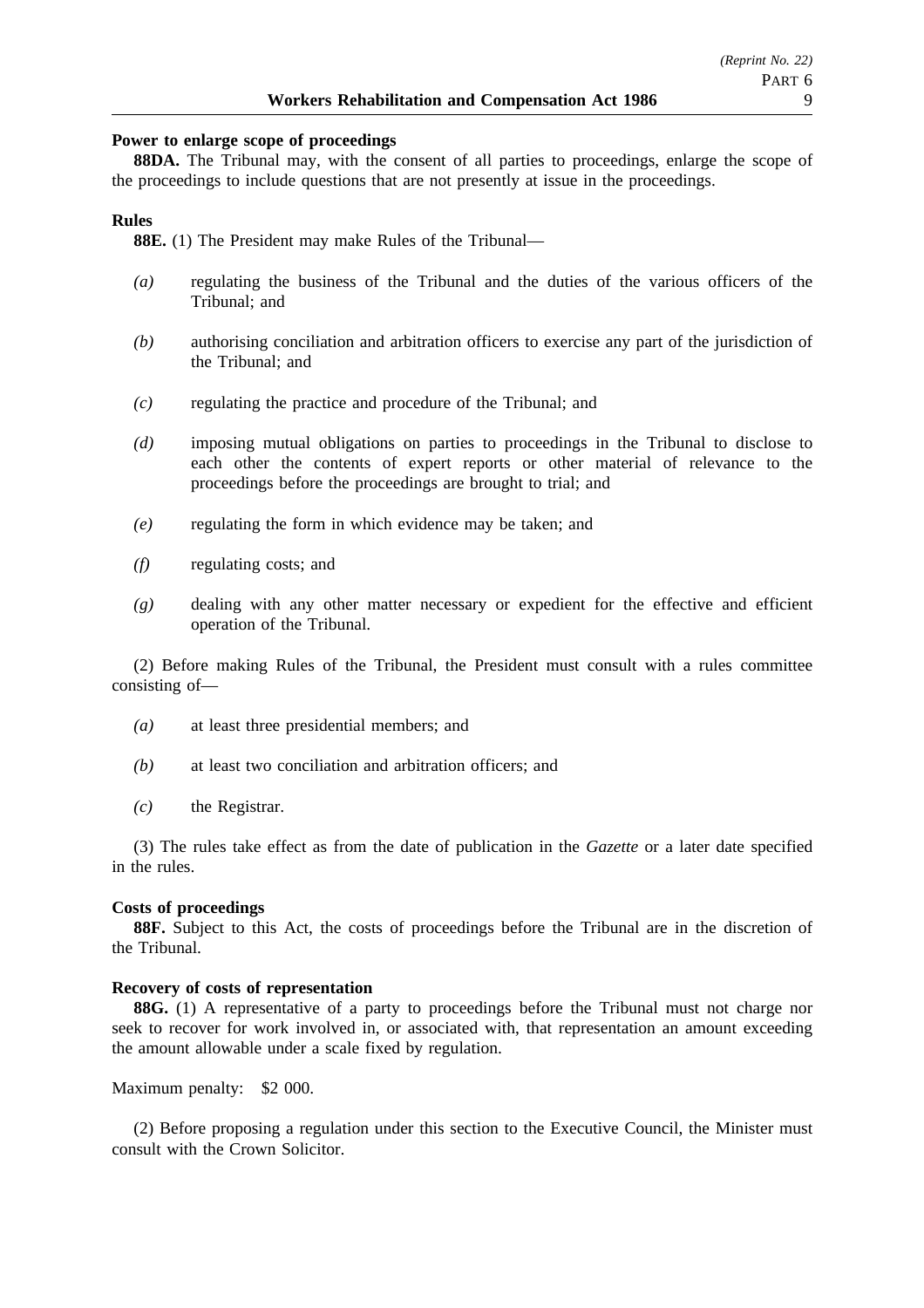## **Power to set aside judgments or orders**

**88H.** (1) The Tribunal may amend or set aside a judgment or order of the Tribunal—

- *(a)* by consent of the parties; or
- *(b)* in order to correct an error; or
- *(c)* if the interests of justice require that the judgment or order be amended or set aside.

(2) The power under subsection (1) may only be exercised by the President or a presidential member or conciliation and arbitration officer to whom the President has delegated the power.

### **Finality of the Tribunal's decisions**

**88I.** No proceeding, judgment or decision of the Tribunal can be challenged, appealed against, reviewed, quashed or called in question except—

- *(a)* as provided in this Act; or
- *(b)* in proceedings before the Full Supreme Court founded on an alleged excess or want of jurisdiction.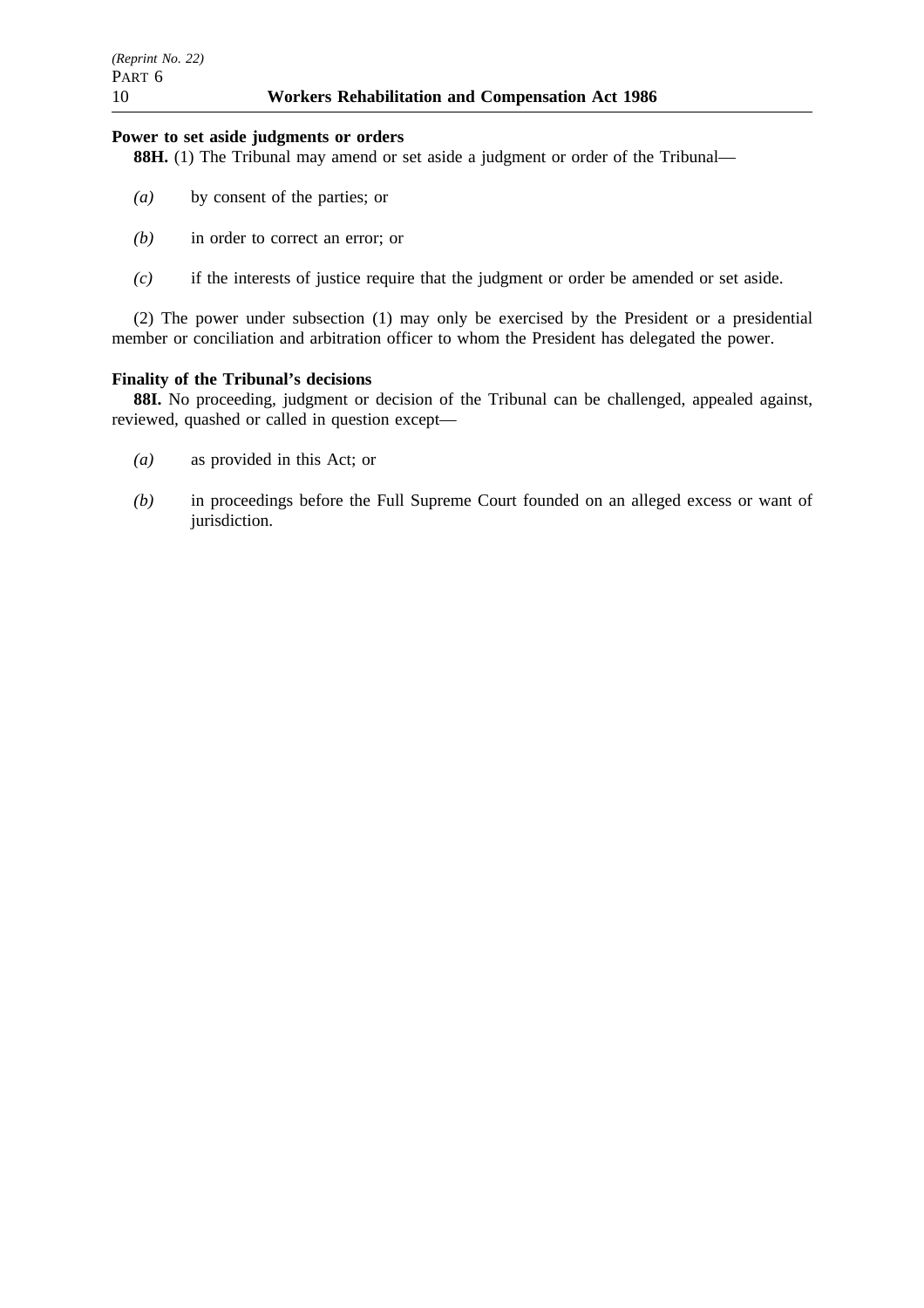# **Part 6A—Dispute resolution**

# **Division 1—Preliminary**

## **Interpretation**

**89.** In this Part—

"**applicant**" means the person who lodges a notice of dispute under this Part;

"**party**" to a dispute means—

- *(a)* the applicant; and
- *(b)* the relevant compensating authority; and
- *(c)* if the dispute is about a compensable disability and the worker who suffered or is alleged to have suffered the compensable disability is not the applicant—the worker; and
- *(d)* if the dispute is about a compensable disability and the employer from whose employment the disability arose or is alleged to have arisen is not the applicant—the employer; and
- *(e)* a person who has a direct interest in the dispute and has notified the Registrar of the interest;

"**relevant compensating authority**" in relation to a particular disputed decision means—

- *(a)* if the decision was made by the Corporation or a body corporate exercising powers delegated by the Corporation—the Corporation or the relevant delegate; or
- *(b)* if the decision was made by an exempt employer—the exempt employer.

## **Reviewable decisions**

**89A.** (1) The following decisions are reviewable—

- *(a)* a decision on a claim for compensation including—
	- (i) a decision redetermining a claim<sup>1</sup>; or
	- (ii) a decision on a claim by the Tribunal, made in the exercise of the Tribunal's special jurisdiction to expedite decisions on claims<sup>2</sup>;
- *(b)* a decision about the nature of rehabilitation services provided, or to be provided, for a worker<sup>3</sup>;
- *(c)* a decision to vary, suspend or discontinue weekly payments;
- *(d)* a decision on an application by an employer to have weekly payments payable to a worker employed by, or formerly employed by, the employer reviewed;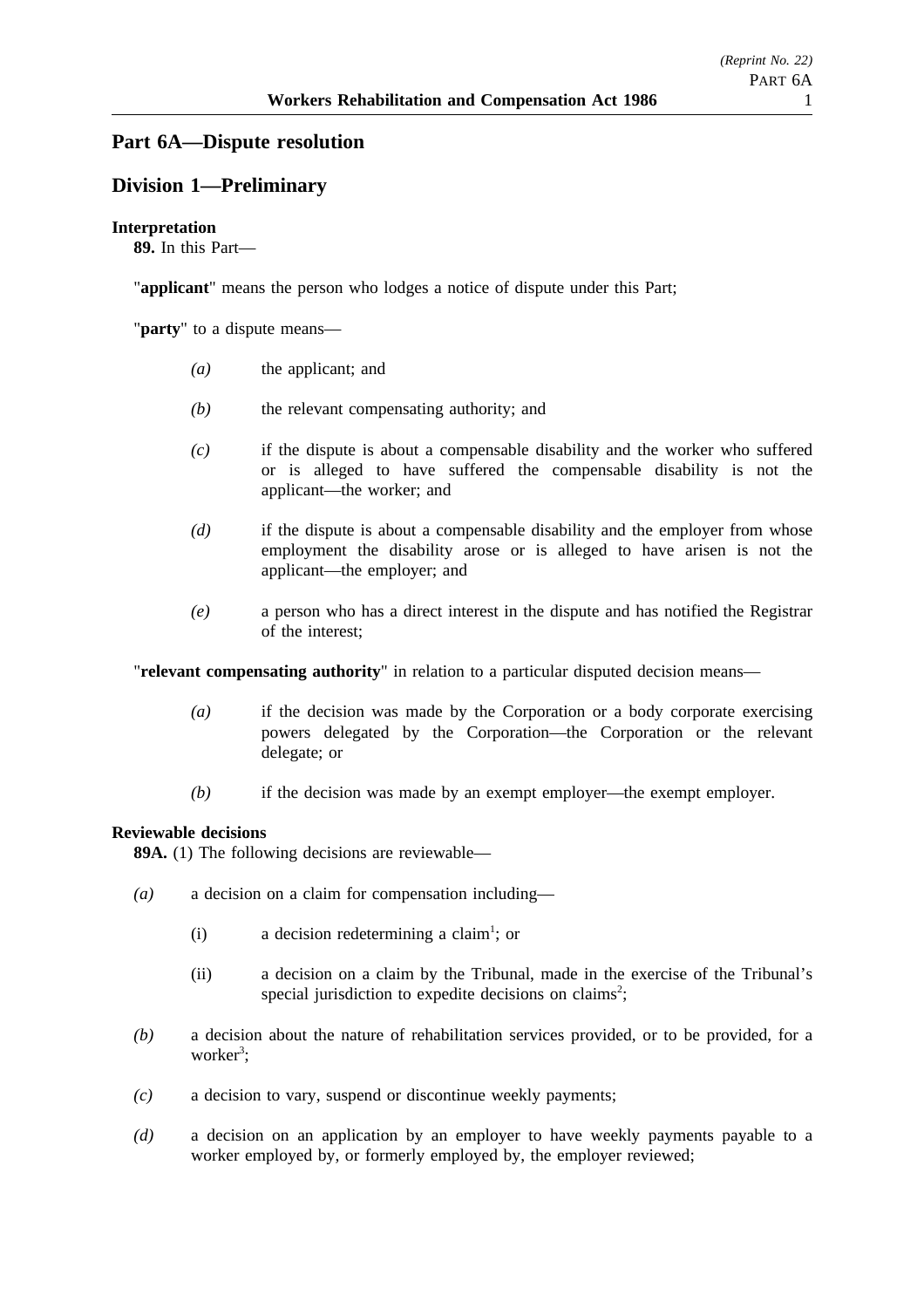*(e)* a decision to disallow or reduce a charge for a medical service (unless the decision merely brings the charge into conformity with a rate of charge prescribed by regulation).

(2) However, a decision is not reviewable if declared not to be reviewable by or under this Act.

- 
- <sup>1</sup> See section 53(7) & (7a).<br><sup>2</sup> See section 97B(3)(*b*).<br><sup>3</sup> Section 28B also provides for the review of a rehabilitation and return to work plan.

## **Division 2—Notice of dispute**

#### **Notice of dispute**

**90.** (1) A person with a direct interest in a reviewable decision (the "**applicant**") may lodge a notice of dispute with the Registrar.

- (2) A notice of dispute must be in writing and in the form prescribed by regulation.
- (3) A person has a direct interest in a reviewable decision if the person—
- *(a)* is directly affected by the decision; or
- *(b)* is the employer from whose employment the compensable disability arose or is alleged to have arisen.

#### **Time for lodging notice of dispute**

**90A.** (1) The notice of dispute must be lodged within one month after the applicant receives notice of the reviewable decision unless the Tribunal allows an extension of time.

(2) The Tribunal's power to extend time may only be exercised by the President or a presidential member or conciliation and arbitration officer to whom the President has delegated the power to allow an extension of time.

(3) An application an extension of time must be made as in the manner and form prescribed by the regulations.

#### **Notice to be given by Registrar**

**90B.** (1) On receiving a notice of dispute, the Registrar must immediately send copies of the notice of dispute to the other parties to the dispute.

(2) The copy of the notice of dispute sent to the relevant compensating authority must be accompanied by copies of any documentary materials lodged with the notice of dispute.

## **Division 3—Initial reconsideration**

#### **Initial reconsideration**

**91.** (1) The relevant compensating authority must, on receiving a copy of a notice of dispute under this Part—

- *(a)* assign a suitable person to reconsider the disputed decision; and
- *(b)* have the decision reconsidered in the light of the matters set out in the notice of dispute.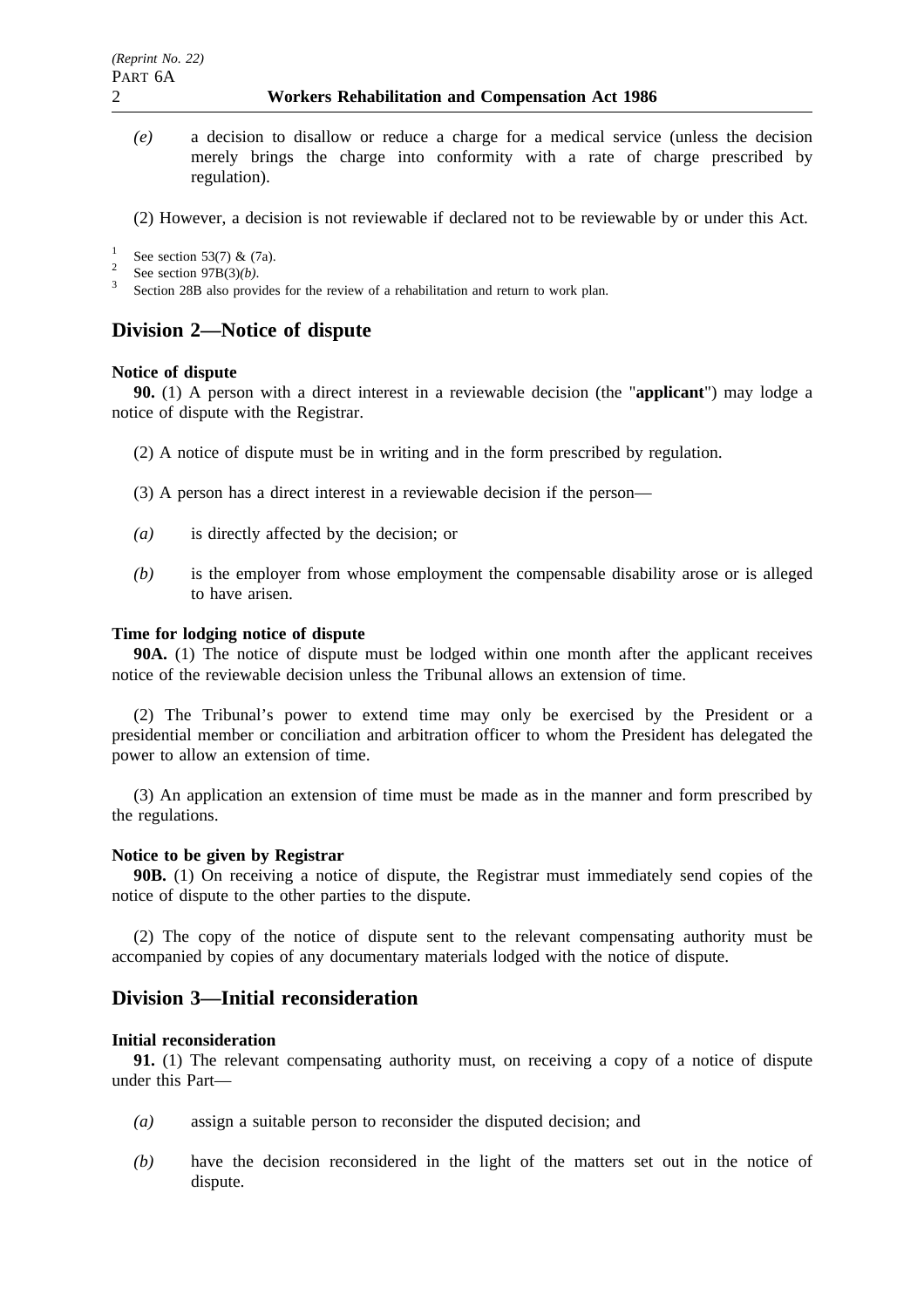- (2) A person assigned to reconsider the disputed decision—
- *(a)* may (but need not be) an officer of the relevant compensating authority but must not be the person who made the disputed decision; and
- *(b)* must be a person who has been nominated to the Registrar in accordance with the regulations as a person who may be assigned to reconsider disputed decisions under this Division.

(3) On completion of the reconsideration, the relevant compensating authority must confirm or vary the disputed decision to conform with the result of the reconsideration and give the Registrar a written notice stating—

- *(a)* the result of the reconsideration; and
- *(b)* whether the compensating authority has confirmed or varied the decision as a result of the reconsideration and, if the decision has been varied, how the decision has been varied.

(4) If the disputed decision is varied, the written notice must also be given to the other parties to the dispute.

(5) The relevant compensating authority must complete the reconsideration and give the notice or notices stating the result of the reconsideration within 7 days after receiving the notice of dispute or a longer time allowed by the Registrar on the authority's application.

Penalty: \$5 000.

(6) The variation of a decision under this section is not to be regarded as a redetermination of a  $claim<sup>1</sup>$ .

(7) A decision on a claim by the Tribunal itself, made in the exercise of the Tribunal's special jurisdiction to expedite decisions on claims<sup>2</sup>, is not liable to reconsideration under this section; if such a decision is disputed, the Registrar must immediately refer the dispute for conciliation.

 $\frac{1}{2}$  See section 53(7) and (7a).<br>See section 97B.

#### **Reference of disputes to conciliation 91A.** If—

- *(a)* the relevant compensating authority, on reconsideration of a disputed decision, confirms the decision; or
- *(b)* the relevant compensating authority, on reconsideration of a disputed decision, varies the decision and a party to the dispute expresses dissatisfaction with the result of the reconsideration in accordance with the rules,

the Registrar must refer the dispute for conciliation.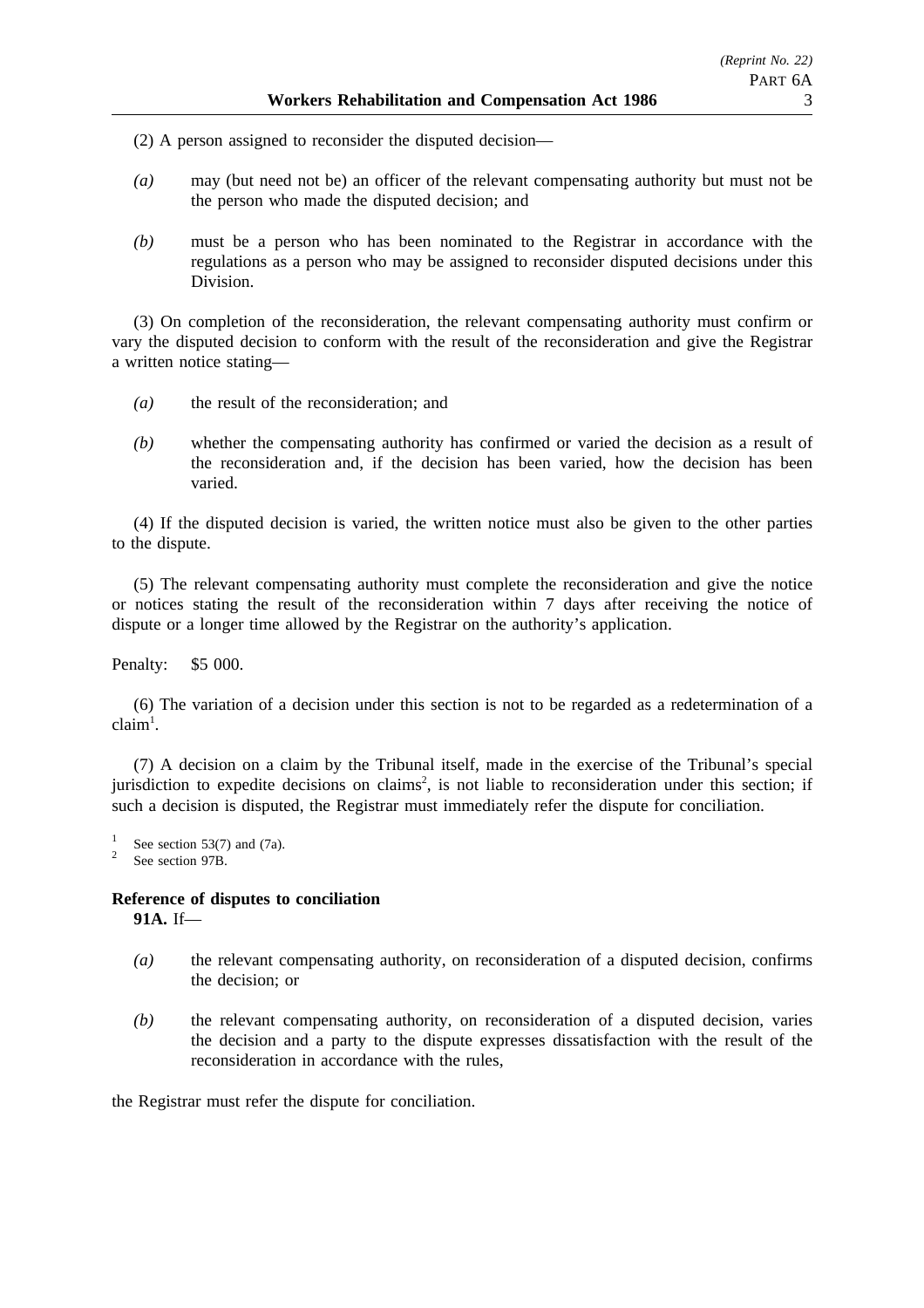## **Division 4—Conciliation proceedings**

**Assignment of presidential member or conciliation officer to preside at conciliation proceedings**

**92.** (1) When a dispute is referred for conciliation—

- *(a)* a presidential member or conciliation officer must be assigned in accordance with the rules to preside at the conciliation proceedings; and
- *(b)* each party to the dispute must, in accordance with the rules—
	- (i) disclose to the conciliator the existence and nature of all evidentiary material in the party's possession relevant to the dispute; and
	- (ii) at the request of another party to the dispute, give the party access to the relevant evidentiary material.

(2) However, if the conciliator agrees, a party need not give another party access to evidentiary material if—

- *(a)* the material is a videotape, photographic material, or a report of surveillance; or
- *(b)* the disclosure of the material could prejudice the investigation of a suspected offence.

### **Obligation of conciliator**

**92A.** In conducting conciliation proceedings, the conciliator must—

- *(a)* seek to identify the issues in dispute and to narrow the range of the dispute; and
- *(b)* explore the possibilities of resolving the dispute by agreement.

## **Calling of conciliation conference**

**92B.** (1) A compulsory conference of the parties to a dispute that has been referred for conciliation must be called within the time fixed by the rules.

(2) The Tribunal may summon the parties to the dispute and any other persons who may be able to assist in resolving the dispute to appear at the conference.

(3) A compulsory conference may, at the discretion of the conciliator, be held in public or private or partly in public and partly in private.

(4) A person who fails to attend a compulsory conference as required by summons or who, having attended, fails to participate in the conference as required by the conciliator presiding at the conference, commits a contempt of the Tribunal.

### **Procedure in conciliation proceedings**

**92C.** (1) In the course of conducting conciliation proceedings, the conciliator may interview the parties to the dispute separately or together.

(2) The conciliator presiding at a conference may (subject to the rules) adjourn the conference from time to time to allow the parties to gather further information, to consider their respective positions or for other purposes relevant to the resolution of the dispute.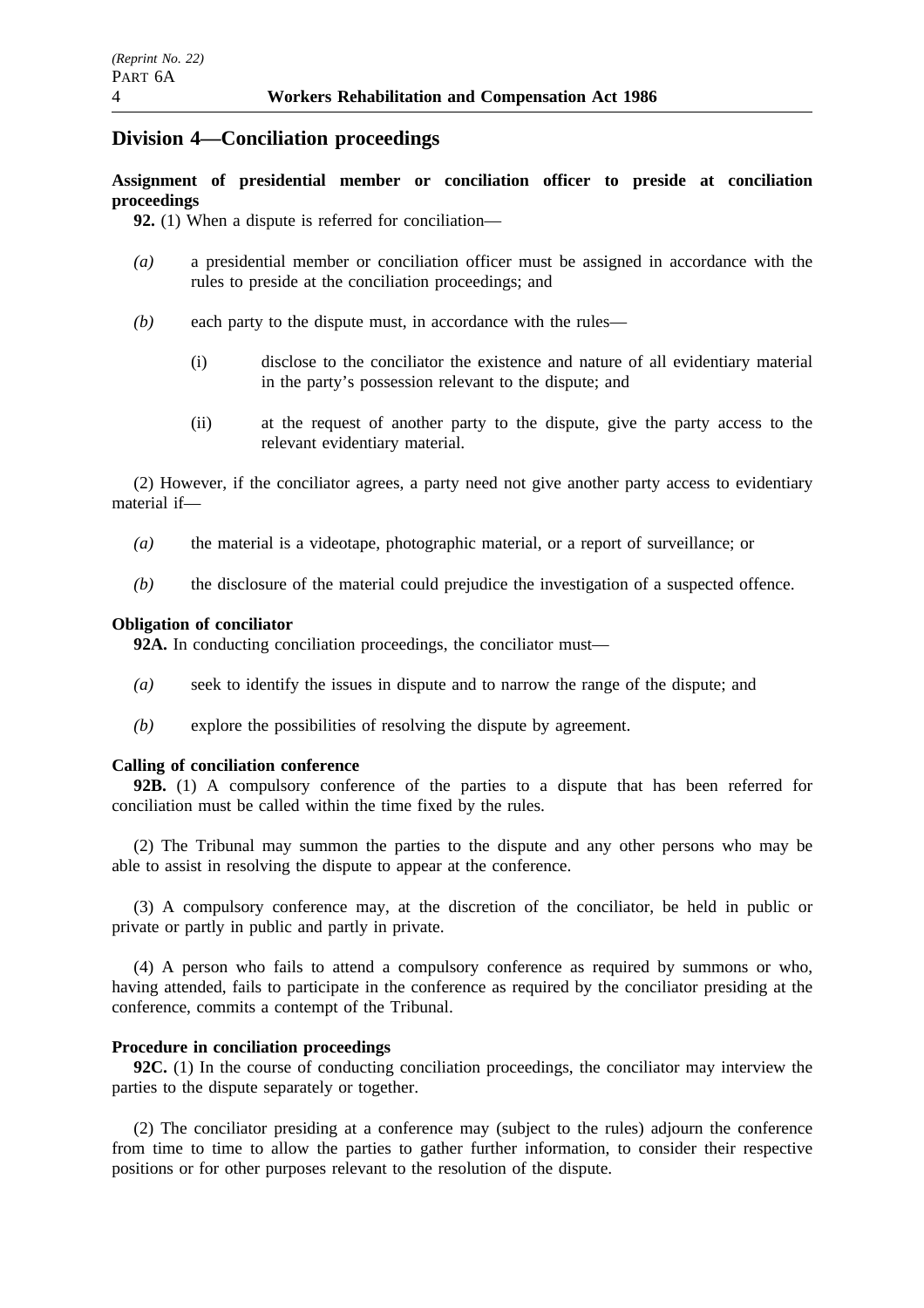(3) Evidence of anything said or done in the course of conciliation proceedings is only admissible in subsequent proceedings by consent of all parties to the proceedings.

(4) However—

- *(a)* evidence of a settlement reached in conciliation proceedings is admissible (without the consent of all parties) in subsequent proceedings; and
- *(b)* evidence of the offers made in the course of conciliation proceedings is admissible (without the consent of all parties) in subsequent proceedings for the purpose of applying provisions for deciding questions about costs.

(5) A settlement to which counsel or another representative of a party agrees at a conference is binding on the party.

(6) The conciliator presiding at a conference may make a determination or order to give effect to a settlement reached at the conference.

(7) A determination or order under subsection (6) is a determination or order of the Tribunal.

## **Reference of dispute into Tribunal**

**92D.** (1) If conciliation proceedings do not result in an agreed settlement of the dispute, the conciliator presiding at the conciliation proceedings must—

- *(a)* refer the dispute into the Tribunal for arbitration; or
- *(b)* refer the dispute into the Tribunal for judicial determination.

(2) A dispute may only be referred into the Tribunal for judicial determination under subsection  $(1)$  if—

- *(a)* the conciliator has first informed the parties to the dispute of the intention to do so and has considered any representations made by any of them about the proposed reference; and
- *(b)* the President (or a Deputy President to whom the President has delegated powers under this section) agrees to the proposed reference.

(3) However, the President (or a Deputy President to whom the President has delegated powers under this section) may, on application by a party or in the exercise of a personal initiative, direct that a dispute be referred into the Tribunal for judicial determination at the conclusion of conciliation proceedings.

# **Division 5—Arbitration**

## **Arbitrator**

**93.** (1) An arbitration will be conducted by an arbitration officer.

(2) A conciliation officer who presided at the conciliation proceedings cannot arbitrate the same dispute unless the parties involved in the conciliation proceedings agree.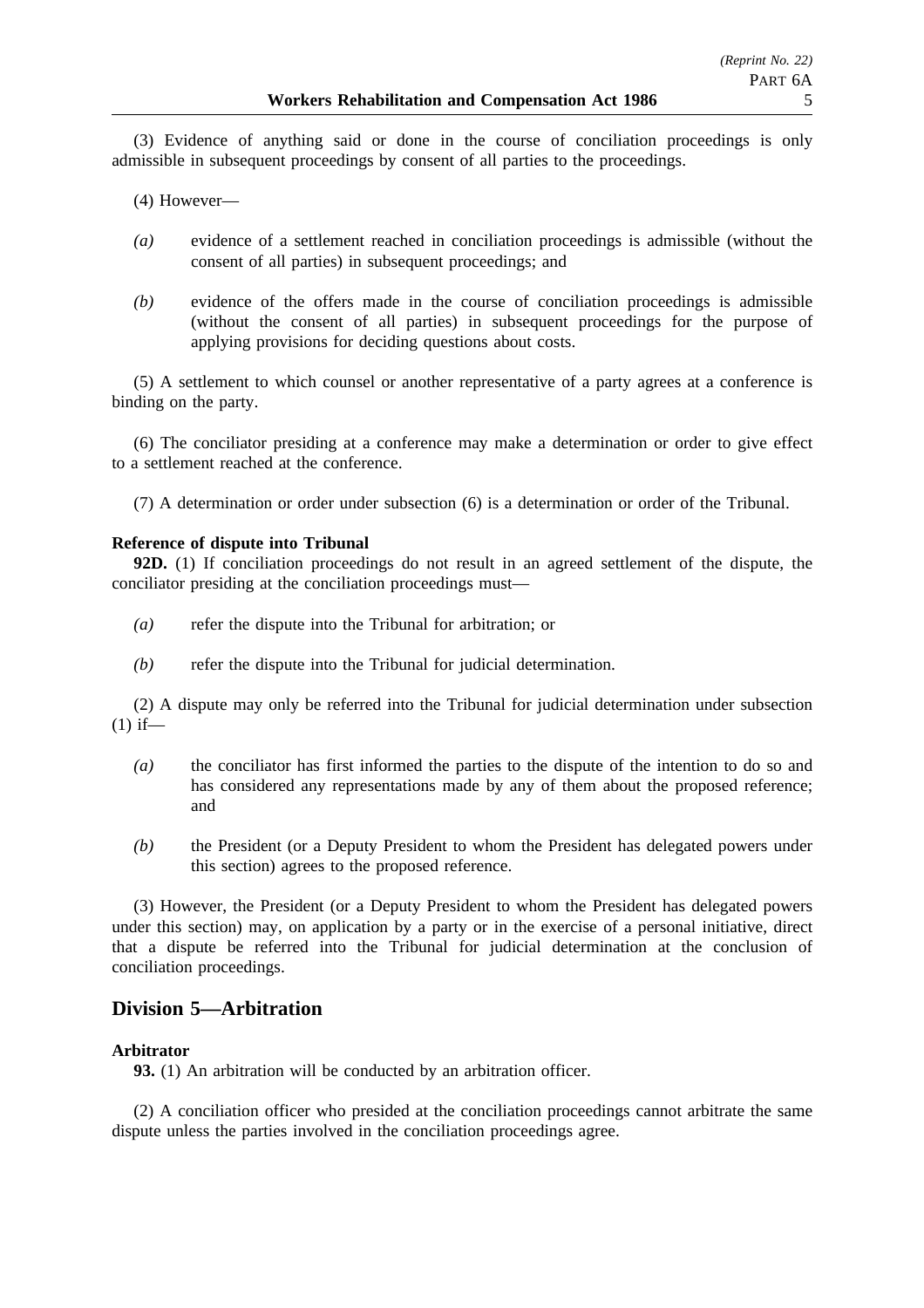### **Conduct of proceedings**

**93A.** (1) An arbitration is to be conducted in accordance with the rules.

(2) The arbitration officer conducting an arbitration may take into consideration recommendations of the conciliator who presided at the conciliation proceedings.

#### **Special provision about lump sum payments**

**93B.** If the amount of lump sum compensation is disputed by a worker, and the amount to be awarded on an arbitration is less than, the same as, or less than 10% above the amount offered in conciliation proceedings, the worker is not entitled to costs of the arbitration proceedings.

## **Division 6—Judicial determination of dispute**

## **Cases where Tribunal makes judicial determination**

**94.** The Tribunal must make a judicial determination of a disputed claim—

- *(a)* if the dispute is referred for judicial determination under Division 4; or
- *(b)* if a party to the dispute is dissatisfied with the result of an arbitration and disputes the arbitrated determination in accordance with the rules.

### **Constitution of Tribunal**

**94A.** (1) For the purpose of making a judicial determination of a disputed claim, the Tribunal will be constituted of a single presidential member.

(2) However, if the President decides that a particular dispute should be referred directly to a Full Bench of the Tribunal, the dispute will be heard and determined by a Full Bench of the Tribunal.

## **Pre-hearing conference**

**94B.** (1) Before the Tribunal proceeds with the hearing of the disputed claim, a pre-hearing conference of the parties must be held in accordance with the rules.

(2) However, a presidential member of the Tribunal may dispense with a pre-hearing conference if there is proper reason for doing so.

#### **Re-hearing of disputed matter**

**94C.** (1) In proceedings under this Division, the Tribunal must rehear the matter in dispute and decide the dispute without regard to decisions taken in earlier proceedings.

(2) However—

- *(a)* the Tribunal may accept in evidence transcripts of evidence and other evidentiary material introduced in proceedings for arbitration of the dispute; and
- *(b)* the Tribunal will not take evidence that should, in the Tribunal's opinion, have been introduced in proceedings for arbitration of the dispute unless—
	- (i) there is an adequate reason why the evidence was not introduced in the earlier proceedings; or
	- (ii) the interests of justice require admission of the evidence; and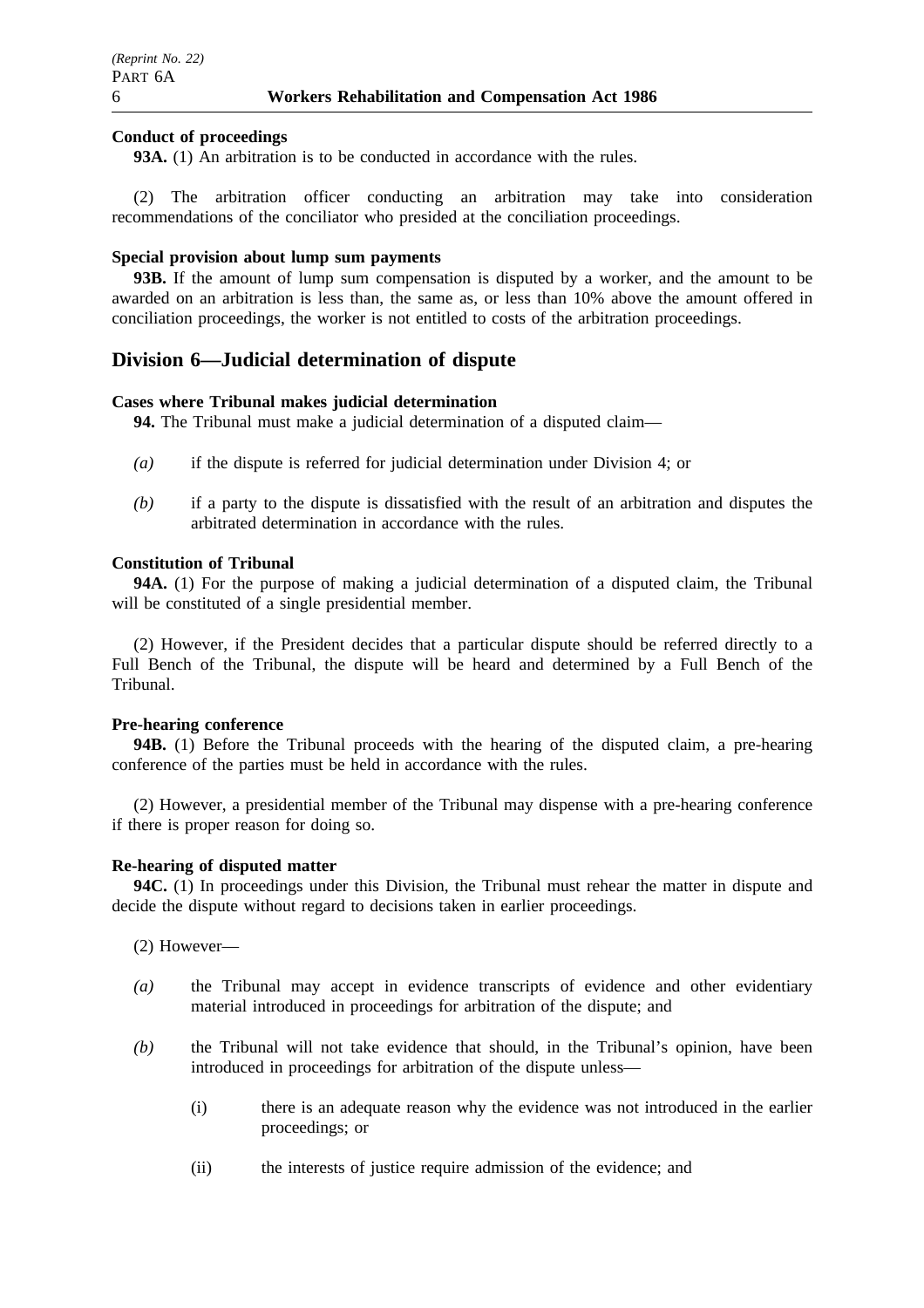*(c)* if the amount of lump sum compensation is disputed by a worker, and the amount the Tribunal proposes to award under this Division is less than, the same as, or less than 10% above the amount awarded on an arbitration or offered in conciliation proceedings, the worker is not entitled to costs of the proceedings under this Division.

# **Division 7—Costs**

## **Costs**

**95.** (1) A party (other than the relevant compensating authority) is entitled, subject to this Part and to limits prescribed by regulation, to an award against the relevant compensating authority for the party's reasonable costs of—

- *(a)* the initial reconsideration of a disputed decision; and
- *(b)* any subsequent proceedings for resolution of the dispute under this Part (but not proceedings by way of an appeal or case stated to a Full Bench of the Tribunal or the Supreme Court).
- (2) Costs may only be awarded to cover—
- *(a)* the cost of representation by a legal practitioner or an officer or employee of an industrial association; and
- *(b)* costs of a kind authorised by the regulations that were reasonably incurred.

(3) If the Tribunal is of the opinion that a party acted unreasonably, frivolously or vexatiously in bringing or in relation to the conduct of proceedings, the Tribunal may—

- *(a)* decline to make an award of costs in favour of the party and may further (if it thinks fit) make an award of costs against the party; or
- *(b)* reduce the amount of the award to which the party would otherwise have been entitled.

(4) An award of costs to cover professional advice or assistance may, if the Tribunal considers appropriate, be made in favour of the person who provided the professional advice or assistance.

(5) An award of legal costs cannot exceed 85% of the amount that would be allowable under the relevant Supreme Court scale if the proceedings were in the Supreme Court.

# **Division 8—Ministerial intervention**

## **Ministerial intervention**

**96.** The Minister may, if satisfied that intervention is justified in the public interest, intervene in proceedings before the Tribunal or the Supreme Court under this Part.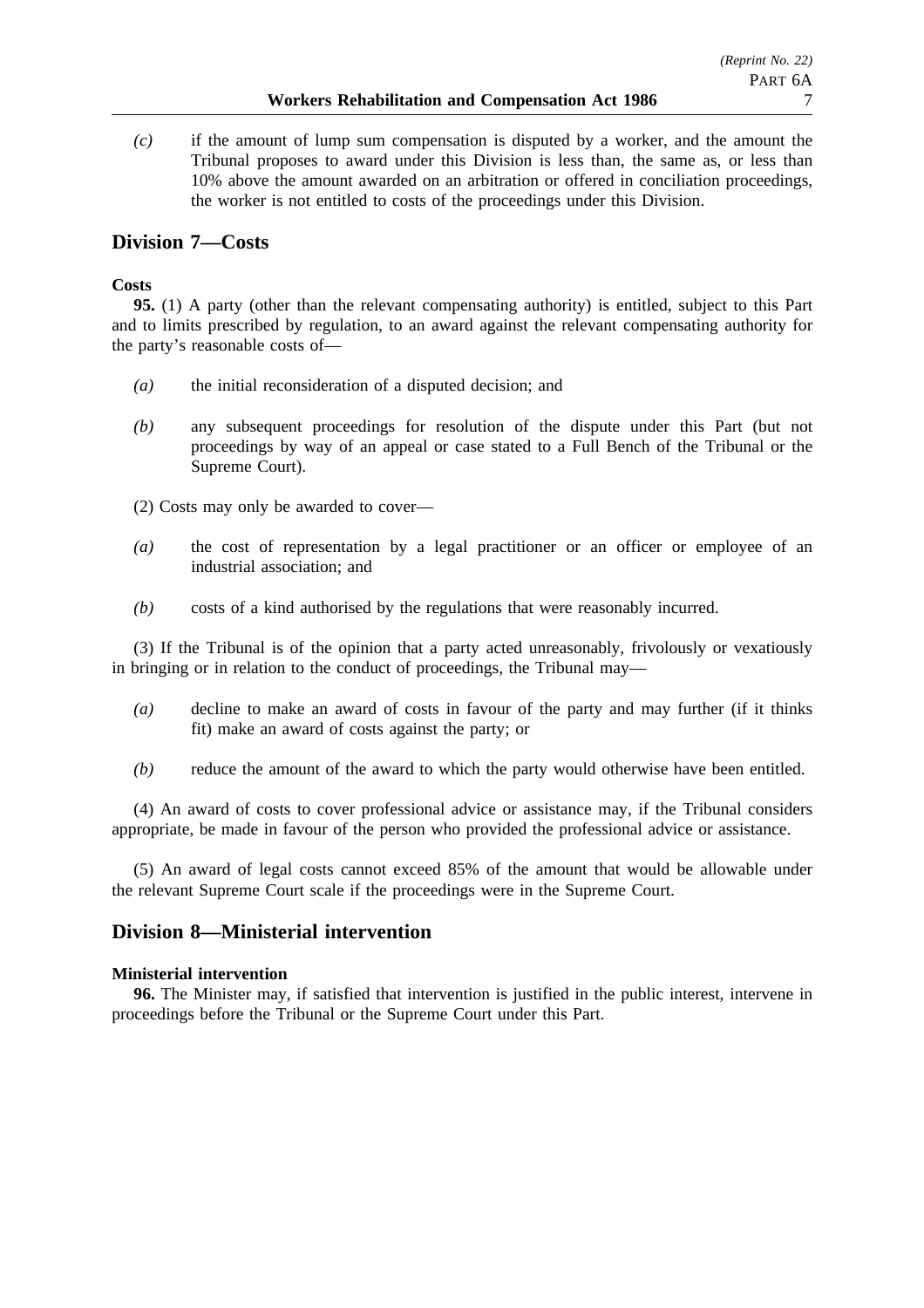## **Part 6B—Special jurisdiction to expedite decisions**

## **Special jurisdiction**

**97.** (1) A worker or employer who believes there has been undue delay in deciding a claim or other matter affecting the worker or employer may apply to the Tribunal, in the manner and form prescribed by regulation, for expedited determination of the matter.

- (2) However, an application cannot be made for expedited determination of—
- $(a)$  a question about the redemption of a liability<sup>1</sup>; and
- *(b)* a matter of a class excluded by regulation from the ambit of this section.

(3) An application for expedited determination of a matter cannot be made until at least 14 days after the day the matter was placed before the decision-maker whose decision is required.

See section 42.

### **Constitution of Tribunal for proceedings under this Part**

**97A.** For the purpose of proceedings under this Part, the Tribunal may be constituted of a presidential member or a conciliation and arbitration officer.

#### **Powers of Tribunal on application**

**97B.** (1) On an application for expedited determination of a matter, the Tribunal may—

- *(a)* give directions the Tribunal considers necessary to expedite the determination of the matter; or
- *(b)* decide the matter itself.

(2) A person to whom a direction is given by the Tribunal under subsection (1) must comply with the direction.

Maximum penalty: \$5 000.

Prosecution of non-compliance as an offence does not prejudice enforcement of the direction in other ways.

(3) If the Tribunal decides a claim under this section, the decision—

- *(a)* is to be treated as a decision of the relevant compensating authority; and
- *(b)* is a reviewable decision.

#### **Costs**

**97C.** Regulations may be made about the costs of proceedings under this Part.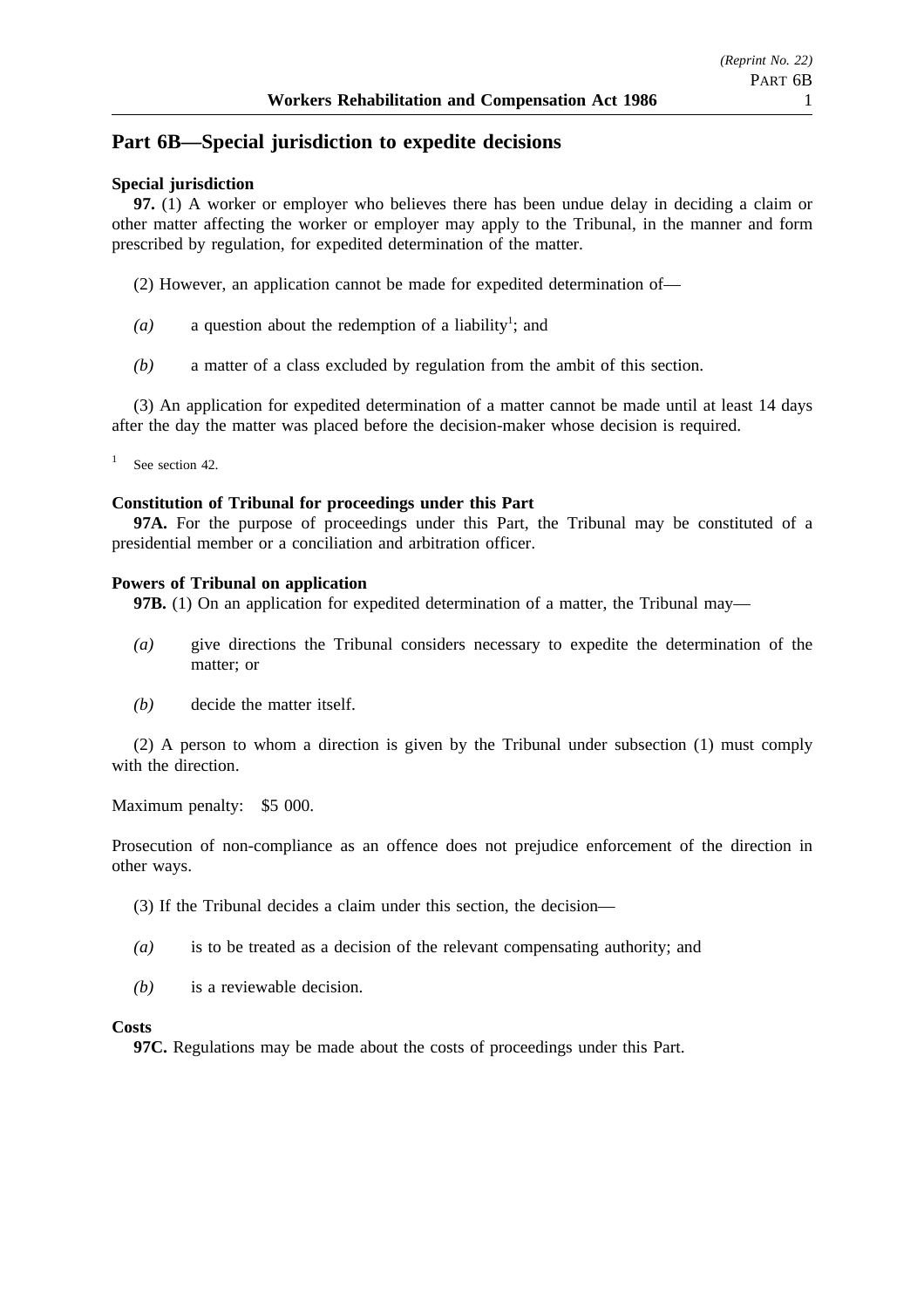## **Part 7—Miscellaneous**

### **Extension of the application of this Act to self-employed persons**

**103.** (1) The Corporation may, on the application of a person who is self-employed, extend to that person the protection of this Act.

(2) An application under subsection (1) may be granted by the Corporation subject to such conditions and limitations as the Corporation thinks fit and any such condition or limitation shall, to the extent of any inconsistency, prevail over the provisions of this Act.

#### **Special provision for prescribed classes of volunteers**

**103A.** (1) The Crown is the presumptive employer of persons of a prescribed class who voluntarily perform work of a prescribed class that is of benefit to the State (and the Crown therefore has the liabilities of an exempt employer in relation to persons of that class).

(2) Where a person of a class prescribed under subsection (1) suffers a compensable disability while performing the work to which the prescription relates—

- *(a)* the question of whether and, if so, to what extent the person is incapacitated for work must be determined according to the employment (including self-employment) in which the person was otherwise engaged at the commencement of the incapacity or, if the person was not then engaged in other employment, by reference to employment for which he or she was then reasonably fitted; and
- *(b)* subject to paragraph *(c)*, the average weekly earnings of the person must be determined—
	- (i) if the person was self-employed, by reference to the remuneration that the person would have received if he or she had been doing the same work in employment; or
	- (ii) if the person was not employed, by reference to the remuneration that the person would have received if he or she had been working in employment for which he or she was reasonably fitted,

and, if there is an award or industrial agreement applicable to that class or grade of employment, by reference to that award or agreement; and

- *(c)* where—
	- (i) the person dies;
	- (ii) a claim for compensation is made by a person claiming to be a dependant of the deceased;
	- (iii) the deceased and the claimant were both members of a partnership or proprietary company and the predominant work of the deceased before the date of death was in the business of that partnership or company,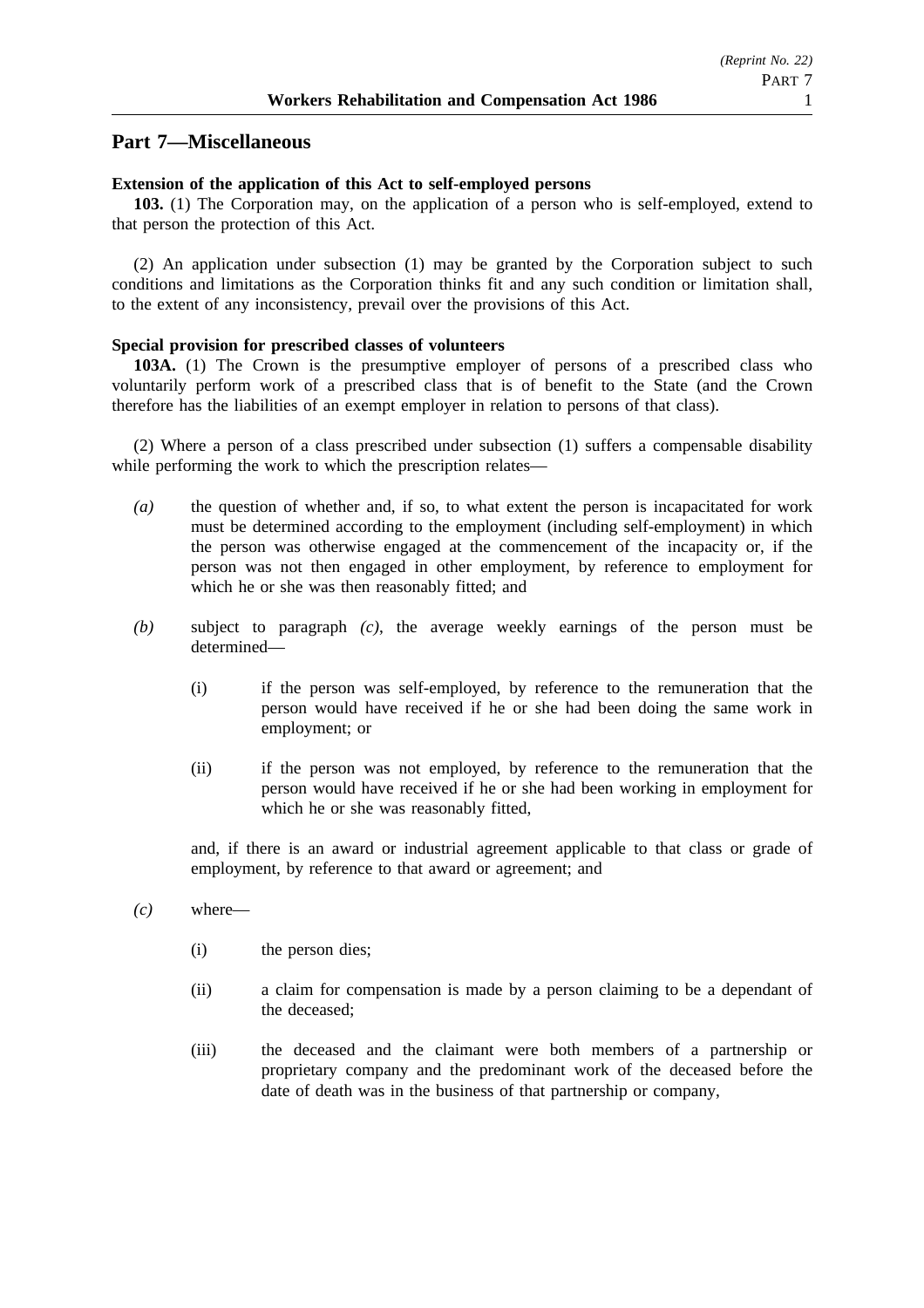then for the purposes of determining whether the claimant was a dependant of the deceased and, if so, the extent of the dependency, any income derived by the claimant from the partnership or company during the deceased's lifetime will (to the extent that the income is attributable to the deceased's work on behalf of the partnership or company) be taken to be an allowance made by the deceased, out of the deceased's own income, for the maintenance of the claimant.

\*\*\*\*\*\*\*\*\*\*

#### **Insurance of registered employers against other liabilities**

**105.** (1) An employer who is registered under this Act, and any employer who is not required to be registered because of an exemption under the regulations, is insured by the Corporation, subject to terms and conditions prescribed by regulation, against any liability that may arise apart from this Act in respect of a compensable disability arising from employment (being employment to which this Act applies) by the employer.

(2) Where an employer participates in the provision of a rehabilitation programme under this Act, and in consequence of that participation provides work for a person who is not a worker employed by that employer, that person will be taken to be in the employment of the employer for the purposes of subsection (1).

(3) The insurance provided by subsection (1) does not extend to an exempt employer except in relation to persons of the class referred to in subsection (2).

#### **Payment of interim benefits**

**106.** (1) The Corporation may, pending the final determination of a claim, make interim payments of compensation to a claimant.

(2) Where on the final determination of a claim it appears that an amount to which the claimant was not entitled has been paid under this section, the Corporation may recover that amount as a debt.

#### **Payment not to constitute an admission of liability**

**106A.** A payment by the Corporation or an employer to a worker does not constitute an admission of liability or estop a subsequent denial of liability.

#### **Employer may request progress report**

**107.** (1) The employer of a worker may at any time request the Corporation to provide a report on—

- *(a)* the medical progress being made by the worker;
- *(b)* the worker's incapacity for work as assessed under this Act.
- (2) A request under subsection (1) must be accompanied by the prescribed fee.

(3) The Corporation shall prepare a report requested under subsection (1) within a reasonable time of the request being made and shall send copies of the report to the employer and the worker.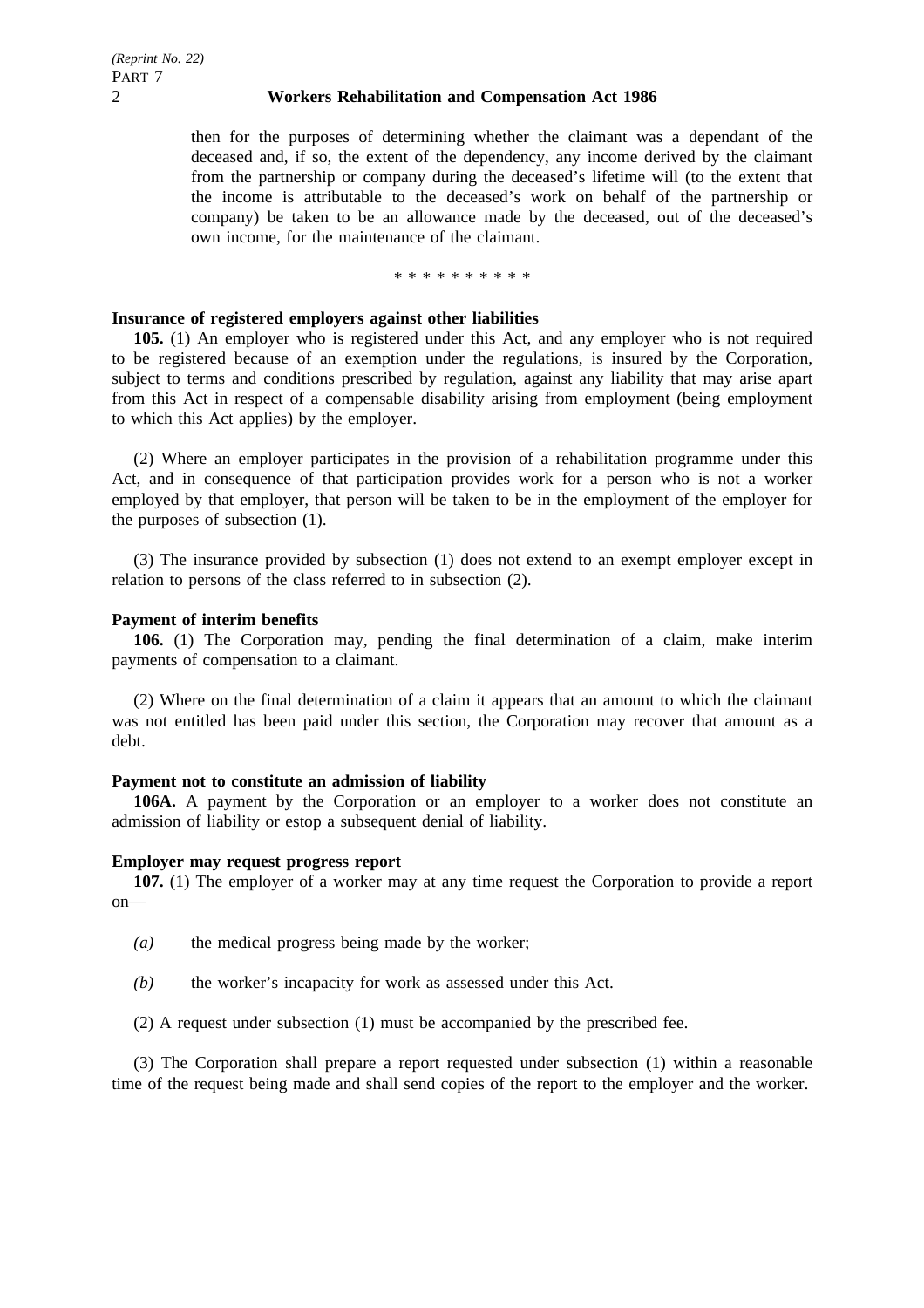## **Copies of medical reports**

**107A.** (1) The Corporation must, within 7 days after receiving a request from a worker's employer, provide the employer with copies of reports in the Corporation's possession prepared by medical experts and relevant to the worker's medical condition, the worker's progress in rehabilitation, or the extent of the worker's incapacity for work.

(2) A request under subsection (1) must be accompanied by the prescribed fee.

(3) An employer must not disclose confidential information about a worker in a report obtained under this section except as may be necessary—

- *(a)* to assist the worker's rehabilitation and return to work; or
- *(b)* for the purposes of proceedings under this Act.

## **Worker's right of access to claims file**

**107B.** (1) The Corporation or a delegate of the Corporation must, at the request of a worker—

- *(a)* provide the worker, within 45 days after the date of the request, with copies of all documentary material in the possession of the Corporation or the delegate relevant to a claim made by the worker; and
- *(b)* make available for inspection by the worker (or a representative of the worker) all nondocumentary material in the possession of the Corporation or the delegate relevant to a claim made by the worker.

Maximum penalty: \$2 000.

(2) Non-documentary material is to be made available for inspection—

- *(a)* at a reasonable time and place agreed between the Corporation or delegate and the worker; or
- *(b)* in the absence of agreement—at a public office of the Corporation or delegate nominated by the worker at a time (which must be at least 45 days, but not more than 60 days, after the request is made and during ordinary business hours) nominated by the worker.

(3) However, the Corporation or delegate is not obliged to provide copies of material, or to make material available for inspection by the worker if—

- *(a)* the material is relevant to the investigation of suspected dishonesty in relation to the claim; or
- *(b)* the material is protected by legal professional privilege.

(4) In this section, a **delegate** of the Corporation includes an exempt employer, a self managed employer or the claims manager for a group of self managed employers.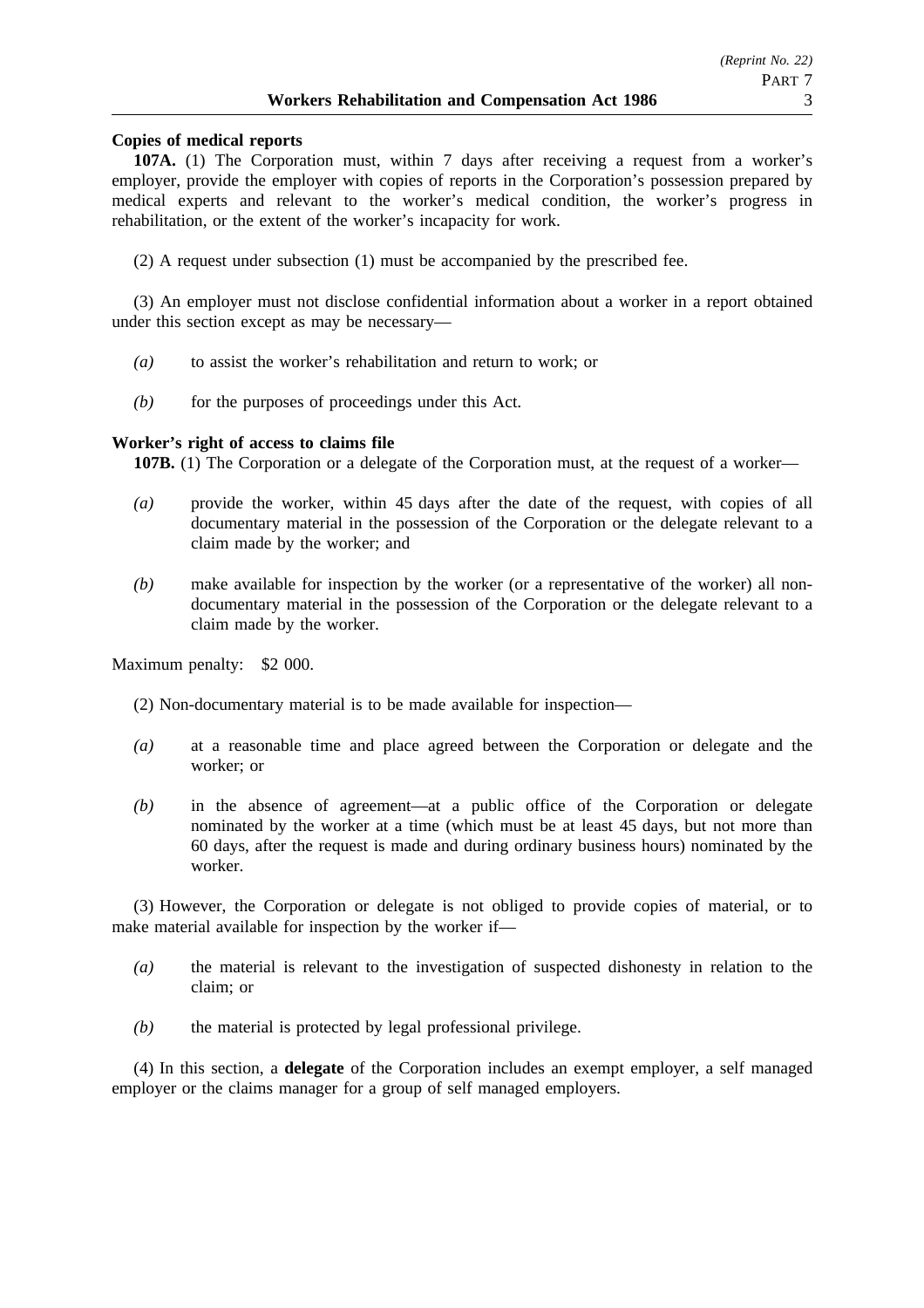#### **Medical examination at request of employer**

**108.** (1) Subject to subsection (2), the employer of a worker who has made a claim under this Act may require the Corporation to have the worker submit to an examination by a recognised medical expert nominated by the Corporation.

(2) A worker shall not be required to submit to examinations under this section more frequently than is permitted by the regulations.

(3) The Corporation may, if it thinks fit, charge the cost of an examination under this section to the employer.

(4) If it appears that there has been undue delay in having a worker examined under this section, the Tribunal may, on application by the employer, give such directions to the Corporation as appear reasonable in the circumstances to expedite the examination.

(5) The Corporation must comply, or take steps to secure compliance, with such a direction.

### **Worker to be supplied with copy of medical report**

**109.** Where a report is obtained for the purposes of this Act by the Corporation or an employer on the findings made, or the opinions formed, by a medical expert on the examination of a worker, the Corporation or the employer must, within 7 days after receiving the report, send a copy of the report to the worker.

### **Powers of entry and inspection**

**110.** (1) For the purposes of this Act, an authorised officer may, at any reasonable time—

- *(a)* enter any workplace;
- *(b)* inspect the workplace, anything at the workplace and work there in progress;
- *(c)* require a person who has custody or control of books, documents or records relevant to any matter arising under this Act to produce those books, documents or records;
- *(d)* examine, copy and take extracts from any such books, documents or records, or require an employer to provide a copy of any such books, documents or records;
- *(e)* take photographs, films or video or audio recordings;
- *(f)* take measurements, make notes and records and carry out tests;
- *(g)* require (directly or through an interpreter) any person to answer, to the best of that person's knowledge, information and belief, any question relevant to any matter arising under this Act;
- *(h)* require an employer to produce any document, or a copy of any document, that is required to be prepared or kept under this Act.
- (2) Where—
- *(a)* a person whose native language is not English is suspected of having breached this Act; and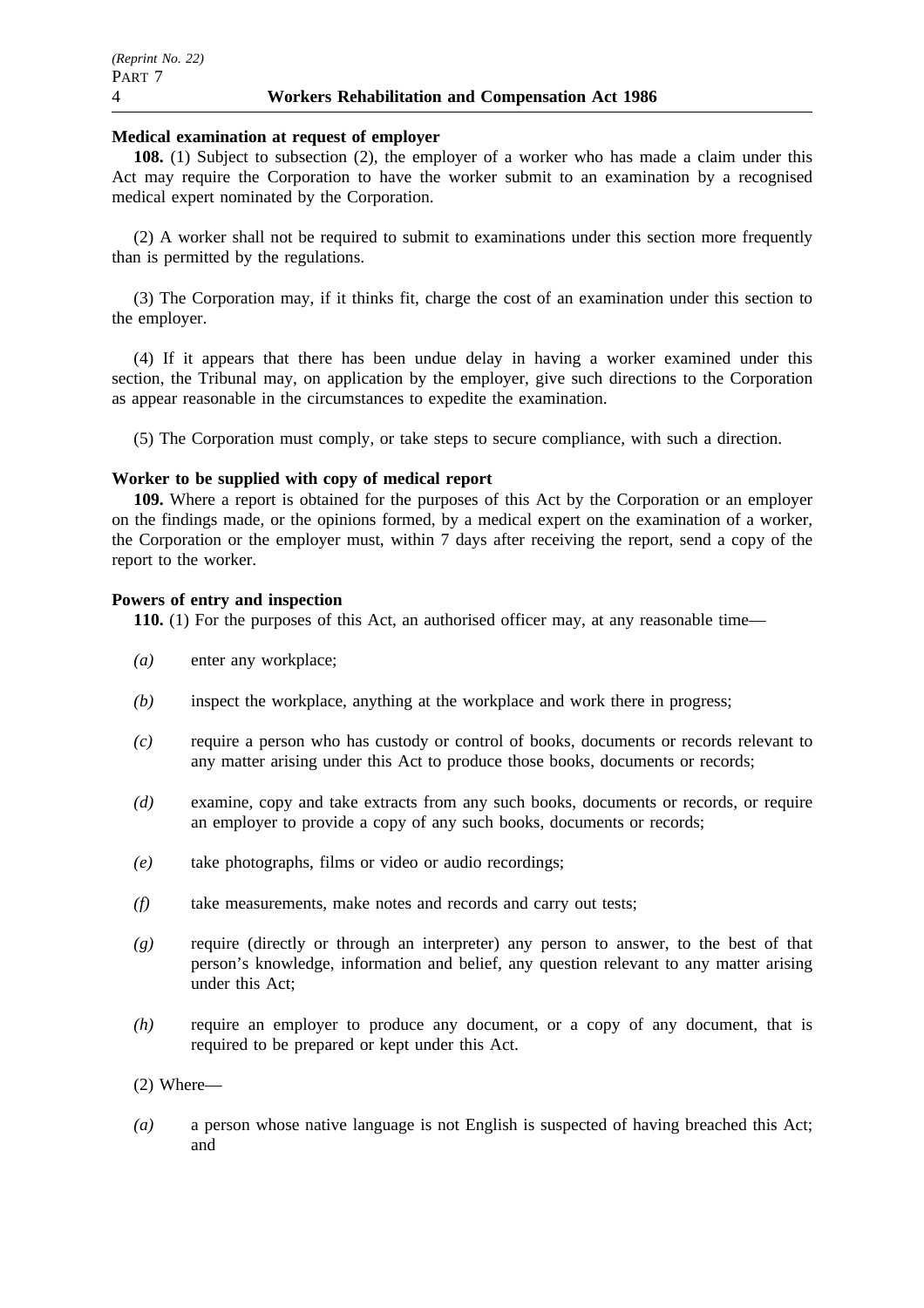- *(b)* the person is interviewed by an authorised officer in relation to that suspected breach; and
- *(c)* the person is not reasonably fluent in English,

the person is entitled to be assisted by an interpreter during the interview.

- (3) A person is not required—
- *(a)* to provide information under this section that is privileged on the ground of legal professional privilege; or
- *(b)* to answer a question under this section if the answer would tend to incriminate that person of an offence.

(4) An authorised officer, who suspects on reasonable grounds that an offence against this Act has been committed, may seize and retain anything that affords evidence of that offence.

(5) An authorised officer must, at the request of any person from whose possession evidentiary material is seized under subsection (4), provide a receipt for that material.

- (6) Where anything has been seized under subsection (4) the following provisions apply:
- *(a)* the thing seized must be held pending proceedings for an offence against this Act related to the thing seized, unless the Minister, on application, authorises its release to the person from whom it was seized, or any person who had legal title to it at the time of its seizure, subject to such conditions as the Minister thinks fit (including conditions as to the giving of security for satisfaction of an order under paragraph  $(b)(ii)$ ;
- *(b)* where proceedings for an offence against this Act relating to the thing seized are instituted within six months of its seizure and the person charged is found guilty of the offence, the court may—
	- (i) order that it be forfeited to the Crown; or
	- (ii) where it has been released pursuant to paragraph *(a)*—order that it be forfeited to the Crown or that the person to whom it was released pay to the Minister an amount equal to its market value at the time of its seizure, as the court thinks fit;
- *(c)* where—
	- (i) proceedings are not instituted for an offence against this Act relating to the thing seized within six months after its seizure; or
	- (ii) proceedings having been so instituted—
		- (A) the person charged is found not guilty of the offence; or
		- (B) the person charged is found guilty of the offence but no order for forfeiture is made under paragraph *(b)*,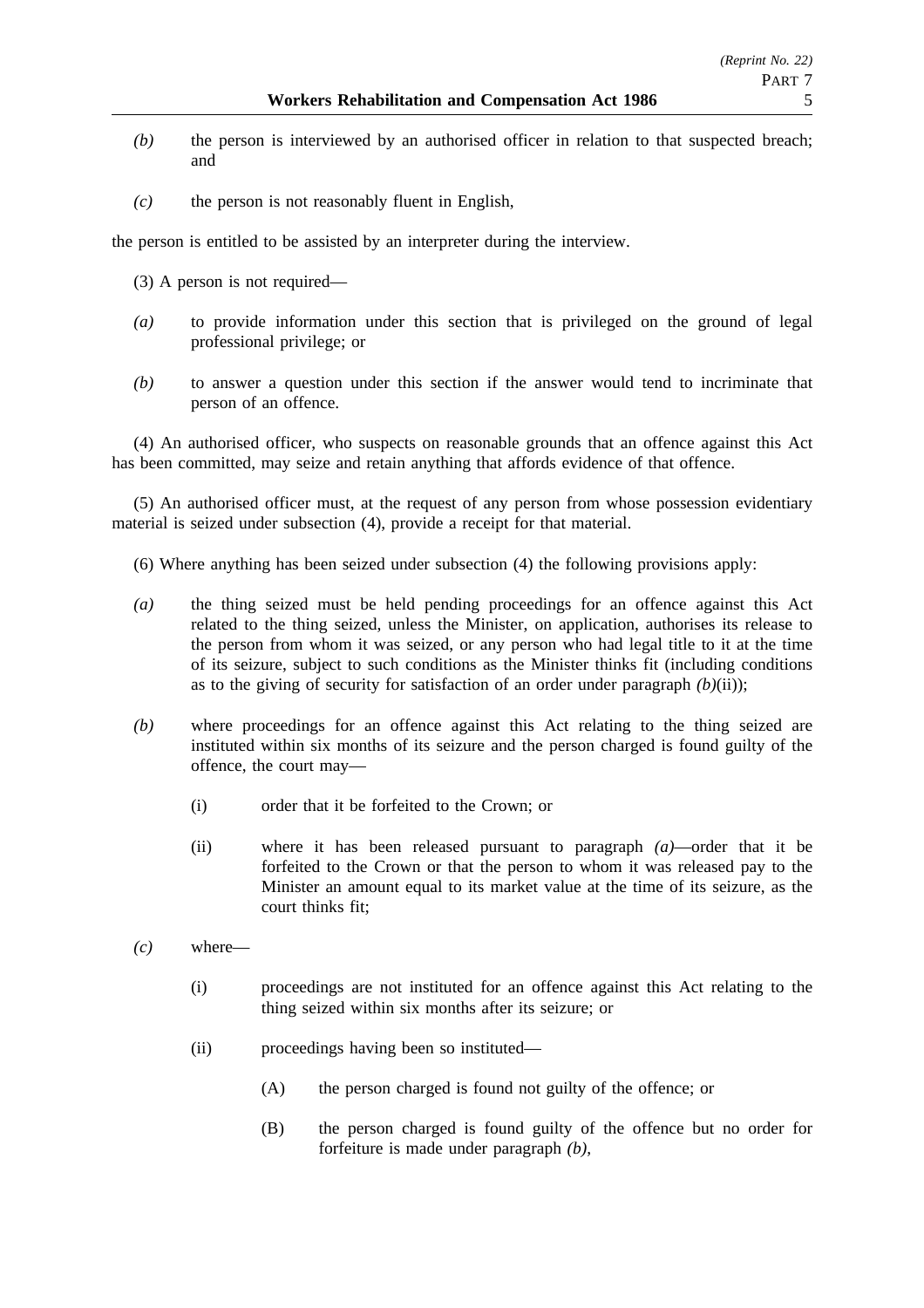the person from whom the thing was seized, or any person with legal title to it, is entitled to recover from the Minister, by action in a court of competent jurisdiction, the thing itself, or if it has deteriorated or been destroyed, compensation of an amount equal to its market value at the time of its seizure.

(7) In the exercise of powers under this section, an authorised officer may be accompanied by such assistants as may be necessary or desirable in the circumstances.

(8) An employer whose workplace is subject to an inspection under this section must provide such assistance as may be necessary to facilitate the exercise of the powers conferred by this section.

(9) A person must not—

- *(a)* hinder or obstruct an authorised officer in the exercise of a power conferred by this section; or
- *(b)* refuse or fail, without lawful excuse, to comply with a requirement under this section.

Penalty: \$10 000.

(10) An authorised officer, or a person assisting an authorised officer, who in the course of exercising powers under this section in relation to an employer—

- *(a)* unreasonably hinders or obstructs the employer in the day to day running of his or her business;
- *(b)* addresses offensive language to the employer or to any other person at the workplace;
- *(c)* assaults the employer or any other person at the workplace,

is guilty of an offence.

#### Penalty:

- *(a)* for an offence against paragraph *(a)* or *(b)*—\$6 000;
- *(b)* for an offence against paragraph *(c)*—\$6 000 or imprisonment for one year.

## **Inspection of place of employment by rehabilitation adviser**

**111.** (1) Subject to subsection (2), a rehabilitation adviser may inspect the place of employment of a disabled worker.

(2) A power of inspection under subsection (1) shall be exercised so as to avoid any unnecessary disruption of, or interference with, the performance of work at a place of employment.

(3) A person shall not hinder an inspection under this section.

Penalty: \$3 000.

#### **Confidentiality to be maintained**

**112.** (1) A person must not disclose information (except as permitted by subsection (2)) if—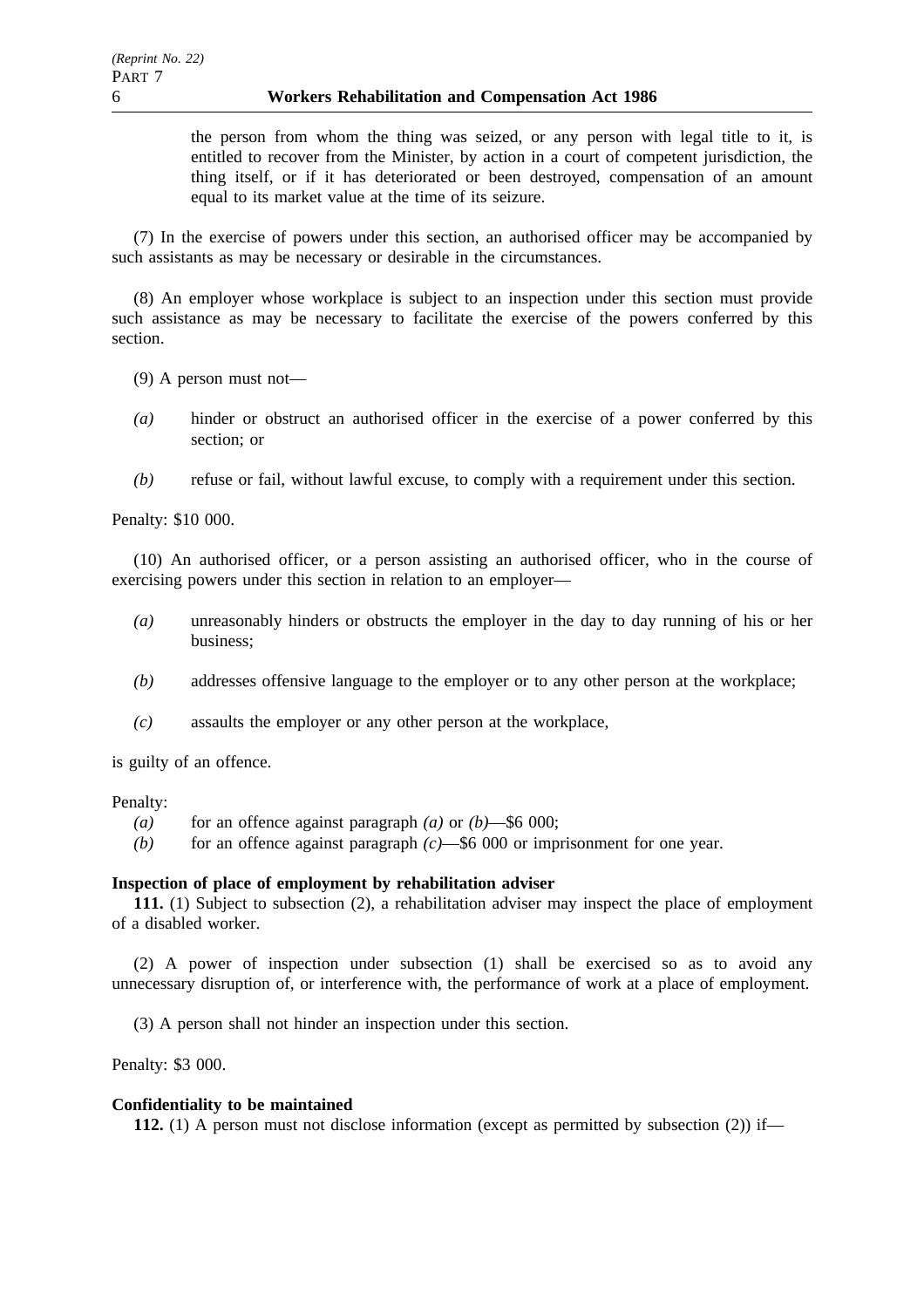- *(a)* the person obtained the information in the course of carrying out functions in, or related to, the administration, operation or enforcement of this Act; and
- *(b)* the information is—
	- (i) about commercial or trading operations; or
	- (ii) about the physical or mental condition, or the personal circumstances or affairs, of a worker or other person; or
	- (iii) information provided in a return or in response to a request for information under this Act.

#### Penalty: \$3 000.

(2) A disclosure of information is permitted if it is—

- *(a)* a disclosure in the course of official duties; or
- *(b)* a disclosure of statistical information; or
- *(c)* a disclosure made with the consent of the person to whom the information relates, or who furnished the information; or
- *(d)* a disclosure required by a court or tribunal constituted by law, or before a review authority; or
- *(e)* a disclosure to the Corporation or an exempt employer; or
- *(f)* a disclosure to a disabled worker's employer in accordance with this Act; or
- *(g)* a disclosure made under the authorisation of the Minister; or
- *(h)* a disclosure authorised by regulation.

(2a) A regulation made for the purposes of subsection  $(2)(h)$  cannot take effect unless it has been laid before both Houses of Parliament and—

- *(a)* no motion for disallowance is moved within the time for such a motion; or
- *(b)* every motion for disallowance of the regulation has been defeated or withdrawn, or has lapsed.

\*\*\*\*\*\*\*\*\*\*

#### **Employer information**

**112A.** The Corporation may, as it thinks fit, disclose the following information in relation to any employer registered under this Act:

*(a)* the number of claims in respect of compensable disabilities made by the employer's workers in a particular period;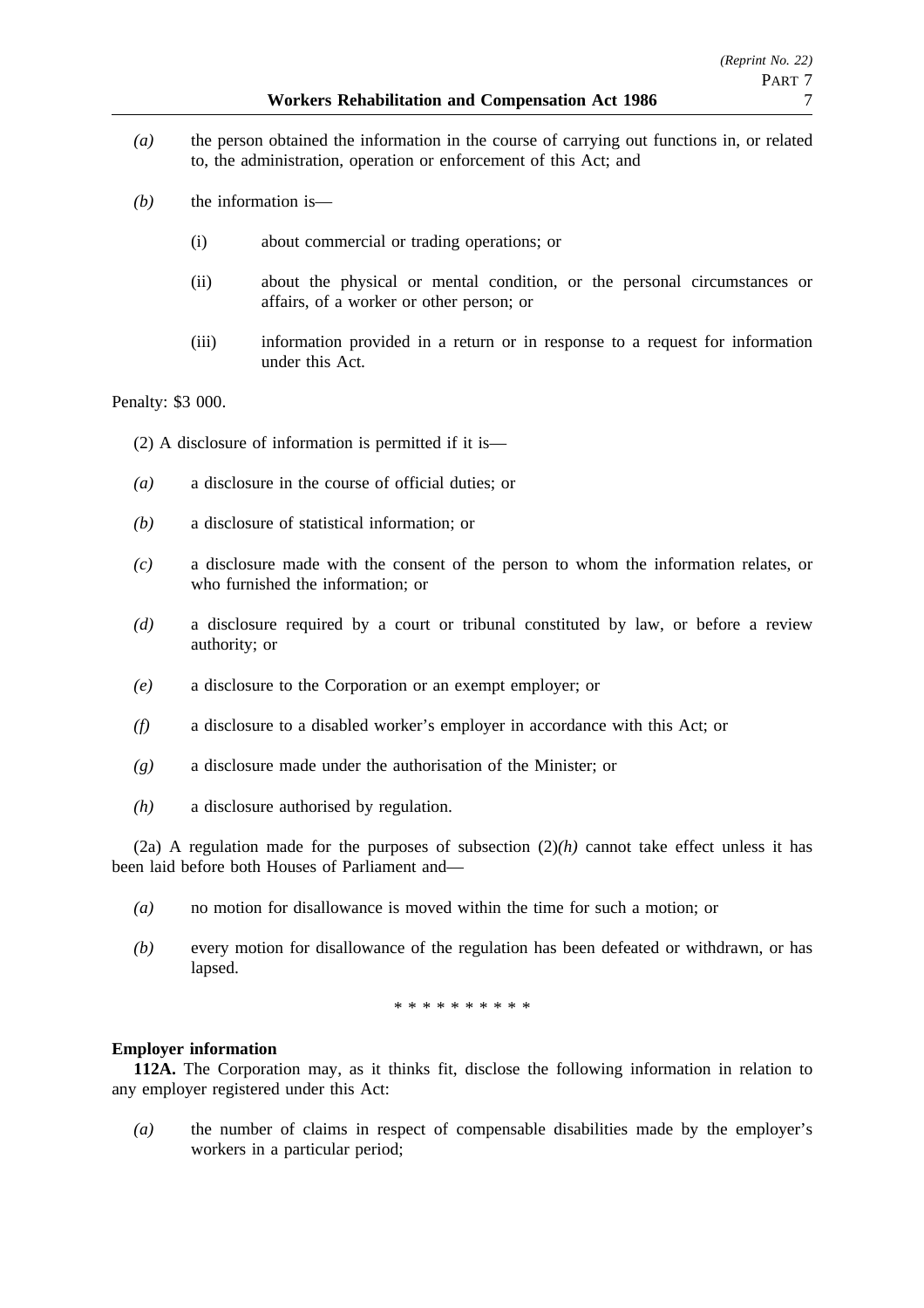- *(b)* the cost of claims in respect of compensable disabilities suffered by the employer's workers in a particular period;
- *(c)* the nature of compensable disabilities suffered by the employer's workers;
- *(d)* details of any remission of levy granted to the employer, or any supplementary levy imposed on the employer, under section 67.

# **Disabilities that develop gradually**

**113.** (1) A disability (not being noise induced hearing loss) that develops gradually or is a disease shall be deemed to have occurred when the worker first becomes totally or a partially incapacitated for work by the disability.

(2) Subject to this section, where a claim is made under this Act in respect of noise induced hearing loss by a worker (not being a person who has retired from employment on account of age or ill-health), the whole of the loss shall be deemed to have occurred immediately before notice of the disability was given and, subject to any proof to the contrary, to have arisen out of employment in which the worker was last exposed to noise capable of causing noise induced hearing loss.

(2a) Where a claim is made under this Act in respect of noise induced hearing loss by a person who has retired from employment on account of age or ill-health, the whole of the loss shall be deemed to have occurred immediately before the person retired and, subject to any proof to the contrary, to have arisen out of employment in which the person was last exposed to noise capable of causing noise induced hearing loss.

(2b) The Corporation may, by notice to the particular employer or employers, or by notice in the *Gazette*, require an employer, or employers of a specified class determined by the Corporation, to carry out (within a period specified by the Corporation) tests of a kind prescribed by the regulations on workers belonging to classes determined by the Corporation.

(2c) Unless the Corporation otherwise determines, the cost of carrying out tests under subsection (2b) must be borne by the employer.

- (3) Where—
- *(a)* an exempt employer establishes in accordance with procedures laid down by the regulations that a worker was, at the time of undertaking employment with the employer, suffering from a particular disability;
- *(b)* the disability is of a prescribed class;
- *(c)* an aggravation, acceleration, exacerbation, deterioration or recurrence of the disability arises from employment by the employer referred to in paragraph *(a)*;
- *(d)* the employer pays compensation under this Act in respect of the disability,

the employer may, by action in the Industrial Court, recover a fair contribution, determined by the Court, towards the amount of the compensation—

*(e)* from any exempt employer from whose employment the disability established under paragraph *(a)* arose; or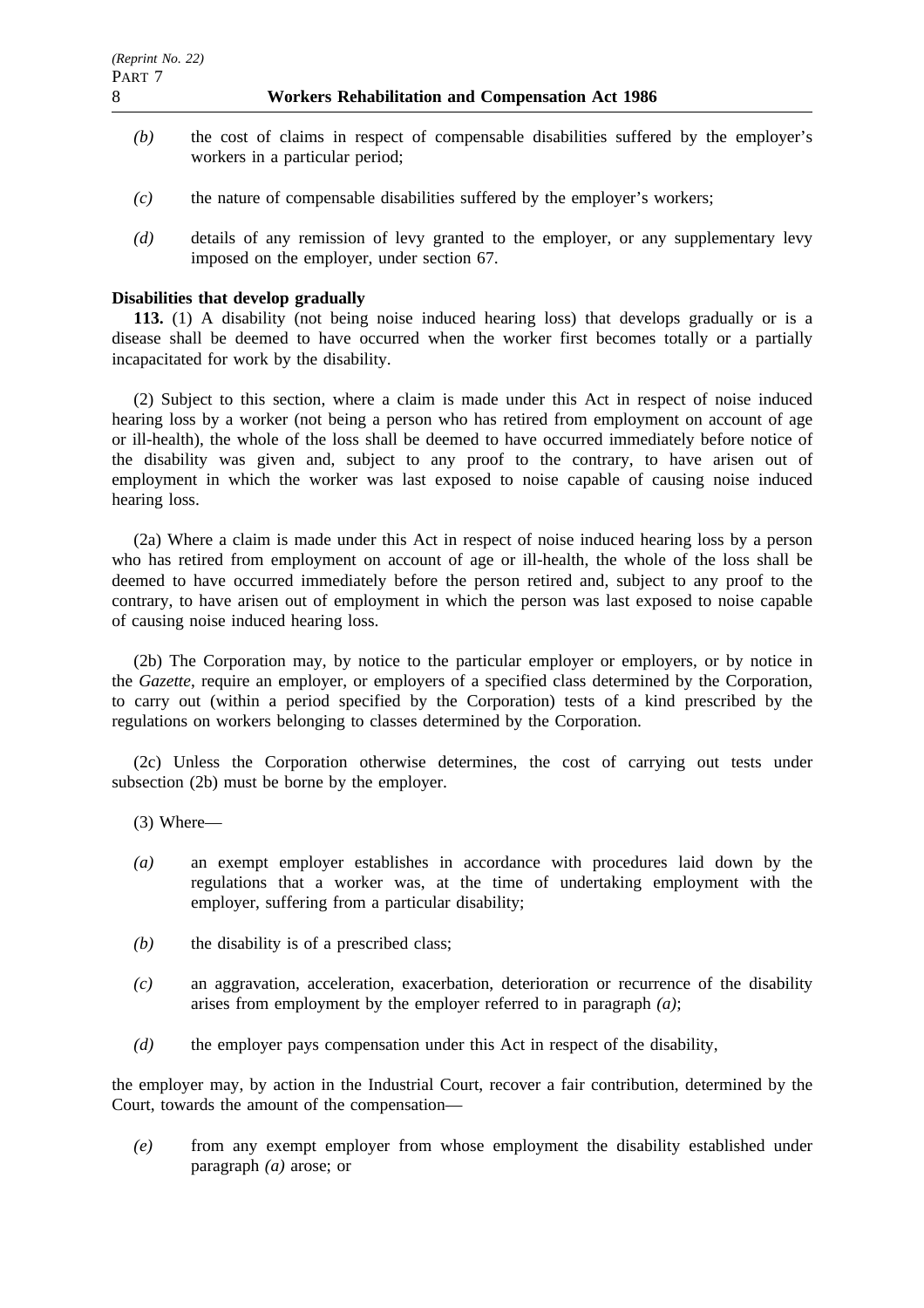- *(f)* if there is no such exempt employer—from the Corporation.
- (4) Where—
- *(a)* an employer (not being an exempt employer) establishes in accordance with procedures laid down by the regulations that a worker was, at the time of undertaking employment with the employer, suffering from a particular disability;
- *(b)* the disability is of a prescribed class;
- *(c)* an aggravation, acceleration, exacerbation, deterioration or recurrence of the disability arises from employment by the employer referred to in paragraph *(a)*;
- *(d)* the Corporation pays compensation under this Act in respect of the disability,

the Corporation may, by action in the Industrial Court, recover a fair contribution, determined by the Court, towards the amount of the compensation from any exempt employer from whose employment the disability established under paragraph *(a)* arose.

# **Certain payments not to affect benefits under this Act**

**114.** Compensation provided to a person under this Act shall not be reduced or otherwise affected by—

- *(a)* an *ex gratia* payment; or
- *(b)* an accident insurance payment; or
- *(c)* a payment or benefit of a class prescribed by regulation for the purposes of this section.

# **No contribution from workers**

**115.** (1) An employer shall not deduct from the wages of a worker any part of any sum that the employer is or may become liable to pay under this Act.

(2) An employer shall not discriminate against a worker on the ground that the employer is liable to pay any sum under this Act to or in relation to the worker.

(3) An employer shall not require or permit a worker to contribute in any manner towards indemnifying the employer against any liability which the employer may incur under this Act.

(4) A person who contravenes this section—

- *(a)* is guilty of an offence; and
- *(b)* is liable to compensate a worker for any monetary loss suffered by virtue of that contravention.

# **Payment of compensation where worker in prison**

**116.** (1) Where a person who is in receipt of weekly payments under this Act is convicted of an offence and committed to prison, then during the period of imprisonment the weekly payments shall be suspended unless the Corporation determines that they should be paid to the dependants of the prisoner.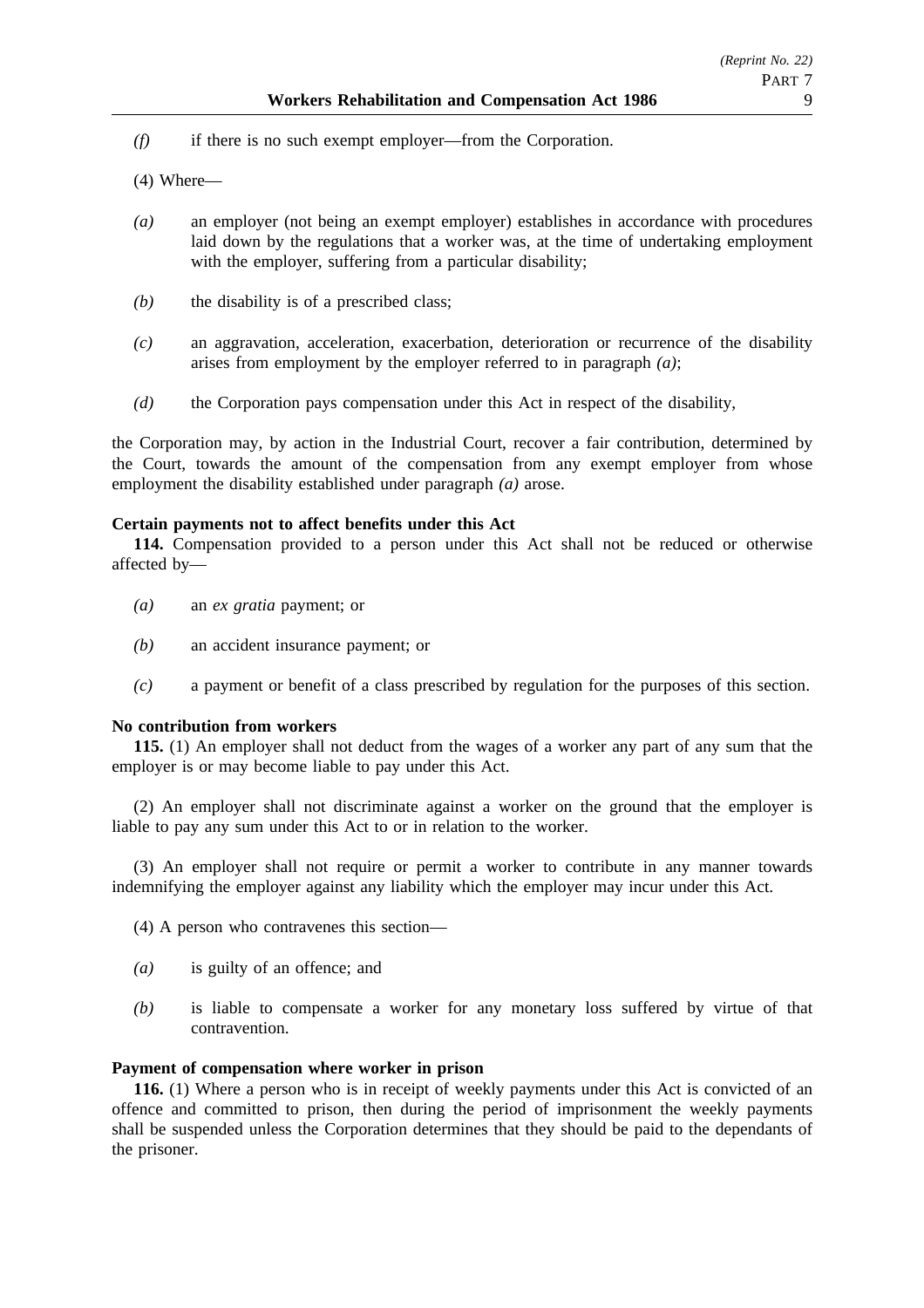(2) Where the Corporation determines that weekly payments should be paid to the dependants of a prisoner, they shall be so paid in such proportions as the Corporation may determine.

# **Service of documents**

**117.** (1) A notice or other document required or authorised by this Act to be served or given to any person may be served—

- *(a)* personally; or
- *(b)* by leaving the notice or document at an address for service; or
- *(c)* by sending the notice or document or a sealed copy of the notice or document by post addressed to the person at an address for service; or
- *(d)* by such other method as is permitted by any Act.

(2) In any case to which subsection (1) applies, unless the contrary is proved, service of a notice or document shall be deemed to have been effected 2 business days after the date of posting.

(3) In subsection  $(1)$ —

"**address for service**", in relation to a person, means—

- *(a)* the person's last known place of residence or business; or
- *(b)* an address for service as shown on a claim or a return made or furnished by the person, or on the person's behalf, under this Act (not being an address superseded by a subsequent address for service shown on a later claim or return).

# **Service of documents on the Corporation**

**118.** Any claim, notice, return or form to be served on the Corporation for the purposes of this Act may be served by lodgment at an office of the Corporation with a person authorised by the Corporation to accept service of documents on its behalf.

# **Contract to avoid Act**

**119.** (1) Any agreement or arrangement entered into without the consent of the Corporation that purports to exclude, modify or restrict the operation of this Act is to that extent void and of no effect.

- (2) Any purported waiver of a right conferred by or under this Act is void and of no effect.
- (3) Any person—
- *(a)* who enters into any agreement or arrangement with intent either directly or indirectly to defeat, evade or prevent the operation of this Act; or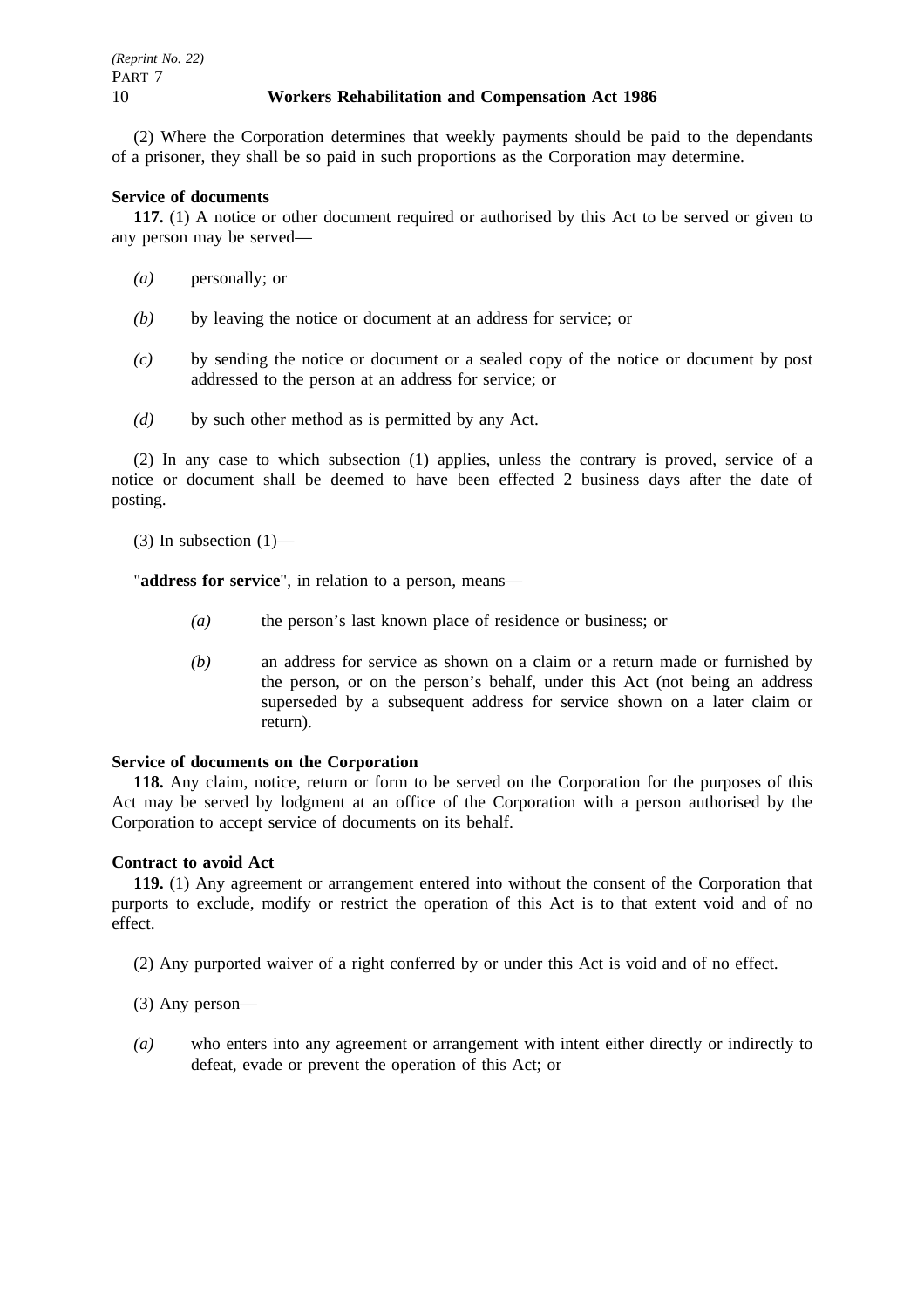*(b)* who attempts to induce a person to waive a right or benefit conferred by or under this Act,

is guilty of an offence.

Penalty: \$5 000 or imprisonment for one year.

\*\*\*\*\*\*\*\*\*\*

# **Dishonesty**

**120.** (1) A person who—

- *(a)* obtains by dishonest means a payment or other benefit under this Act; or
- *(b)* dishonestly claims to be entitled to a payment or other benefit under this Act; or
- *(c)* dishonestly makes a statement about a claim under this Act knowing the statement is false or misleading; or
- *(d)* dishonestly makes an application, or gives a return, under this Act knowing the application or return to be false or misleading,

is guilty of an offence.

Penalty: \$50 000 or imprisonment for one year.

(2) A person who—

- *(a)* aids, abets, counsels or procures the commission of an offence against subsection (1); or
- *(b)* solicits or incites the commission of any such offence,

is guilty of an offence.

Penalty: \$10 000 or imprisonment for one year.

(3) Where a court convicts a person of an offence against this section, or finds a person guilty of such an offence without recording a conviction, the court must, on application by the Corporation or an exempt employer, order the person who committed the offence—

- *(a)* to make good any loss to the applicant resulting from the commission of the offence; and
- *(b)* to reimburse costs incurred by the applicant in investigating and prosecuting the offence.

# **Evidence**

**120A.** (1) In any legal proceedings, a certificate apparently signed by an officer of the Corporation, certifying—

*(a)* that a person was, on a day specified in the certificate, an employer;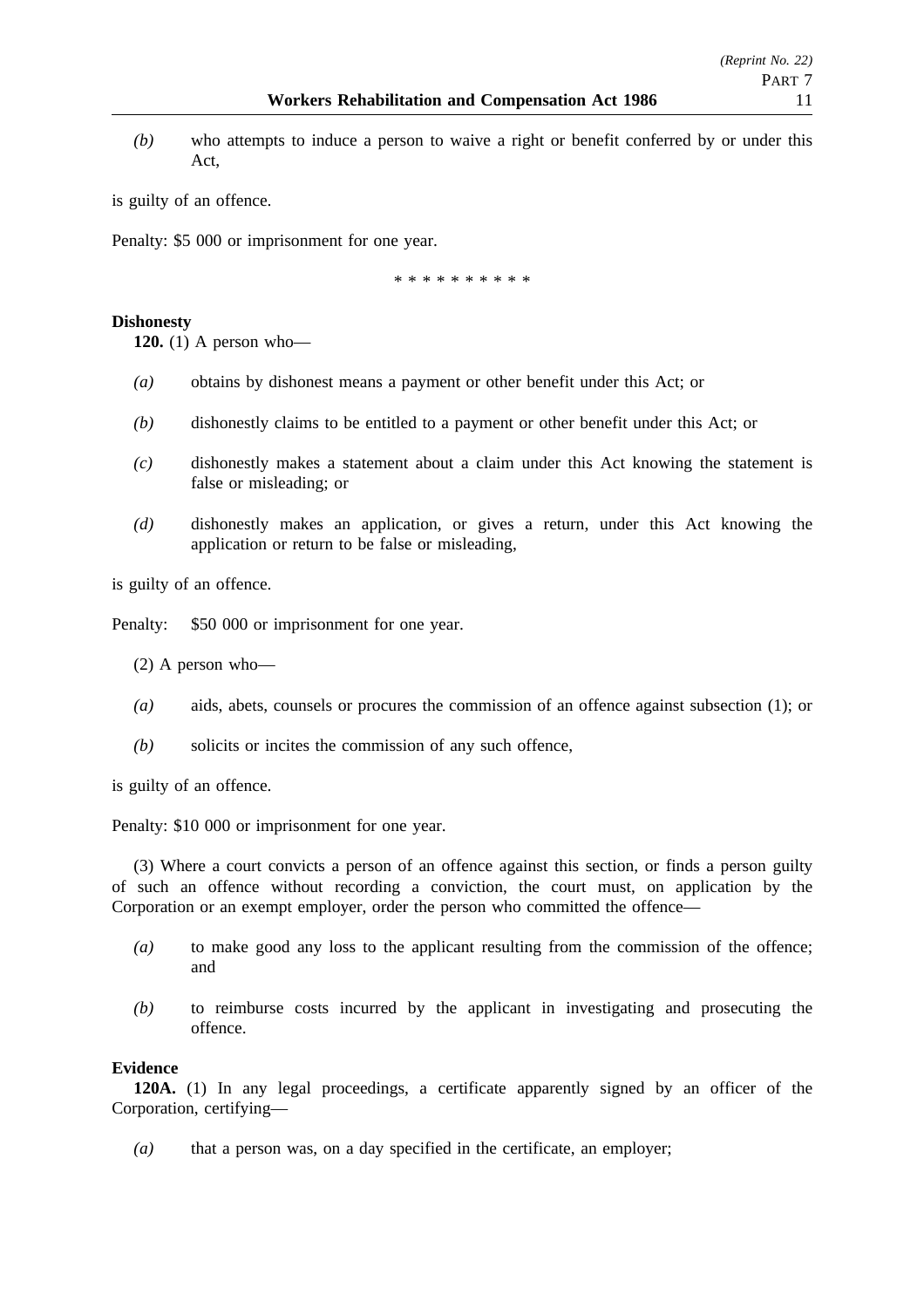*(b)* that a person was, on a day specified in the certificate, a worker,

will, in the absence of proof to the contrary, be proof of the matters stated in the certificate.

(2) In any legal proceedings against a person for failing to register with the Corporation as an employer, a certificate apparently signed by an officer of the Corporation, certifying that the person was not, on a specified day, registered as an employer will, in the absence of proof to the contrary, be proof of the matters stated in the certificate.

(3) In any legal proceedings, a certificate apparently signed by an officer of the Corporation, certifying that an amount specified in the certificate is payable to the Corporation, by way of levy or fine, by a person named in the certificate, will, in the absence of proof to the contrary, be proof of the liability.

(4) In any proceedings against a person for failing to furnish a return under this Act, a certificate apparently signed by an officer of the Corporation certifying that the return was not received before the expiration of the period within which it was required to be furnished will, in the absence of evidence to the contrary, be proof that the defendant failed duly to furnish the return.

(5) In any proceedings, a certificate apparently under the seal of the Corporation certifying that an officer of the Corporation named in the certificate was, on a day specified in the certificate, invested with specified delegated powers or functions will, in the absence of evidence to the contrary, be proof of the matters stated in the certificate.

(6) In this section—

"**officer of the Corporation**" includes a person who, although not an officer of the Corporation, is acting under a delegation of the Corporation.

\*\*\*\*\*\*\*\*\*\*

# **Offences**

**122.** (1) A person who contravenes or fails to comply with a provision of this Act is guilty of an offence.

(2) A person who is guilty of an offence against this Act for which no penalty is specifically provided shall be liable to a fine not exceeding \$2 000.

(3) Proceedings for an offence against this Act shall be disposed of summarily.

(3a) A prosecution for an offence against this Act must be commenced within three years after the date on which the offence is alleged to have been committed.

(4) Subsection (1) does not render the Corporation, a member of the staff of the Corporation, or any person acting on behalf of the Corporation, liable to prosecution for any act or omission related to the administration or enforcement of this Act.

# **Expiation fees**

**122A.** Expiation fees may be fixed, by regulation, for alleged offences against this Act.

\*\*\*\*\*\*\*\*\*\*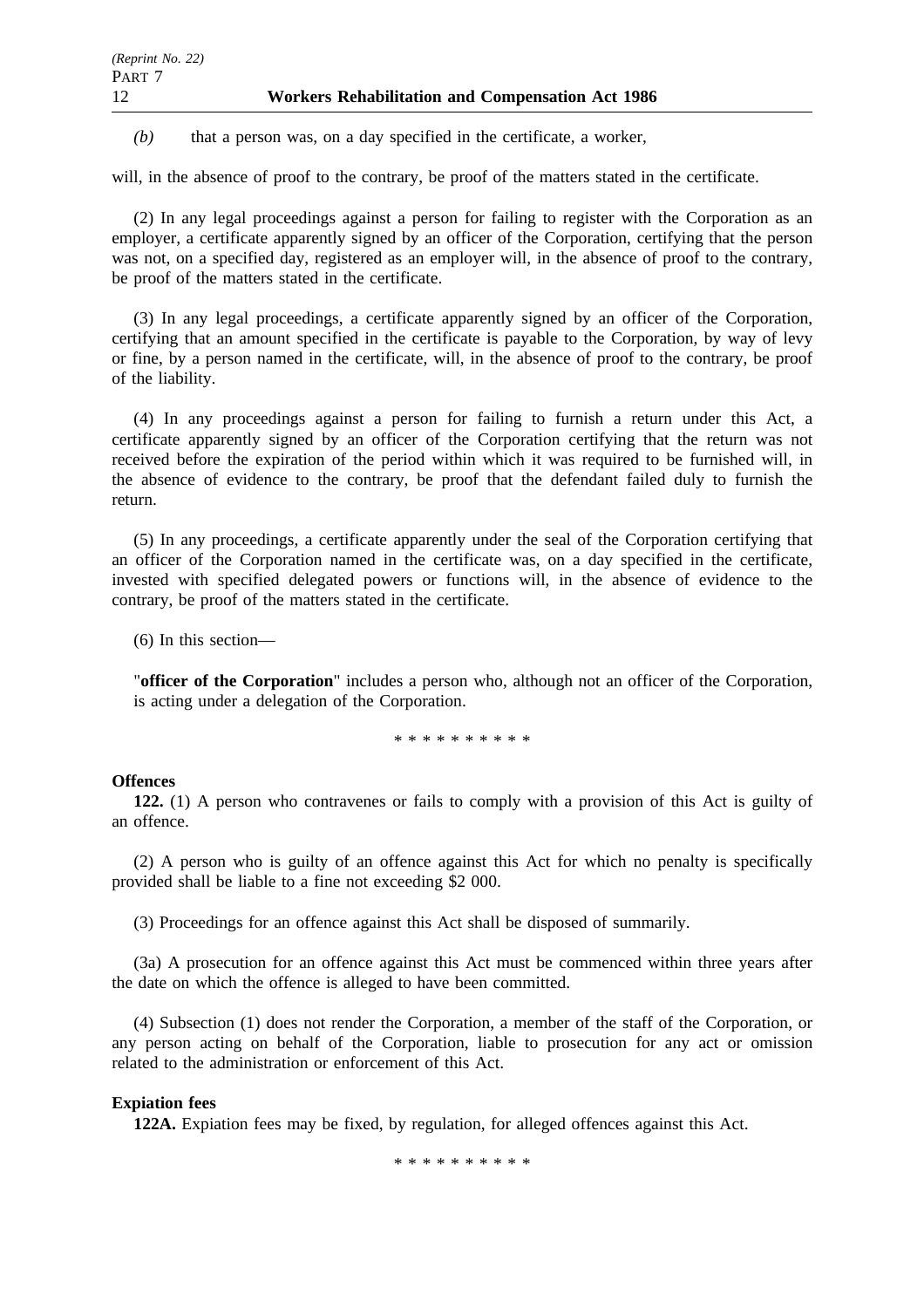# **Right of intervention**

**123A.** The Corporation has a right to intervene and be heard in—

- *(a)* any proceedings under this Act before the Tribunal; or
- *(b)* any proceedings before a court—
	- (i) in which the interpretation or application of this Act is in issue; or
	- (ii) in which the Corporation's interests may be directly or indirectly affected.

# **Regulations**

**124.** (1) The Governor may make such regulations as are contemplated by this Act, or as are necessary or expedient for the purposes of this Act.

- (2) Regulations made under this Act—
- *(a)* may be of general or limited application;
- *(b)* may allow for matters to be determined at the discretion of the Corporation (or a delegate of the Corporation) or confer other forms of discretionary power on the Corporation (or a delegate of the Corporation).

\*\*\*\*\*\*\*\*\*\*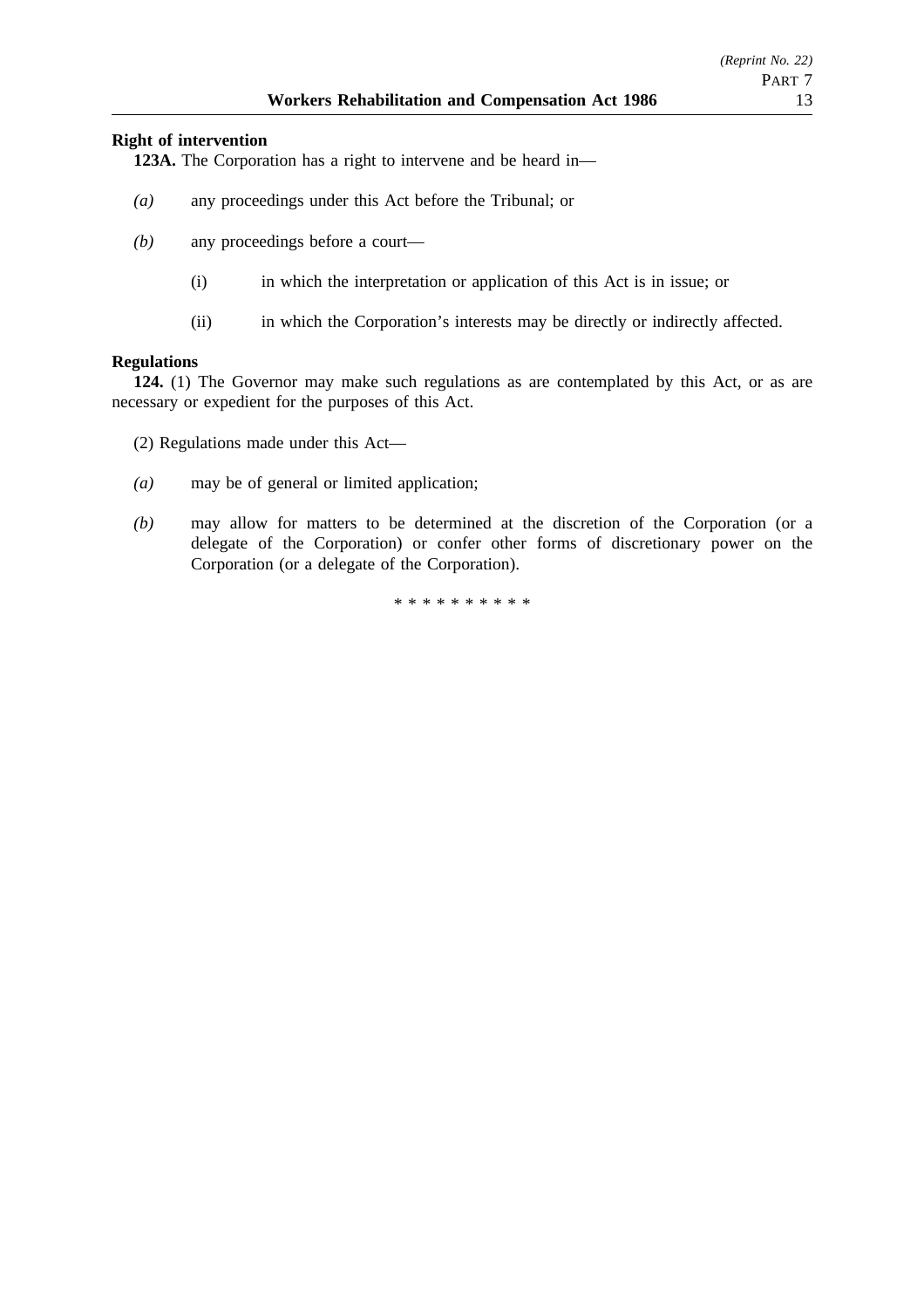# **Schedule 1—Transitional provisions**

### **Interpretation**

**1.** In this Schedule—

"**the appointed day**" means the day on which the *Workers Compensation Act 1971* is repealed by this Act;

"**compensating authority**" means the Corporation or an exempt employer.

### **Application of repealed Act**

**2.** (1) Subject to this clause, the repealed Act continues to apply in respect of a disability that is attributable to a trauma that occurred before the appointed day.

(2) This Act applies in relation to a disability (referred to in this clause as a "transitional disability") that is partially attributable to a trauma that occurred before the appointed day and partially attributable to a trauma that occurred on or after the appointed day, but does not affect rights (referred to in this clause as "antecedent rights") that had accrued before the appointed day in respect of a transitional disability.

- (3) The following provisions apply in relation to a transitional disability—
- *(a)* where a compensating authority pays or is liable to pay compensation to a claimant under this Act in relation to a transitional disability, the compensating authority is subrogated, to an appropriate extent, to the antecedent rights of the claimant;
- *(b)* where the claimant has received, in pursuance of antecedent rights, damages or compensation (not being weekly payments for a period of incapacity that concluded before the appointed day), there shall be an appropriate reduction in the amount of compensation payable under this Act in respect of the disability;
- *(c)* the extent of a subrogation under paragraph *(a)*, or a reduction in the amount of compensation under paragraph *(b)*, shall be determined having regard to—
	- (i) the amount of the compensation payable (apart from this subclause) under this Act in respect of the transitional disability; and
	- (ii) the extent to which the transitional disability is attributable to a trauma that occurred before the appointed day; and
	- (iii) any other relevant factors.
- (4) Where a compensating authority—
- *(a)* pays compensation to a claimant under this Act; and
- *(b)* becomes entitled to recover a proportion of the payment from an employer by virtue of subrogation to the rights of the claimant under subclause  $(3)(a)$ ; and
- *(c)* notifies that employer in writing of the payment,

the amount recoverable from the employer will be increased by interest at the prescribed rate as from the date of the notification.

- (5) The Corporation will, in the first instance, make a determination of—
- *(a)* the extent of a subrogation under subclause (3)*(a)* or a reduction in the amount of compensation under subclause (3)*(b)*; and
- *(b)* the amount of any consequential liability.

(6) Before making such a determination the Corporation must allow any person whose interests may be affected by the determination a reasonable opportunity to make representations to the Corporation on the subject matter of the determination and when the determination is made the Corporation must give written notification (personally or by post) of the terms of the determination to every person whose interests are affected by it.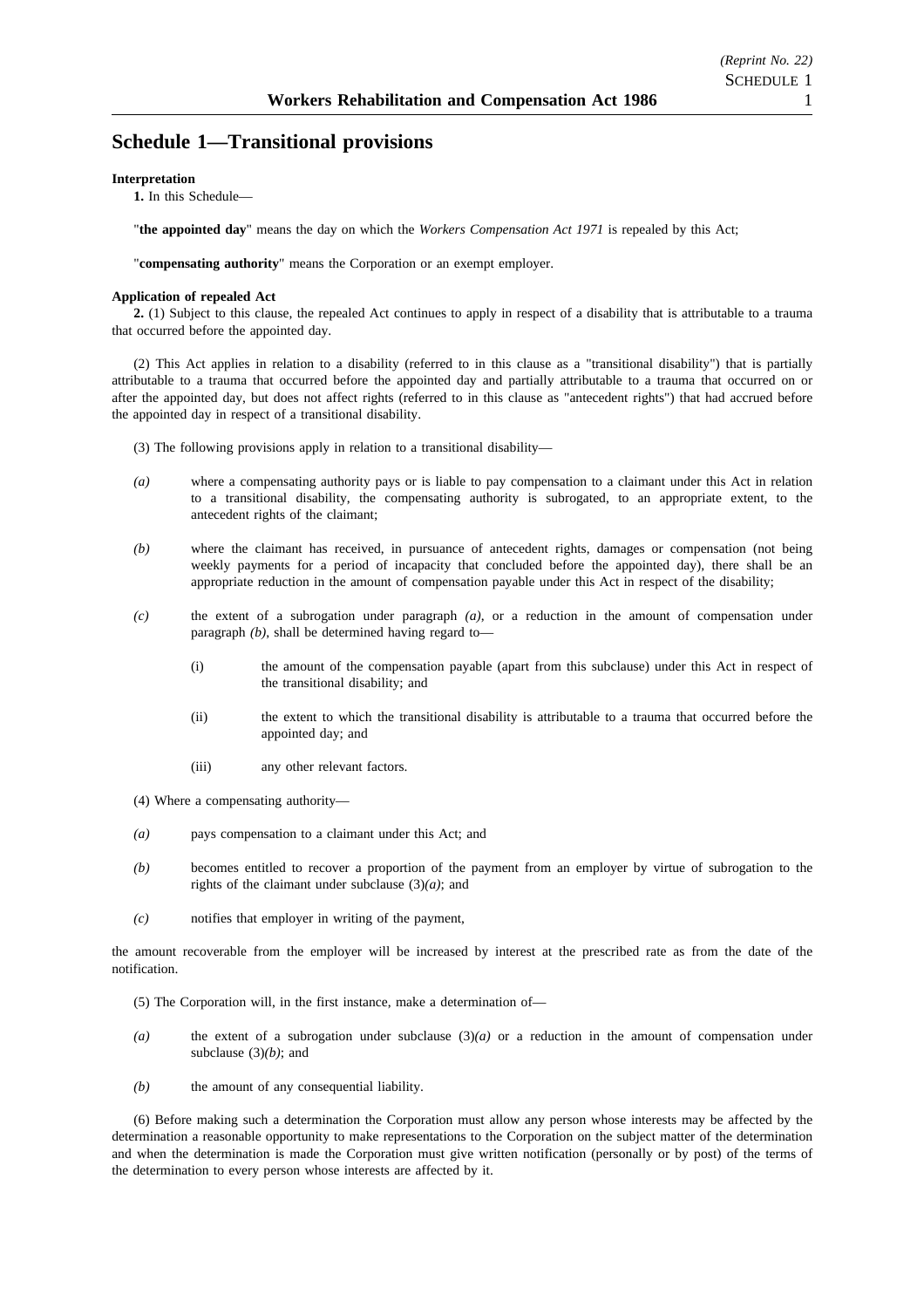(7) Any such person may, by written notice served personally or by post on the Corporation within one month after receiving notice of the determination or such longer period as the Corporation may allow, dispute the determination.

- (8) Any such dispute may be referred on the application of any party affected by the determination—
- *(a)* to the Tribunal (constituted of a presidential member); or
- *(b)* if all parties affected by the determination agree—to an arbitrator appointed under the *Commercial Arbitration Act 1986*,

(but where the dispute is referred to an arbitrator no part of the costs of the arbitration can be awarded against the worker).

(9) Where a dispute is so referred, the Tribunal or the arbitrator will review the Corporation's determination and may confirm, vary or revoke it.

(10) Subject to the regulations, a determination by the Corporation under this clause may be enforced in the same way as a judgment of the Tribunal.

(11) A determination by the Corporation may be enforced notwithstanding that it is disputed, but if it appears from the result of a review that a compensating authority has recovered an amount in pursuance of the determination to which the compensating authority is not entitled, that amount must be repaid together with interest at the prescribed rate.

### **Exempt employers**

**3.** (1) An employer in respect of whom a certificate of exemption was in force under Division 2 of Part 10A of the repealed Act immediately before the appointed day shall be deemed to have been registered, on the appointed day, as an exempt employer under this Act.

(2) If within 30 days after the appointed day the Local Government Association lodges with the Corporation a schedule of local government corporations to be registered as a group of exempt employers under this Act, those corporations shall be so registered and shall be deemed to have been so registered as from the appointed day.

### **Mining and Quarrying Industries Fund**

**4.** (1) The scheme established under Part 9 of the repealed Act continues in existence for the settlement of claims and other matters arising in relation to death or disablement from silicosis suffered before the appointed day with the following qualifications:

- *(a)* the Corporation will be liable to satisfy any claim made under the scheme; and
- *(b)* the money standing to the credit of the general compensation fund is to be transferred to the Corporation.

(2) The money received by the Corporation under subclause (1) must be paid into a special account entitled the *Mining and Quarrying Industries Fund*.

(3) The Mining and Quarrying Industries Fund is to be notionally divided into two parts (Part A and Part B), one part (Part A) to be available to the Corporation to satisfy its liabilities under subclause (1) and the balance (Part B) to be available to the Mining and Quarrying Occupational Health and Safety Committee established under Schedule 4 for the purposes referred to in that Schedule.

(4) For the purposes of the division of the Mining and Quarrying Industries Fund into two parts—

- *(a)* the Corporation must on 30 June 1995 and thereafter at three yearly intervals arrange for an actuary to estimate the extent of the Corporation's existing and prospective liabilities under subclause (1) at that date; and
- $(b)$ 
	- (i) if it appears from any such estimate that the amount standing to the credit of Part A exceeds the amount required to satisfy the Corporation's liabilities under subclause (1), the amount of the excess must be transferred from Part A to Part B;
	- (ii) if it appears from any such estimate that the amount standing to the credit of Part A is less than the amount required to satisfy the Corporation's liabilities under subclause (1), the amount required to make up the deficiency must be transferred from Part B to Part A.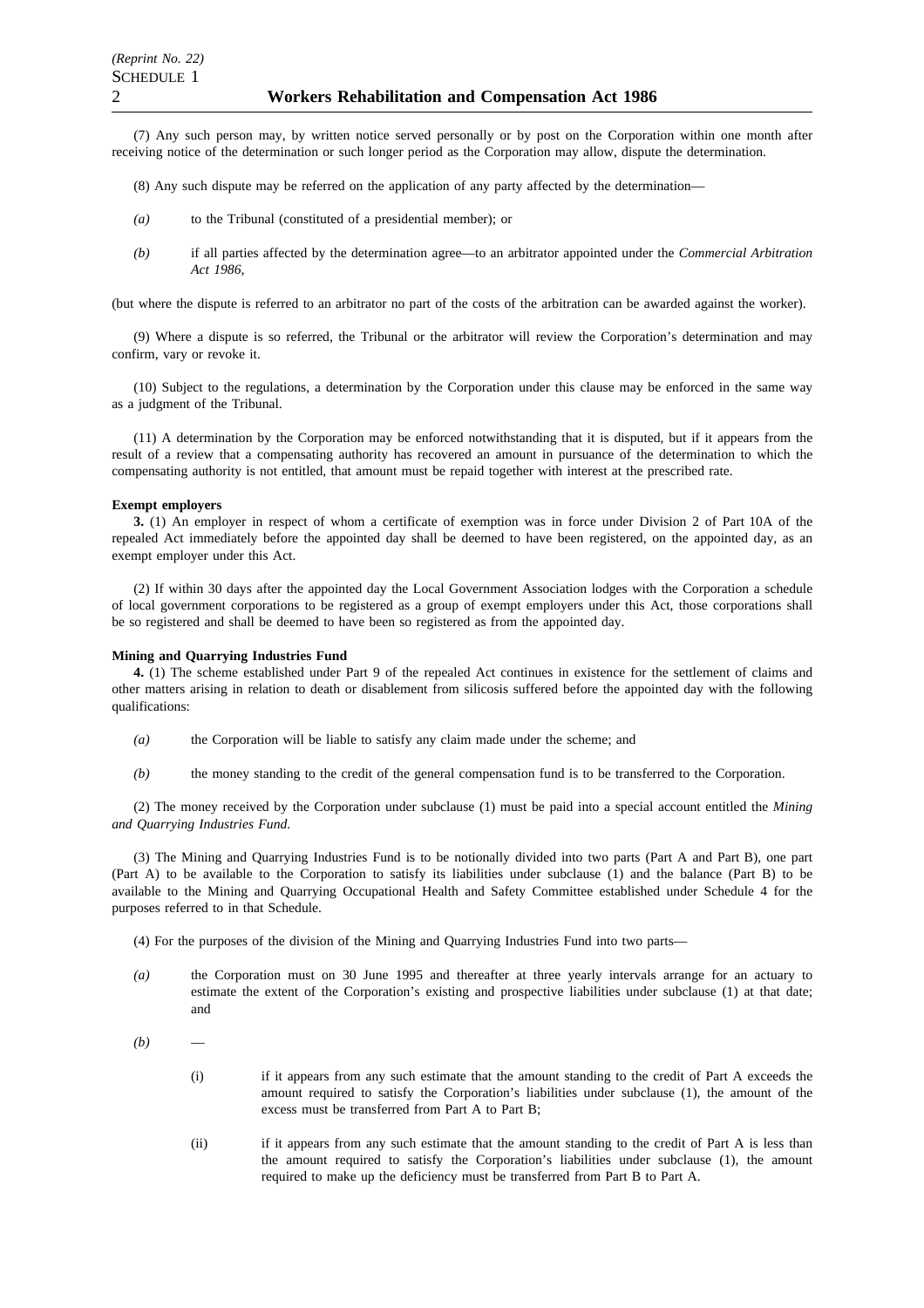(5) The Corporation must keep separate accounting records for Parts A and B.

(6) Money standing to the credit of the Mining and Quarrying Industries Fund (and not immediately required for the purposes of the fund) may be invested as if it were part of the Compensation Fund.

(7) Income and accretions produced by the investment of the money must be shared between Parts A and B (the amount of the shares being determined according to the extent to which money held on each account has contributed to the amount invested).

- (8) The Corporation may debit the Mining and Quarrying Industries Fund with—
- *(a)* the reasonable costs of administering the fund; and
- *(b)* the reasonable costs of providing services, facilities and staff to the Mining and Quarrying Occupational Health and Safety Committee under Schedule 4.

### **Statutory reserve fund**

**5.** (1) The Statutory Reserve Fund (referred to in section 118c of the repealed Act) must be re-established by separating out the part of the Compensation Fund that represents the former Statutory Reserve Fund.

(2) Division 4 of Part 10A (*ie* sections 118d to 118e) of the repealed Act, and related interpretative provisions, continue in force subject to the following modifications—

- *(a)* references to the Commission are to be read as references to the Corporation; and
- *(b)* references to the fund are to be read as references to the Statutory Reserve Fund re-established under subclause (1); and
- *(c)* references to the Treasurer are to be read as references to the Corporation; and
- *(d)* references to the Court are to be read as references to the Tribunal; and
- *(e)* section 118d(10) is modified to read as follows:

(10) On an appeal under this section, the Tribunal has power to review all aspects of the Corporation's determination.; and

*(f)* after section 118d(12) subsections are inserted in the following terms:

(13) Any amounts recovered by the Corporation in the exercise of rights to which it is subrogated under subsection (12) must be paid into the fund.

(14) A claim made under this section before the date of transition that had not been disposed of at the date of transition (a "**pre-transition claim**"), is taken to have been made against the Corporation as if this section had been in force in its modified form when the claim was made and it was then made against the Corporation.

(15) It follows that the Corporation assumes responsibility for administering pre-transition claims and is substituted for the Commission or the Treasurer (as the case requires) in any legal proceedings relating to such claims.

(16) Any rights of subrogation that existed in favour of the Treasurer immediately before the date of transition are transferred to the Corporation.

(17) The Corporation may recoup administrative expenses and legal costs related to claims under this section from the fund.

(18) The Corporation may intervene and be heard in proceedings before a court if there is a prospect that a claim before the court, or a judgment of the court, may lead to a claim under this section.

(19) In this section—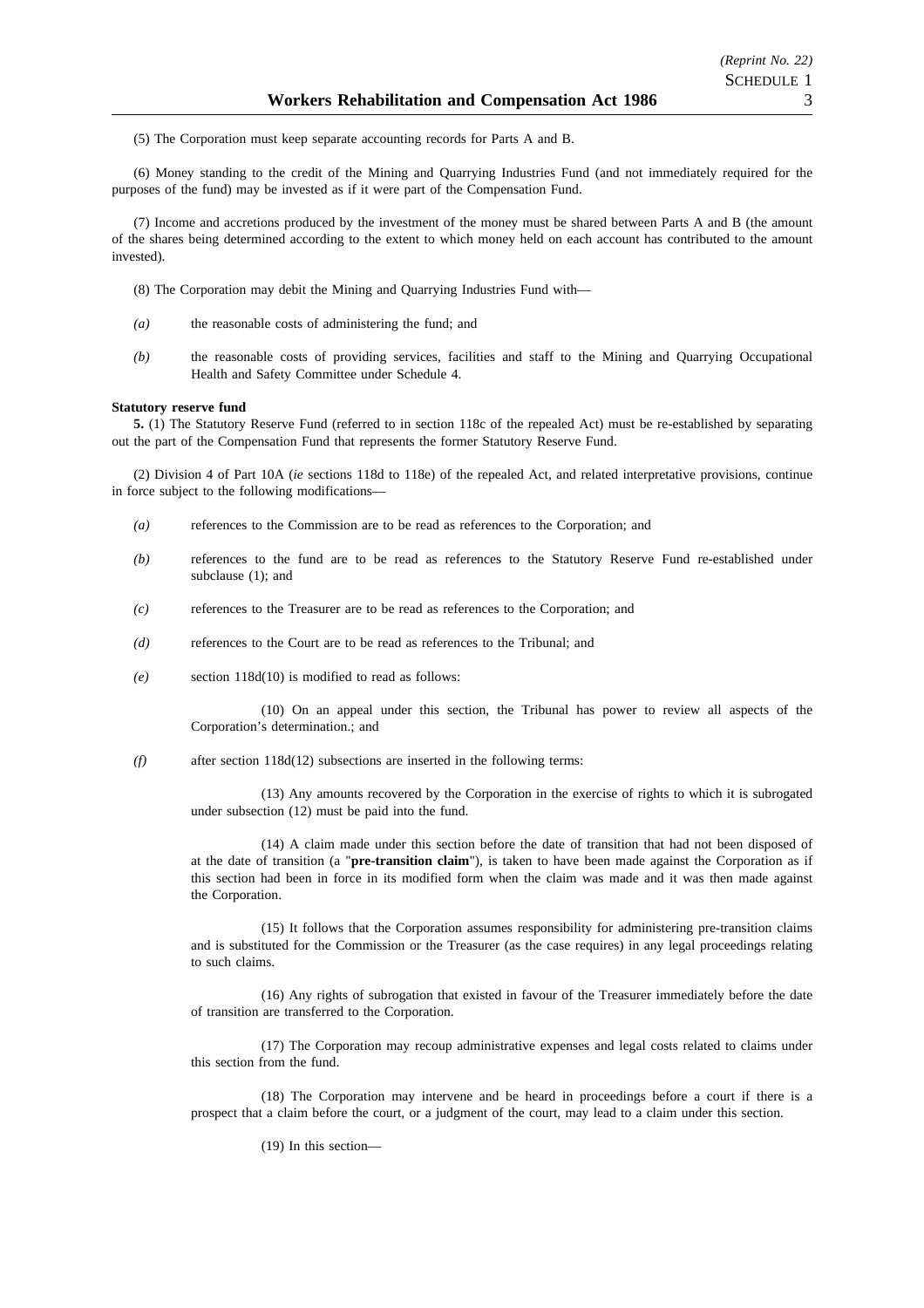"**date of transition**" means the date on which the *Workers Rehabilitation and Compensation (SGIC) Amendment Act 1996* comes into operation.

#### **Insurance Assistance Fund**

**5A.** (1) The Insurance Assistance Fund must be established by separating out the part of the Compensation Fund identified in the accounts of the Corporation as the Insurance Assistance Fund immediately before the commencement of this clause.

(2) The Governor may, by proclamation, transfer rights and liabilities of the insurer under a section 118g policy from the Motor Accident Commission to the Corporation.

(3) The Motor Accident Commission may delegate to the Corporation its responsibility for administering claims under section 118g policies.

- (4) The Corporation may, by an authorised contract or arrangement—
- *(a)* delegate its responsibility for administering claims under section 118g policies in relation to which the rights and liabilities of the insurer have been transferred to the Corporation under subclause (2); or
- *(b)* subdelegate a responsibility for administering claims under section 118g policies delegated to it under subclause (3).

(5) The Motor Accident Commission or the Corporation (as the case requires) may recoup expenditure covering liabilities under section 118g policies and associated administrative and legal costs (other than expenditure and costs covered by a contract of reinsurance) from the Insurance Assistance Fund and, if that proves insufficient, from the Statutory Reserve Fund.

(6) In this clause—

"**authorised contract or arrangement**" means a contract or arrangement authorised by regulation under section 14 of the *WorkCover Corporation Act 1994*;

"**section 118g policy**" means a policy of insurance issued under section 118g(3) of the repealed Act.

### **Investment of, and dealings with, the Funds**

**5B.** (1) The Statutory Reserve Fund and the Insurance Assistance Fund may be invested in common with the Compensation Fund as if they formed part of the Compensation Fund.

(2) If the Corporation is of the opinion that the balance of the Statutory Reserve Fund or the Insurance Assistance Fund exceeds the amount reasonably required for the purposes for which the relevant fund exists, the Corporation may, with the Minister's consent, transfer the surplus to the Compensation Fund.

### **Entitlement to documents**

**5C.** The Corporation is entitled to possession of all documents and other materials in the possession or power of the Motor Accident Commission relevant to claims against the Statutory Reserve Fund or to liabilities under policies of insurance transferred to the Corporation under this Schedule.

### **Acts Interpretation Act**

**6.** The *Acts Interpretation Act 1915* shall, except to the extent of any inconsistency with the provisions of this Schedule, apply to the repeal of the *Workers Compensation Act 1971*.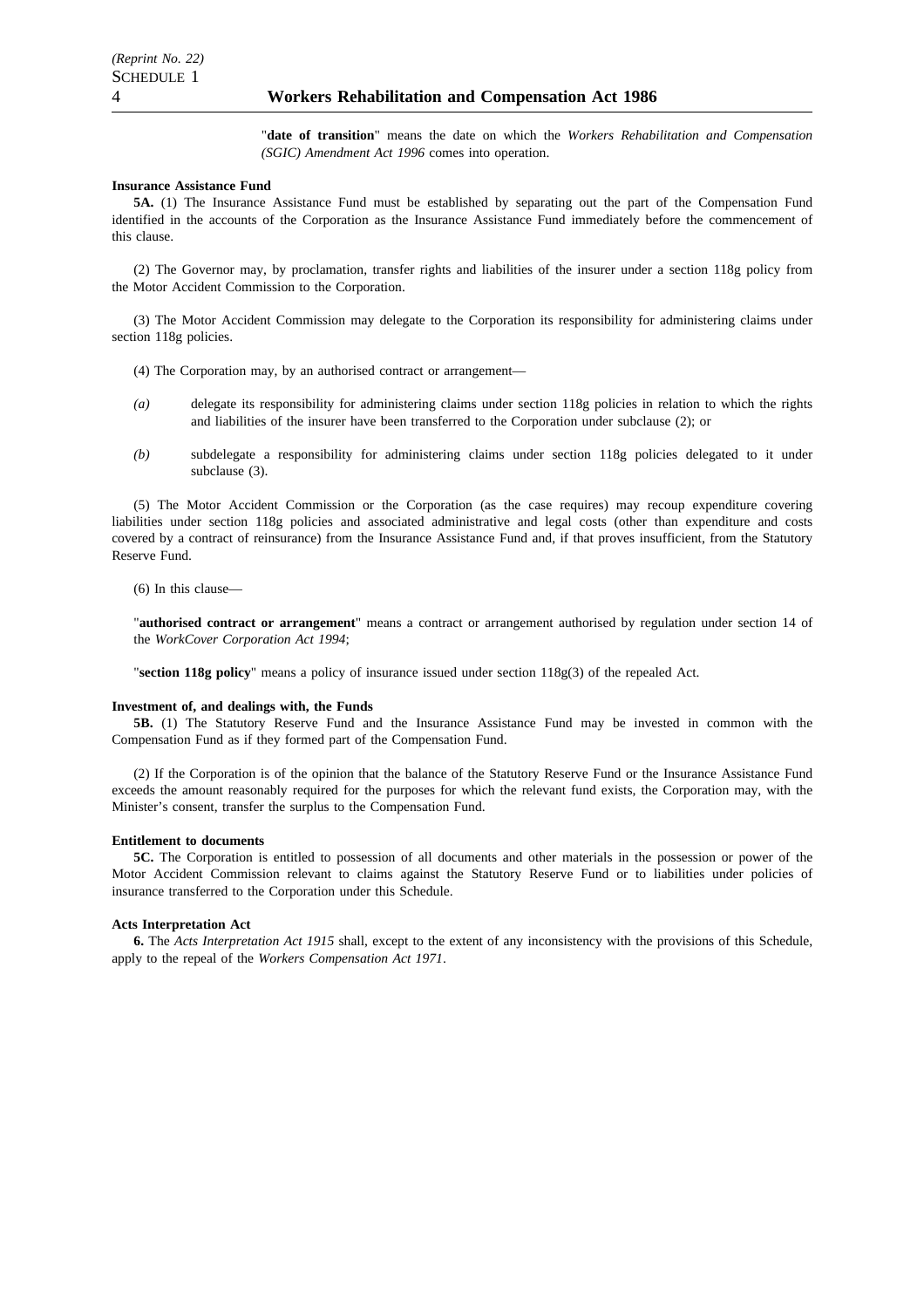| Section | Description of Disability                                                                                                     | Description of Work                                                                                                                                                                               |
|---------|-------------------------------------------------------------------------------------------------------------------------------|---------------------------------------------------------------------------------------------------------------------------------------------------------------------------------------------------|
|         |                                                                                                                               | Mining.                                                                                                                                                                                           |
|         |                                                                                                                               | Any work—                                                                                                                                                                                         |
|         |                                                                                                                               | $\left(a\right)$<br>in connection with animals infected with<br>anthrax;                                                                                                                          |
|         |                                                                                                                               | involving handling of animal carcasses or parts<br>(b)<br>of such carcasses:                                                                                                                      |
|         |                                                                                                                               | involving handling of wool, hair, bristles,<br>(c)<br>hides or skins;                                                                                                                             |
|         |                                                                                                                               | involving loading or unloading, or transport, of<br>(d)<br>animals, animal carcasses or parts of such<br>carcasses, wool, hair, bristles, hides or skins.                                         |
|         | Antimony poisoning or its <i>sequelae</i>                                                                                     | Any work involving the use of antimony or its<br>preparations or compounds.                                                                                                                       |
|         | Arsenic poisoning or its <i>sequelae</i>                                                                                      | Any work involving the use of arsenic or its<br>preparations or compounds.                                                                                                                        |
|         |                                                                                                                               | Any work involving exposure to inhalation of asbestos<br>fibres.                                                                                                                                  |
|         | Asthma or asthmatic attacks                                                                                                   | Any work involving contact with, or the inhalation of,<br>the dust of red pine, western red cedar or blackwood.<br>Any work involving contact with, or the inhalation of,<br>flour or flour dust. |
|         | Benzene poisoning (i.e. poisoning by benzene<br>or its homologues or their nitro- and amido-<br>derivatives) and its sequelae | Any work involving the production, liberation or<br>utilisation of benzene or its homologues or their nitro-<br>and amido-derivatives.                                                            |
|         | Brucellosis, leptospirosis, or Q fever                                                                                        | Any work at, in, about, or in connection with, a meat<br>works or involving the handling of meat, hides, skins or<br>carcasses.                                                                   |
|         | Carbon monoxide poisoning or its sequelae                                                                                     | Any work involving contact with, or the inhalation of,<br>carbon monoxide gas.                                                                                                                    |
|         | Chrome ulceration or its <i>sequelae</i>                                                                                      | Any work involving the use of chromic acid or bi-<br>chromate or ammonium potassium or sodium or their<br>preparations.                                                                           |
|         | Copper poisoning or its sequelae                                                                                              | Any work involving the use or handling of copper or its<br>preparations or compounds.                                                                                                             |
|         |                                                                                                                               | Any work involving exposure to, or contact with, the<br>dust of blackwood.                                                                                                                        |
|         | Halogen poisoning (i.e. poisoning by the<br>halogen derivatives of hydrocarbons of the<br>aliphatic series) and its sequelae  | Any work involving the production, liberation or<br>utilisation of halogen derivatives or hydrocarbons of the<br>aliphatic series.                                                                |
|         | Lead poisoning or its sequelae                                                                                                | Any work involving the use of lead or its preparations<br>or compounds.                                                                                                                           |
|         | Mercury poisoning or its sequelae                                                                                             | Any work involving the use of mercury or its<br>preparations or compounds.                                                                                                                        |
|         | Nitrous fumes poisoning and its sequelae.                                                                                     | Any work involving contact with nitric acid or the<br>inhalation of nitrous fumes.                                                                                                                |
|         |                                                                                                                               | Any work involving exposure to noise.                                                                                                                                                             |

# **Schedule 2—Disabilities presumed to arise from employment**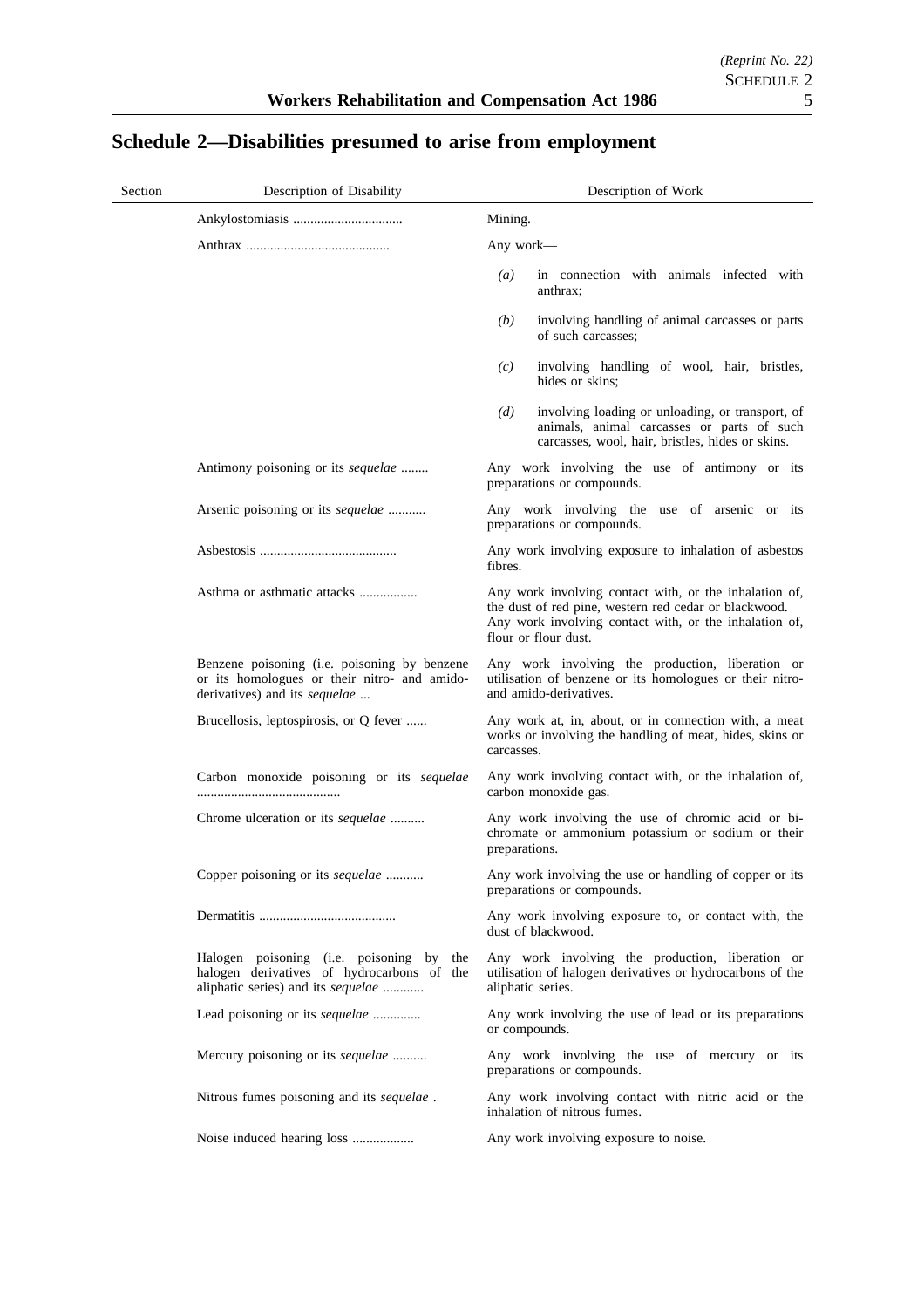| Pathological manifestations due to-                                | Any work involving exposure to the action of radium,<br>radioactive substances or X-rays.                                                                                          |
|--------------------------------------------------------------------|------------------------------------------------------------------------------------------------------------------------------------------------------------------------------------|
| other radioactive<br>radium and<br>$\left(a\right)$<br>substances; |                                                                                                                                                                                    |
| (b)                                                                |                                                                                                                                                                                    |
| Phosphorus, poisoning or its <i>sequelae</i>                       | Any work involving the use of phosphorus or its<br>preparations or compounds.                                                                                                      |
| Pneumoconiosis, including silicosis                                | Any work involving mining, quarrying, cutting,<br>crushing, grinding or pushing stone or melting, grinding<br>or polishing metal.                                                  |
| Primary epitheliomatous cancer of the skin                         | Any work involving processes which involve the<br>handling or use of tar, pitch, bitumen, mineral oil,<br>paraffin, or the compounds, products or residues of<br>those substances. |
| Septic poisoning or its <i>sequelae</i>                            | Any work involving the handling of meat or the<br>manufacture of meat products or animal by-products in<br>connection with the trade of butcher or slaughterman.                   |
| Zinc poisoning or its <i>sequelae</i>                              | Any work involving the use of zinc or its preparations<br>or compounds.                                                                                                            |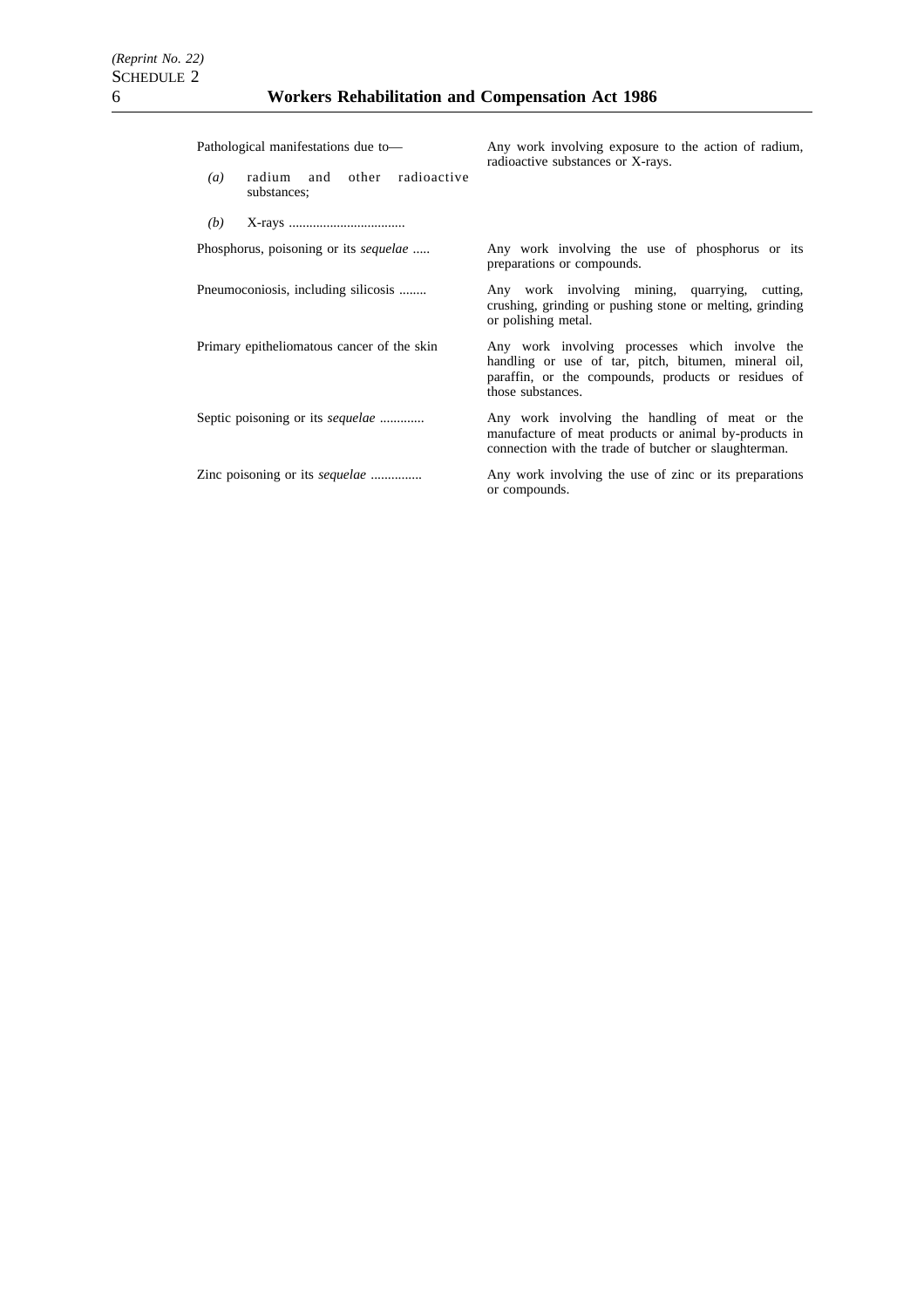# **Schedule 3—Lump sum compensation**

| Nature of the Disability                                                                                          | Percentage of the<br>prescribed sum<br>payable |
|-------------------------------------------------------------------------------------------------------------------|------------------------------------------------|
| Total and incurable loss of intellectual capacity resulting                                                       |                                                |
|                                                                                                                   | 100                                            |
|                                                                                                                   | 100                                            |
| Loss of Vision-                                                                                                   |                                                |
| Total loss of sight of one eye, the vision in the other<br>eye being less than 6/60 Snellens type with correction | 100<br>50<br>100                               |
|                                                                                                                   |                                                |
| Hearing Loss-                                                                                                     | 75                                             |
| Speech Loss-                                                                                                      |                                                |
|                                                                                                                   | 75                                             |
| Sensory Loss-                                                                                                     |                                                |
|                                                                                                                   | 50                                             |
|                                                                                                                   | 25<br>25                                       |
| Arm Injuries-                                                                                                     |                                                |
|                                                                                                                   | 90<br>80                                       |
| Hand Injuries—                                                                                                    |                                                |
|                                                                                                                   | 100                                            |
|                                                                                                                   | 35                                             |
|                                                                                                                   | 25<br>20                                       |
|                                                                                                                   | 20                                             |
|                                                                                                                   | 14                                             |
|                                                                                                                   | 15                                             |
| Loss of portion of terminal segment of thumb<br>involving one-third of its flexor surface                         | 17                                             |
|                                                                                                                   | 15                                             |
|                                                                                                                   | 11                                             |
| Loss of hand or loss of thumb and four fingers                                                                    | 9<br>80                                        |
|                                                                                                                   |                                                |
| Leg Injuries-                                                                                                     |                                                |
|                                                                                                                   | 90<br>80                                       |
| Foot Injuries-                                                                                                    |                                                |
|                                                                                                                   | 100                                            |
| Loss of foot and hand $\dots \dots \dots \dots \dots \dots \dots \dots \dots \dots \dots \dots \dots \dots \dots$ | 100                                            |
|                                                                                                                   | 75                                             |
|                                                                                                                   | 25<br>10                                       |
|                                                                                                                   | 8                                              |
|                                                                                                                   | 11                                             |
|                                                                                                                   | 7                                              |
|                                                                                                                   | 70                                             |
| Total impairment of the neck and cervical spine                                                                   | 80                                             |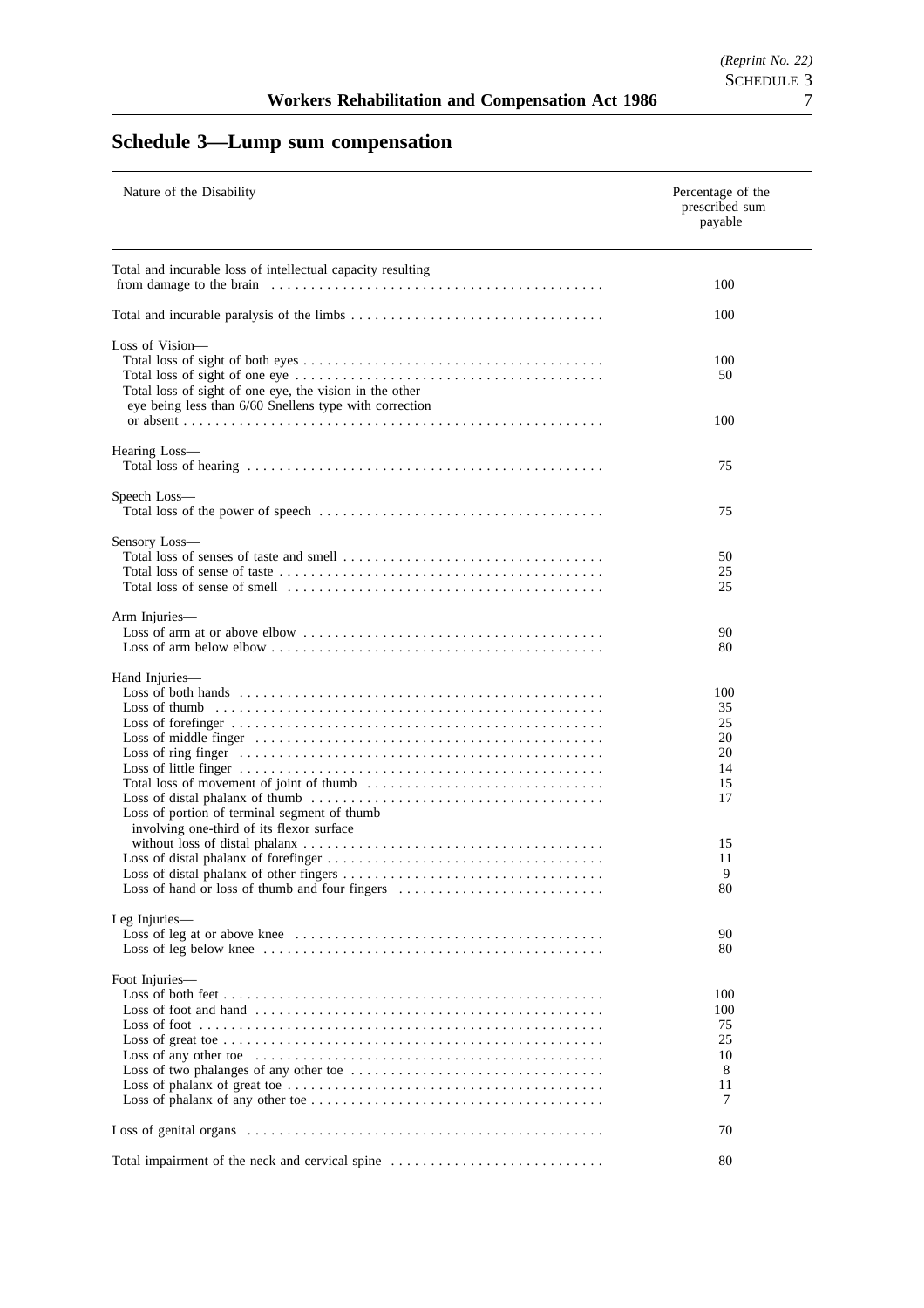### 8 **Workers Rehabilitation and Compensation Act 1986**

| Total impairment of the upper back and thoracic spine | 50 |
|-------------------------------------------------------|----|
| Total impairment of the lower back and lumbar spine   | 80 |
|                                                       | 20 |
| Total impairment of the ventilatory function          | 90 |
|                                                       | 50 |
|                                                       | 25 |
|                                                       | 45 |
|                                                       | 30 |

Disfigurement—

A percentage of the prescribed sum (not exceeding 70 per cent) proportionate to the extent, severity and likely duration of the disfigurement

Impairment of a physical or sensory faculty not mentioned above—

A percentage of the prescribed sum equivalent to the percentage loss of total bodily function represented by the impairment

1. For the purposes of this Schedule, a limb or other member will be taken to be lost if it is rendered permanently and wholly useless, and a finger will be taken to be lost if two joints are severed from the hand or rendered permanently and wholly useless.

2. Where a disability consists of the permanent loss of a proportion (but not all) of the full efficient use of a physical or sensory faculty, a worker is entitled to a percentage of the compensation payable for total loss of the faculty equal to the percentage of full efficient use lost by the worker. However, in the case of hearing loss, compensation is not payable by reference to this Schedule unless the percentage loss of hearing exceeds 5%.

3. For the purpose of determining the extent of a loss of full efficient use of a physical or sensory faculty, the extent to which the loss, or the effect of the loss, may be reduced or limited by an external removable aid or appliance will be disregarded.

4. The percentage loss of total bodily function represented by a particular impairment of a physical or sensory faculty is to be determined in accordance with professionally accepted principles approved by regulation. However, a percentage loss of hearing is to be determined in accordance with the principles set out in the report entitled *Improved Procedure for Determining Percentage Loss of Hearing* published by the National Acoustic Laboratories and dated January 1988 (ISBN 0 644 06884 1).

5. Where a worker is entitled to compensation in respect of two or more disabilities to which the Schedule applies, the worker's entitlement will be determined in accordance with principles prescribed by the regulations (but the total entitlement cannot exceed 100 per cent of the prescribed sum).

6. In this Schedule—

"**impairment**" in relation to a physical or sensory faculty, means the loss of the faculty, the loss of its use, or the damage to or malfunction of the faculty.

"**physical or sensory faculty**" includes any part of the body.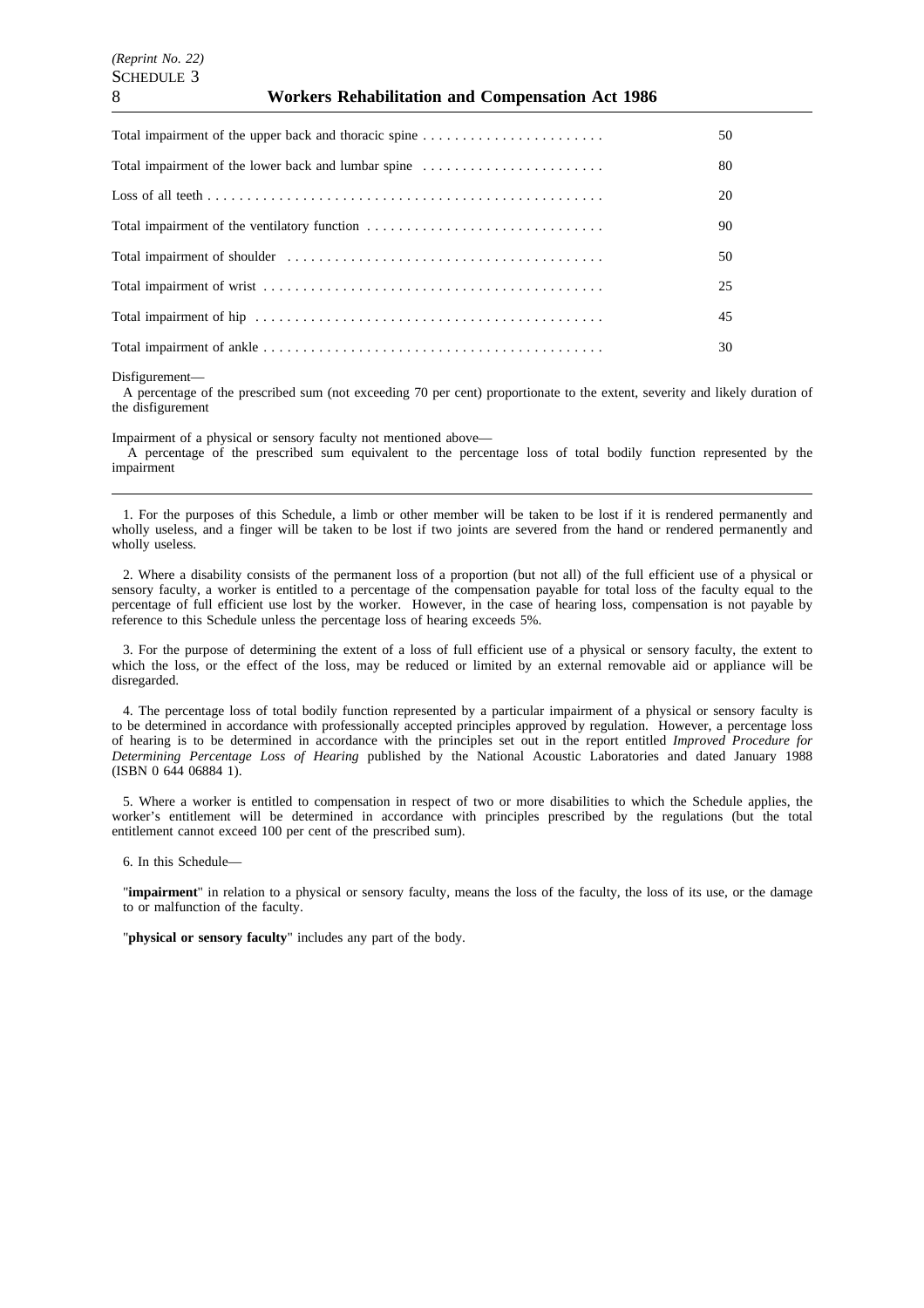# **Schedule 4—The Mining and Quarrying Occupational Health and Safety Committee**

### **The Committee**

**1.** (1) The Mining and Quarrying Occupational Health and Safety Committee ("the Committee") is established.

(2) The Committee will consist of seven persons appointed by the Minister, of whom—

*(a)* two will be persons working in the field of occupational health and safety nominated by the Corporation; and

\*\*\*\*\*\*\*\*

- *(c)* one will be a member of the Department of the Minister to whom the administration of the *Occupational Health, Safety and Welfare Act 1986* has been committed who has experience in the mining and quarrying industries; and
- *(d)* two will be persons nominated by the South Australian Chamber of Mines and Energy to represent the interests of employers involved in the mining and quarrying industries; and
- *(e)* two will be persons nominated by the United Trades and Labor Council to represent the interests of workers who work in the mining and quarrying industries.

(2a) The Minister will appoint one of the members of the Committee appointed under subclause  $(2)(a)$  to be the presiding member of the Committee.

(3) The Minister may appoint a deputy to a member of the Committee and the deputy may, in the absence or during a temporary vacancy in the office of that member, act as a member of the Committee.

(4) A member of the Committee may be appointed for a term not exceeding three years determined by the Minister and will, on the expiration of a term of appointment, be eligible for reappointment.

(5) The Minister may, on reasonable grounds, remove a member of the Committee from office at any time.

(6) A member of the Committee may resign by written notice to the Minister.

(7) An act or proceeding of the Committee is not invalid by reason only of a vacancy in its membership or a defect in the appointment of a member.

(8) Four members of the Committee constitute a quorum of the Committee.

(9) In the absence of the presiding member at a meeting of the Committee, the members present may decide who is to preside.

(10) A decision carried by at least four members of the Committee at a meeting of the Committee is a decision of the Committee.

(11) Each member present at a meeting of the Committee is entitled to one vote on any matter arising for decision at the meeting.

(12) The Committee must have accurate minutes kept of its proceedings at meetings.

(13) Subject to this Schedule, the business of the Committee will be conducted in a manner determined by the Committee.

(14) A member of the Committee who has a direct or indirect pecuniary interest in a matter under consideration by the Committee—

*(a)* must disclose the nature of the interest to the Committee; and

*(b)* must not take part in any deliberation or decision of the Committee with respect to the matter.

Penalty: \$2 000.

(15) A disclosure under subclause (14) must be recorded in the minutes of the Committee.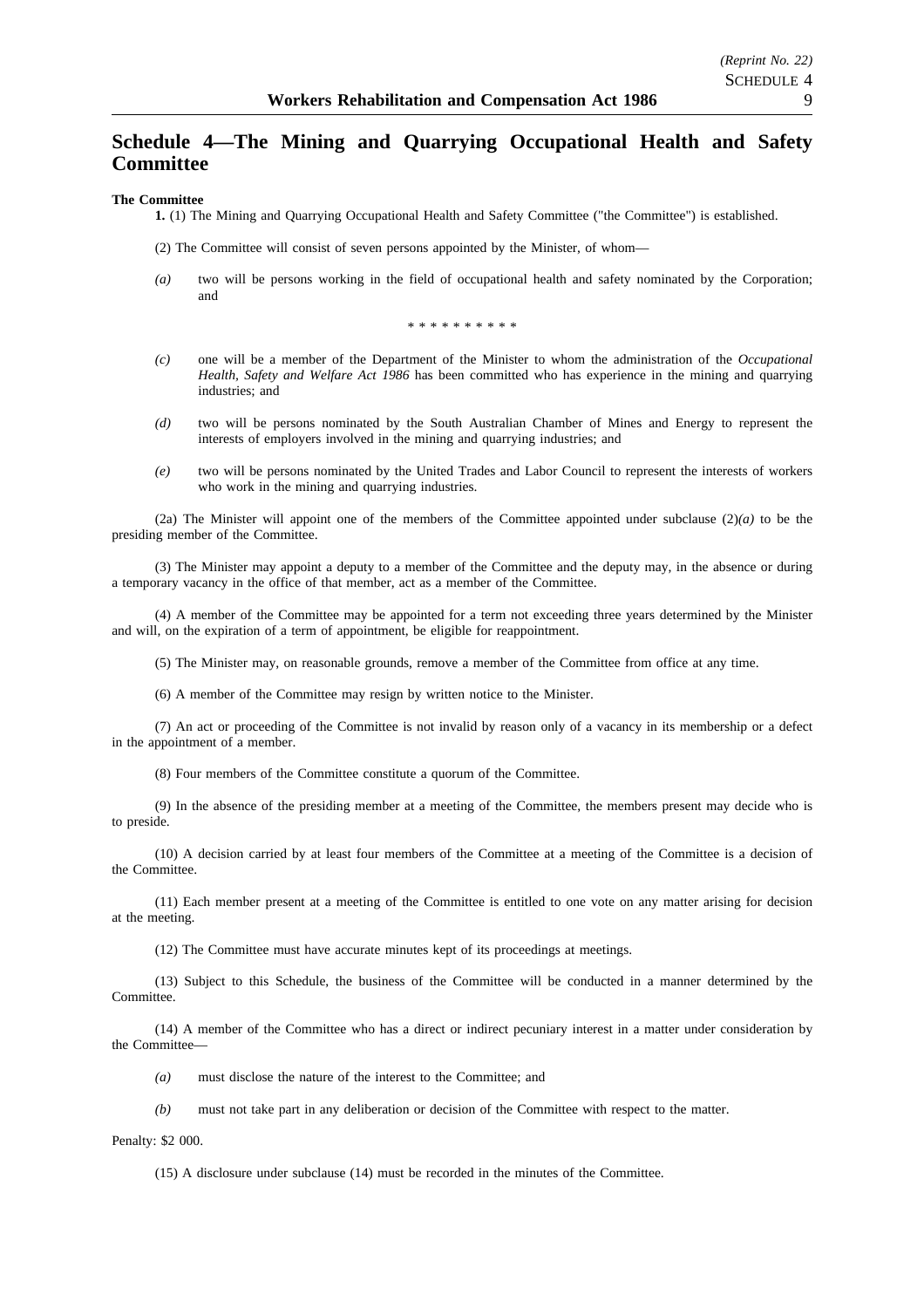(16) The Committee will, in connection with the performance of its functions, make use of the services, facilities and staff of the Corporation.

### **Application of funds**

**2.** (1) Money available to the Committee from the Mining and Quarrying Industries Fund under Schedule 1 may be used for any of the following purposes:

- *(a)* to promote and support practices, procedures and arrangements designed to protect workers from silicosis;
- *(b)* to support education in the field of occupational health or safety in the mining and quarrying industries;
- *(c)* to initiate or support research and studies into occupational health or safety that could benefit workers in the mining and quarrying industries;
- *(d)* to promote and support persons or organisations working to prevent, alleviate or treat the kinds of disabilities suffered by workers in the mining and quarrying industries;
- *(e)* to support any other kind of activity that could directly or indirectly improve occupational health or safety in the mining and quarrying industries or assist in the rehabilitation of disabled workers in those industries.

(2) The Committee has all such powers as are reasonably necessary for the effective performance of its functions (including the power to establish sub-committees and to engage, as may be appropriate, experts or consultants to assist the Committee in the performance of its functions).

(3) The Committee must, in making grants of money under this Schedule, give preference to supporting projects directed at improving occupational health or safety in those industries that involve exposure to silica dust and in particular to supporting specialised research and training projects directed at that purpose in South Australia.

(4) The Committee must not spend any part of the principal standing to the credit of Part B of the Mining and Quarrying Industries Fund without the specific approval of the Minister and in any case the Committee is not to spend in any financial year more than 20 per cent of the principal that, at the commencement of that financial year, is standing to the credit of that part of the fund.

(5) The Committee must after the end of each financial year prepare a report on its operations during that financial year.

(6) The report must be submitted to the Minister in conjunction with the annual report of the Corporation for the relevant financial year (and laid before each House of Parliament by the Minister together with the Corporation's annual report).

### **Ministerial control**

**3.** The Committee is, in the performance of its functions, subject to the control and direction of the Minister.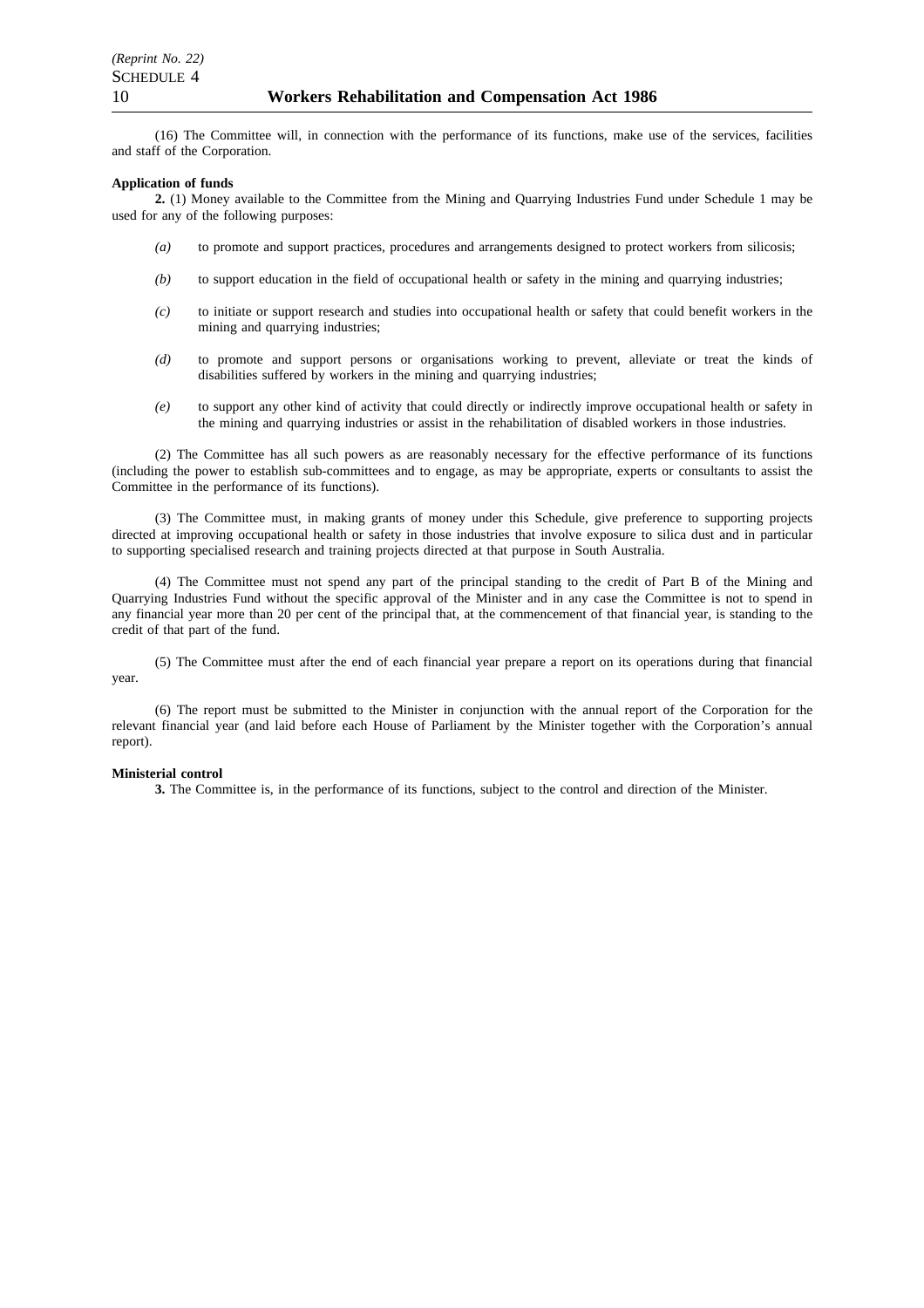# **APPENDIX**

### **LEGISLATIVE HISTORY**

### **Repeals**

The *Workers Rehabilitation and Compensation Act 1986* repealed the following:

*Workers Compensation Act 1971*

### **Transitional Provisions**

(*Transitional provision from Workers Rehabilitation and Compensation Act Amendment Act 1990, s. 8*)

- 8. (1) The amendment effected to the principal Act by section 3 of this Act does not affect—
- *(a)* the rights of the respondent in Supreme Court Action No. 998 of 1989; or
- *(b)* the rights of any claimant whose claim is determined before the commencement of this Act; or
- *(c)* the rights of any other claimant who, as at the commencement of this Act, is a party to proceedings before a Review Officer.

(2) Where a claim for compensation made before the commencement of this Act is rejected after the commencement of this Act on account of the enactment of section 3 of this Act, the claimant is entitled to be reimbursed by the Corporation for reasonable costs reasonably incurred by the claimant in making the claim.

### (*Transitional provision from Workers Rehabilitation and Compensation (Miscellaneous Provisions) Amendment Act 1991, s. 49*)

49. (1) The amendments effected by this Act to those provisions of the principal Act that relate to weekly payments of compensation apply as from the commencement of this Act to persons whose entitlements to weekly payments arose before or after the commencement of this Act.

(2) Where a worker became entitled to weekly payments before the commencement of this Act, the Corporation or an exempt employer may assess or reassess the amount of the weekly payments as from the commencement of this Act on the basis of the provisions of the principal Act as amended by this Act.

(3) Where such a reassessment is made, it cannot give rise to a right to repayment of any amount paid on the basis of a former assessment.

> (*Transitional provision from the Workers Rehabilitation and Compensation (Miscellaneous) Amendment Act 1992, s. 22*)

22. (1) Subject to this section, the amendments affecting entitlement to, or quantum of, compensation for disabilities apply in relation to—

- *(a)* a disability occurring on or after the commencement of this Act; or
- *(b)* a disability occurring before the commencement of this Act in relation to which—
	- (i) no claim for compensation had been made under the principal Act as at the commencement of this Act; or
	- (ii) a claim for compensation had been made under the principal Act but the claim had not been determined by the Corporation or the exempt employer.

(2) The amendments made by section 3, 5, 6, 10 and 11 apply whether the entitlement to compensation arose before or after the commencement of this Act.

(3) The amendments made by section 4 have no retrospective effect.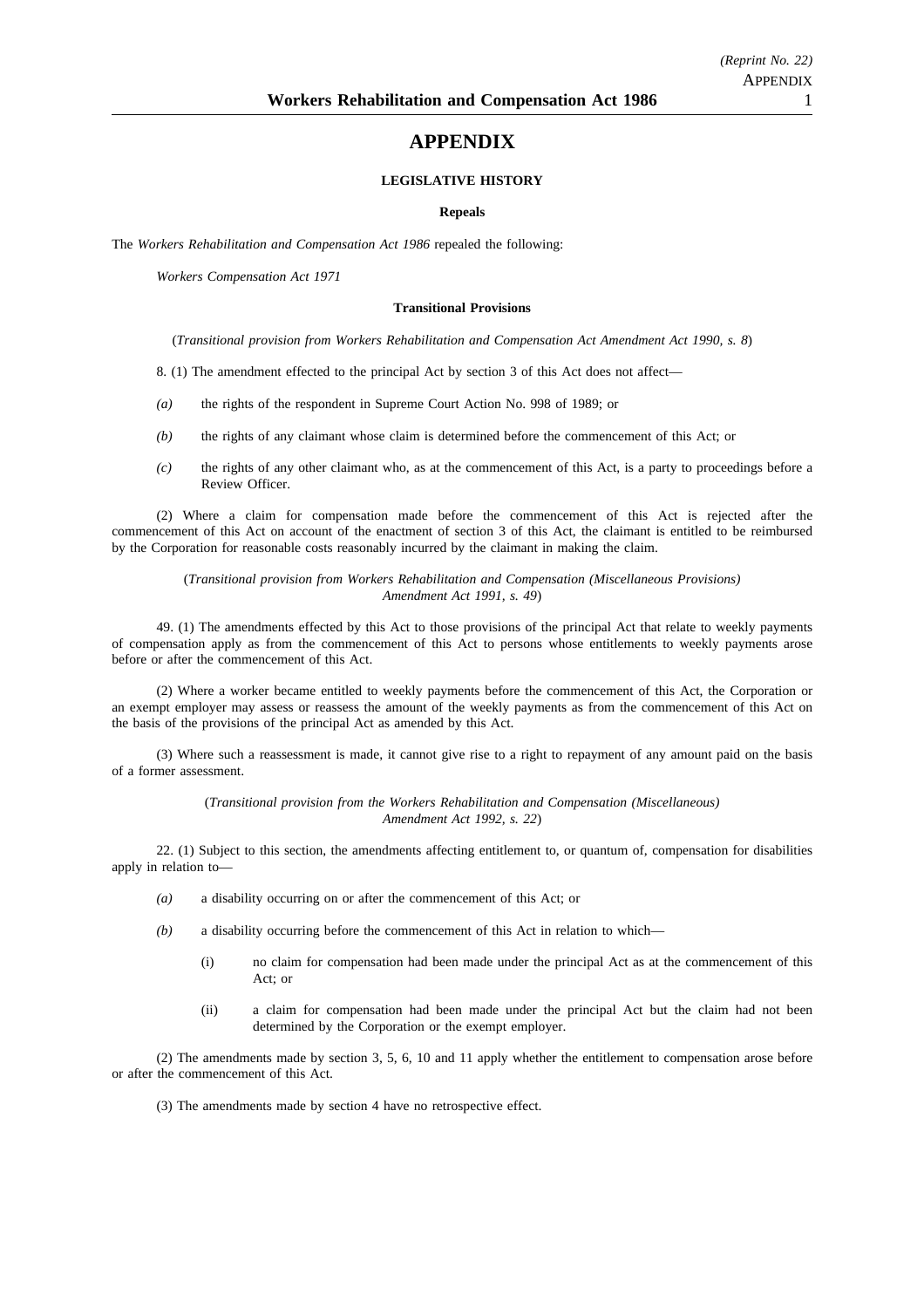(4) A liability at common law for non-economic loss or solatium that arose before the commencement of this Act is not extinguished, on the commencement of this Act, by the amendments to section 54 of the principal Act, but, if an action is not commenced in a court to enforce the liability before the date falling 12 months after the cause of action arose or six months after the commencement of this Act (whichever is the later), the liability is then extinguished.

(5) The period prescribed by subsection (4) cannot be extended.

(*Validation provision from Workers Rehabilitation and Compensation (Declaration of Validity) Act 1993, s. 2*)

### Declaration of validity and textual authenticity

2. (1) The *Workers Rehabilitation and Compensation (Miscellaneous) Amendment Act 1992 (No. 84 of 1992)* is declared to be, and since the date of its assent to have been, an Act of the Parliament.

(2) The text of the Act as certified by the Clerk and the Deputy Speaker of the House of Assembly is the authentic text of the Act.

(*Transitional provision from Statutes Amendment (Chief Inspector) Act 1993, s. 65*)

65. This Act does not affect the appointment of any person as an inspector before the commencement of this Act (other than as a Chief Inspector).

> (*Transitional provisions from Workers Rehabilitation and Compensation (Review Authorities) Amendment Act 1993, s. 16*)

16. (1) Regulation 162 of 1992 (relating to agencies and instrumentalities of the Crown) will be taken to have come into operation at 4 p.m. on 30 September 1987.

(2) Proceedings before a Review Officer under the principal Act immediately before the commencement of this provision may, subject to such directions as the Chief Review Officer thinks fit, be continued under the principal Act as amended by this Act.

(3) Proceedings before the Tribunal under the principal Act immediately before the commencement of this provision will, subject to such directions as the President of the Tribunal thinks fit, continue before the Tribunal as if this Act had not been enacted.

(4) A person who was, immediately before the commencement of this provision, a Review Officer under the principal Act will, subject to this Act, continue in office as a Review Officer under the principal Act as amended by this Act without interruption of his or her continuity of service and without prejudice to existing or accruing rights in respect of employment.

(5) A person to whom subsection (4) applies will be taken to have been appointed, as from the commencement of this provision, for the balance of any term of office that applied before the commencement of this provision, or for a period of five years, whichever is the lesser.

(6) The Governor may, by instrument in writing, vary any condition of employment that would otherwise apply to a person under subsection (4) (and any such instrument will have effect according to its terms).

(7) Proceedings cannot be instituted before a Review Officer after the commencement of section 3 of this Act in respect of any decision of the Corporation under section 32(4) of the principal Act before that commencement.

> (*Transitional provision from Workers Rehabilitation and Compensation (Administration) Amendment Act 1994, s. 20*)

### **Application of amendments**

20. (1) The amendments made by this Act to the principal Act apply in relation to disabilities occurring on or after the commencement of this Act.

(2) However—

- *(a)* the amendments made by sections 8, 9 and 10 of this Act apply both prospectively and retrospectively; and
- *(b)* the amendments made by section 18 apply to any claim for compensation for hearing loss made on or after 23 March 1994; and
- *(c)* the amendment made by section 11 applies as from 24 February 1994.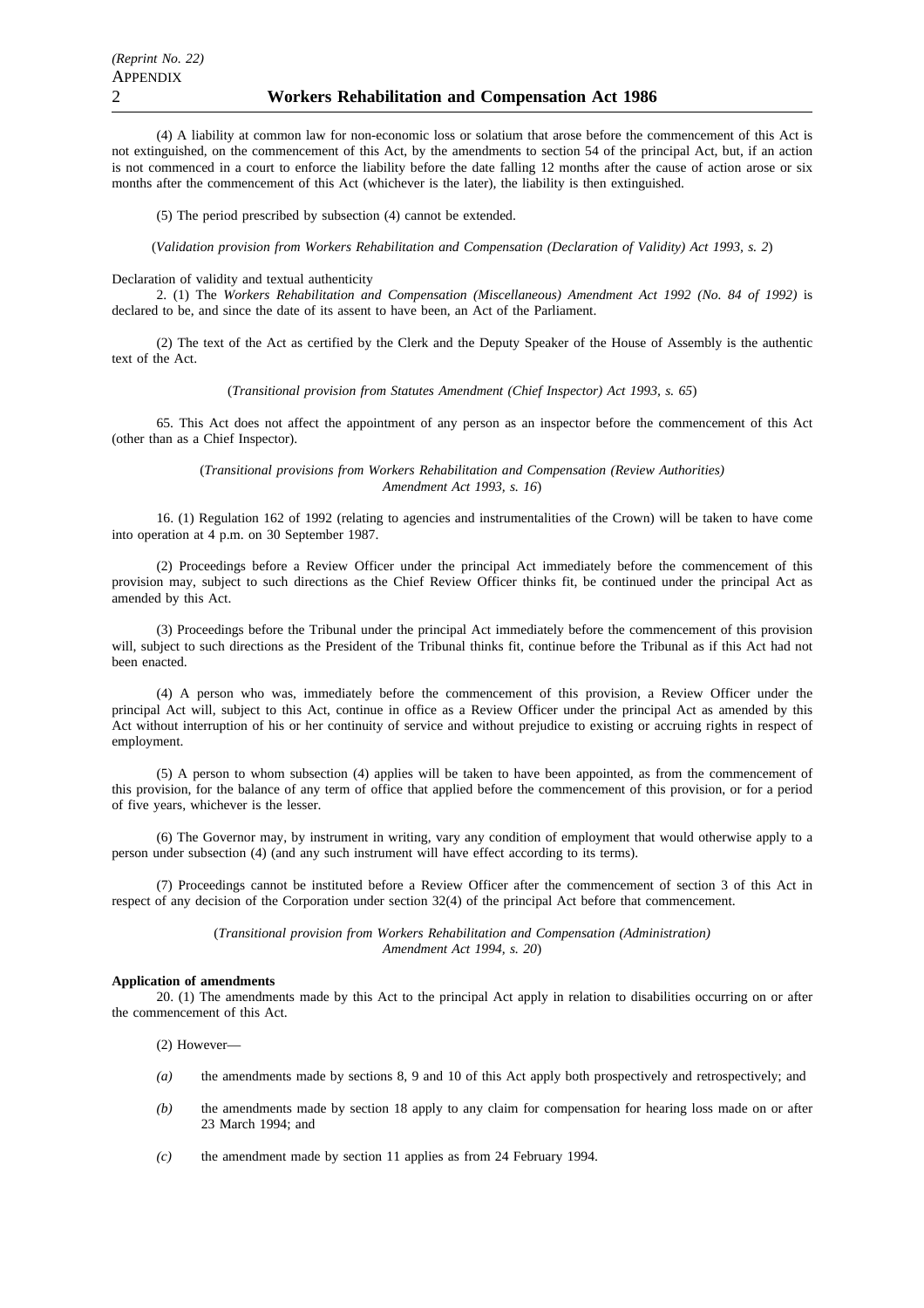(*Transitional provisions from Workers Rehabilitation and Compensation (Miscellaneous Provisions) Amendment Act 1995, s. 34, as amended by Workers Rehabilitation and Compensation (Miscellaneous) Amendment Act 1995, s. 9*)

34. (1) This Act applies to disabilities arising from traumas occurring before the commencement of this Act ("old disabilities") and disabilities arising from traumas occurring after the commencement of this Act ("new disabilities") subject to the following qualifications—

- *(a)* the amendments made by this Act do not affect—
	- (i) the principles on which weekly payments for a period of incapacity falling before the commencement of this Act are assessed; or
	- (ii) compensation for non-economic loss relating to loss or impairment of the capacity to engage in sexual intercourse if an application or request for such compensation had been made before 12 April 1995; and
- *(b)* section 58B of the principal Act, as enacted by this Act, applies whether the worker has an old or a new disability.

(2) A scale of charges in force under section 32 of the principal Act immediately before the commencement of section 9 of this Act remains in force until superseded by a regulation fixing a scale of charges.

(3) Until a regulation is made for the purposes of section  $67(1)/b$  of the principal Act (as substituted by this Act), the claims that are to be disregarded under that paragraph are claims for secondary and unrepresentative disabilities.

> (*Transitional provisions from Workers Rehabilitation and Compensation (Miscellaneous) Amendment Act 1995, s. 3(2) and (3))*

(2) A discontinuance or reduction of weekly payments made under the principal Act before the commencement of this section cannot be challenged on the ground that there was no antecedent review of the worker's entitlement if the discontinuance or reduction could, assuming that section 38A had then been in force, have been validly made under that section.

(3) Subsection (2) does not affect rights of the respondent arising under the judgment of the Supreme Court in *Mitsubishi Motors Australia Ltd and WorkCover v Frank Sosa* (No. S5084).

> (*Transitional provisions from Workers Rehabilitation and Compensation (Dispute Resolution) Amendment Act 1995, s. 17 (as amended by Workers Rehabilitation and Compensation (Dispute Resolution) Amendment Act 1996, s. 6(b)*)

17. (1) A Deputy President of the Workers Compensation Appeal Tribunal appointed under the principal Act and in office immediately before the commencement of this Act continues in office subject to the principal Act as amended by this Act (the "**new legislation**") as a Deputy President of the Workers Compensation Tribunal as if the new legislation had been in force when the appointment was made and the appointment had been made to that office under the new legislation.

(2) The Registrar and other staff of the Workers Compensation Appeal Tribunal in office immediately before the commencement of this Act continue in office subject to the relevant conditions of appointment in corresponding positions on the staff of the Workers Compensation Tribunal.

(3) Staff of the WorkCover Corporation of South Australia who—

- *(a)* were employed immediately before the commencement of this Act in work related to the system of review and appeal then existing under the principal Act; and
- *(b)* are designated by the Governor by notice in the *Gazette* as staff to whom this section applies,

become as from a date stated in the notice staff of the Workers Compensation Tribunal without loss of salary or status, or prejudice to existing or accruing rights in respect of employment.

(4) The new legislation applies to reviewable decisions made under the principal Act before or after the commencement of this Act, but if proceedings were commenced before the commencement of this Act in relation to a reviewable decision—

*(a)* the proceedings may only be continued and completed under the principal Act as in force before the commencement of this Act; and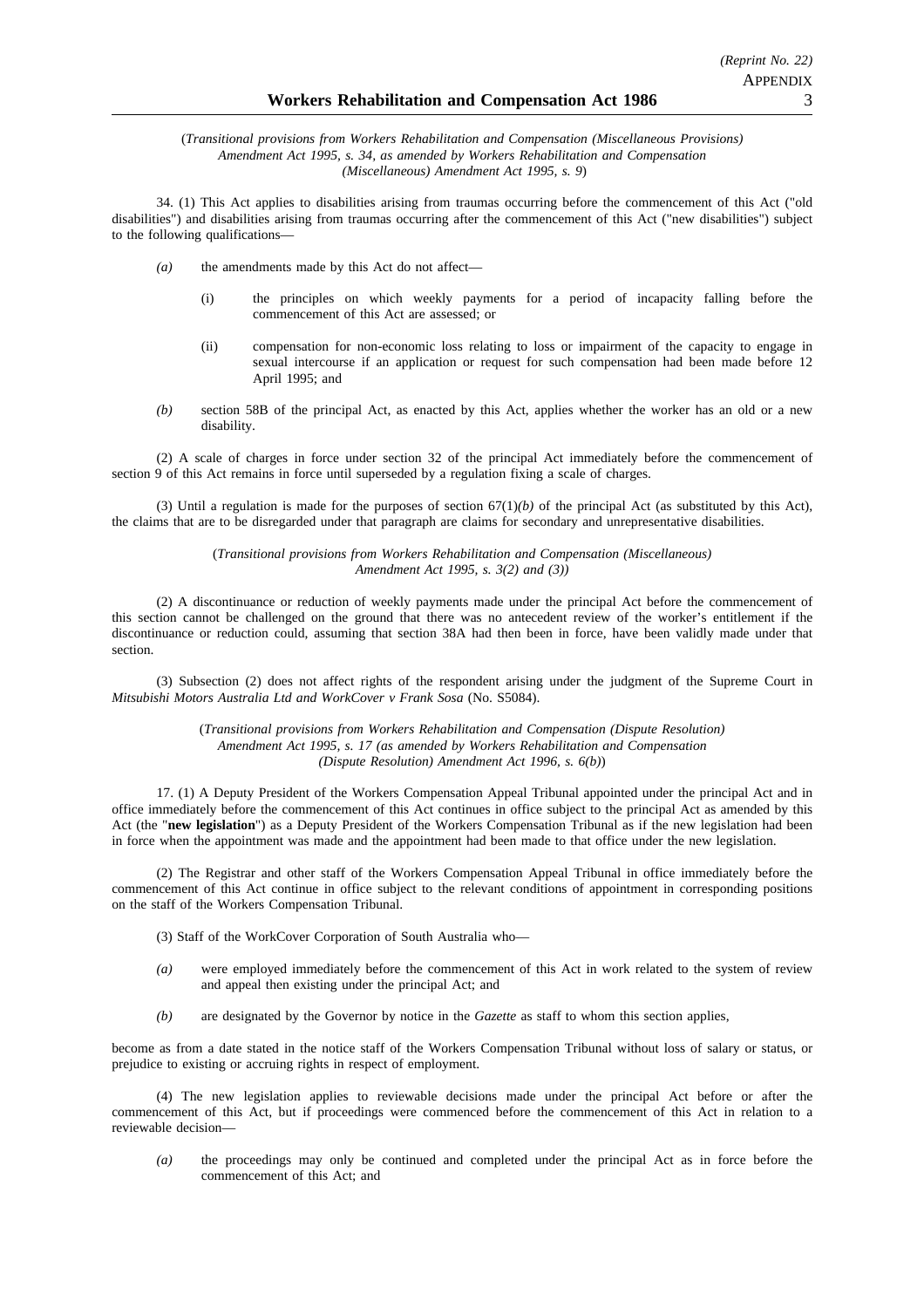*(b)* new proceedings cannot be commenced under the new legislation in relation to the same decision.

(5) The President may make rules, or give directions, governing practice, procedure or evidence in relation to proceedings that continue under subsection (4).

\*\*\*\*\*\*\*\*\*\*

(7) A person who was a Review Officer immediately before the commencement of this Act continues in office, subject to the person's conditions of appointment, for the remainder of the term of appointment as a member of the Tribunal's staff without prejudice to remuneration or existing or accruing rights to leave.

(8) The President may assign a person who continues in office under subsection (7) to carry out duties as a conciliation and arbitration officer or in some other capacity on the Tribunal's staff (or as a conciliation and arbitration officer and in one or more other capacities), but the person continues as a Review Officer for the purpose of continuing and completing proceedings under subsection (4).

(9) A person who continues as a Review Officer under this section is subject to administrative control and direction by the President.

(*Transitional provision from Statutes Amendment and Repeal (Common Expiation Scheme) Act 1996, s. 5*)

5. An Act repealed or amended by this Act will continue to apply (as in force immediately prior to the repeal or amendment coming into operation) to an expiation notice issued under the repealed or amended Act.

### **Sunset Provisions**

(*Sunset provision from Workers Rehabilitation and Compensation (Self Managed Employer Scheme) Amendment Act 1998, s. 8*)

8. On the expiration of 4 years from the commencement of this Act—

- *(a)* the amendments made by this Act (other than by section 6) are cancelled and the text of the Acts amended by this Act is restored to the form in which that statutory text would have existed if this Act had not been passed; and
- *(b)* section 107B of the *Workers Rehabilitation and Compensation Act 1986* (as inserted by section 6 of this Act) is amended by striking out from subsection (4) ", a self managed employer or the claims manager for a group of self managed employers".

### **Legislative History**

### (*entries in bold type indicate amendments incorporated since the last reprint*)

| Long title:      | amended under <i>Legislation Revision and Publication Act 2002</i><br>24.11.2003 |
|------------------|----------------------------------------------------------------------------------|
| Section 2:       | substituted by 49, 1994, s. $3$                                                  |
| Section $2(2)$ : | amended by 35, 1995, s. 3                                                        |
| Section $3(1)$ : | definition of "actuary" inserted by 69, 1992, s. 31                              |
|                  | definition of "Advisory Committee" inserted by 49, 1994, s. 4(a)                 |
|                  | definition of "arbitration officer" inserted by $75$ , 1995, s. $3(a)$           |
|                  | definitions of "conciliation and arbitration officer", "conciliation officer"    |
|                  | and "conciliator" inserted by $75$ , 1995, s. $3(b)$                             |
|                  | definition of "the Corporation" repealed and definition of "Corporation"         |
|                  | inserted in its place by 49, 1994, s. 4(b)                                       |
|                  | definition of "disability" amended by 39, 1988, s. $3(a)$                        |
|                  | definition of "disease" substituted by 34, 1990, s. 3                            |
|                  | definition of "employer" amended by $39$ , $1988$ , s. $3(b)$                    |
|                  | definition of "employment" amended by $39$ , $1988$ , s. $3(c)$ , (d)            |
|                  | definition of "evidentiary material" inserted by $75$ , 1995, s. $3(c)$          |
|                  | definition of "industrial association" inserted by $75$ , 1995, s. $3(d)$        |
|                  | definition of "journey" repealed by 49, 1994, s. $4(c)$                          |
|                  | definition of "orphan child" inserted by 4, 1991, s. $3(a)$                      |
|                  | definition of "place of employment" substituted by 49, 1994, s. 4(d)             |
|                  | definition of "place of pick-up" repealed by 49, 1994, s. $4(e)$                 |
|                  | definition of "prescribed allowance" paragraph (c) repealed by 4, 1991,          |
|                  | s. $3(b)$                                                                        |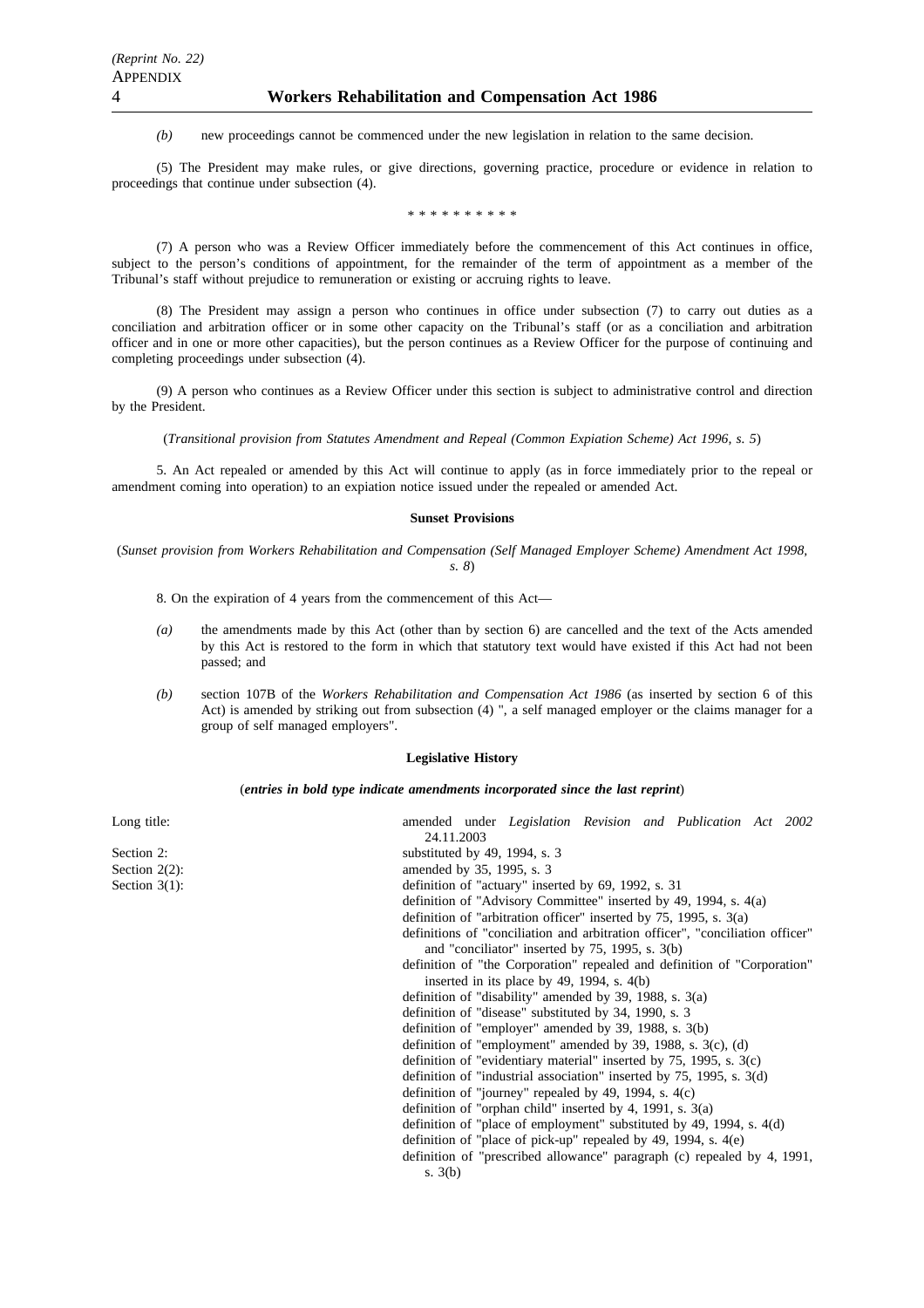definition of "presidential member" inserted by 75, 1995, s. 3(e) definition of "registered association" amended by 49, 1994, s. 4(f); repealed by 75, 1995, s. 3(f) definition of "review authority" amended by 4, 1991, s. 3(c); paragraph (c) repealed by 4, 1991, s. 3(c) definition of "reviewable decision" inserted by 35, 1995, s. 4; substituted by 75, 1995, s. 3(g) definition of "the Tribunal" repealed and definition of "Tribunal" inserted in its place by 75, 1995, s. 3(h) definition of "unrepresentative disability" substituted by 49, 1994, s. 4(g); 105, 1995, s. 3 definition of "worker" amended by 39, 1988, s. 3(e) Section  $3(2)$ : repealed by 39, 1988, s.  $3(f)$ Section 3(3): amended by 106, 1987, s. 3 Section  $3(4)$ : repealed by 49, 1994, s.  $4(h)$ Section  $3(7)$ : inserted by 4, 1991, s.  $3(d)$ Section 3(8): inserted by 4, 1991, s. 3(d); substituted by 49, 1994, s. 4(i) Section 4(8): substituted by 4, 1991, s. 4; amended by 84, 1992, s. 3 Section 6: substituted by 35, 1995, s. 5 **Section 6 contents commencing amended and redesignated as s. 6(4) by 44, 2003, s. 3(1)** Part 2 comprising ss. 7 - 25 and heading amended by 39, 1988 s. 4; 4, 1991, s. 5; repealed and ss. 7 - 13 and heading inserted in its place by 49, 1994, s. 5 **Section 7(3):** amended by 44, 2003, s. 3(1) (Sched. 1) Section 8(3):<br>Section 28(3):<br>Section 28(3):<br>Section 28(3):<br>Section 28(3): Section 28(3):<br>Sections 28A - 28C:<br>Sections 28A - 28C:<br>Sections 28A - 28C: inserted by 35, 1995, s. 7 Section 30: **amended by 84, 1992, s. 4; substituted by 49, 1994, s. 6** Section 30(5)(b)(ii) dot points: redesignated as s. 30(5)(b)(ii)(A) and (B) by 44, 2003, s. 3(1) (Sched. **1)** Section 30A: inserted by 49, 1994, s. 6; substituted by 35, 1995, s. 8 Section 30B: inserted by 49, 1994, s. 6 Section  $31(1) - (3)$ : substituted by 49, 1994, s. 7(a) Section 31(4): inserted by 39, 1988, s. 5; amended by 49, 1994, s. 7(b) Section 31(5): inserted by 34, 1990, s. 4 Section  $32(1)$ : substituted by 35, 1995, s. 9(a) Section  $32(1a)$ : inserted by 4, 1991, s.  $6(a)$ ; amended by 52, 1993, s.  $3(a)$ ; repealed by 35, 1995, s. 9(a) Section 32(2): amended by 39, 1988, s. 6; 4, 1991, s. 6(b) Section  $32(3)$ : substituted by 4, 1991, s.  $6(c)$ Section 32(4): substituted by 4, 1991, s. 6(c); 52, 1993, s. 3(b) Section 32(4a): inserted by 52, 1993, s. 3(b) Section  $32(5)$ : inserted by 4, 1991, s.  $6(c)$ Section 32(6): amended by 52, 1993, s. 3(c) Section  $32(7)$ : inserted by 4, 1991, s.  $6(c)$ Section 32(8): inserted by 4, 1991, s. 6(c); amended by 52, 1993, s. 3(d) Section 32(9): substituted by 35, 1995, s. 9(b) Section 32(10): inserted by 4, 1991, s. 6(c); substituted by 52, 1993, s. 3(e); 35, 1995, s. 9(b) Section 32(11) - (14): inserted by 35, 1995, s. 9(b) Section 33(4): inserted by 39, 1988, s. 7 Section 34: redesignated as s. 34(1) by 84, 1992, s. 5 Section 34(2): inserted by 84, 1992, s. 5 Section  $35(1)$ : amended by 84, 1992, s.  $6(a)$ Section  $35(2)$ : substituted by  $35$ ,  $1995$ , s.  $10(a)$ Section  $35(2a)$ : inserted by 4, 1991, s. 7 **Section 35(5):** amended by 35, 1995, s. 10(b); substituted by 105, 1995, s. 4; **amended by 44, 2003, s. 3(1) (Sched. 1)** Section 35(5a): inserted by 105, 1995, s. 4 Section 35(6): substituted by 49, 1994, s. 8 Section 35(6a): inserted by 84, 1992, s. 6(b); substituted by 49, 1994, s. 8; 35, 1995, s. 10(c)

Section 35(6b): inserted by 49, 1994, s. 8; amended by 35, 1995, s. 10(d)

**"In this section": (Sched. 1)**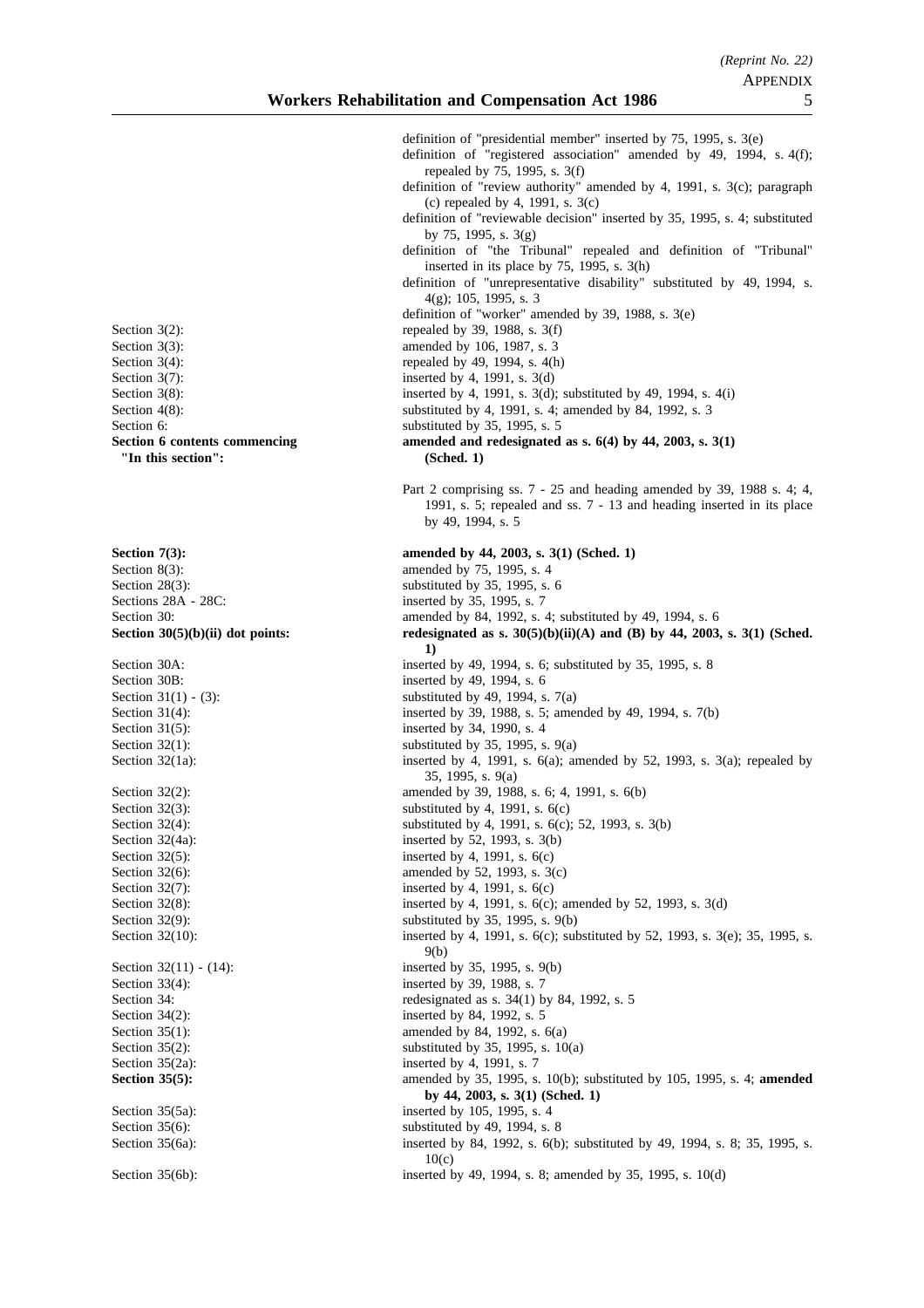# Section 36(6): inserted by 39, 1988, s. 8 Section 36(7) - (9): inserted by 4, 1991, s. 8(f) Section 36(11) and (12): inserted by 4, 1991, s. 8(f) Section 36(13): inserted by 84, 1992, s.  $7(c)$ Section 38A: inserted by 56, 1995, s. 3(1) Section 40(3): amended by 35, 1995, s. 15<br>Section 41(2): amended by 35, 1995, s. 16 Part 4 Division 4A heading:

### 6 **Workers Rehabilitation and Compensation Act 1986**

**Section 35(7): amended by 44, 2003, s. 3(1) (Sched. 1)** Section 36(1): amended by 4, 1991, s. 8(a), (b); substituted by 35, 1995, s. 11(a) Section 36(1a) and (1b): inserted by 35, 1995, s. 11(a) Section  $36(2)$ : amended by 4, 1991, s.  $8(c)$ , (d) Section 36(3): substituted by 4, 1991, s. 8(e); amended by 84, 1992, s. 7(a) Section 36(3a): inserted by 4, 1991, s. 8(e); amended by 35, 1995, s. 11(b), (c)<br>Section 36(4): substituted by 4, 1991, s. 8(e); 84, 1992, s. 7(b); 75, 1995, s. 5 substituted by 4, 1991, s. 8(e); 84, 1992, s. 7(b); 75, 1995, s. 5(a) Section 36(4a): inserted by 84, 1992, s. 7(b); substituted by 75, 1995, s. 5(a) Section 36(4b) and (4c): inserted by 84, 1992, s. 7(b); repealed by 75, 1995, s. 5(a) substituted by 84, 1992, s. 7(b); 75, 1995, s. 5(a) substituted by 84, 1992, s. 7(b); 75, 1995, s. 5(a) Section 36(10): inserted by 4, 1991, s. 8(f); amended by 75, 1995, s. 5(b) Section 37: **amended** by 84, 1992, s. 8; repealed by 35, 1995, s. 12 Section  $38(1a)$ : inserted by 35, 1995, s. 13(a)<br>Section  $38(2)$ : amended by 4, 1991, s. 9(a) amended by 4, 1991, s.  $9(a)$ Section 38(3): substituted by 35, 1995, s. 13(b) Section 38(4):<br>
Section 38(7):<br>
Section 38(7):<br>
Section 38(7):<br>
Section 38(7): repealed by 4, 1991, s. 9(c); inserted by 35, 1995, s. 13(c) Section 39(2):<br>
Section 39(3):<br>
amended by 84, 1992, s. 9(b); 35, 1995, s. 14<br>
amended by 84, 1992, s. 9(b); 35, 1995, s. 14 amended by 84, 1992, s. 9(b); 35, 1995, s. 14 amended by 35, 1995, s. 16<br>inserted by 35, 1995, s. 17 Section 42: substituted by 49, 1994, s. 9; 35, 1995, s. 17 Section 42(1): substituted by 56, 1995, s. 5; amended by 75, 1995, s. 6 Division 4A of Part 4 comprising ss. 42A, 42B and heading inserted by 84, 1992, s. 10; redesignated as Division 4B by 35, 1995, s. 18 Section 42A(3): amended by 56, 1995, s. 6 Section 42B(3) - (5):<br>Section 42B(6) - (10):<br>Section 42B(6) - (10):<br>Section 42B(6) - (10): repealed by  $75$ , 1995, s.  $7$ Section  $43(3) - (5)$ : repealed by 84, 1992, s. 11(a) Section  $43(6)$ : amended by 84, 1992, s. 11(b) Section 43(7): amended by 84, 1992, s. 11(c) Section 43(7a): inserted by 84, 1992, s. 11(d) Section 43(11): definition of "the prescribed sum" amended by 39, 1988, s. 9; 84, 1992, s. 11(e) Section 44(1): amended by 4, 1991, s. 10(a); 84, 1992, s. 12(a), (b) Section 44(4a): inserted by 4, 1991, s. 10(b); amended by 84, 1992, s. 12(c) Section 44(5): amended by 4, 1991, s.  $10(c)$ Section 44(10): substituted by 4, 1991, s. 10(d) Section 44(13): repealed by 49, 1994, s.  $10(a)$ Section  $44(14)$ : substituted by 49, 1994, s. 10(b) Section 44(14a): inserted by 84, 1992, s. 12(d); redesignated as s. 44(13) by 49, 1994, s. 10(a); amended by 35, 1995, s. 19 **Section 44(15):** substituted by 49, 1994, s. 10(b); **amended by 44, 2003, s. 3(1) (Sched. 1)** Section 44(16) - (19): inserted by 49, 1994, s. 10(b) Section 45(7): amended by 84, 1992, s. 13 Section 46(3):<br>
Section 46(4):<br>
Section 46(4):<br>
Section 46(4):<br>
Section 46(4): substituted by 35, 1995, s.  $20(b)$ Section 46(6a): inserted by 39, 1988, s. 10(b) Section 46(8a):<br>
Section 46(8b) - (8i):<br>
inserted by 39, 1988, s. 10(c)<br>
inserted by 84, 1992, s. 14; re inserted by 84, 1992, s. 14; repealed by 35, 1995, s.  $20(c)$ Section 50(1) and (2): substituted by 4, 1991, s. 11 Section  $50(3)$ : substituted by 105, 1995, s. 5 Section 50(4): inserted by 105, 1995, s. 5 Section 52(1): amended by 35, 1995, s. 21 Section 52(3): substituted by 4, 1991, s. 12 Section 52(5): amended by 39, 1988, s. 11(a) Section 52(6a): inserted by 39, 1988, s. 11(b)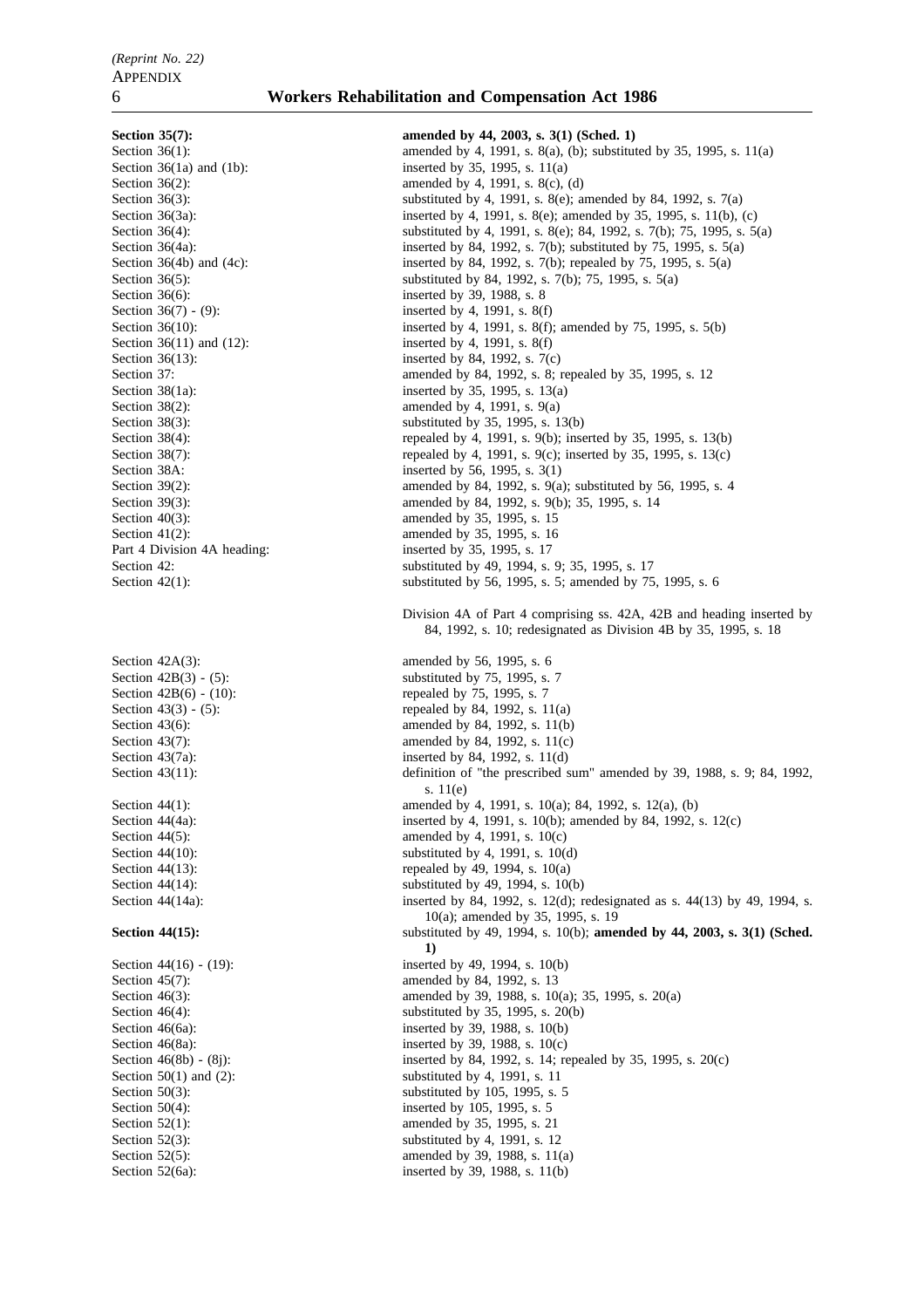Section 53(4a): inserted by 39, 1988, s. 12 Section 53(7): inserted by 52, 1993, s. 4 Section 53(7a) and (7b): inserted by 49, 1994, s. 11 Section 53(8): inserted by 52, 1993, s. 4 Section 59(3):<br>Section 59A:<br>Section 59A:<br>Section 59A:<br>Section 59A: Section 61(4): inserted by 4, 1991, s. 15 Section 61(5): inserted by 52, 1993, s. 5 Section 65(3) and (4): inserted by 97, 1988, s. 5

Section 53(4b): inserted by 35, 1995, s. 22 Section 53(6): amended by 84, 1992, s. 15 Section 54(1)(b): repealed by 84, 1992, s.  $16(a)$ Section 54(3): amended by 84, 1992, s. 16(b) Section 54(4): repealed by 84, 1992, s. 16(c) Section 54(4a) and (4b): inserted by 39, 1988, s. 13(a) Section 54(5): amended by 39, 1988, s. 13(b) Section 54(7): amended by 75, 1995, s. 8 Section 54(7a) - (7c):<br>Section 54(8):<br>Section 54(8):<br>Section 54(8): definition of "prescribed sum" repealed by 84, 1992, s.  $16(d)$ Section 56: repealed by 49, 1994, s. 12 Section 58(2):<br>
Section 58(3):<br>
Section 58(3):<br>
Section 58(3):<br>
Section 58(3): definition of "the prescribed amount" amended by 39, 1988, s. 14 Sections 58A and 58B: inserted by 39, 1988, s. 15 Section 58B(2): amended by 35, 1995, s. 23(a)<br>Section 58B(2)(d): repeated by 56, 1995, s. 7 repealed by 56, 1995, s.  $7$ Section 58B(3): repealed by 35, 1995, s. 23(b) Section 58B(3a): inserted by 97, 1988, s. 10; repealed by 35, 1995, s. 23(b)<br>Section 58B(4): repealed by 35, 1995, s. 23(b) Section 58B(4):<br>Section 58C:<br>Section 58C:<br>Section 58C:<br>Section 58C:<br>Section 58C: inserted by 35, 1995, s. 24 inserted by 30, 1998, s.  $3$ Section  $60(2)$ : amended by 4, 1991, s. 14(a) Section  $60(3)$ :<br>Section  $60(4)$ :<br>Section  $60(4)$ :<br>Section  $60(4)$ : amended by 39, 1988, s. 16(a); substituted by 97, 1988, s. 4(a); 4, 1991, s. 14(b) Section 60(5): amended by 39, 1988, s. 16(b); substituted by 4, 1991, s. 14(b) Section 60(5a): inserted by 97, 1988, s. 4(b); repealed by 4, 1991, s. 14(b) Section 60(6): substituted by 4, 1991, s. 14(b); amended by 75, 1995, s. 9 Section 60(9): definition of "indemnified maritime employer" inserted by 4, 1991, s. 14(d) Section 62: **amended** by 105, 1995, s. 6; substituted by 30, 1998, s. 4 Section 62A: inserted by 35, 1995, s. 25 Section 63(1): amended by 39, 1988, s. 17; 4, 1991, s. 16(a); 52, 1993, s. 6; 84, 1992, s. 17(a); 35, 1995, s. 26 Section 63(3): amended by 4, 1991, s. 16(b); 84, 1992, s. 17(b) Section 63(3aa): inserted by 84, 1992, s. 17(c); amended by 56, 1995, s. 8 Section 63(3a): inserted by 4, 1991, s. 16(c) Section  $63(7)$ : inserted by 4, 1991, s. 16(d) Section 64(2): amended by 49, 1994, s. 13(a) Section 64(3): amended by 52, 1993, s. 7(a); 49, 1994, s. 13(b); 35, 1995, s. 27; 75, 1995, s. 10 Section 64(3a): inserted by 52, 1993, s. 7(b) Section  $66(7)$ : substituted by 34, 1990, s.  $5(a)$ Section 66(9): amended by 34, 1990, s. 5(b) Section 66(12): substituted by 39, 1988, s. 19(b) Section 66(13):<br>
Section 67:<br>
Section 67:<br>
Section 67:<br>
Section 67:<br>
Section 67: amended by 39, 1988, s. 20; substituted by 4, 1991, s. 18 Section 67(1): amended by 35, 1995, s. 28(a); 30, 1998, s. 5 Section 67(5) and (6): inserted by 35, 1995, s. 28(b)<br>Section 68(2): substituted by 39, 1988, s. 21 substituted by 39, 1988, s. 21; amended by 75, 1995, s. 11 Section 68(3): repealed by 39, 1988, s. 21; inserted by 105, 1995, s. 7 Section 68(4):<br>Section 69(4):<br>Section 69(4):<br>Section 69(4):<br>Section 4. 1991, s. 1988, s. 2. Section  $69(4)$ :<br>Section  $69(4a)$ :<br>Section  $69(4a)$ :<br>Section  $69(4a)$ :<br>Section  $69(4a)$ : inserted by 39, 1988, s.  $22(b)$ Section 69A: inserted by 35, 1995, s. 29 Section 71(1): amended by 4, 1991, s. 20 Section 72: **amended** by 39, 1988, s. 23; substituted by 4, 1991, s. 21 Section 76: **amended** by 39, 1988, s. 24; 75, 1995, s. 12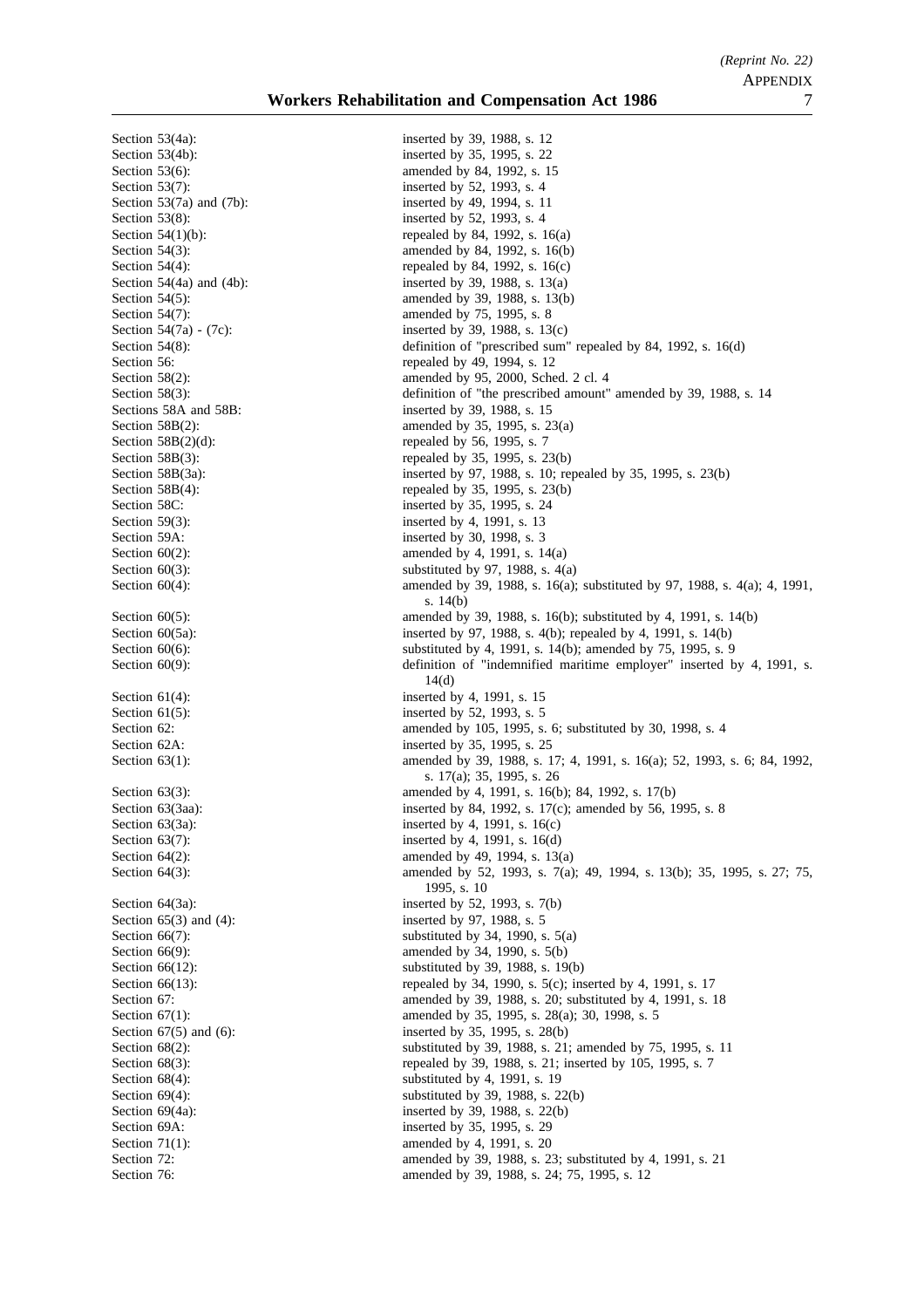| Section 76A:                       | inserted by 39, 1988, s. 25                                                                                                                    |
|------------------------------------|------------------------------------------------------------------------------------------------------------------------------------------------|
|                                    |                                                                                                                                                |
|                                    | Part 6 comprising ss. 7 - 102 and headings amended by 39, 1988, ss.<br>26-35; 97, 1988, s. 6; 34, 1990, s. 6; 4, 1991, ss. 22-40; 84, 1992, s. |
|                                    | 18; 52, 1993, ss. 8-15; 49, 1994, s. 14; repealed and ss. 77 - 88I and                                                                         |
|                                    | headings inserted in its place by 75, 1995, s. 13                                                                                              |
| Section $80(5)$ :                  | substituted by 21, 1996, s. $3$                                                                                                                |
| Section $80(6)$ :                  | inserted by 21, 1996, s. 3                                                                                                                     |
| Section $80A(7)$ :                 | inserted by 69, 2001, s. 35                                                                                                                    |
| Section 82A:<br>Section 88DA:      | substituted by $21, 1996, s. 4$<br>inserted by 21, 1996, s. 5                                                                                  |
|                                    | Part 6A comprising ss. 89 - 96 and headings inserted by 75, 1995, s. 13                                                                        |
|                                    | Part 6B comprising ss. 97 - 97C and heading inserted by 75, 1995, s. 13                                                                        |
| Section $97B(2)$ :                 | amended by 44, 2003, s. 3(1) (Sched. 1)                                                                                                        |
| Section 103A:                      | inserted by 39, 1988, s. 36                                                                                                                    |
| Section 104:                       | repealed by 4, 1991, s. 41                                                                                                                     |
| Section 105:                       | substituted by 39, 1988, s. 37; amended and redesignated as s. $105(1)$ by<br>4, 1991, s. 42                                                   |
| Section $105(2)$ and $(3)$ :       | inserted by 4, 1991, s. 42(b)                                                                                                                  |
| Section 106A:                      | inserted by 39, 1988, s. 38                                                                                                                    |
| Section 107A:                      | inserted by 35, 1995, s. 30                                                                                                                    |
| Section 107B:                      | inserted by 30, 1998, s. 6                                                                                                                     |
| Section $108(4)$ :                 | inserted by 4, 1991, s. 43; amended by 75, 1995, s. 14                                                                                         |
| Section $108(5)$ :<br>Section 109: | inserted by 4, 1991, s. 43<br>amended by 35, 1995, s. 31                                                                                       |
| Section 110:                       | substituted by 4, 1991, s. 44                                                                                                                  |
| Section $112(1)$ :                 | substituted by 49, 1994, s. $15(a)$                                                                                                            |
| Section $112(2)$ :                 | amended by 39, 1988, s. 39(a), (b); 34, 1990, s. 7; substituted by 49,<br>1994, s. $15(a)$                                                     |
| Section $112(2a)$ :                | inserted by 39, 1988, s. 39(c); amended by 49, 1994, s. 15(b)                                                                                  |
| Section $112(3)$ :                 | repealed by 49, 1994, s. $15(c)$                                                                                                               |
| Section 112A:                      | inserted by 84, 1992, s. 19                                                                                                                    |
| Section $113(2)$ :                 | amended by 39, 1988, s. $40(a)$ , (b)                                                                                                          |
| Section $113(2a) - (2c)$ :         | inserted by 39, 1988, s. $40(c)$                                                                                                               |
| Section 119A:                      | inserted by 39, 1988, s. 41; repealed by 4, 1991, s. 45                                                                                        |
| Section 120:<br>Section $120(1)$ : | substituted by 4, 1991, s. $45$<br>substituted by 35, 1995, s. 32                                                                              |
| Section 121:                       | repealed by 49, 1994, s. 16                                                                                                                    |
| Section 120A:                      | inserted by 39, 1988, s. 42                                                                                                                    |
| Section $122(3a)$ :                | inserted by 4, 1991, s. 46                                                                                                                     |
| Section 122(4):                    | inserted by 39, 1988, s. 43                                                                                                                    |
| Section 122A:                      | inserted by 4, 1991, s. 47; substituted by 34, 1996, s. 4 (Sched. cl. 45)                                                                      |
| Section 123:                       | repealed by 49, 1994, s. 17                                                                                                                    |
| Section 123A:                      | inserted by 4, 1991, s. 48; amended by 75, 1995, s. 15                                                                                         |
| Section 124:                       | redesignated as s. $124(1)$ by 39, 1988, s. 44                                                                                                 |
| Section $124(2)$ :                 | inserted by 39, 1988, s. 44                                                                                                                    |
| Section 125:<br>Schedule 1         | omitted under Legislation Revision and Publication Act 2002 24.11.2003                                                                         |
| Clause $2(3)$ :                    | amended by 39, 1988, s. 45(a)                                                                                                                  |
| Clause $2(4) - (7)$ :              | inserted by 39, 1988, s. 45(b)                                                                                                                 |
| Clause $2(8)$ :                    | inserted by 39, 1988, s. 45(b); amended by 75, 1995, s. 16(a) (as<br>substituted by 21, 1996, s. $6(a)$ )                                      |
| Clause $2(9)$ and $(10)$ :         | inserted by 39, 1988, s. 45(b); amended by 75, 1995, s. 16(b) (as<br>substituted by 21, 1996, s. $6(a)$ )                                      |
| Clause $2(11)$ :                   | inserted by 39, 1988, s. 45(b)                                                                                                                 |
| Clause 4:                          | substituted by 97, 1988, s. 7                                                                                                                  |
| Clause $4(4)$ :                    | amended by 69, 1992, s. 32                                                                                                                     |
| Clause 5:                          | substituted by 2, 1996, s. 3                                                                                                                   |
| Clauses 5A - 5C:                   | inserted by 2, 1996, s. 3                                                                                                                      |
| Schedule 2 heading:                | substituted by 44, 2003, s. 3(1) (Sched. 1)                                                                                                    |